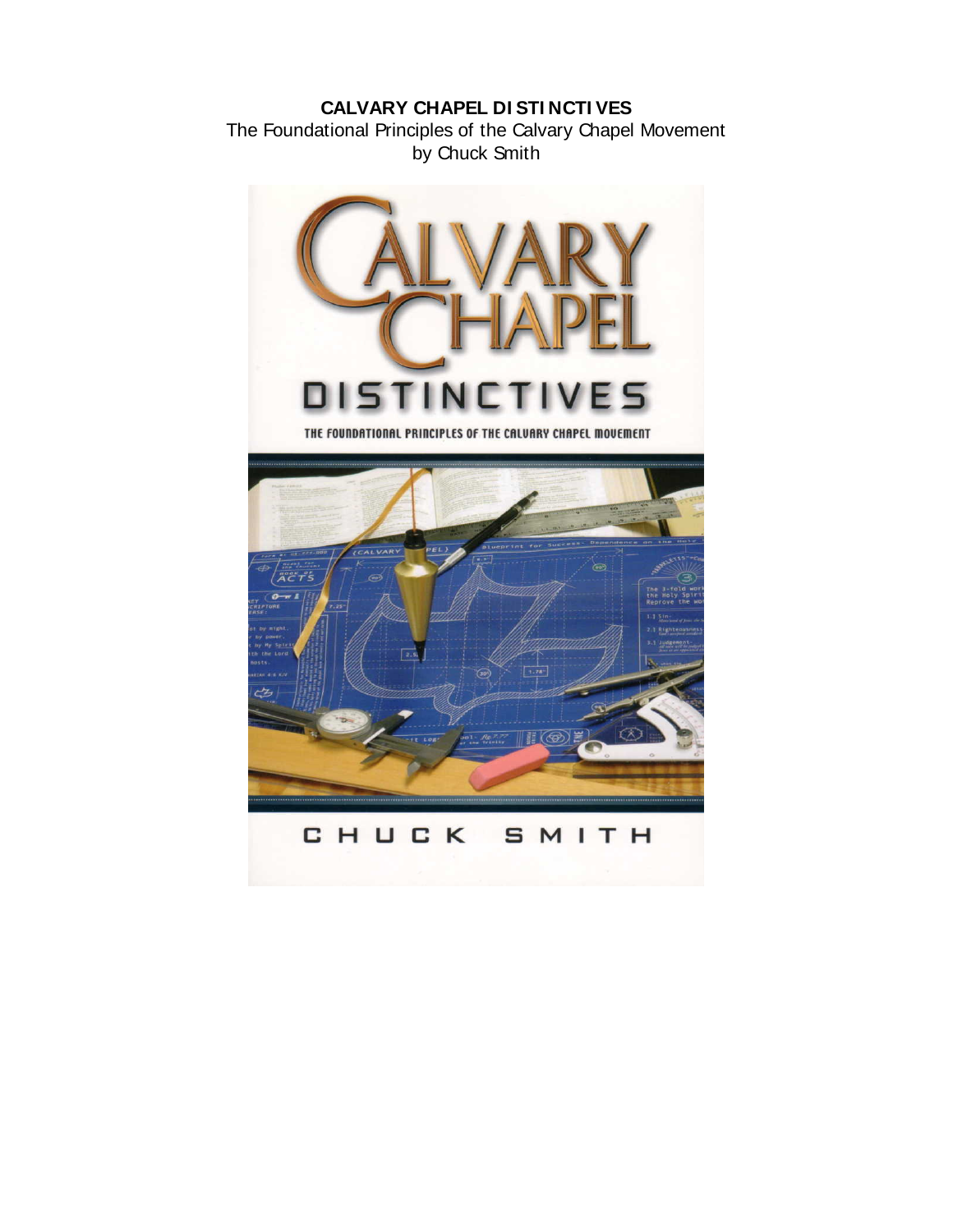## **Table of Contents**

# **Preface**

- Introduction: The Call To The Ministry
- 1. God's Model For The Church
- 2. Church Government
- 3. Empowered By The Spirit
- 4. Building The Church God's Way
- 5. Grace Upon Grace
- 6. The Priority Of The Word
- 7. The Centrality Of Jesus Christ
- 8. The Rapture Of The Church
- 9. Having Begun In The Spirit
- 10. The Supremacy Of Love
- 11. Striking The Balance
- 12. Ventures Of Faith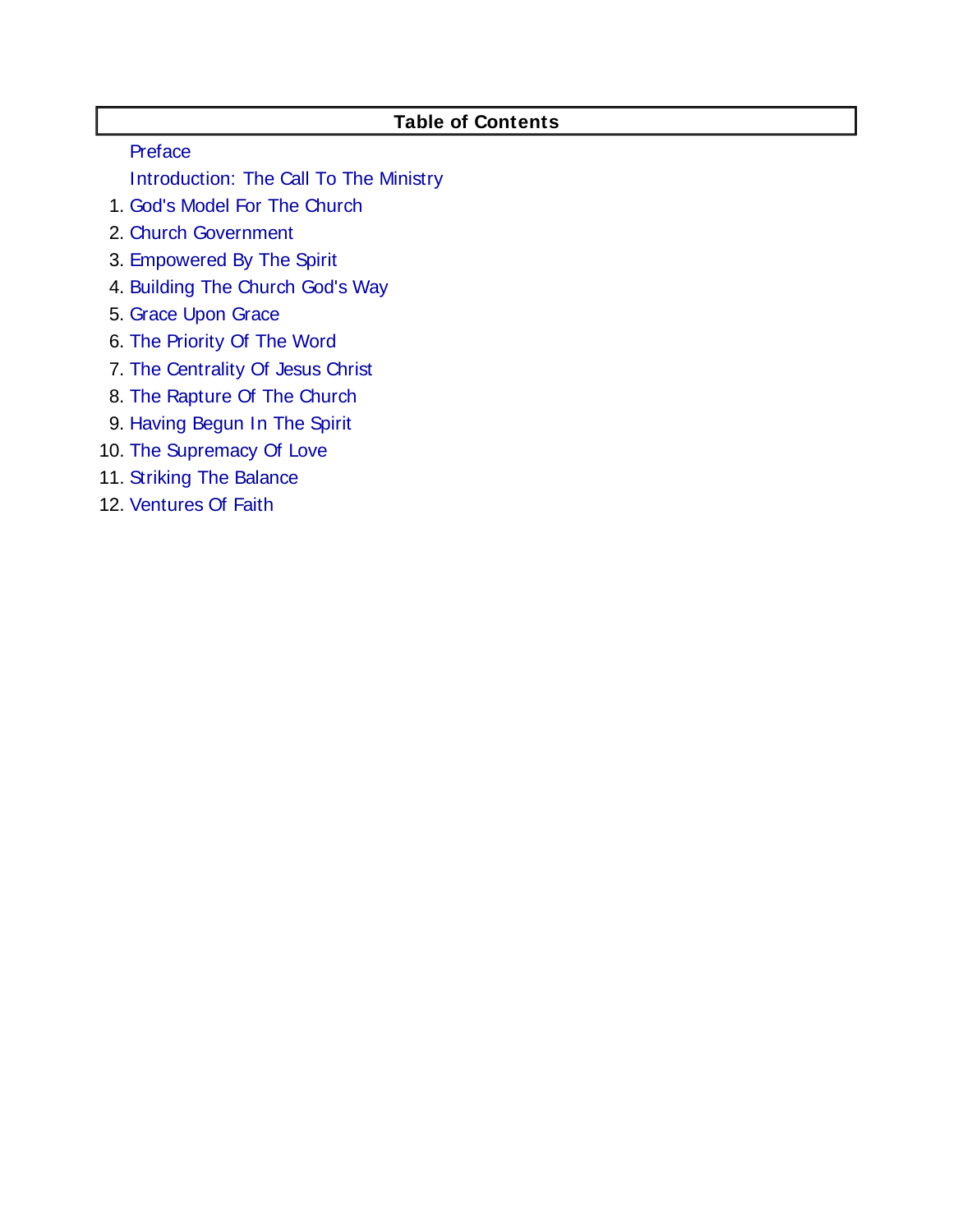#### **Preface**

What is it that makes Calvary Chapel different from other Bible-believing, evangelical churches? It's always good to have a grasp of the unique work that God has done in our fellowship. If Calvary Chapel is exactly like the church across the street it would be better to simply merge the two. But, if there are distinctives that make us different, then we have a unique and special place in the plan of God. Certainly there are churches that share many of our beliefs and practices. We're not renegades. But God has done a wonderful work of balance in the Calvary Chapel movement that does make us different in many areas.

There are many who believe in the gifts and the ministry of the Holy Spirit, but they don't have a strong emphasis on Biblical teaching, nor do they look to the Word to guide their experiences with the Holy Spirit. There are many who have a strong emphasis on teaching the Word of God, but they don't share the view that the gifts of the Holy Spirit are available and valid today. In Calvary Chapel we find the teaching of the Word, and an open heart to the work of the Holy Spirit. It is this balance that makes Calvary Chapel a distinct and uniquely blessed movement of God. And so it's important to understand the Biblical principles that make up the picture of why God has allowed us to exist and grow.

This is not to say that all Calvary Chapels are identical. I'm always amazed at how God can take simple basic elements and create such variety out of them. Basically, all of us have two eyes, a nose, a mouth, and two ears, and yet how different we all look from each other! People also have different emotional make-ups. Now, God loves everyone. He loves the highly emotional and He loves the dull and unemotional. In the same way, wanting all men to be able to relate to Him, God created a wide variety of churches. Some churches appeal to those who are very emotional in their nature while others appeal to a more staid and formal personality. God, desiring to reach and bless all kinds of people, seems to enjoy having a wide variety of churches so that everybody's needs might be met, from the highly emotional to the very formal, and all those in between. Each of us has a part to play in God's plan, but we all need to know where we fit in this wide spectrum. That is why it's crucial for us to grasp what we call the Calvary Chapel Distinctives. As we see what makes our fellowship unique, we will also come to better understand our position in the body of Christ.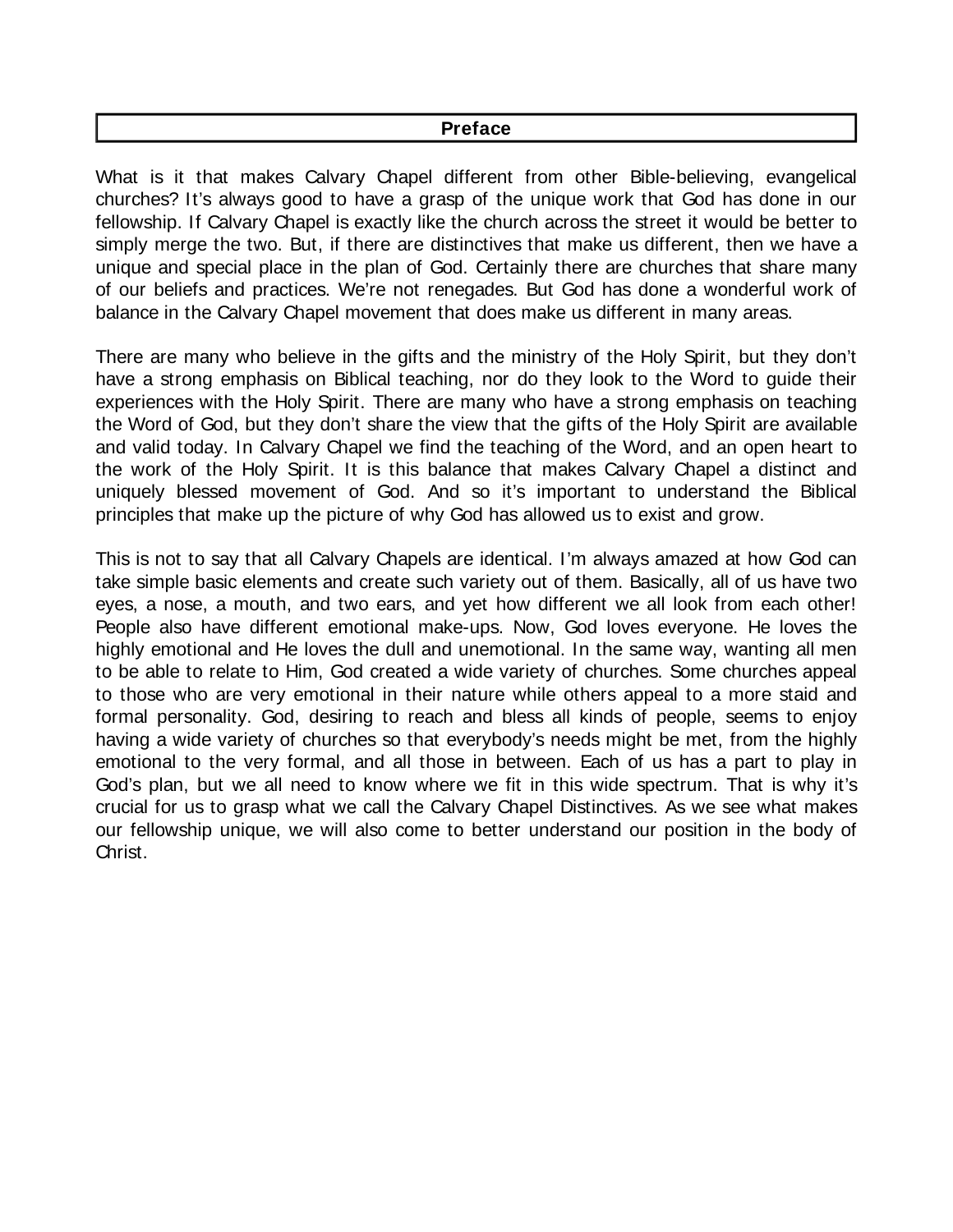#### **I ntroduction: The Call To The Ministry**

"No man taketh this honour unto himself, but he that is called of God..." Hebrews 5:4

Before we look at what we call the "Calvary Chapel Distinctives", let's first consider the vital subject of our calling and commitment to the ministry.

If there is one characteristic that is absolutely essential for effective ministry, it's that we must first have a sense of calling - the conviction in our hearts that God has chosen and called us to serve Him. The Bible tells us to make our calling and election sure. Are you convinced that God has called you into the ministry? This is very important because ministry is not a profession that we might choose. It's a calling of God. How do we know we are called? The ministry to the called is not an option, it's a necessity. As Paul expressed it, "Woe is unto me, if I preach not the gospel!" (I Corinthians 9:16). Jeremiah decided that he wasn't going to speak anymore because it got him into so much trouble. He was thrown in jail and had his life threatened. So he decided, "Hey, I'm through. I'm out of here, man." And he said, "I will not make mention of him, nor speak any more in his name. But his word was in mine heart as a burning fire shut up in my bones, and I was weary with forbearing, and I could not stay." (Jeremiah 20:9). It takes that kind of calling because the ministry is not all glamour. There are extremely difficult times. As Peter wrote, "Beloved, think it not strange concerning the fiery trial which is to try you, as though some strange thing happened unto you:" (I Peter 4:12). We need to understand that even if God has called you to the ministry, that calling is going to be subject to extreme testing. How certain are you that you have been called by God to serve Him?

When I first felt called to the ministry, I went to school to prepare. I had difficulty in school only because I felt I needed to get out and start the ministry. I thought, "There's the world out there dying without Jesus Christ, and here I am sitting in a classroom going through the textbook." I was sure that the world was waiting for me. So when I graduated from school and got my first assignment, you can imagine my shock when I discovered the world wasn't waiting for me. Then the testing came. It was difficult financially and it was difficult spiritually. I didn't see the fruit that I had anticipated I would see in the ministry - the immediate kinds of results and excitement.

And there were tremendous financial pressures which necessitated my taking a secular job in order to support the family and stay in the ministry. I found that I wasn't supported by the ministry. So for the first seventeen years I worked outside the church in order to support myself. Now, that was really hard because I was convinced I was called. There were times when I even questioned the call. And there were times when I asked God to change the calling. I said, "God, call me to be a businessman! I seem to do well and find ease in the business world. I find it easy to make money. And, Lord, I can be a good Christian businessman. I could support the church and support someone in the ministry." But God would not allow me to escape His call, even though there were times I endeavored to do so. The vision of serving the Lord kept burning in my heart. So it takes a sense of calling. It is so important that we each need to ask ourselves a simple question, "Has God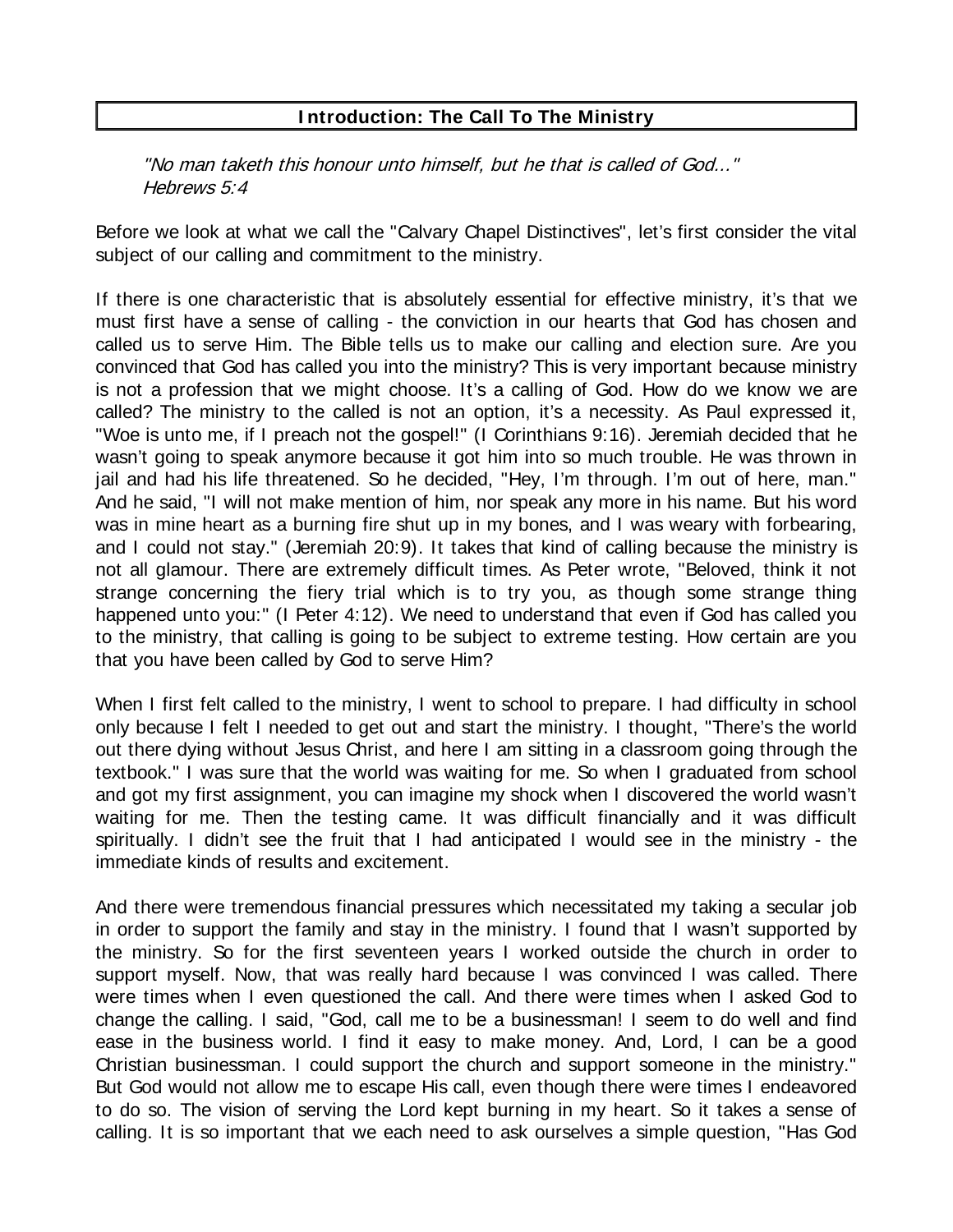really called me into the ministry?"

Hand in hand with a sense of calling comes the necessity of commitment. There are few more vital qualities a pastor can have than commitment to the Lordship of Jesus Christ. I am what I am not by my own ambitions, not by my own desires, not by my own will. I am what I am by His will. I've committed my life to Him. And if I am committed to the Lord, I will also be committed to His Word and His ministry, to serve others.

To have the right attitude in our service we need to remember the words of Jesus. He said, "...the Gentiles exercise lordship over them; and their great ones exercise authority upon them. But so shall it not be among you: but whosoever will be great among you, shall be your minister: And whosoever of you will be the chiefest, shall be servant of all." (Mark 10:42-44). It is essential to recognize that the ministry is not a place of being served, of people waiting on you, honoring you, and respecting you because you're the minister. It's actually a place of serving people, even if that means going out of your way to do it.

Recently I attended a pastor's conference and was amazed at what slobs the pastors were. They would take their coffee cups and cokes into the room where we had our meetings. Now, I had no problem with that, but when we were dismissed, they just left their coke cans and coffee cups on the floor. So I found myself going around picking up the coffee cups and coke cans, and cleaning the auditorium. I know what happens when someone comes and kicks over a coffee cup on the carpet. I didn't want to leave a bad witness of our Calvary Chapel ministers at that camp facility. So many people see the ministry as an opportunity to be served rather than to serve others. To think, "Well, someone should pick up after me because I am the minister," is not only a contradiction in terms, it's also an unbiblical attitude.

There was a time when I used to leave clothes around the house. Finally my wife said, "Look, I didn't agree to be your slave! Hang them up yourself! Why should I have to hang up your clothes?" Well, I thought about it, and she was right. I shouldn't expect her to hang up my clothes. That was an important lesson for me. I haven't been called to reign. I have been called to serve.

The night that Jesus was having the final supper with His disciples before His betrayal, arrest, and crucifixion, He took a towel and girded Himself with it. Then He went around and washed the disciple's feet. After He asked them, "Know ye what I have done to you? Ye call me Master and Lord: and ye say well; for so I am. If I then, your Lord and Master, have washed your feet; ye also ought to wash one another's feet." (John 13:12-14). As Peter said, "For even hereunto were ye called: because Christ also suffered for us, leaving us an example, that ye should follow his steps:" (I Peter 2:21). The word "ministry" actually means service. We have been called to be servants. We are to be servants, first of our Lord, but also of His children.

It's my personal opinion that people who smoke have one of the dirtiest habits in the world. They always smell and they leave a smell wherever they go. It's so easy to detect someone who smokes. All you have to do is walk by and you can smell it on their clothes. You go into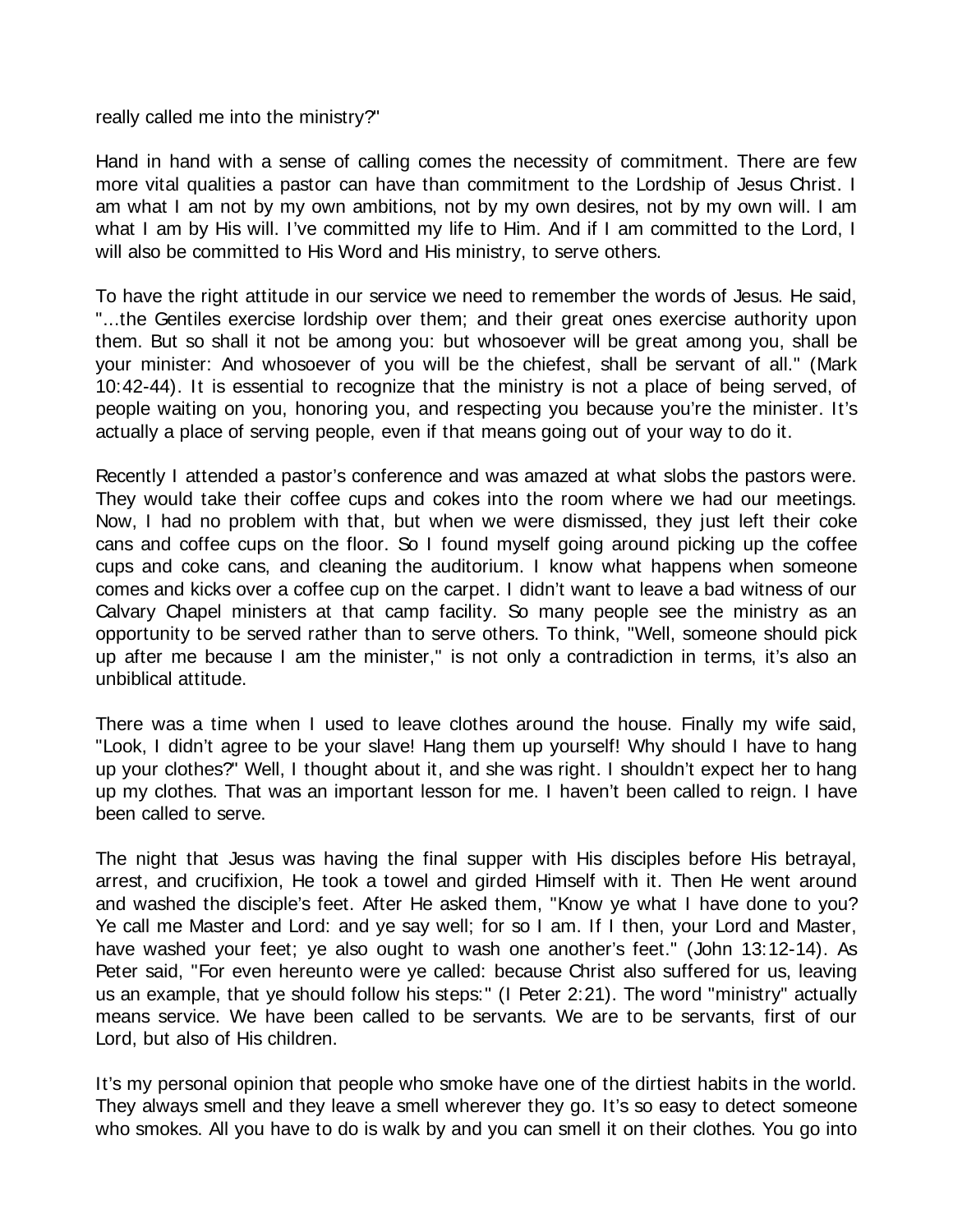a house where people smoke, you go over and take a whiff of the drapery and it will knock you out. It's just a dirty habit. But worse than that, they throw their cigarette butts down anywhere. Then they usually take their foot and wipe it across the cigarette butt to put out the glow, leaving a mess on the sidewalk. When people come to church, many times they will come up smoking and, as they get ready to go into the church, they just throw down the cigarette, and take their foot across it. Who is supposed to pick up the cigarette butt?

As I was growing up, I was taught by my mother never to touch a cigarette butt or a cigarette. I was so averse to cigarettes that even to the present day I can't touch one without somehow feeling defiled. Every time I reach down to pick up a cigarette butt, the minute I touch it, there's something from my early childhood that just revolts. I hate it! As I walk around the church grounds and see cigarette butts, I don't like how they look on the ground, so I pick them up. But, I found that as I was picking them up I was complaining against whoever put the thing down there. I would think, "Dirty, stinking inconsiderate, careless, thoughtless people."

Then the Lord spoke to my heart. He simply said, "Who are you serving?" I said, "I am serving You, Lord." And He replied, "Then quit your griping." So don't serve with a bitter heart. Don't serve with resentment. If I'm picking up cigarette butts and thinking of dirty people, then I resent it doing it. But, if I think, "Well, Lord, I'll keep Your grounds clean," then I find that I can pick them up and dispose of them without having that inner disgust because I'm doing it for Jesus - not for anyone else's approval, but just for You, Lord. As the Scriptures tell us: "Whatsoever ye do in word or deed, do all in the name of the Lord Jesus." (Colossians 3:17).

There's no more important attitude to have in the ministry. We need to serve as unto the Lord because we're going to find people obnoxious. We're going to find them unthankful. We're going to find that they're demanding, and that many times they're quite miserable to be around. So, if you think, "I've got to serve them," it will get to you. But, if you think, "I'm serving the Lord," then you'll be able to handle it. Whatever our service, we must do it as unto the Lord, knowing that from the Lord, you will receive your reward.

Don't look for the applause of men. Don't look for people to say, "Oh, thank you. Oh, you mean so much to me." For so often it won't come. I've done and done and done for people, and then have had them kick me in the teeth because I wouldn't do more. You need to keep the mental attitude of doing everything as unto the Lord, knowing that of the Lord, you will receive your reward. You've got to keep that in mind. I'm a servant of Jesus Christ. He's my Master. He's the One who will reward me for my service. I need to keep that perspective and keep the right attitude in my heart as I'm serving people. I am doing it for Him.

We must not only maintain a commitment to Jesus and to serving His people, but there must also be a commitment to the Word of God. I believe that anyone who doesn't believe that the Bible is the inspired, inerrant Word of God has no business being in the ministry. Sadly, that would probably eliminate 50% of the ministers in the United States today. Why teach from a book that you don't believe? And if you do believe that the Bible is the inspired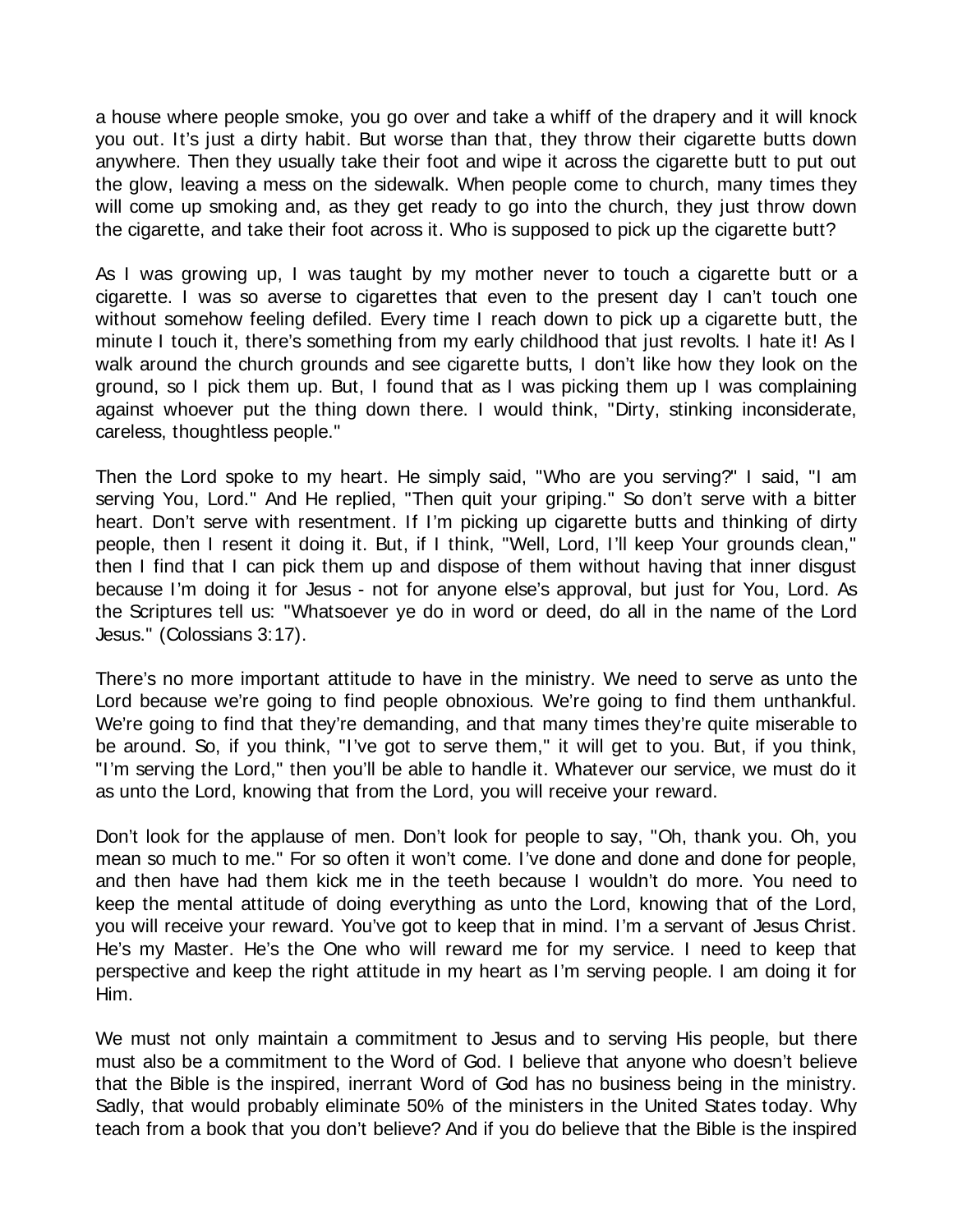Word of God, and that it's your duty to preach it, then, by all means, know it. Be committed to it. As Paul said to Timothy, "Study to shew thyself approved unto God, a workman that needeth not to be ashamed, rightly dividing the word of truth." (II Timothy 2:15). You can be taught how to study the Bible, but the learning process is never ending. To the present day, I continue to commit myself to the Word of God and to studying the Word of God so as to show myself approved unto God.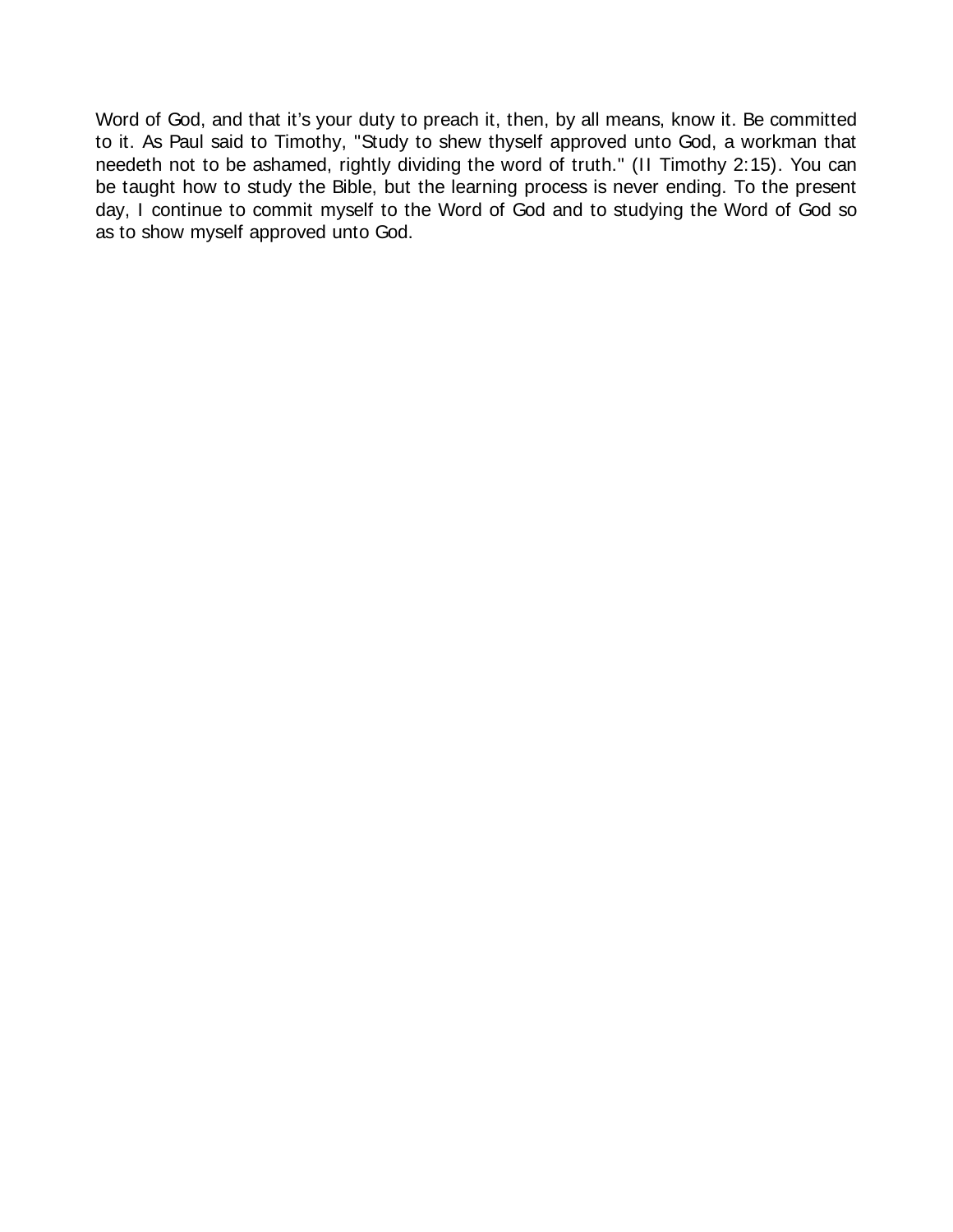#### **1. God's Model For The Church**

"Upon this rock I will build my church..." Matthew 16:18

In Calvary Chapel we look to the book of Acts as the model for the church. We believe that church history, for the most part, has been a sad and tragic story of failure. Many horrible things have been done in the name of Jesus Christ under the banner of the church.

When I went to college I had a very difficult time because when the professors found out I was a Christian, they would start bringing up issues of church history that I was all too familiar with. My only response was, "Look, don't judge Christianity by the imperfect examples that we have seen in history. Judge it by Jesus Christ. Let's go back to what He said and what He taught. He taught, 'blessed are the merciful for they shall obtain mercy.' Do you have a problem with that? He taught that we should love one another. Do you have a problem with that? He taught that it is more blessed to give than to receive. Do you have a problem with that?" When you talk about the basic teachings of Jesus, even skeptics have to confess that they don't have a problem. What they do have is a problem with people who have claimed to be Christians and the things they have done in the name of Christ.

In the book of Revelation, Jesus was addressing the problems of the seven churches of Asia. Even at this early date, Jesus was calling the churches to repent. He pointed out the flaws that existed, the false doctrines that had crept in, and the practices that were already sowing seeds of decay within the church. For the most part, the church had failed by the end of the first century. Gnosticism and Aryanism had begun to creep in. The development of a priesthood and the establishment of church organization started early on in the history of the church. In the book of Revelation, Jesus expressed His displeasure with all these things in His letters to the churches.

Now this was less than sixty years after the church was first founded. So it didn't take long to become so corrupt and lukewarm that the Lord was ready to spew it out of His mouth. It was nauseating to Him. As I look at church history, I don't think that things have improved. The church has only deteriorated even further. The things that the Lord spoke about to the seven churches are things that He could very well say to the church today.

So you can't look at church history and find the model for the church, just like you can't look at the history of mankind and find God's divine intention for man. Man is fallen, and so you don't see the divine ideal. The same is true of the church. You don't see the divine ideal for the church by looking at church history.

The divine ideal is found in the book of Acts. This was a church that was dynamic. It was a church led by the Holy Spirit and empowered by the Holy Spirit. It was a church that brought the Gospel to the world. Paul, writing to the Colossians some thirty years after Pentecost said, "For the hope which is laid up for you in heaven, whereof ye heard before in the word of the truth of the gospel; Which is come unto you, as it is in all the world; and bringeth forth fruit, as it doth also in you, since the day ye heard of it, and knew the grace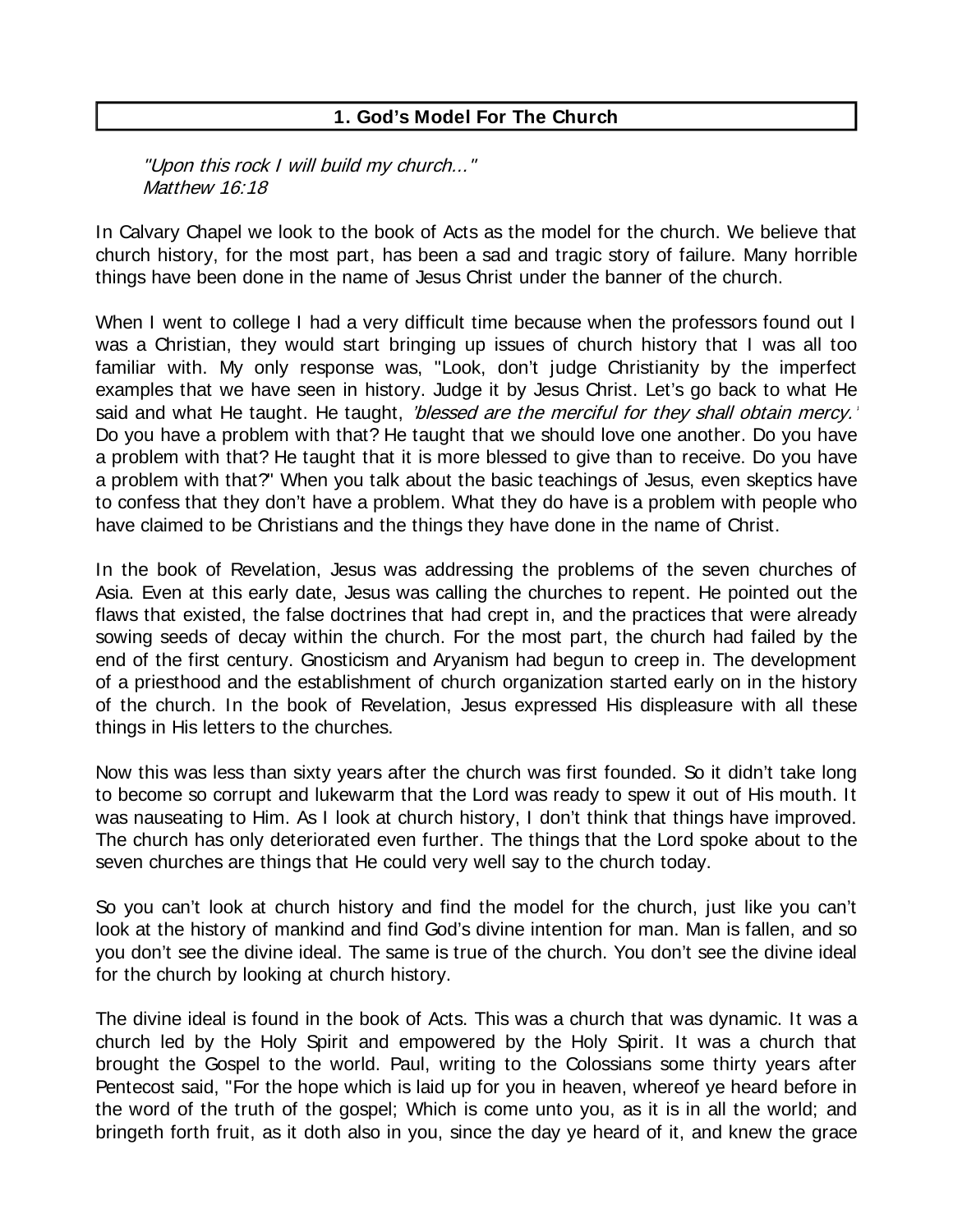of God in truth;" (Colossians 1:5-6). The first believers experienced a church effective in bringing the Gospel to the world.

Looking at the book of Acts, I believe we see the church as God intended it to be. The model that we find in the book of Acts is a church filled with the Holy Spirit, led by the Holy Spirit, and empowered by the Holy Spirit. It was a church where the Holy Spirit was the one directing its operation and ministry.

How dependent was the early church on the Holy Spirit? We find the Holy Spirit saying, "Separate me Barnabas and Saul for the work whereunto I have called them. And when they had fasted and prayed, and laid their hands on them, they sent them away." (Acts 13:2-3) Paul uses such phrases as, "For it seemed good to the Holy Ghost and to us." (Acts 15:28), and "they assayed to go into Bithynia: but the Spirit suffered them not." (Acts 16:7). These were men who were led by the Spirit, guided by the Spirit, and who sought the direction of the Holy Spirit.

We see in the fourth chapter of Acts how, when they were faced with heavy persecution, they prayed and sought the help and guidance of God. It was then that the Holy Spirit came upon them afresh, and they went forth speaking the Word with boldness.

There were four basic functions of the early church. Acts 2:42 tells us, "And they continued steadfastly in the apostles' doctrine and fellowship, and in breaking of bread, and in prayers." These four foundations must be instituted when developing a fellowship of believers. If we lead people to continue steadfastly in the Word of God, teaching them the apostles' doctrine, bringing them into fellowship in the body of Christ, participating in the breaking of bread, and being people of prayer, we will see God meet every other need.

The Lord certainly took care of everything for the church in Acts. "And the Lord added to the church daily, such as should be saved." (Acts 2:47). Never forget that it's not your job to add to the church. That's His job. Your job is to feed the flock, tend the flock, love the flock, and see that they're well cared for. This is especially true for a smaller flock. The Lord said, "Well done, thou good and faithful servant: thou hast been faithful over a few things, I will make thee ruler over many things: enter thou into the joy of thy lord." (Matthew 25:21). The Lord's not going to make you a ruler over many until you've been faithful with a few. Don't constantly be thinking, "Oh, but I wish we had a thousand here!" or "I wish we had five thousand here!" Minister to those eight or ten people that you do have. Be faithful in ministering to them. Be faithful in nourishing them, and the Lord will add daily, as He sees fit, those that should be saved. The size of the church is not your concern, nor should it ever be.

Now if you look at most church programs today, the chief goal is trying to add to the church. There are all these growth programs and seminars that try to show you how to add to your church. Well, it's very easy. You don't have to pay \$175.00 for a seminar to find out how to grow a church. Just get the people into the Word. Get the people in prayer. Get them in fellowship and the breaking of bread, and you'll find that the Lord will add to the church daily those that should be saved.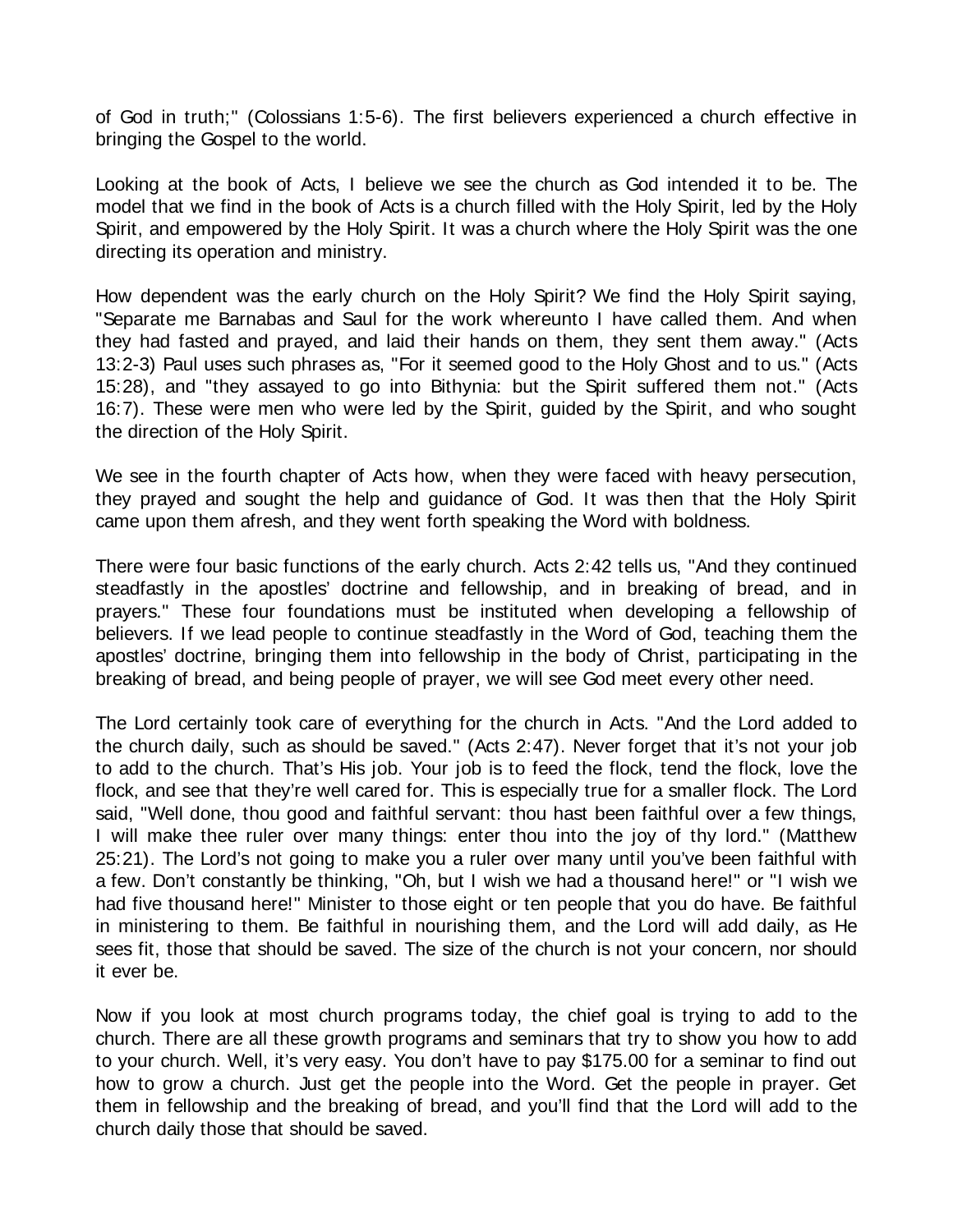One of the wisest things I ever did when I was still involved in a denomination was to stop counting the number of people. The church always had this chart on the wall that showed Sunday School attendance today, last Sunday, and a year ago. There was a constant emphasis on numbers. People were always being reminded of attendance statistics. "Where are we in relationship to last Sunday?" "Where are we in relationship to a year ago?" "Where is everybody today?" "Why is it that we're down?" The people were constantly interested in numbers. The trap of counting heads is a terrible snare to fall into. Don't do it! Just look at those that are there and realize, "These are the ones that the Lord has brought for me to minister to today." Give them your best, and minister to them from your heart. Minister to them diligently. As you're faithful, and as you prove yourself a faithful steward, the Lord will bring you more people to watch over, to care for, and to minister to. So be faithful to those that God has placed under your tutelage.

In the book of Acts, we see that some problems arose over a benevolence program in the church. The widows who were following the Greek culture felt they were being discriminated against, and that special favor was given to the widows who were more traditionally Jewish. So they came to the apostles with their grievances. The apostles said, "It is not desirable that we should leave the word of God and serve tables. Therefore, brethren, seek out from among you seven men of good reputation, full of the Holy Spirit and wisdom, whom we may appoint over this business; but we will give ourselves continually to prayer and to the ministry of the word." (Acts 6:3-4).

So, the Word of God was the top priority in the ministry of the early church, along with prayer. They gave themselves to the teaching of God's Word, to fellowship (koinonia), to the breaking of bread, and then to prayer. "And the Lord added to the church daily, such as should be saved." (Acts 2:47). When the church is what God intends the church to be, when the church is doing what God wants the church to do, then the Lord will do what He wants to do for the church. And He will add daily to the church those that should be saved.

The kind of men that God used in the church in Acts were men who were totally surrendered to Jesus Christ, not seeking their own glory, but only seeking to bring glory unto Jesus. When the crowd assembled upon Solomon's porch, after the healing of the lame man, Peter said, "Ye men of Israel, why marvel ye at this? Or why look ye so earnestly on us, as though by our own power or holiness we had made this man to walk? The God of Abraham, and of Isaac, and of Jacob, the God of our fathers, hath glorified His Son Jesus." (Acts 3:12-13). Even Peter, after a great miracle, wouldn't take the glory or the credit. He pointed them to Jesus, to bring glory to the Lord through the miracle that was wrought.

Giving glory to God was the purpose in the early church. The men that God used were men who weren't seeking their own glory. This is something that is heavy on my own heart as we look at how men today are striving to be successful, to create a name, to bring glory unto themselves. They're always trying to position themselves so that they're in the limelight, so that the camera catches them. But Jesus insisted, the way up is down. "And whosoever shall exalt himself shall be abased; and he that shall humble himself shall be exalted." (Matthew 23:12).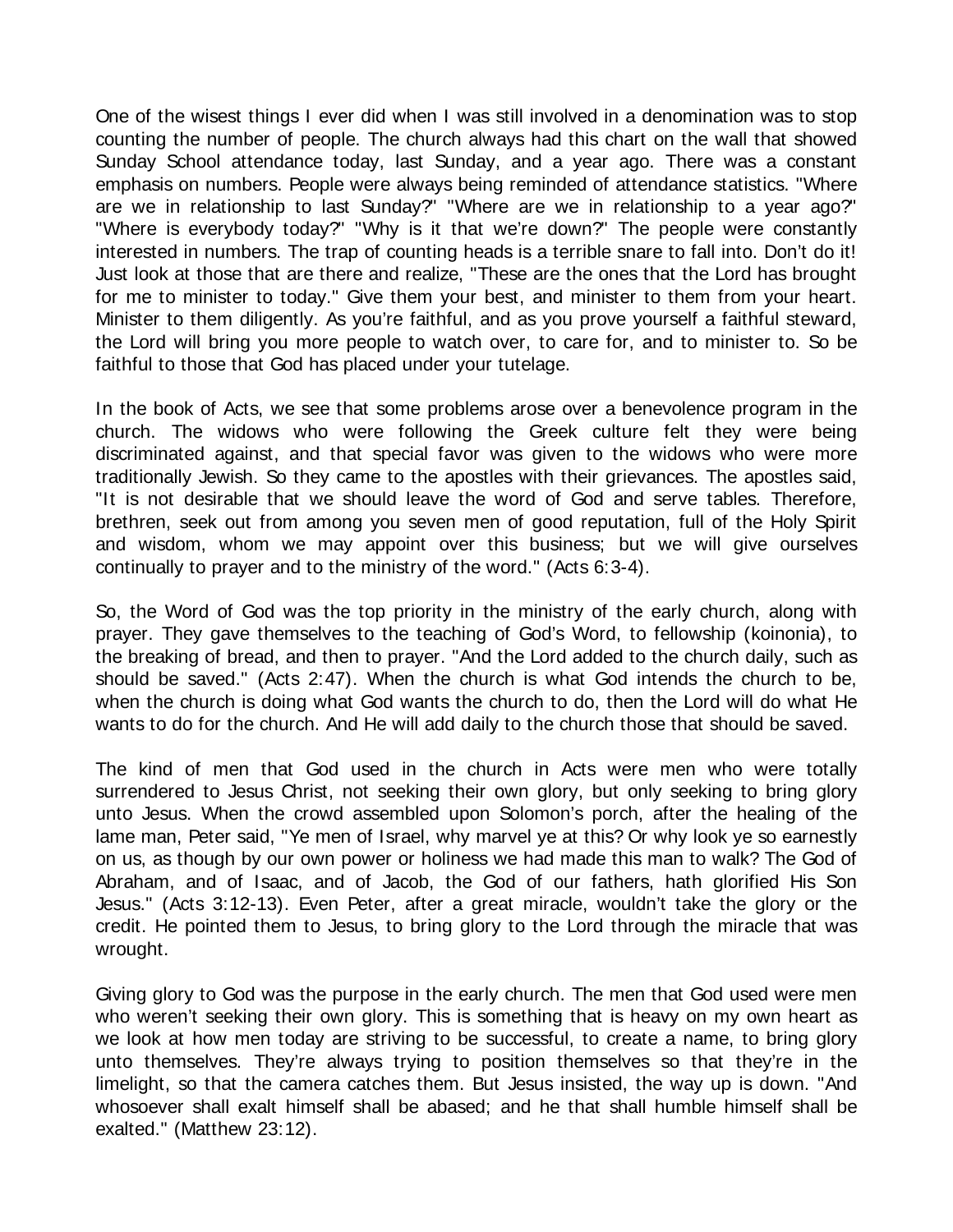So live for the kingdom of God. Seek to bring glory to Jesus Christ and the Lord will use you. It is my prayer, my constant and daily prayer, that God would keep me useable. Paul desired the same thing. He wrote to the Corinthians, "But I keep under my body, and bring it into subjection: lest that by any means, when I have preached to others, I myself should be a castaway." (I Corinthians 9:27).

Success is a dangerous thing. If God begins to bring success to your ministry, you're in much greater danger than if you're just struggling and trying to barely make it in some little insignificant, faraway place with a fellowship of ten people. It's easy to stay on your knees in those kind of circumstances! There isn't much opportunity for you to be glorified. But when success begins to come, that's when the real danger arrives in the ministry. As people begin to look to you, it's so easy to slip into taking the credit or receiving the applause. That's the shortest path to the end of the anointing of God's Spirit. The Bible says, "For promotion cometh neither from the east, nor from the west, nor from the south. But God is the judge: He putteth down one, and setteth up another." (Psalm 75:6-7). Promotion seems to be the name of the game today. Many pastors spend all of their time and energy trying to promote a church, or trying to promote themselves. But promotion, true promotion, comes from the Lord. So be careful.

The book of Acts gives us the model for the church. It's a church that's led by the Spirit, that's teaching the Word, and that's developing oneness - that's fellowship and koinonia. It's a church that's breaking bread together and praying together. The rest is His work, and He will do it. He will add to the church daily those that should be saved.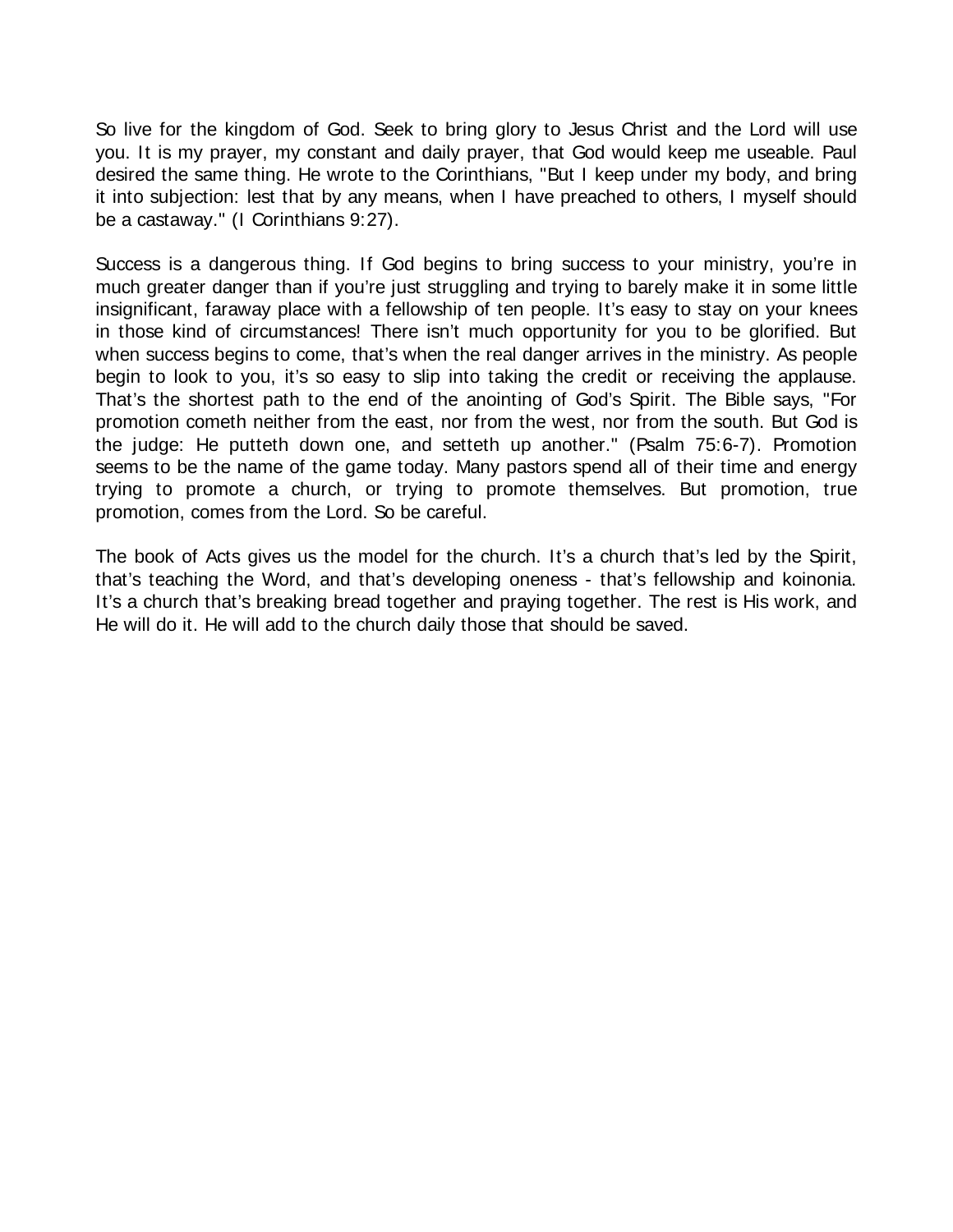#### **2. Church Government**

"And hath put all things under his feet, and gave him to be the head over all things to the church," Ephesians 1:22

We recognize that the New Testament doesn't give a clear definitive statement of God's preference for church government. In Scripture, we find three basic forms of church government. Two of them are in the New Testament, and the other one developed through church history. The first form of church government was the rule by bishops, or overseers. The Greek word is 'episkopos'. In I Timothy 3:1, Paul wrote, "This is a true saying, If a man desire the office of a bishop, he desireth a good work."

Timothy gives us the qualifications for an episkopos.' "A bishop must be blameless, the husband of one wife, vigilant, sober, of good behaviour, given to hospitality, apt to teach; Not given to wine, no striker, not greedy of filthy lucre; but patient, not a brawler, not covetous; One that ruleth well his own house, having his children in subjection with all gravity; (For if a man know not how to rule his own house, how shall he take care of the church of God?). Not a novice, lest being lifted up with pride he fall into the condemnation of the devil. Moreover he must have a good report of them which are without; lest he fall into reproach and the snare of the devil." (I Timothy 3:2-7).

There was another form of leadership that utilized a group of gifted men called the 'presbyteros', or elders. Acts 14:23 tells us, "And when they had ordained them elders (presbyteros) in every church, and had prayed with fasting, they commended them to the Lord, on whom they believed."

The New Testament clearly teaches the establishing of bishops, the episkopos, and the appointing of elders, the presbyteros. These two forms of government, by their very nature, seem to clash. Is the church to be led by the bishop, or by the board of elders? Is it the episkopos or the presbyteros? These divisions are so pronounced that today we have two denominations representing both sides of the issue. The Episcopal church follows the episkopos. It's a church ruled by a bishop. You also have the presbyteros, the Presbyterian church, ruled by a board of elders. The fact that they both exist shows that there isn't a clear definitive teaching about the correct form of church government. Both sides can present a valid case for their point of view.

Over time, a third form of church government has arisen, known as congregational rule. I don't believe that congregational rule is an option because we really never see an example in the Bible where the congregation was right. It was the congregation that was always coming and saying, "We want a king to rule over us like the other nations," making demands that were not after the will of God. I can find no Scriptural example of effective congregational rule. We do read of congregations attempting to rule. In Exodus 16:2 we read, "And the whole congregation of the children of Israel murmured against Moses and Aaron in the wilderness:" and in Numbers 14:1-3, "And all the congregation lifted up their voice, and cried; and the people wept that night. And all the children of Israel murmured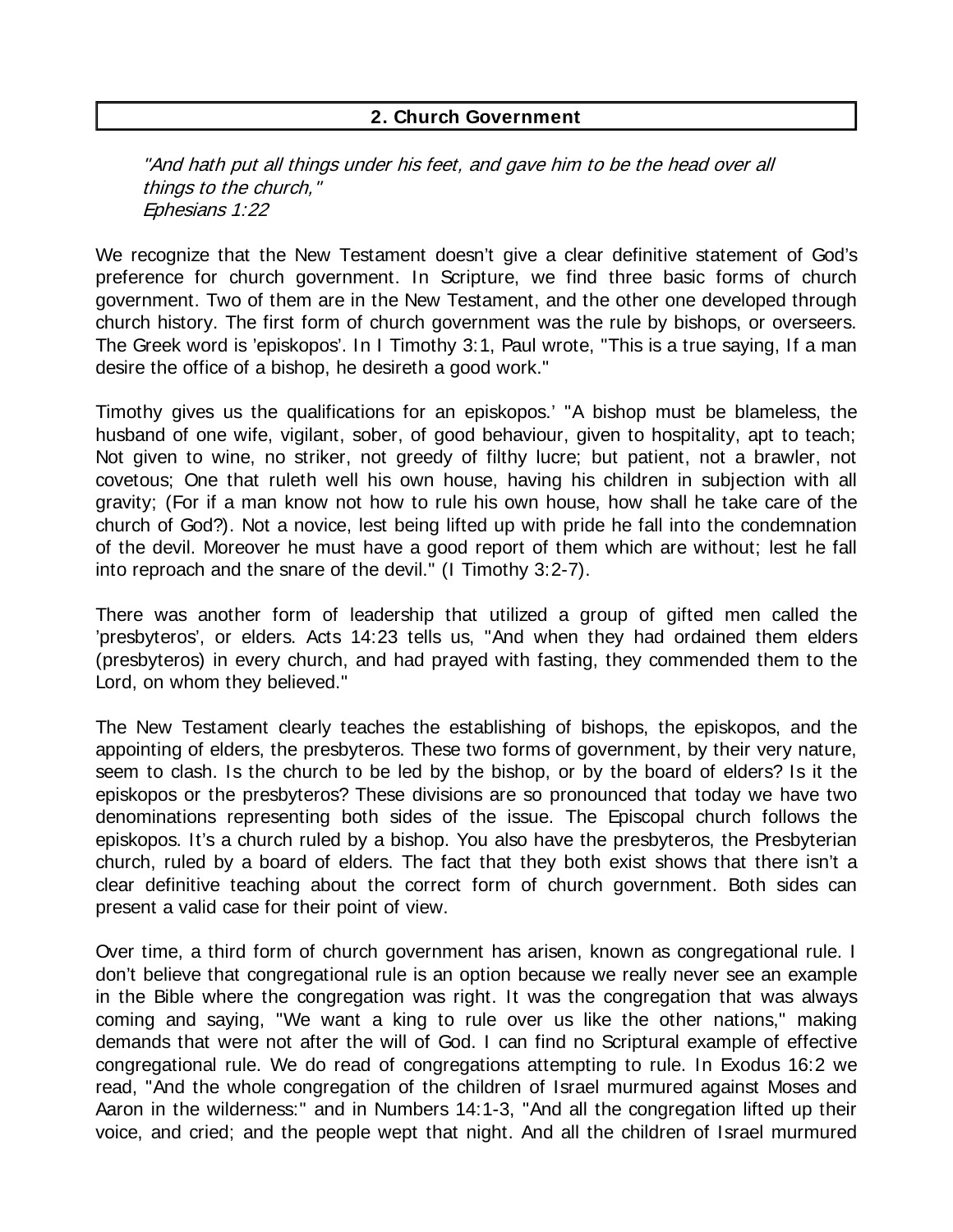against Moses and against Aaron: and the whole congregation said unto them, Would God that we had died in the land of Egypt! or would God we had died in this wilderness! And wherefore hath the LORD brought us unto this land, to fall by the sword, that our wives and our children should be a prey? were it not better for us to return into Egypt?" Moses responds to God in Numbers 14:27, "How long shall I bear with this evil congregation, which murmur against me? I have heard the murmurings of the children of Israel, which they murmur against me." So woe to the man who pastors a congregational church. Like Moses, the pastor will only find murmuring and uprisings.

These are the three basic forms of church government that we see today. The Episkopos, the Presbyteros, and the more recent Congregationalists.

Now we do find in Scripture a form of government that God established and modeled in the early history of Israel. It was a theocracy, people who were ruled by God. The nation of Israel, in its inception, was a theocratic form of government. It was God-ruled.

Their demise came when they tired of God's rule and demanded instead to have a monarchy. They said, "We want a king to rule over us. We want to be like the other nations." Samuel was greatly disappointed when they came to him requesting this monarchy.

Let's look at an example of theocracy in which God was ruling. Under God there was a man called Moses. Moses went to God for guidance and direction. Moses was the earthly leader who was recognized as receiving from God the guidance, direction, laws, and rules for the nation. It was recognized by the people that he was their link to God. They said, "Look we're afraid to approach Him. He's awesome. We've seen the fire and thunder. You go up and you talk to Him, and then you come down and tell us what He says, and we'll obey it. But we don't want to go. You just go." So they recognized that Moses was being directed by God. He would go up and he would receive from God and he would, in turn, come down and share it with the people.

Under Moses, the personal demands were staggering. The line of people with needs would stretch to the horizon every day. They would come to Moses for every little thing so he could judge between them and their neighbors on the issues that had arisen. "They borrowed my hoe, and they never returned it." Now this went on all day long, every day. Jethro, his father-in-law, said, "Hey, son, this is going to kill you. You can't handle this. You can't take care of the things that need to be done because of this long line of people waiting for you to give them judgment." So the Lord told Moses to take seventy of the elders of Israel and gather them into the tent of congregation. He took the Spirit that He had put upon Moses and put it upon them so that the people could come to them and they could give the rulings and judgments. If issues arose that were too difficult for them, they were then to go to Moses. Moses would then go to God to get clarification on the issue. (Exodus 18:13-27).

For additional support, Aaron and the priesthood, under Moses, oversaw the spiritual needs of the nation, like the preparation and offering of sacrifices. Under the elders and Aaron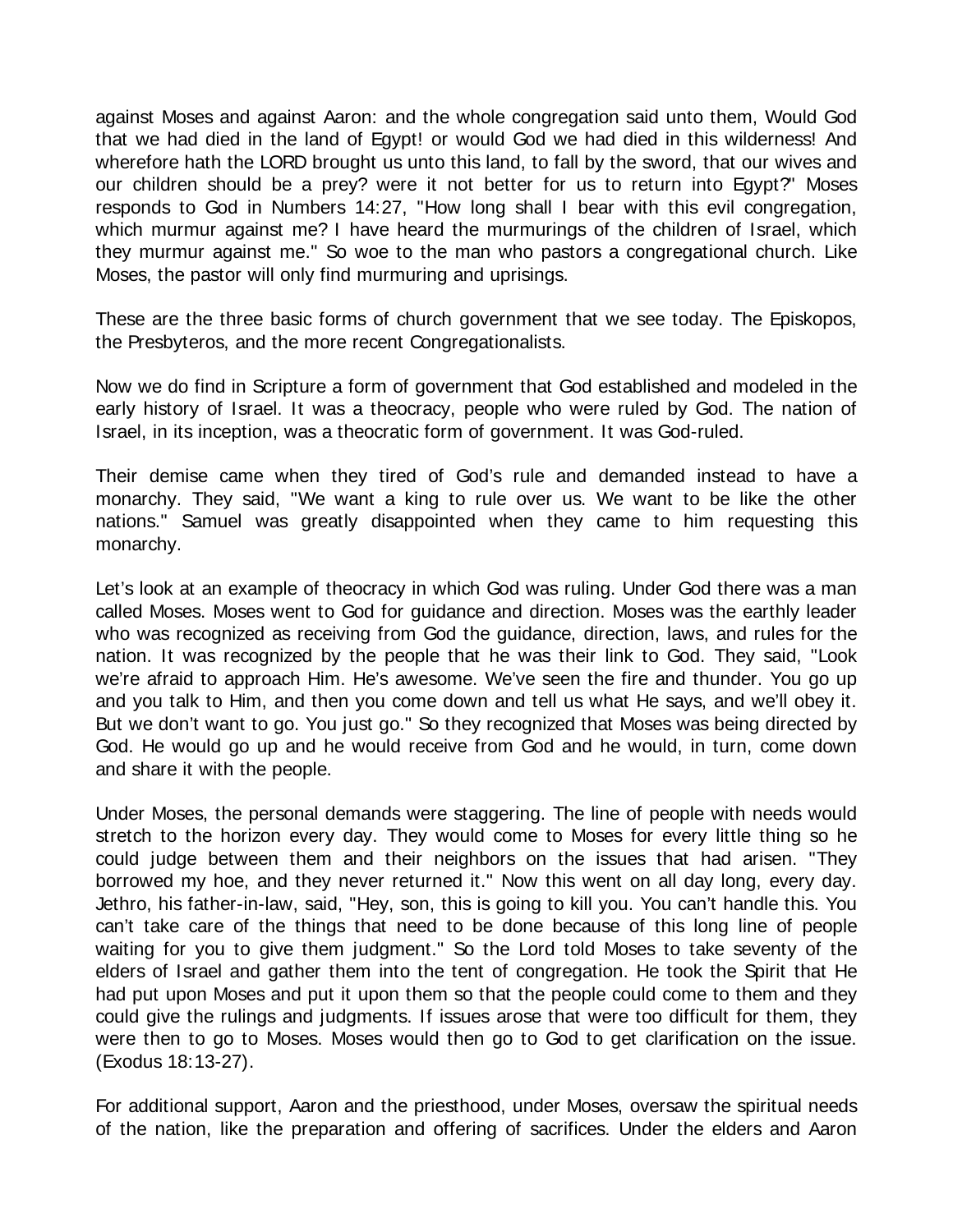was the congregation of Israel. This is the form of government that God established for the nation of Israel.

In the church today we see this structure in a modified form. We see that Jesus Christ is the Head over the body of the church. It's His church. He's the One in charge. As pastors, we need to be like Moses, in touch with Jesus and receiving His direction and guidance. As pastors we need to be leading the church in such a way that the people know that the Lord is in control. Then, when issues come up, we can say, "Well, let me pray about that." "Let me seek the wisdom of the Lord on this." "Let's look for the Lord's guidance." Also, like Moses, within the church we have a Board of Elders who are there to pray with us and support us in seeking the Lord's leading for the church.

Let me warn you. First of all, you want to get elders who are men of prayer, and who recognize that God has anointed you and ordained you as the pastor of the church. Paul warned Timothy not to lay hands on any man suddenly. (I Timothy 5:22). Really get to know the men as well as possible before giving them positions of authority. It's sort of like marriage, you really don't know your wife until you have been married to her for awhile. Many times there are a lot of surprises. It's also important to remember that problems usually arise when you start to have some success and the church begins to grow and become powerful. There are many people who have a desire for power. When they see there's money in the bank, that's when they make their move for position and control.

It's necessary to have godly men who recognize that God has called and ordained you as the pastor of the church. Men who will work with you and support those things that God is directing you, as the pastor, to implement within the church. A good Board is one of the greatest assets that you can have in your ministry. I thank God that here at Calvary Chapel Costa Mesa we have been blessed with great men of God serving on the Board. We usually look at the Saturday night prayer meetings or at the all night prayer watch for men to serve on the Board. We want men of prayer. We want men who are seeking God and the will of God. We are blessed with such men on our Board, and I thank God for them.

Now, real elders aren't a bunch of "yes" men, but they are men yielded to the Holy Spirit. They're a real buffer and protection for me. Their job is to interface with the congregation. The congregation brings any problems that they see to them. Many times they will simply reply, "Well, this is the church policy, and this is why we do things in this way." And it doesn't go any further. Sometimes at the Board Meeting they will bring a list of questions such as, "Well this has been brought before me. How do you feel about this?" On occasion I'll answer, "Well, I don't have any real feelings. Let's seek the Lord." But in many instances I will just let them work out the issues.

When I was a very young pastor in Tucson, Arizona (the second church that I pastored), we had an annual Fourth of July picnic at Mt. Lemon. Now Tucson on the Fourth of July, is 110 degrees in the valley, so we would go up to Mt. Lemon where the temperatures are cooler. The state park on Mt. Lemon had a great area for picnics. They had restrooms, running water, tables and playgrounds. It was a wonderful place for the church to go and have our Fourth of July picnic. And it was a good time for fellowship. Before one Fourth of July one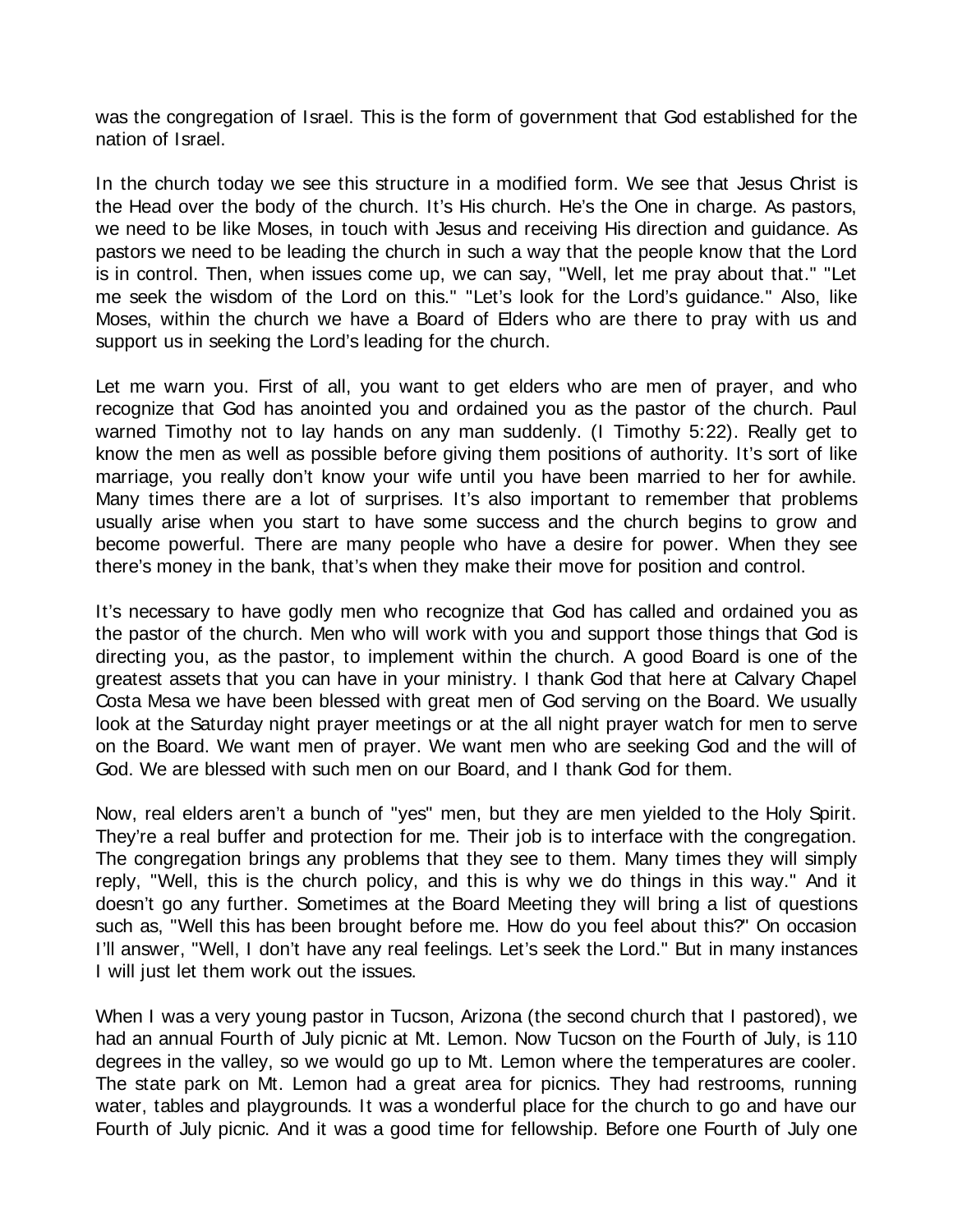of our members said, "I have an acre of ground up on Mt. Lemon. And rather than mixing with the worldly crowd in the state park, I think that it would be great if the church would come up and have the picnic on my acre of ground." We said, "Do you have any water?" And he said "No." "Do you have any restrooms?" "No, just an acre of ground." It was also another five miles up the road from the state park to his acre. He countered with, "But it would be great to have a day of fasting and prayer." Now how can anyone, as a pastor, speak against fasting and prayer without appearing really unspiritual before the people?

So a group of people in the church discussed it, and they agreed it would be wonderful to have a day of fasting and prayer up there on the acre of ground. It would be just us, and we'd have a glorious time.

There was another group of people in the church who said, "We're not going to take our kids up to a place where we don't have water. And who is going to watch the kids, and what are they going to do while we're fasting and praying? There are no restrooms. If you go up there we aren't going." Now the spiritual group said, "Well, if you go to the state park, we're not going." They were manifesting real spirituality. There was a very sharp division in the congregation.

Here our whole Fourth of July picnic, that had been such a glorious delight year after year, was going to be scuttled because of this division. Both sides came to me and said, "Chuck, where are we going to have the fourth of July picnic?" So with wisdom from the Lord beyond my years, I said, "We will let the Board decide that." We had a Board Meeting and it was unanimously decided to go to the state park. I went back to the people and said, "The Board has decided that we should have the picnic at the state park." I was then able to go to the spiritual ones who wanted to fast and pray and say, "That's a great idea. It would be wonderful to spend a day fasting and praying. Maybe we can go some other time, just us, and fast and pray. But as far as the picnic goes they felt it best to go to the state park."

Because the Board made the decision, I was free to minister to both sides. The Board became the buffer. And it's great to have a buffer like that because then people don't polarize against you saying, "It was the pastor who decided, and I don't agree with his decision." The Board decided, and they became a buffer for me.

I believe that God's model is that the pastor is ruled over by the Lord and recognized by the congregation as God's anointed instrument to lead the church, with the Board guiding and directing. Complementing this is the role of the assisting pastors. They are there to minister to the spiritual needs of the people on a daily basis. With these components in place, there is a great form of church government where you, as the pastor, are not in the position of a hireling. Becoming a hireling is a real danger when the church is run by a Presbyterian kind of a government, and the Board is ruling over the church. The pastor is hired by the Board and can be fired by the Board in the same fashion. With that kind of rule the pastor becomes a hireling.

The same is true with congregational rule. A pastor is hired by the congregation, rather than ordained by the Lord who is the Head of the body. He's not appointed by Jesus Christ,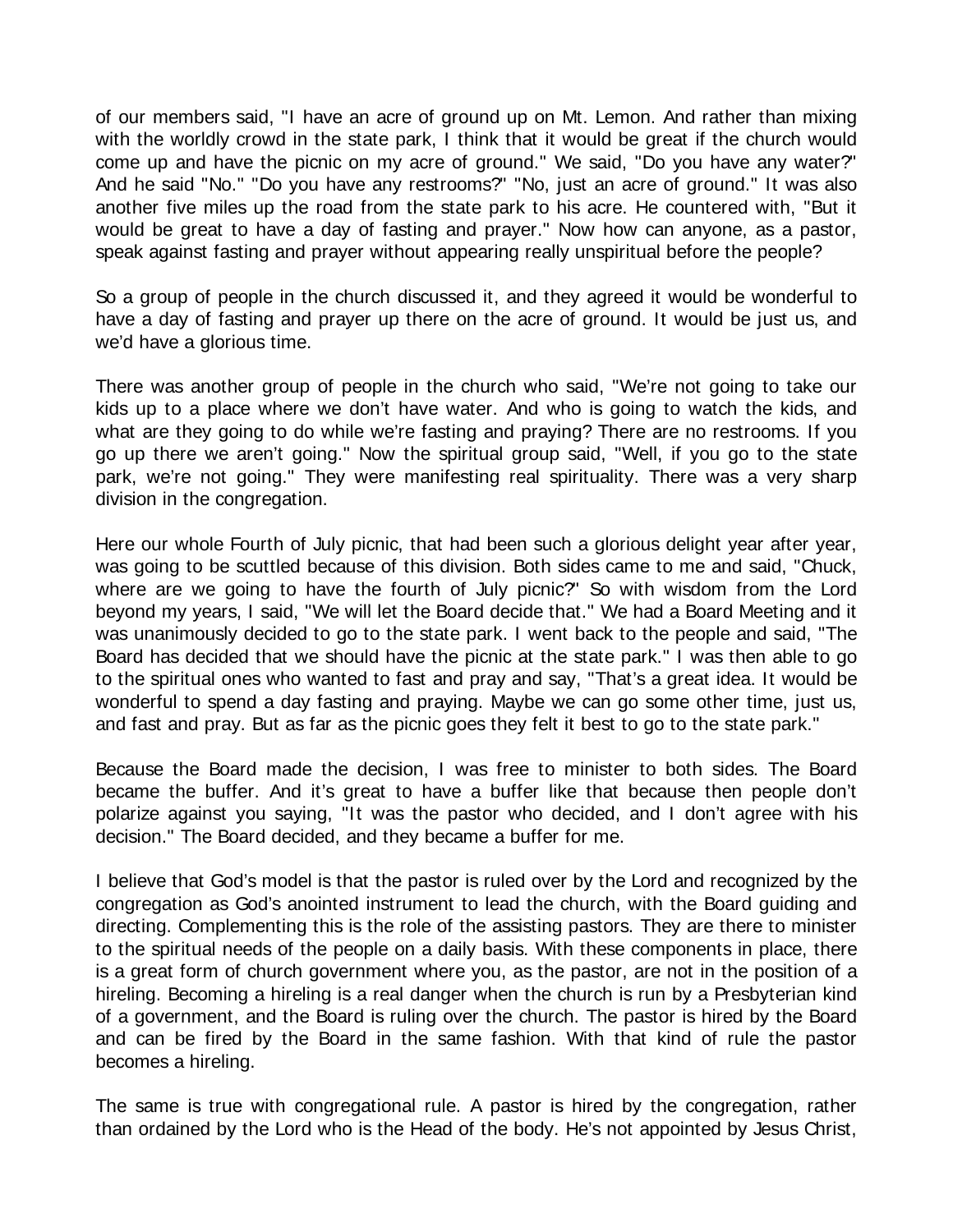the Head of the body, but instead he's elected or selected by the Board or by the congregation. Here again, the pastor becomes a hireling. I don't believe that anyone can do his best work as a hireling.

It is my belief that everyone should be a deacon. The ministry of helps was the essence of the deacon's function. They were to look after the facilities. They were to look after the needs of the congregation and help the sick. One of the worst things to do is to start giving titles to people in the church, especially a title that distinguishes one above another. That's a dangerous thing.

A word concerning the spiritual qualifications for church leadership: Jude said in his benediction, "Now unto him that is able to keep you from falling, and to present you faultless before the presence of his glory with exceeding joy," (Jude 1:24). I am only blameless as I am in Christ Jesus. Still, it's true that we've all sinned and fall short of the glory of God. If anybody realized his disqualification for the ministry, it was Paul, the apostle, who said, "Unto me, who am less than the least of all saints, is this grace given, that I should preach among the Gentiles the unsearchable riches of Christ;" (Ephesians 3:8). He was saying, "I'm less than the least of all of the saints. I'm not really worthy to be called an apostle because I persecuted the church of God." He refers to himself elsewhere saying, "This grace is given to the chiefest of sinners." Paul realized that his position was given only by the grace of God. As he said in I Corinthians 15:10, "By the grace of God I am what I am." He truly recognized that in Christ he was blameless. So the key qualification for a pastor or leader in the church is to be "in Christ Jesus" and, in this state, blameless.

I believe that if a man is not abiding in Christ, but walking in the flesh, he is disqualified from the position of an 'episkopos.' Walking in the flesh describes a practiced lifestyle. Satan is out to destroy anyone with an effective ministry and I believe that all of us are capable of stumbling. As Jesus said to Peter, "And the Lord said, Simon, Simon, behold, Satan hath desired to have you, that he may sift you as wheat: But I have prayed for thee, that thy faith fail not: and when thou art converted, strengthen thy brethren." (Luke 22:31- 32).

Peter responded, "Though all men shall be offended because of thee, yet will I never be offended." (Matthew 26:33). He was saying, "Lord, though they all may forsake you, I would never forsake! Lord, I would die for you!" That self-confidence had to be dealt with before he could realize his total dependency upon the Holy Spirit. It was something that had to be dealt with in his life. And I think it's something that has to be dealt with in all our lives. When we have areas of self-confidence, the Lord gradually shows us that, in and of ourselves, we can do nothing. As Paul said, "For I know that in me (that is, in my flesh) dwelleth no good thing:" (Romans 7:18). So whenever we think that we are the exceptions to the rule, the Lord allows us to stumble, to teach us our total reliance upon Him.

When we step into the flesh and decide that we're going to live after the flesh, we disqualify ourselves from our positions of service. But if we take the word 'blameless' in a very literal sense, then all of us might as well pack up and go get a job selling cars. I believe that repentance is the key, true repentance, and once there's true repentance, then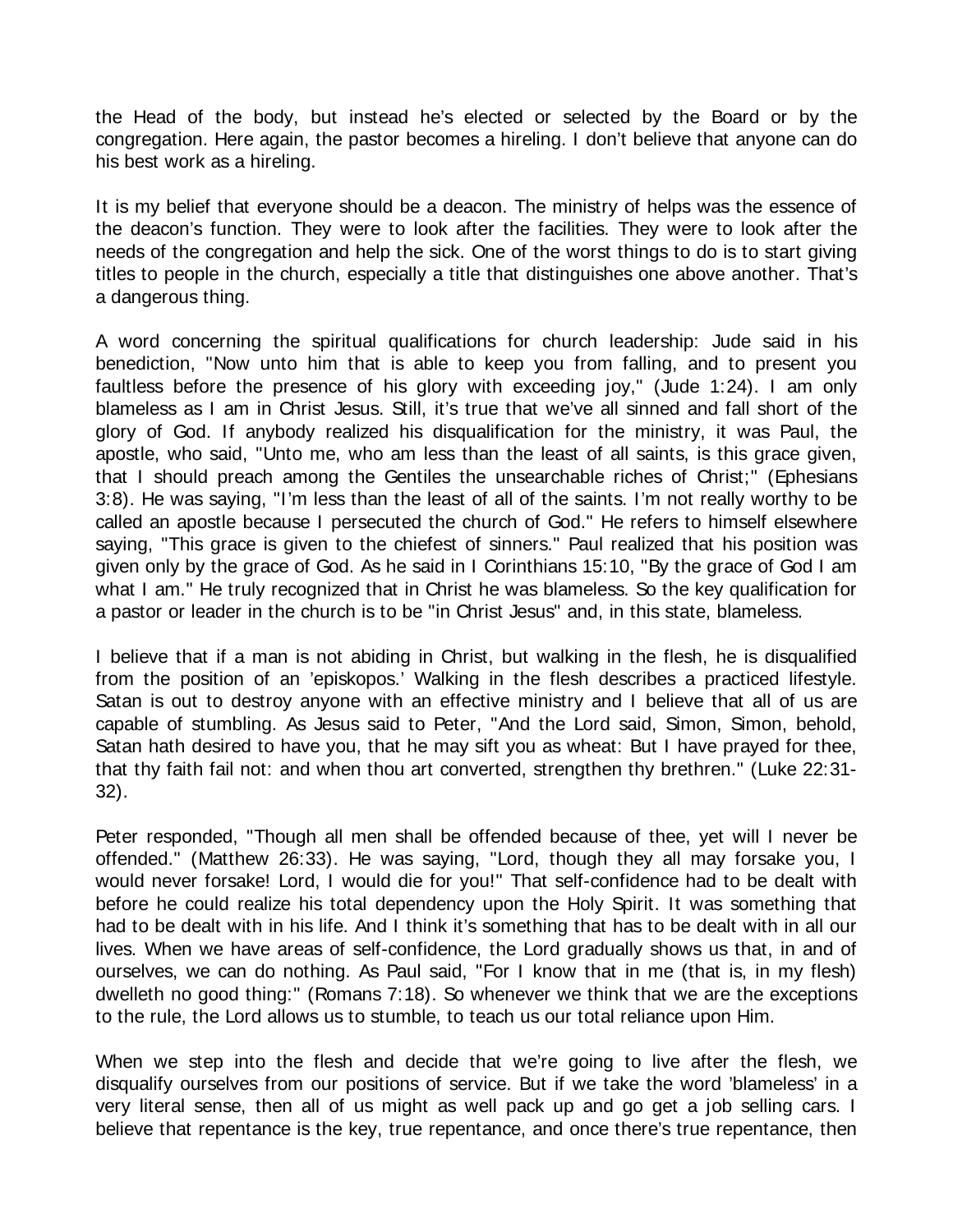there is forgiveness, and restoration can begin. But there has to be true repentance, a real turning away from sin.

I've observed that those churches that follow the rule of the Eldership so often are not really looking for a pastor as much as they're looking for a hireling. Their idea of a pastor is, "Someone who is going to come in and dance to our beat. We'll pull the strings and as long as you respond and react, you're a fair-haired employee. But if you dare to want to step out on your own, then it's a different story."

Before we came to Calvary Chapel, I had started an independent church in Corona that was an outgrowth of a home Bible study. Some of the men involved in the home Bible study decided to form a corporation which they called "Corona Christian Association". They set up the corporation so that people could tithe into it and start building up funds, primarily to put me on the radio in Corona. These men who set up the corporation were the corporate officers. So we started a radio broadcast that immediately brought in a multitude of people.

I had been wanting to leave the denomination I was involved in and become independent. These men invited me to start a church in Corona, which I did. We began the Corona Christian Center. It was blessed of God. I was still living in Newport Beach and driving there on Sunday. We'd spend the day there and then we'd come home Sunday night. One Sunday afternoon when my family was there with me at the American Legion hall that we rented, I decided to put the chairs in a circle, rather than in rows. I removed the pulpit and just set up a big circle of chairs. As the people came in that night we all sat in a circle, like in the home Bible studies. Rather than singing three hymns out of the hymnal, accompanied by the organ and the piano, we just sang. I led them a cappella in worship choruses. After that we had prayer time, what we called 'directed prayer'. where we would bring up an issue and people in the circle would pray. Then I taught, just sitting there in the chair, in an informal way.

I felt that it was led by the Spirit and was very dynamic. I mean it was exciting! There were fellows that night who led out in prayer who had never prayed publicly in their lives. So many of them were really touched and moved. However, the Board Members got together afterward for a special Board Meeting. They called me the next morning and wanted to know just what I thought I was doing, and they let me know that they didn't want me to do that again. At the time I thought, "Well, I thought this might be my life's ministry. But it won't be. I'm not going to be under these kinds of restrictions. I must be open to be led by the Spirit."

So when we came to Calvary Chapel and established the bylaws, we didn't create a Presbyterian form of government. It was more of an Episkopos form of government for Calvary Chapel. We believe that God's model is that the pastor is ruled by the Lord and aided by the Elders to discover the mind and will of Jesus Christ for His church. This in turn is implemented by the Assistant Pastors.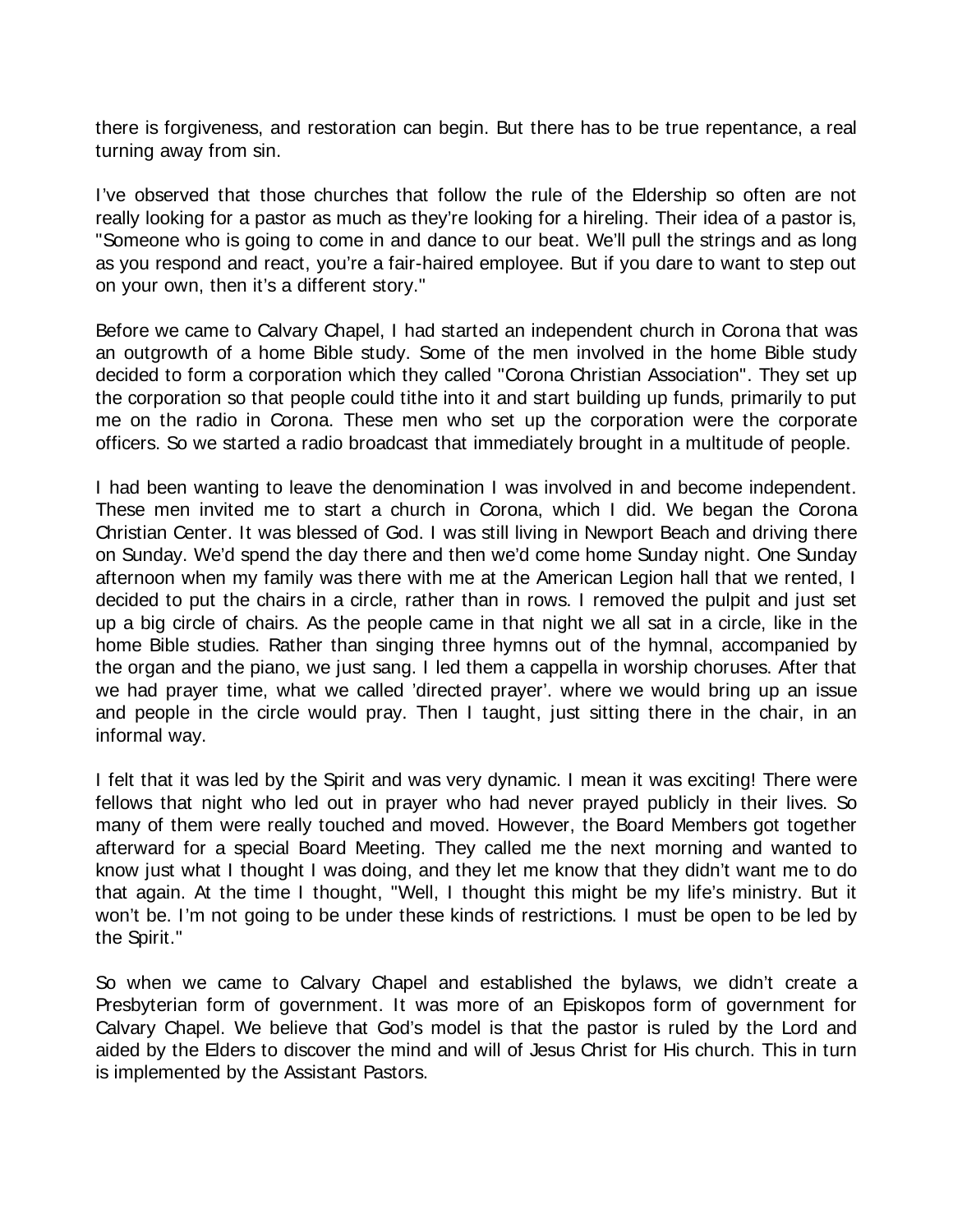## **3. Empowered By The Spirit**

"But ye shall receive power, after that the Holy Ghost is come upon you: and ye shall be witnesses unto me both in Jerusalem, and in all Judaea, and in Samaria, and unto the uttermost part of the earth." Acts 1:8

Another Calvary Chapel distinctive is our position concerning the Holy Spirit. We believe that there is an experience of the empowering of the Holy Spirit in the life of a believer that is distinct and separate from the indwelling of the Spirit that takes place at conversion. Paul asked the Ephesians if they received the Holy Spirit when they believed, or since they believed. No matter which translation you choose, the Scriptures clearly teach that there is an experience with the Holy Spirit that is separate and distinct from that of salvation.

When Philip went to Samaria preaching Christ unto them, many believed and were baptized. When the church in Jerusalem heard that the Samaritans had received the Gospel, they sent Peter and John, "Who, when they were come down, prayed for them, that they might receive the Holy Ghost: (For as yet he was fallen upon none of them: only they were baptized in the name of the Lord Jesus.)" (Acts 8:15-16). Once again we see an experience of the Holy Spirit that was separate and distinct from conversion.

In the second chapter of Acts, when the people said, "Men and brethren, what shall we do? Then Peter said unto them, Repent, and be baptized every one of you in the name of Jesus Christ for the remission of sins, and ye shall receive the gift of the Holy Ghost." (Acts 2:37,38). Paul was converted on the road to Damascus, but Ananias came to him and laid hands on him that he might receive his sight and receive the Holy Spirit. (Acts 9).

We believe there is an empowering experience with the Holy Spirit that is separate and distinct from conversion. We acknowledge a three-fold relationship between the Holy Spirit and the believer that is represented by three Greek prepositions - 'para', 'en', and 'epi.'

In John 14, Jesus told the disciples, "And I will pray the Father, and he shall give you another Comforter, that he may abide with you for ever; Even the Spirit of truth; whom the world cannot receive, because it seeth him not, neither knoweth him: but ye know him; for he dwelleth with you, and shall be in you." (John 14:16-17). 'With you' speaks of the 'para' relationship, the coming alongside. The 'en' in the phrase 'in you' is equivalent to our English preposition 'in' as in "He is going to dwell in you."

We believe that the Holy Spirit is dwelling with a person prior to conversion. He is the One convicting him of his sin, convincing him that Jesus Christ is the only answer. The Holy Spirit is constantly testifying of sin, of righteousness, and of judgment to come. We also believe that the moment a person receives the witness of the Holy Spirit, Jesus takes away his sin. When anyone invites Jesus to come into his heart, to take over the rule and control of his life, we believe that the Holy Spirit then comes into that person's life. He is with each one of us to bring us to Christ, and when we come to Christ, He begins then to dwell in us.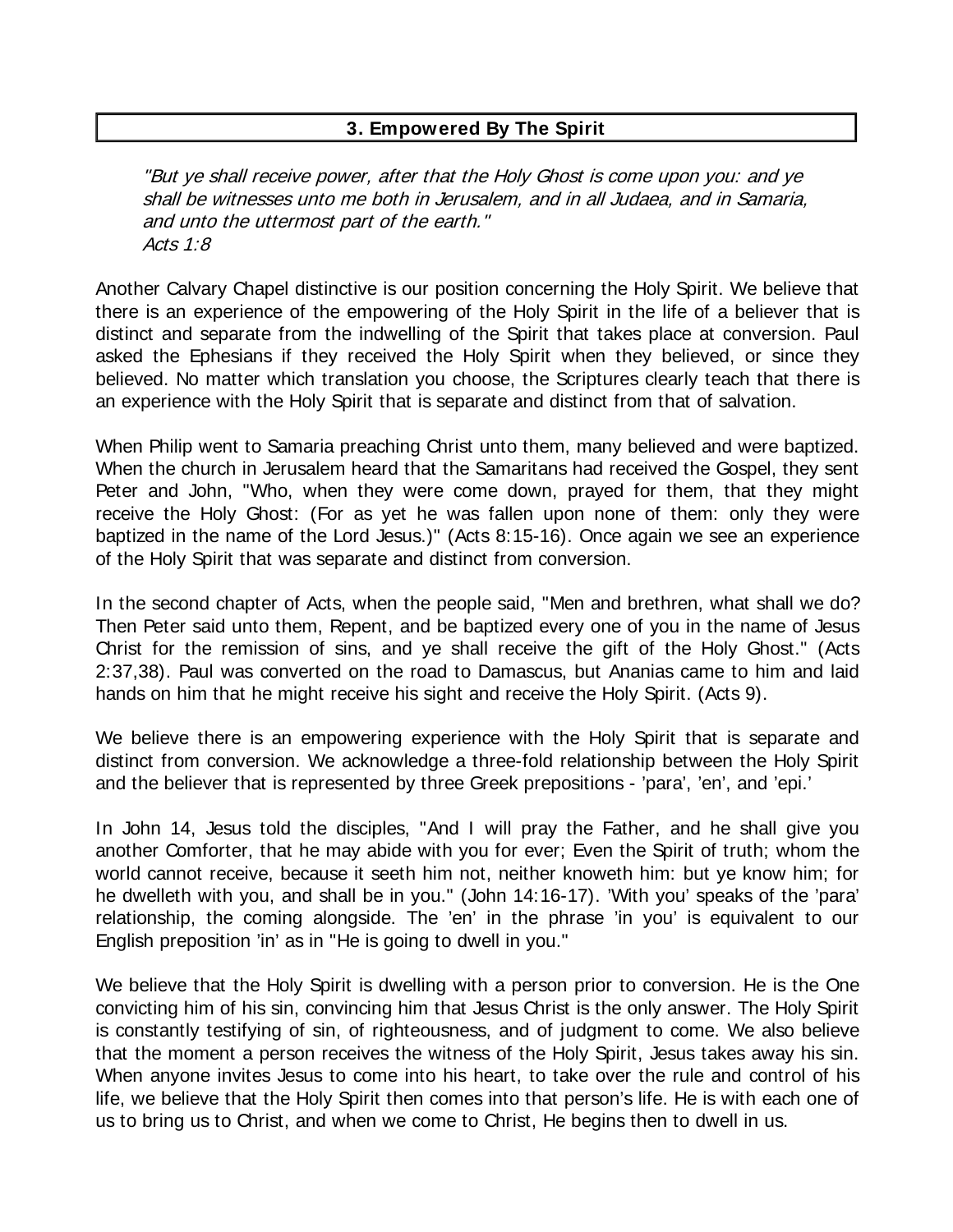Paul said, "...know ye not that your body is the temple of the Holy Ghost which is in you, which ye have of God, and ye are not your own? For you are bought with a price;" (I Corinthians 6:19-20). He also told the Ephesians, "And be not drunk with wine, wherein is excess; but be filled with the Spirit;" (Ephesians 5:18). Thus, we believe that every born again believing child of God has the Holy Spirit dwelling in him. He is under the injunction of the Scriptures to yield his body to the control of the Holy Spirit and to be constantly filled with the Holy Spirit.

We also believe that the Holy Spirit provides the power in the life of the believer to give him victory over sin and over the flesh. We are taught to walk after the Spirit and not after the flesh. He that walks after the Spirit will not fulfill the lusts of the flesh. The Holy Spirit is the power over the flesh life, giving us power over our fallen nature. He is the power in our life to conform us into the image of Jesus Christ. "But we all, with open face beholding as in a glass the glory of the Lord, are changed into the same image from glory to glory, even as by the Spirit of the Lord." (II Corinthians 3:18). So we see the dynamic power of the Spirit in us which comes when we accept Jesus. He begins that work in us of transforming us into the image of Jesus Christ.

We believe that there is a third relationship that the believer can have that is separate and distinct from the first two. In Acts 1:8 we see this promise, "But ye shall receive power, after that the Holy Ghost is come upon you." This relationship is when the Holy Spirit comes upon you. The word is 'epi' in the Greek, which means 'upon' or 'over.' I prefer the translation of 'overflow' because I believe that this experience allows the Holy Spirit to flow forth out of our lives. Our lives then are not just a vessel containing the Spirit, but they become channels by which the Spirit flows forth to touch the world around us. I also believe that this is the objective work of the Spirit. The first work is subjective, when the changes and the transformations take place within me. This 'coming upon' experience provides objective evidence of the dynamic power of the Holy Spirit, allowing us to be effective witnesses for Jesus Christ. That is God's ideal and plan, that my life be the instrument through which He can reach the world around me as the Spirit flows forth, as the dynamic of the Spirit goes forth out of my life.

We find in the New Testament that Jesus breathed on His disciples and said, "Receive ye the Holy Spirit." (John 20:22). I believe that when Jesus breathed on them and said, "Receive ye the Holy Spirit," that they received the Holy Spirit.

Some people claim, "Well, that was just a symbolic action." Show me the Scripture where we are told that this was just symbolic! Why didn't John say, "Well, He did a symbolic thing here." There's no Scriptural support to say that this was only a symbolic action. I believe that at that moment the disciples were born again by the Spirit of God.

Then Jesus told His disciples that they were to wait in Jerusalem until they received the promise of the Father which He had been talking to them about. "For John truly baptized with water; but ye shall be baptized with the Holy Ghost not many days hence." (Acts 1:5). He also said, "But ye shall receive power (dunamis), after that the Holy Ghost is come upon (epi) you," (Acts 1:8). They needed that overflowing of the Spirit to effectively serve the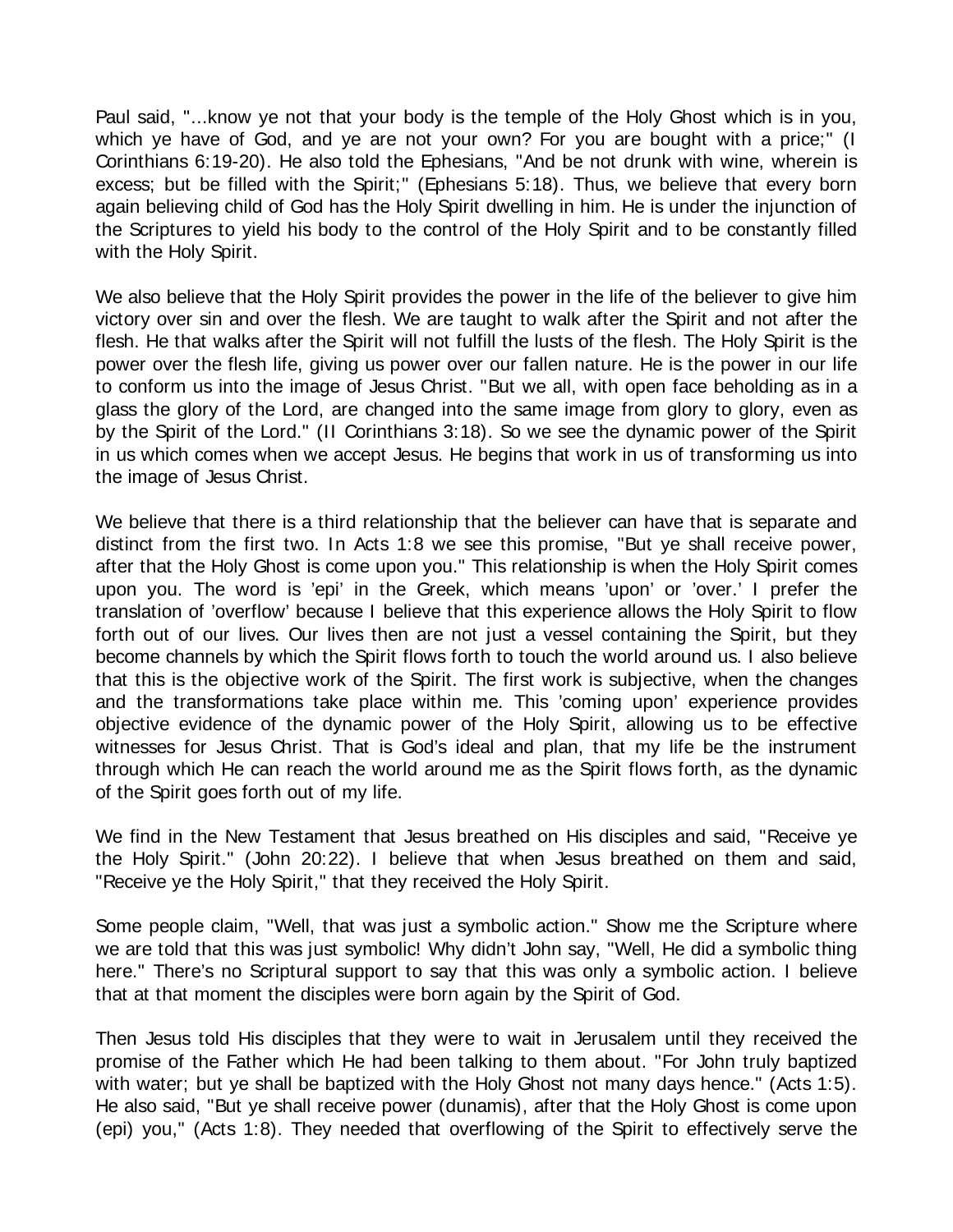#### Lord.

We believe that this is the experience that Jesus was referring to in John 7 when, on the great day of the Feast of Tabernacles, He stood and cried to the assembled multitude, "If any man thirst, let him come unto me, and drink. He that believeth on me, as the scripture hath said, out of his belly shall flow rivers of living water." (John 7:37-38). And John, giving the commentary, wrote, "(But this spake he of the Spirit, which they that believe on him should receive: for the Holy Ghost was not yet given; because that Jesus was not yet glorified.)" (John 7:39). This 'coming upon' has been referred to as the baptism of the Holy Spirit, or the overflow of the Spirit. What kind of overflow would that be? It would be like a torrent of living water flowing out of the life of the believer.

So it's one thing to be filled with the Spirit, and it's quite another to have the Spirit flowing out. The inlet of the Spirit is powerful and dynamic, but there has to be that flowing forth of the Spirit from my life to affect and touch others around me.

Jesus made three promises to us about the Spirit - He is with you, He shall be in you, and you will receive the power when He comes over you, or upon you. The Holy Spirit is with us prior to conversion. It's the Holy Spirit that reproves the world of sin, of righteousness, and of judgment. It's the Holy Spirit who brings conviction of sin to your heart. It's the Holy Spirit that draws you to Jesus Christ and points out that Jesus is the only answer to your sin. It's the Holy Spirit who, once having drawn you to Christ, when you open the door, comes into your life and begins to indwell you. The power of the Holy Spirit indwelling you conforms your character into the image of Jesus Christ. The Holy Spirit helps you to live the Christian life and conforms you into His image. He does for you what you can't do for yourself.

As Paul said, "But we all, with open face beholding as in a glass the glory of the Lord, are changed into the same image from glory to glory, even as by the Spirit of the Lord." (II Corinthians 3:18). He also said, "What? know ye not that your body is the temple of the Holy Ghost which is in you, which ye have of God, and ye are not your own? For ye are bought with a price: therefore glorify God in your body, and in your spirit, which are God's." (I Corinthians 6:19-20). Through God's work of salvation my body has become the temple of the Spirit. He's dwelling in me. He has the power to change me in order to conform me into the image of Jesus Christ.

It's the Lord's desire that He flow forth out of my life. It's one thing to pour water into a cup, but it's another thing to pour it out of the cup. It's one thing to have the Holy Spirit poured into your life and another thing to allow the Holy Spirit to pour out of your life. That's the necessary dynamic for the ministry. Even the disciples were not permitted to engage in the ministry until they had received this dynamic of the Spirit. "Being assembled together with them, commanded them that they should not depart from Jerusalem, but wait for the promise of the Father, which, saith he, ye have heard of me." (Acts 1:4). The "promise of the Father" is this dynamic of the Holy Spirit. It's the 'epi' experience, the coming upon.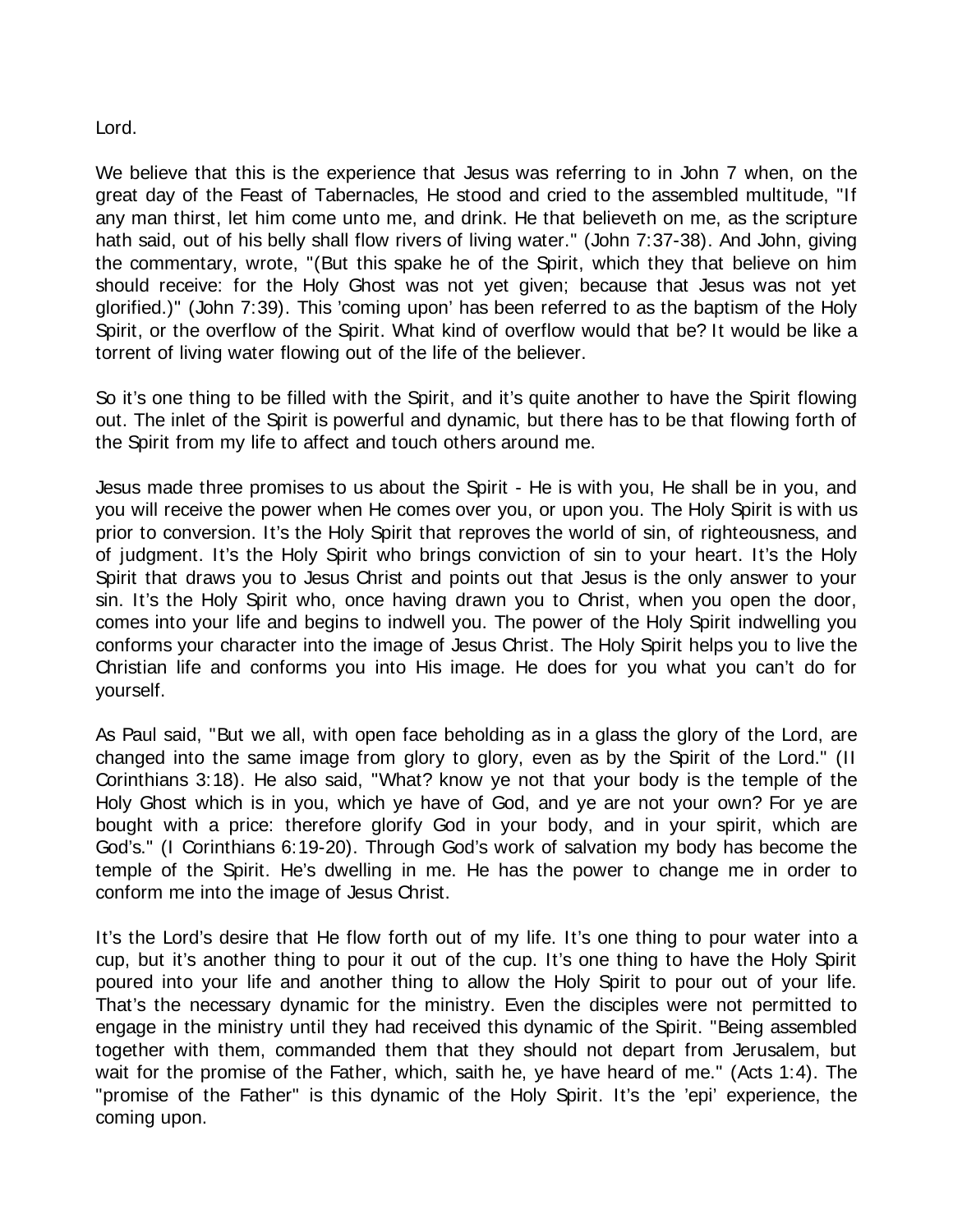This experience is usually separate from salvation, but it can be concurrent with salvation, like in the case of the house of Cornelius. As Peter was speaking, the Holy Spirit came upon them, 'epi', and they began to speak in tongues. So the apostles decided that if God would baptize them with the Spirit, the apostles should also allow them to be baptized with water. (Acts 10).

So we believe that there is an experience with the Holy Spirit that is distinct from conversion and indwelling. Some call it baptism. Some call it being filled with the Spirit. Whatever we choose to call it, it means being overflowed with the Spirit. You can fill a cup, but if you keep pouring, it's going to overflow. This is distinct from just being filled. This is overflowing with the Spirit. Some call it the gift of the Spirit. Some call it the empowering of the Spirit. It doesn't matter what you call it, the main thing is that you have it. We could argue over theological terms, but the experience is described as a gushing forth of torrents of living water from our innermost being. So whatever name you call it isn't important. The main question we must ask concerning this necessary empowering experience for the ministry is simple: DO YOU HAVE IT?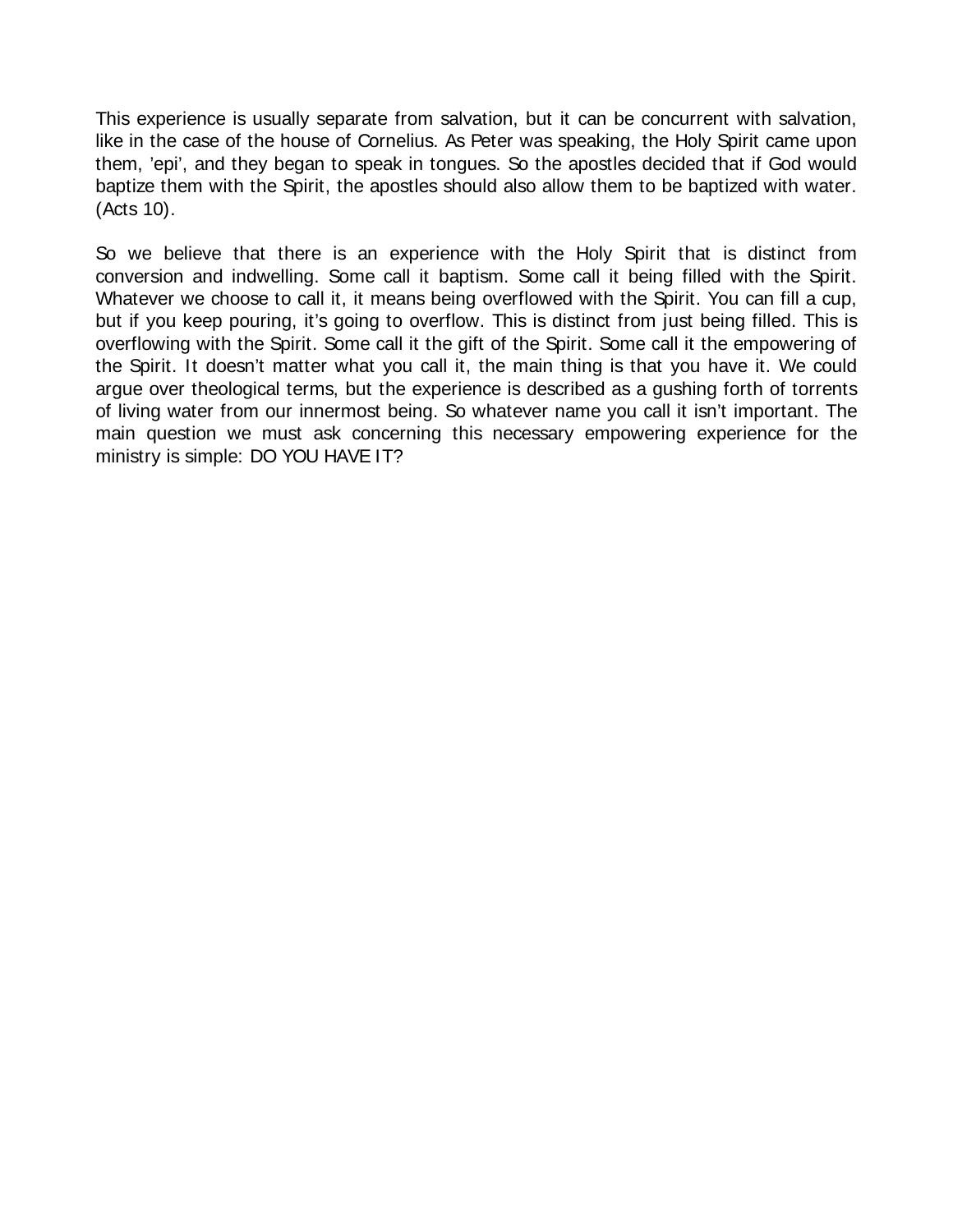## **4. Building The Church God's Way**

"Not by might, nor by power, but by my spirit, saith the LORD of hosts." Zechariah 4:6

Another distinctive characteristic of Calvary Chapel is our relaxed casual style. We don't get involved in a lot of spiritual hype. We don't try to motivate people carnally, and we aren't apt to shout at the congregation. I believe this stems from our belief and trust in Jesus Christ and in the Holy Spirit. We are of the belief that if the Lord doesn't build the house, they labor in vain who build it, so all of our hype and pressure aren't really going to do the job. We simply trust in the work of the Holy Spirit, and of Jesus Christ who is building His church as He said He would.

If we have complete confidence that it's His church, that He's going to build it, and that He's going to do His job, then all I have to do is be faithful. I simply need to watch His work, and then the pressure isn't on me. I don't get all hyped or pressured because the work of God isn't my responsibility. It's not my church. It's His church. I believe that it's very important to remember this, because if you try to carry the load and bear the burden, you'll find that it's too great for you. You'll find yourself under pressure to create schemes and hypes, and then you begin to push and manipulate people. That isn't the Calvary Chapel style.

Back in 1969, we purchased an acre and a half of land just a block from our current site, on the corner of Sunflower and Greenville. There was an old country school there. We dismantled it and used the materials to build our little chapel. Because we used the existing materials, we were able to build the chapel for \$40,000.00, including the pews. After two years the chapel was totally inadequate. We were into triple services, setting up five hundred chairs in the patio, and people were parking all the way up past the Los Angeles Times building up to the freeway on Fairview. So we knew that we had to do something.

At that time, the parcel of property that Calvary Chapel occupies today came up for sale. One of the fellows in the church was a Realtor. He had put together a group that bought this 11-acre property, planning to turn it for a profit. They were speculating on it and had several deals pending, but the city of Santa Ana rejected all of the proposed uses. They had a balloon payment of \$350,000.00 coming due on the property and weren't in a position to pay it. They had actually stopped making the monthly interest payments to the lady who owned the property, and finally lost it.

The Realtor who was involved in our fellowship came to me and suggested that the church obtain the property. My response was, "Well, what in the world will we ever do with eleven acres?" He suggested that we could always sell off half of it. Then another fellow in the church came to me and said he was certain we could get the land for \$300,000.00. I said, "Ridiculous! There's no way she'd sell it for \$300,000.00 because she just foreclosed on a note for \$350,000.00. Why would she sell it to us for \$300,000.00?" Then he said, "Well, I happen to know a few things about the lady's situation. She had been paying the taxes with the interest payments that these guys were giving her. Because they hadn't made any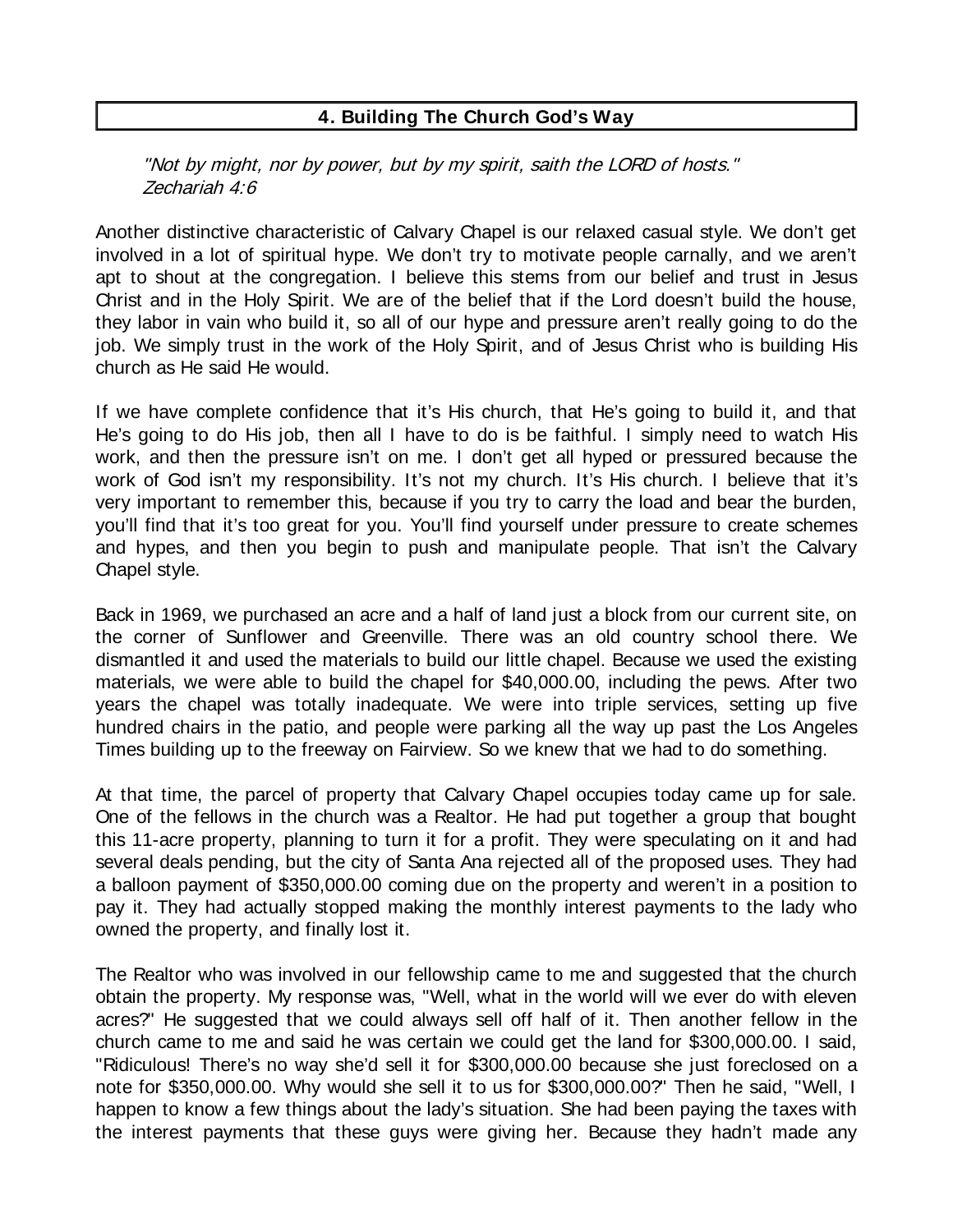payments, she didn't really have the money to pay the taxes. She's close to eighty, she needs the cash, and I think that if we made a \$300,000.00 cash offer, she would take it."

I said, "That sounds great, but where in the world will we get \$300,000.00 cash?" He replied, "If we can buy it for \$300,000.00 then you can borrow half that amount from the savings and loan. They'll loan fifty percent on property, we have \$110,000.00 in the bank, and I'll loan the \$90,000.00 interest free, for a year." So I said, "Well, she'll never take it." Then he said, "Will you give me the permission to offer it to her in the name of the church?" "Sure," I replied. A short time later he called me up and said, "Well, Chuck, she's accepted." My first thought was, "Well, great! But what do I do now?"

At that time Fairview Street had just been completed through to Sunflower. I used to drive up to the comer of Fairview and Sunflower on my way from the other chapel. As I waited for the green arrow to turn left, I'd look over at this big huge field, and begin to panic. I thought, "You know, God has been good to us. We've paid off all of the debts, and we don't owe anything. We have \$60,000.00 in the bank, we're running a surplus, and things are going so well. What am I doing to this flock of people, putting them into debt along with the potential of having to build on this? What am I doing? Where is my head?"

I would go into a cold sweat trying to figure the thing out. Then the Lord would speak to my heart and say, "Whose church is it?" I'd answer, "Well, it's your church." Then He'd reply, "Well, then, why are you worrying about bankruptcy?" I thought, "Why am I? I'm not the one going bankrupt. The Lord will be the One bankrupt, so why should I worry? Then He would say, "Who created the problem?" And I'd answer, "You did. You're the One that's brought all the people. You created this problem of needing more space." So He assured me that it was His church and His problem. He created the situation. Then I would get relief, until the next time I pulled up to the corner and looked at the property. I'm sort of hardheaded, so this was a process that continued for a period of time.

Realizing that our fellowship was His church relieved me from the burden. I didn't have to carry the load myself, and I could stay relaxed. It was His church so He would take care of it. Jesus said, "Upon this rock I will build my church." (Matthew 16:18). He didn't say, "Upon this rock you will build my church." We need to realize that it's His church and He's the One who said He would build it. When Jesus asked Peter the question, "Lovest thou me?" (John 21:16), Peter answered, "Yea, Lord; thou knowest that I love thee". Jesus then didn't say, "Go out and build my church." He said, "Feed my sheep" - that is, "tend them and take care of them." It's His job to add to the church, His job to build the church. My job is just to love the sheep, take care of them, watch over them, feed them, tend them, and trust the Lord to build the church and add those that should be saved.

We've discovered that whenever you strive to gain, you must then strive to maintain what you've gained. If you really pushed and pressured to gain it, you have the pressure to keep it going. Maintenance is tough if it's a man-made, man-built program.

A long time ago, I was in a denomination and was under pressure to build the church. I was using every kind of device suggested and offered. There were church growth programs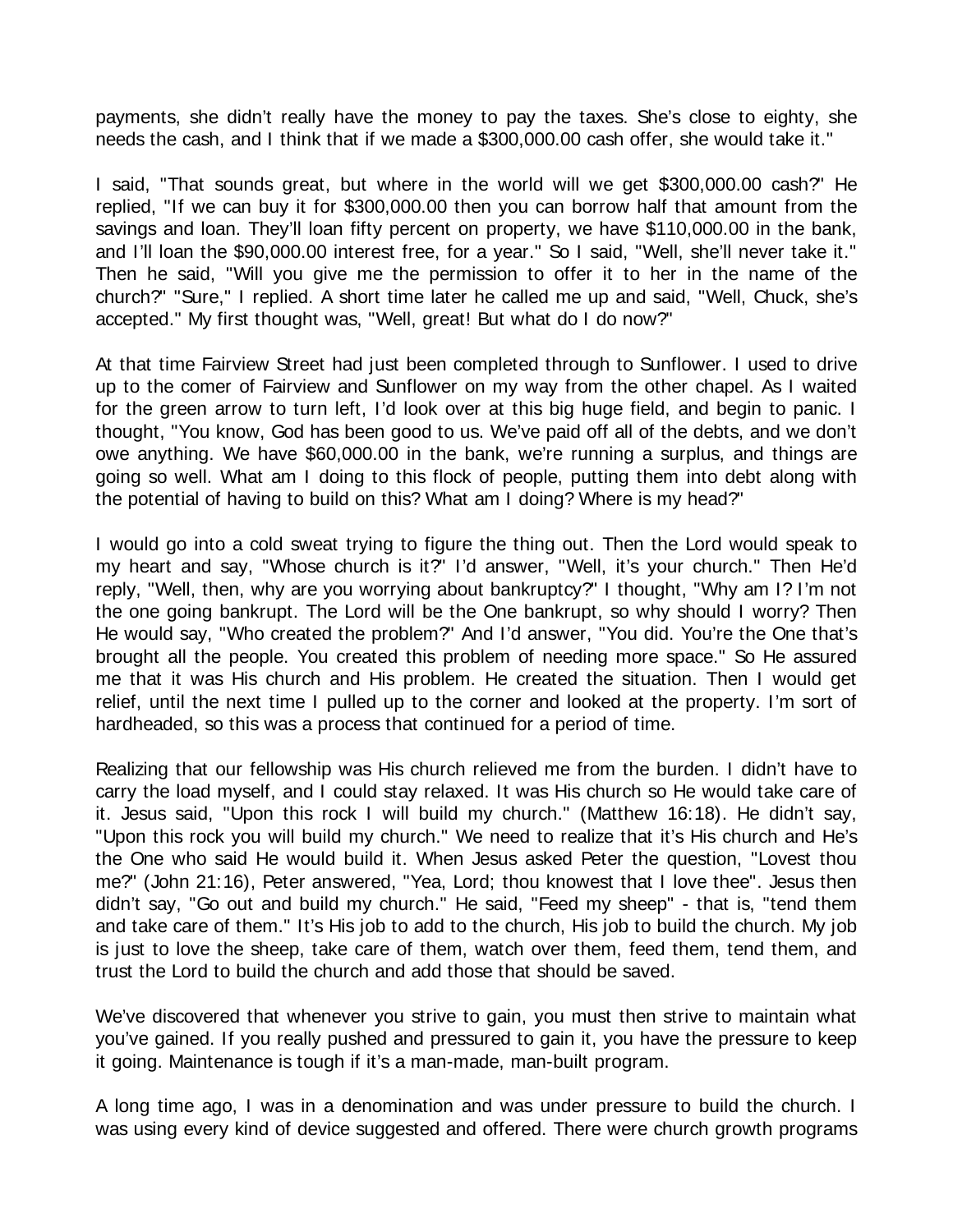and various kinds of contests. I tried them all in an effort to build the church. I discovered firsthand that when you strive to gain, then you must strive to maintain. When you don't strive to gain, you don't have to strive to maintain. If it's the Lord's work, if He's done it, and He's added, then you don't have to strive to keep the thing going. It's that striving to maintain that creates ministerial burnout. It's the thing that'll kill you. It's the thing that'll run you into the ground. It's the thing that will lead you into all kinds of aberrant practices. Because you've striven to gain this crowd, you've now got a crowd that you must strive to hold, and that can be really tough.

Throughout the country we see many large churches that have resulted from tremendous growth programs. But you have to keep that program going. You have to keep it oiled and greased and moving, or the thing begins to fall. Then, all of the striving and all of the hype that it takes to maintain the program will absolutely kill you. There are a lot of super churches today, but there are also a lot of tired leaders, because of their striving to maintain what they've built.

Striving to gain doesn't just mean buying into the latest church growth program to come down the line. It can also happen in a hyped-up spiritual environment, where church growth is created by spiritual and emotional excitement and the hyping of the gifts of the Spirit. Again you've got a very difficult kind of situation, because if you use this spiritual hype to attract and draw your crowd, you've started down a one-way street that only gets more difficult as you go. You see, if you appeal to people through the supernatural and spectacular, and if that's your big forte, then you have to continue to get other, more exotic spiritual experiences to hold the crowd that you have drawn through these kinds of phenomena.

There is something about our human nature that, no matter how appealing or exotic an experience might be, we soon tire of it and want something else - a new twist, a new angle, a new attraction to power. It seems like it takes more and more power to maintain the same level of excitement and thrill.

A case in point: my boating experience began years ago with a little 12-footer and a Johnson 25hp engine. That was exciting. We learned to ski. Someone had to sit out on the end of the hull to keep the nose down to get the skier up, but we learned to ski with it. It was wonderful for the first summer. During the winter we bought a Javelin hull, fiber glassed it, and fixed it up. It was a 14-footer with a great hull! But then the little Johnson 25hp wouldn't do for the Javelin hull, so we got a Mercury 55E, and that was much better. Nobody had to get out on the front to get the skier up. That was great! But, by the end of the summer there were boats passing us, so we traded in the Mercury 55E for a Mercury 75E. But then the 14-foot Javelin hull wasn't quite nice enough for the Mercury 75E. I thought, "Well, outboards are o.k., but you really need to go to an inboard motor," so we got a Chevy 354. When do you stop? Fortunately, I did stop, but there's always something more. It was just a little bit bigger, a little bit nicer.

It's the same with the attraction generated by spiritual hype. You can only hear so many "Thus saith the Lord's" before they don't have the same impact or rush anymore. So you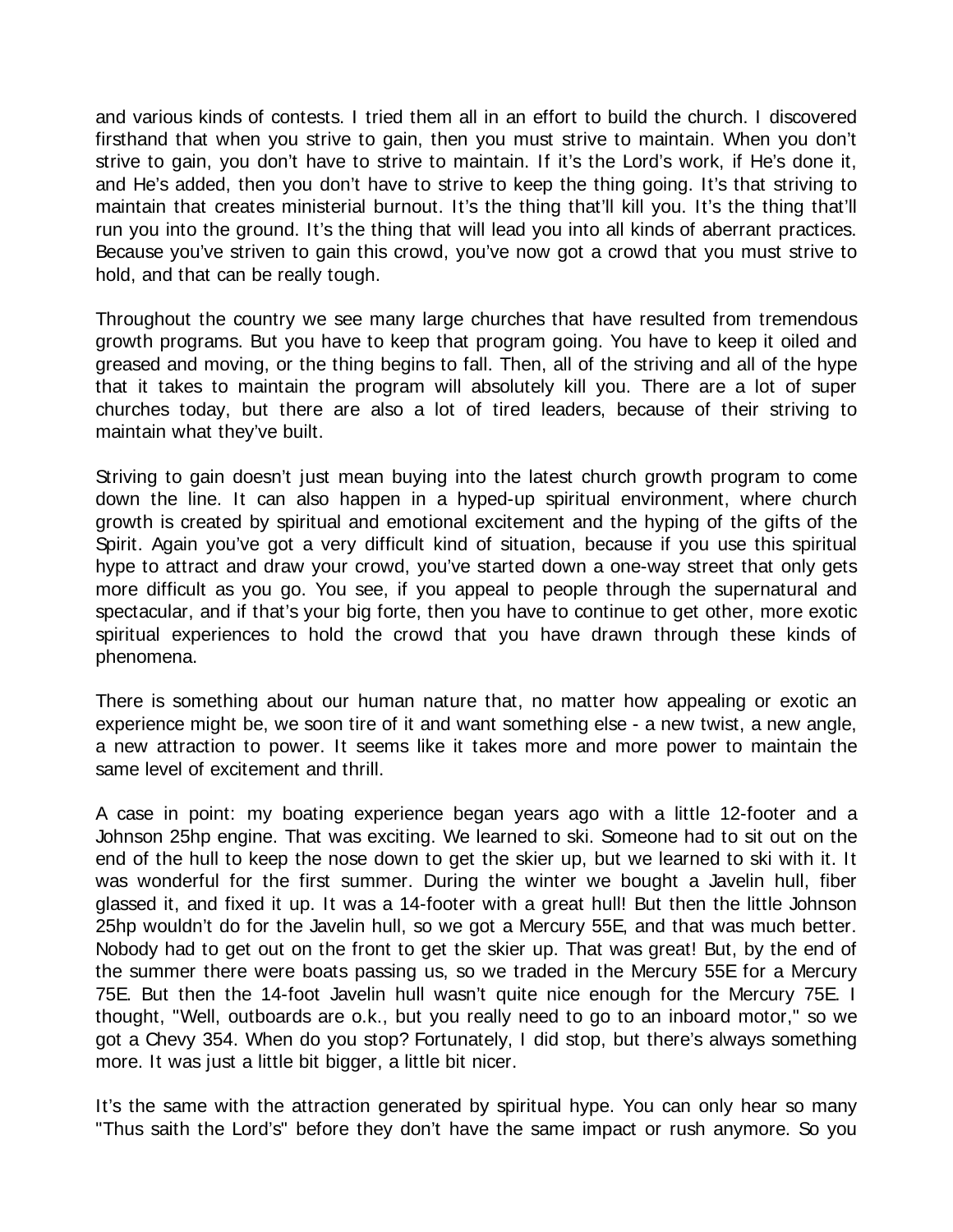have to keep doing something new, something different. You'll ultimately get to the place where you're laughing uncontrollably or barking like a dog or roaring like a lion. Look how some churches have gone from one bizarre practice to another, to another, and to another. It's an insatiable kind of thing. You run out of the legitimate, and you begin to revert to the illegitimate. You have to keep fanning that lust for novel, bizarre, and different kinds of experiences that will continue to give the same kind of a spiritual rush that people have come to desire and long for.

Calvary Chapels are minus the hype. We're not into the carnal pursuit of new programs or spiritual hype to try to appeal to people. It's the Word of God that we trust in, that we teach, that we rely on. It's the foundation upon which we are built. It's inexhaustible. There's no burnout with it. It just keeps going on and on and on.

For this reason, we have a relaxed, casual style that's reflected in our ministry. It's His church so we don't have to sweat it. We're not really into seminars on how to build a church, how to create a user-friendly church, or how to develop a five-year plan. Who knows if we'll even be here five years from now! Let's minister for today!

I was asked to speak at a leadership seminar in Phoenix to a group of social strategists who study various social trends and develop plans for the church as we enter the new millennium. Some pretty prominent fellows were on this panel discussing strategies. "How are we going to meet the needs for the future and develop the appropriate church strategies?"

Well, I upset the moderator because I said, "I have this philosophy, 'If it isn't broken, don't fix it.' God continues to bless the teaching of His Word, the church continues to grow, the Lord continues to add daily, and He honors His Word like He said He would. I'm satisfied that as long as God is blessing the Word, I will keep teaching the Word. Why should I change? Why should I try to remodel it when it's still working? If the day should come when it doesn't work anymore, then the Word of God has failed, so why even teach it?"

Of course, the moderator became very upset with that, and the rest of the day we were trading barbs back and forth. Interestingly enough, I've never been asked to speak again at those wonderful conferences.

I find that by the time I get through with the Old Testament, I am hungry and ready to get into the New Testament. By the time I am finished with the New Testament it's exciting to get back to Genesis in the Old Testament. It keeps building every time you go through it. You gain and learn so much more. You've been enriched, and so have the people. It never gets old. It never gets stale. It never gets to the place where you have to find some new kind of gimmick or angle or experience. It's just the Word of God, which is alive and powerful and ministers to the spirit of people.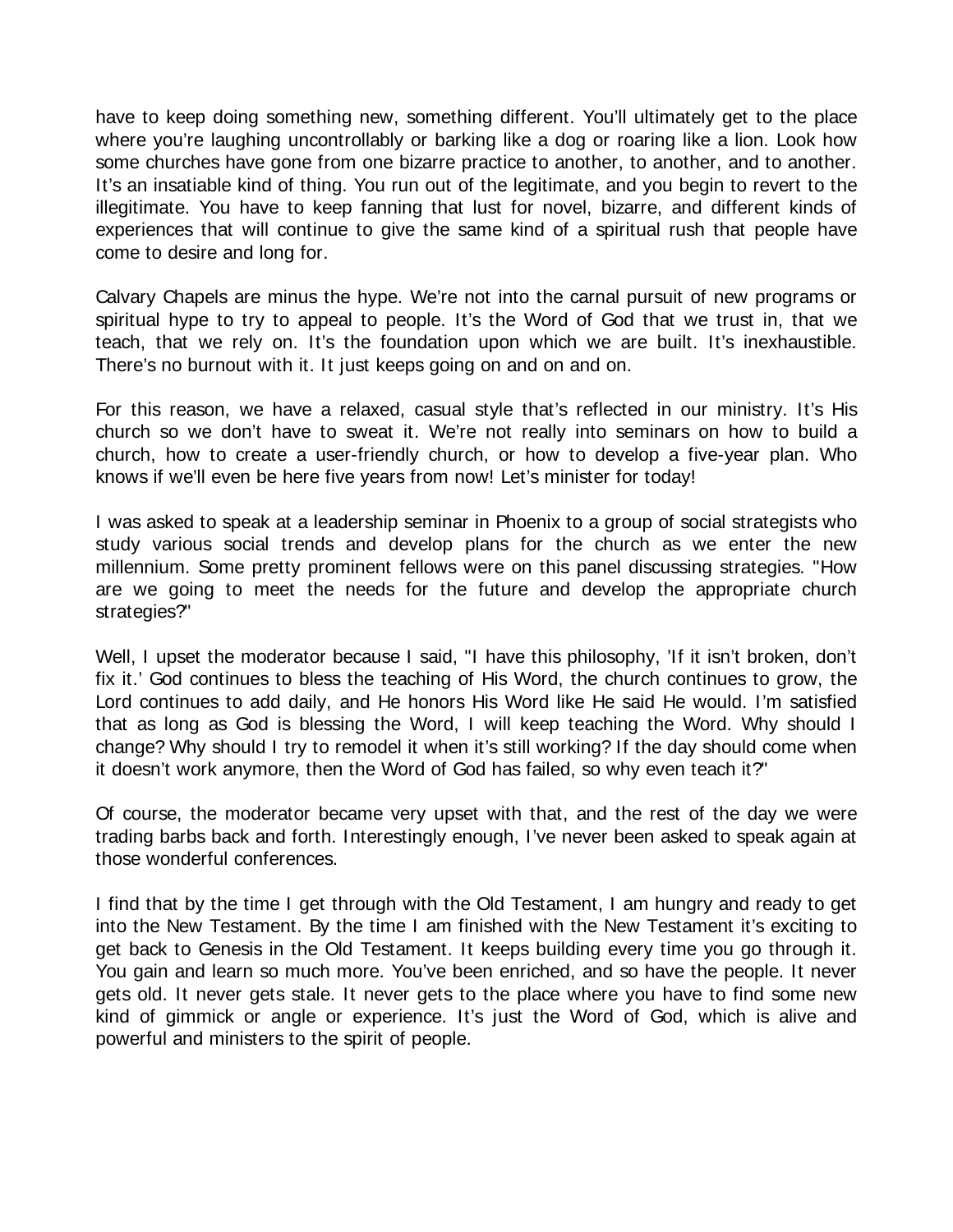#### **5. Grace Upon Grace**

"For it is <sup>a</sup> good thing that the heart be established with grace..." Hebrews 13:9

Calvary Chapel has a distinctive position on the subject of God's grace. We realize that without the grace of God none of us would have a chance. We need the grace of God in our lives. We need it daily. We experience it, and we're saved by it personally. But we also stand in grace. We believe in the love and grace that seeks to restore the fallen.

There are some churches that are severely lacking in the grace of God. There's often a very harsh, inflexible, and severe form of legalism that allows no room for repentance and restoration. You would be amazed at the flack that I've taken because I want to help restore those who are fallen. Whenever I see a talented servant of God fall to the lures of the enemy, I get angry with Satan who seeks to rip off some of our finest servants.

We have taken a very strong position on grace. We believe that the Bible does teach that God is gracious. That's one of His chief characteristics in dealing with man. If He wasn't a God of grace, none of us would stand a chance! We all need the grace and the mercy of God. Whenever I pray, I never ask God for justice, unless I'm praying about somebody else. Whenever I'm praying about myself, it's always, "Grace!" or, "Mercy, Lord, mercy! Have mercy on me! Deal with justice with that guy that's wronged me, but, Lord, I want mercy."

It's interesting that, having received mercy, having received grace, the Lord emphasizes our need to show mercy and to show grace. He said, "Blessed are the merciful: for they shall obtain mercy." (Matthew 5:7).

It's interesting that Jesus seems to equate forgiveness with our being willing to forgive. This is evident in what we commonly refer to as The Lord's Prayer. At the end of that model prayer, He emphasizes only one of the petitions, the request we make concerning forgiveness. "But if ye forgive not men their trespasses, neither will your Father forgive your trespasses." (Matthew 6:15).

Jesus gave parables that dealt with the necessity of forgiveness. In Matthew 18, we see the master who forgave his servant's sixteen-million dollar debt. But that servant went out to a fellow servant that owed him only sixteen dollars and had him thrown in debtor's prison. The master then called the first servant, and said, "How much did you owe me? And did I not forgive you? How is it that I heard that you've had this fellow servant in prison for his debt?" He rebuked him, and he ordered him to be cast into prison, until he had paid the uttermost farthing." (Matthew 18:23-35).

If we've been forgiven so much, surely we should forgive! Having received the grace of God, we should manifest that grace of God to those who have fallen. I need the grace of God daily. I stand in the grace of God. I've been saved by grace, not because of works, so that the glory goes to God for what He has done. I can't boast in what I've done. I've done nothing. It isn't by works of righteousness, but by His grace, that we are saved.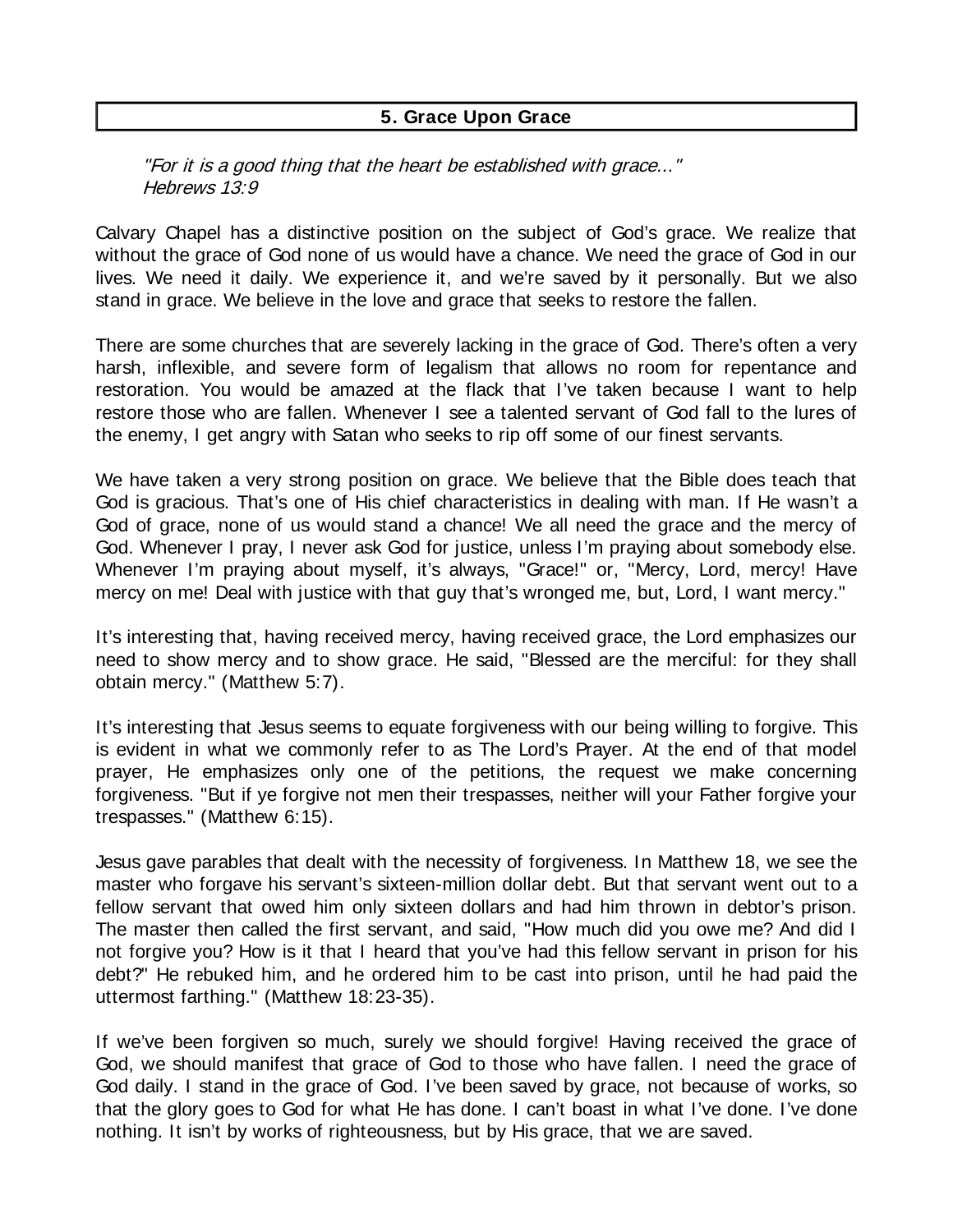This is a theme we find throughout the New Testament, and therefore it's a theme we emphasize. The books of Romans and Galatians become very significant because they both set forth the grace of God and righteousness through faith. This is in direct contrast with the self-righteousness that one attains through the works of the law.

We believe in seeking to restore those who have fallen, as Paul taught to the Galatians, "Brethren, if a man be overtaken in a fault, ye which are spiritual, restore such an one in the spirit of meekness; considering thyself, lest thou also be tempted." (Galatians 6:1). I thank the Lord for the grace that I've received, and having received God's grace, I seek to extend it to others.

I get angry at Satan when I hear of a gifted minister who has fallen. Those that have great abilities and great talents for the Lord seem to be a special target of Satan. I'm just not willing to let Satan have a victory. I try to reclaim these men for the kingdom of God so that they might use their talents for the Lord.

I've done a lot of restoration in my life. It's just something that I love to do. I love to take old wrecks and make something attractive out of them. I've got a 1957 Ford Skyliner. Now, if you had seen it when I first got it, it looked like it was ready for the junk yard. But what fulfillment there is in taking something like that, taking time and working with it, pulling it apart and sanding it, getting the rust out, repainting it, and putting it back together, then finally seeing something beautiful and attractive made out of something that was just a wreck. There's a joy and a fulfillment in it. I also love to do that with old houses. My daughter always buys fixer-uppers, and then says, "Daddy, come over." I love to take these old fixer-uppers, remodel them, and make something attractive, modern, and beautiful out of them. And the same holds true with lives that Satan has really fouled up.

I love to take, develop, remold, and rebuild lives that were a real wreck. Look at most of the Calvary Chapel ministers! Their lives were a real wreck. But look at how God has restored, and look at the wealth and the value that have come out of these lives. It's a beautiful work of God today, to see what the world has cast off and viewed as hopeless wrecks be transformed into glorious vessels of honor.

We believe that having been forgiven, we need to be forgiving. Having received mercy, we must show mercy. Having received grace, we must be graceful. Showing and extending God's grace is an important part of the Calvary Chapel ministry.

In John's Gospel, in chapter eight, we have a very interesting story. Jesus had come into the temple, and in verse two He sat down to teach. Suddenly, His teaching was interrupted by a commotion. There was hysterical sobbing and crying. "And the scribes and Pharisees brought unto him a woman taken in adultery; and when they had set her in the midst, They say unto him, Master, this woman was taken in adultery, in the very act." (John 8:3-4).

The enemies of Christ were constantly trying to put His teaching at odds with Moses. People, in general, recognized that Moses was the instrument who brought them the law of God. There was no question about Moses' authority. He spoke for God.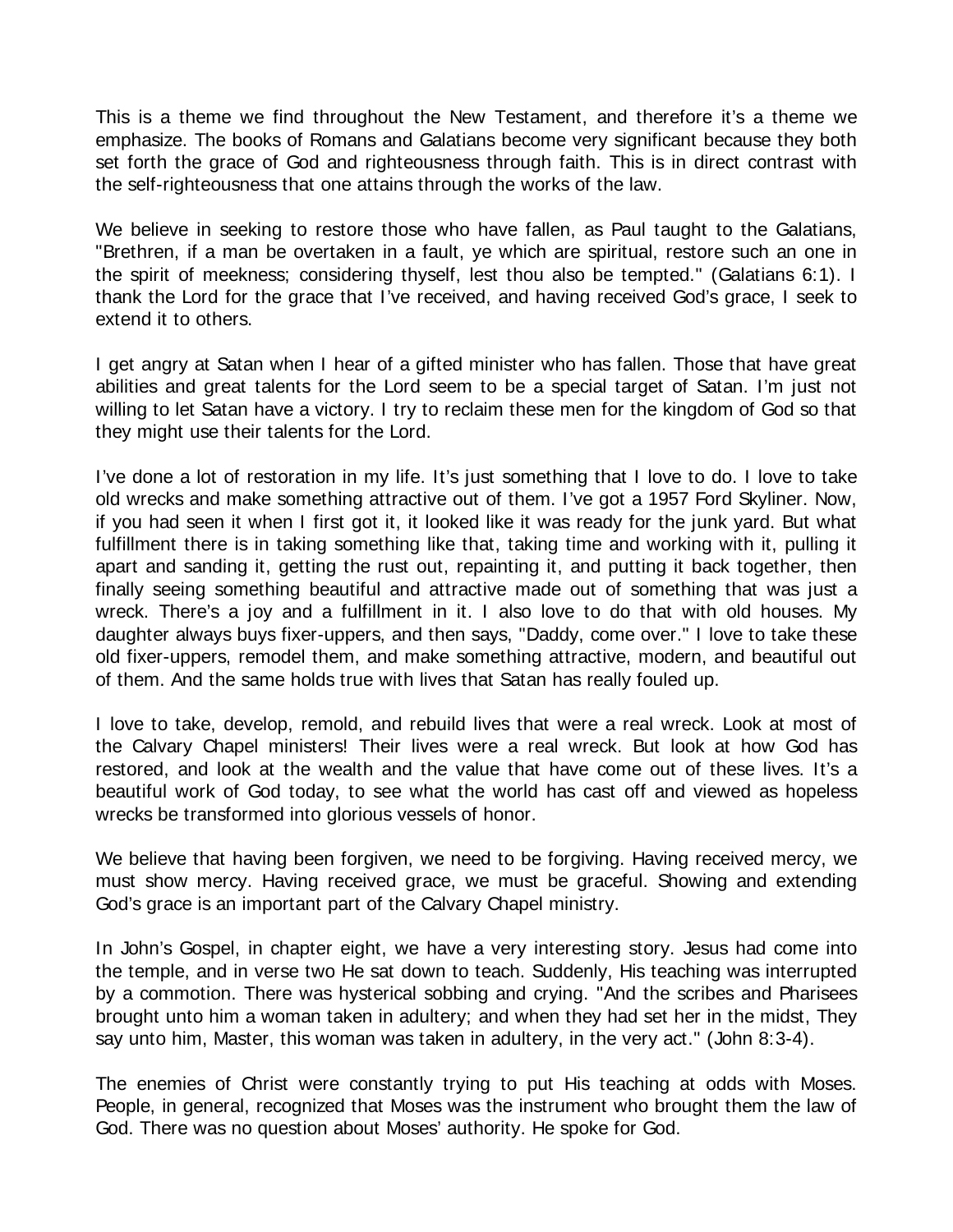If Jesus said something that was contrary to the law of Moses, then Jesus couldn't claim to be of God. That was the whole issue on divorce. They questioned Jesus about whether a man could put away his wife for any cause. Jesus answered, "And I say unto you, Whosoever shall put away his wife, except it be for fornication, and shall marry another, committeth adultery: and whoso marrieth her which is put away doth commit adultery." (Matthew 19:9). They responded by saying that Moses said they could divorce by just writing a bill of divorcement. They thought they had trapped Jesus. Jesus then went back before Moses and said that in the beginning it wasn't so. Moses, because of the hardness of the people's hearts, gave the woman a writing of a bill of divorcement, but in the beginning it was not so.

So, here again they were seeking to pit Him against the Mosaic Law. "Now Moses in the law commanded us, that such should be stoned: but what sayest thou? This they said, tempting him, that they might have to accuse him." (John 8:5-6). This was very obvious. But Jesus didn't say anything. He just stooped down and with His finger wrote on the ground as if He didn't even hear them.

Now what did He write on the ground? I don't really know. Maybe he wrote, "Where is the man?" They had said, "We caught her in the very act." Well, they couldn't catch her in the act without catching the man too. According to Moses' law they were both to be stoned. So if they were really interested in keeping the Mosaic Law, they would have been dragging the guy there, too. Maybe the guy was a friend and they let him go. This wasn't really justice.

Jesus' enemies were upset. He was just writing on the ground as though He was ignoring them. So they pressed the question. Finally, He stood up and said to them, "He that is without sin among you, let him first cast a stone at her." (John 8:7). Again He stooped down and wrote on the ground. This time I think I know what He wrote. He very well may have written the names of the men that were standing there ready to condemn, probably starting with the oldest. I think He began to write a lot of sins that the oldest man had been committing, maybe a girl friend that he had, and Jesus started detailing some of the activities that they had been engaged in. Then finally this man said, "Oh, I remember my wife told me to get home early today, fellows. I have to go." After he took off, Jesus wrote down the name of the next oldest, and began to write down a few things that he had been doing until that man took off. One by one this continued, from the oldest to the youngest, until finally there was no one left. Jesus then stood up, and looking at the woman, said to her, "Woman, where are those thine accusers? hath no man condemned thee?" She said, "No man, Lord." Then Jesus said to her, "Neither do I condemn thee: go, and sin no more." (John 8:10-11).

What a beautiful response of Jesus. "Neither do I condemn you; go your way, and sin no more."

When there's a serious accident and cars are banged up and people's bodies are battered, cut, bleeding, and lying there in the street, there are two types of emergency vehicles that arrive on the scene. The first to arrive is usually the police, and their job is to develop a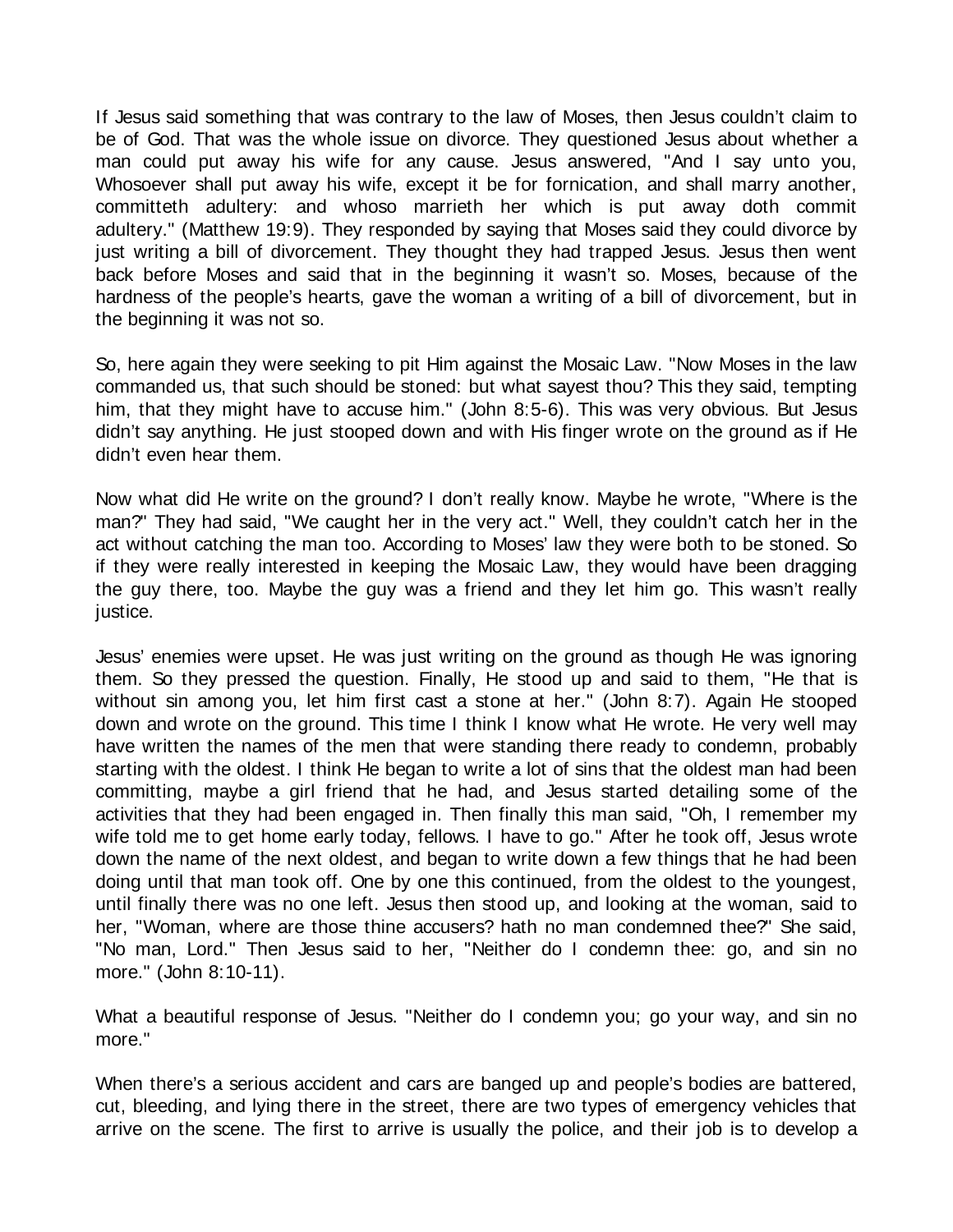safety zone to control the traffic. Then they get out their pads and look at the positions of the cars. They measure the skid marks and start interviewing witnesses.

Their job is to find out who violated the law. Who's to blame for this tragedy? Their chief concern is to determine what laws were violated and who is at fault for what happened.

The second type of vehicle contains the paramedics. They could care less who is to blame. There are people bleeding in the street. Their job is to minister to those bleeding people, check the heart monitor, put bandages on them, look to see if there are broken bones, get them on the stretcher, and lift them into the ambulance. They're not thinking about whose fault it is. They aren't there to cast blame. They're there to help those who are hurting.

Now, there are also two types of ministries that I've observed. Those that take the attitude of the policeman. They come upon the tragedies, the broken lives, and they get out the code book. They're going to read you the law. "You have the right to remain silent, but anything you say may be used against you." They're on the scene in a very legal way trying to find out who's at fault, who's to blame, and to read the law.

But then there are those ministers who are more like the paramedics, and who aren't so concerned with who broke the law, but how they can heal. How can we help? How can we minister to the broken body, this broken life? How can we put things back together? How can we bring healing?

Now here in the account in John 8 are the Pharisees. They have the code book out. "Our Law says stone her. What do you say?" But Jesus was interested in ministering to her, helping her, putting her life back together, not condemning, "Neither do I condemn thee." His desire was to put her back on the road again.

We seek to minister to the hurting people. Our desire is to see them restored, back on their feet, functioning again. John tells us that the Law came by Moses, but grace and truth came by Jesus Christ. If I am to be a minister of Jesus Christ, then I must be ministering grace. As we look at churches, and as we look at ministry, we see many who are principally ministers of Moses. They are very harsh and legalistic. The Law has been broken, and they will tell you exactly what the Law says. And, yet, we find Jesus saying, "Whoever is without sin first cast the stone,... neither do I condemn thee."

It's been our joy and our privilege to be able to restore many who were condemned by the law. I do believe that before restoration, there must be true repentance. I believe that the Law was intended as a schoolmaster to bring people to Jesus Christ. Those who have not come and repented need the Law, thus there is a place for the Law. It is holy, righteous, and good, if used lawfully. But I think sometimes we go beyond and want to exact the penalties of the Law after there has been repentance. We aren't willing to restore. Jesus stood for grace and truth. We should always seek restoration, but let us not forget that repentance is necessary.

It's wonderful to see a life that's been battered and bruised become fruitful again for the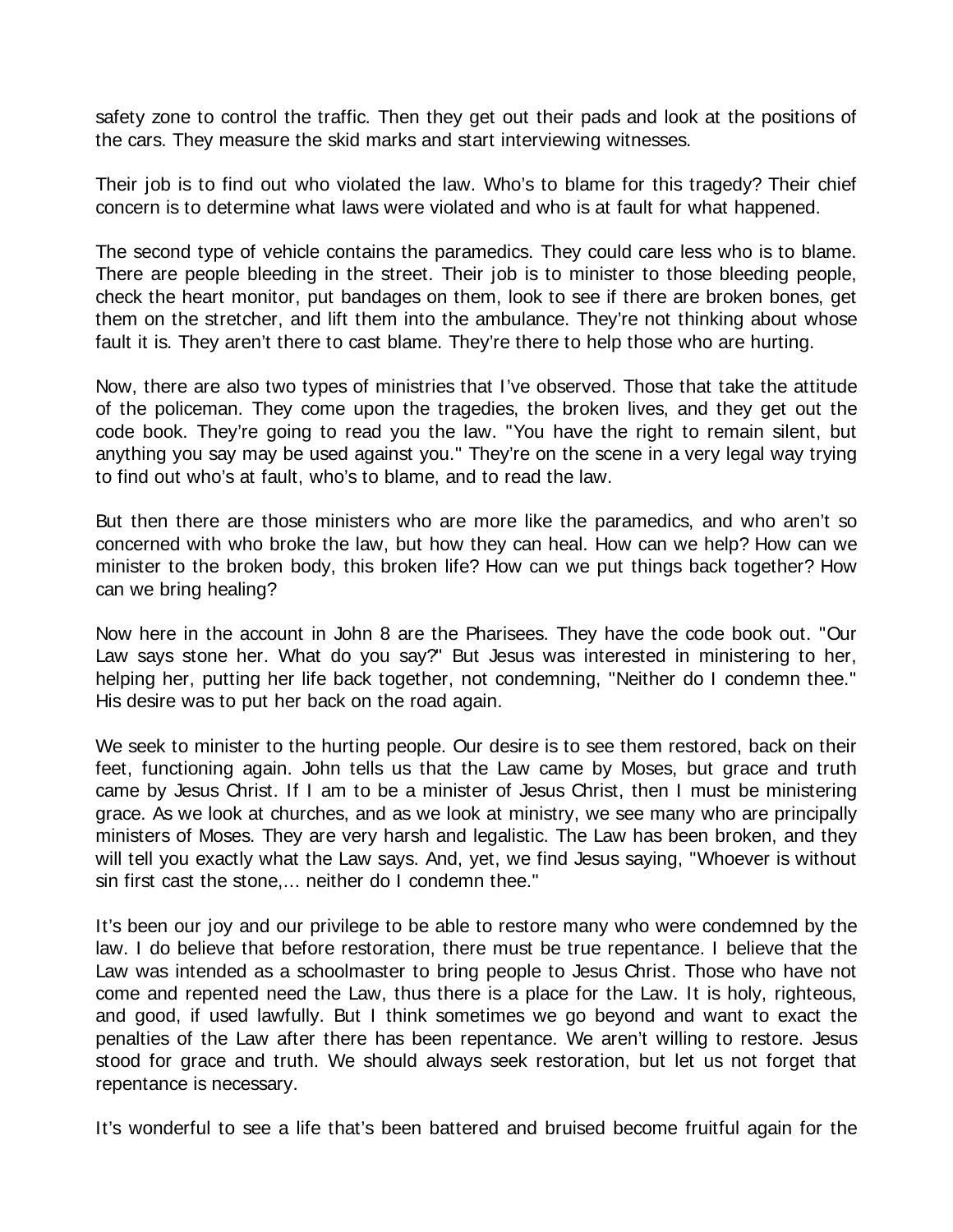kingdom of God. But grace is not without risk. I may make a mistake in forgiving and showing grace to some people. It may be that their repentance isn't genuine. It may be that they still have a hidden agenda. I have shown grace to people who did prove to still be involved in sin, and who, later on, did damage to me. I'm not perfect. I've made mistakes in judgment and I've shown grace to those who had not truly repented of their evil.

I have taken chances, brought fellows on staff who had supposedly repented and later on, the same traits were still there. I've erred. And I probably will make mistakes in the future. But I will tell you this, if I'm going to err, I want to err on the side of grace rather than on the side of judgment.

In Ezekiel 34, the Lord spoke against the shepherds in Ezekiel. They had let the sheep go astray and didn't go out to seek the lost ones. The Lord had some pretty heavy things to say against those shepherds who weren't really concerned in seeking and restoring the lost ones. I believe God will be far more lenient with me and my errors of grace than He will be if it is the other way around and I condemn someone that He has pardoned and forgiven.

There are a several Scriptures that warn us against judgment. "Judge not, that ye be not judged." (Matt 7:1). We set the standard for our own judgment when we judge others. "Who art thou that judgest another man's servant? To his own master he standeth or falleth. Yea, he shall be holden up: for God is able to make him stand." (Romans 14:4). I would hate to err on the side of judgment, to judge someone falsely who had truly repented. I would hate to be in that position of making a mistake in my judgment. So again, if I err, I want to err on the side of grace because I know that God will be much more gracious towards me than if I err in judging a person wrongly. I don't want to be guilty of that.

It's easy to fall into legalism. We need to beware of this temptation. Beware of taking the hard stand. I have found, for the most part, that when a person gets heavy into 'Reformation Theology,' they usually get heavy into legalism. They want to make sure the 'T's' are crossed and the 'I's' are dotted just right. 'Reformation Theology' has some good points, but so does a porcupine. When you embrace it too forcefully, then you're going to get the points.

Some people object because they feel that I gloss over certain passages of Scripture, and they're correct. But glossing over controversial issues is often deliberate because there are usually two sides. And I have found that it's important not to be divisive and not to allow people to become polarized on issues, because the moment they are polarized, there's division.

A classic example is the problem in our understanding of the Scriptures that refer to the sovereignty of God and the responsibility of man. The Bible actually teaches both, but in our human understanding they're mutually exclusive. People who become divisive on this issue claim that we can't believe both, because if you carry the sovereignty of God to an extreme, it eliminates the responsibility of man. Likewise, if you carry the responsibilities of man to the extreme, it eliminates the sovereignty of God. This mistake is made when a person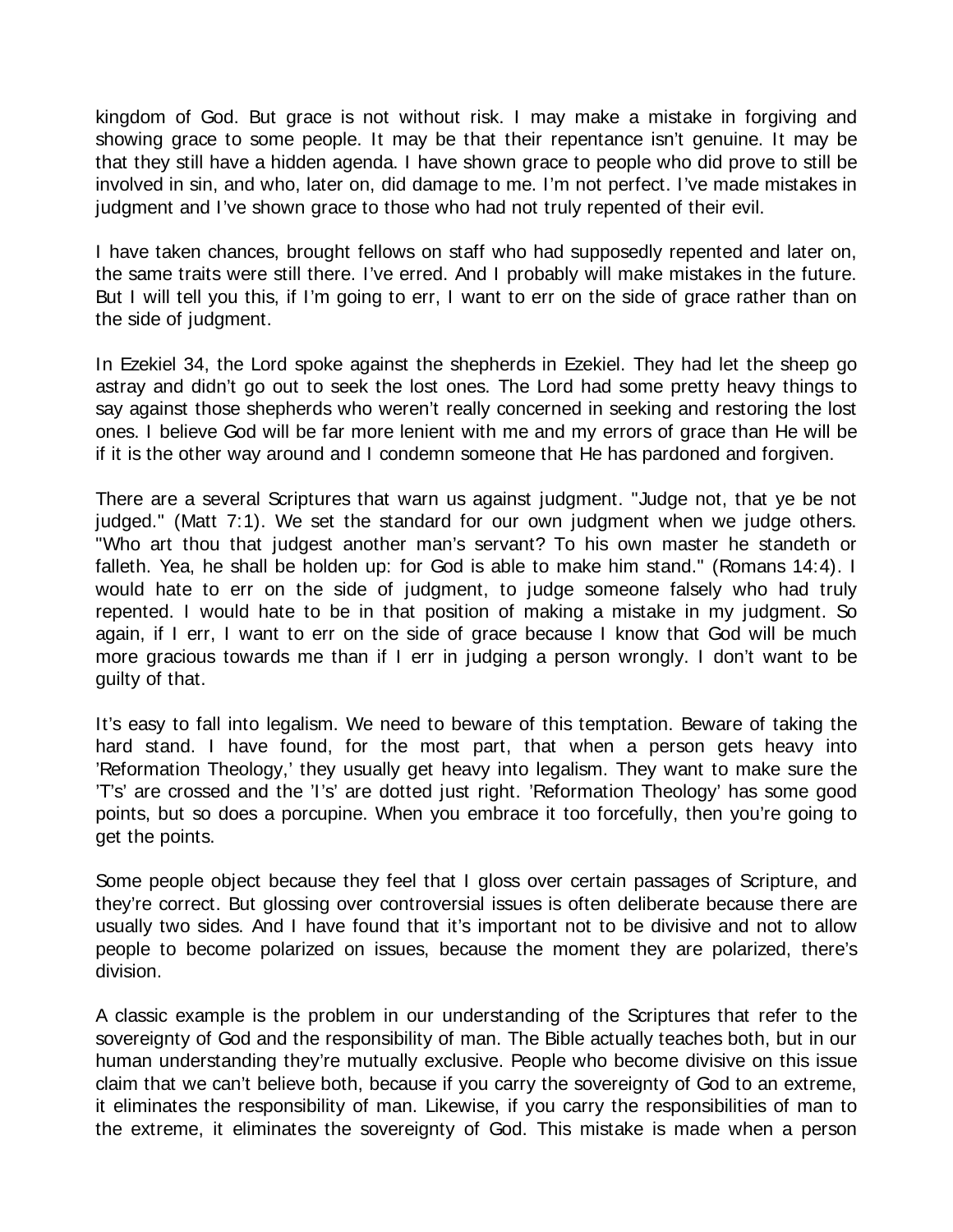takes the doctrine and carries it out to its logical conclusion. Using human logic and carrying divine sovereignty out to its logical conclusion leaves man with no choices.

So, how are we to deal with rightly dividing the Word on the sovereignty of God and the responsibility of man? We need to believe both of them through faith, because I can't keep them in balance by my understanding. I don't understand how they come together. But I do believe them both. I believe that God is sovereign, and I also believe that I'm responsible and that God holds me responsible for the choices that I make. I simply trust God that both assertions of Scripture are true.

There's a pastor who recently came out with a little pamphlet on Calvinism, and on the front cover, there's a balance scale with John Calvin on one side and John 3:16 on the other. Which side would you rather stand for?

Don't get polarized. Don't let the people get polarized. The minute you do, you've lost half your congregation because people are split pretty evenly on this issue. So if you take a polarized position you'll lose half of your congregation. Do you really want to lose 50% of your congregation?

You know the beautiful thing about being called Calvary Chapel? People don't know where you really stand. Put Baptist in your title, and people know where you are, and half the people will never come because it's a Baptist church. Put Presbyterian in your name, and they know where you stand, and half the people will never come because they know what the Presbyterians believe. Put Nazarene in your name, and immediately they've got you pigeon-holed. They know who you are, and they don't need to go.

But Calvary Chapel has a sort of mystique about it. 'What do these people believe?" "I don't know, but let's go find out." And the whole field is ours. You want to fish in as big a pond as you can find. When you're marketing something, you want the largest market appeal possible. So don't chop up the market and say, "Well, we're just going to fish in this little market here." Keep the market broad. Fish in the big pond. Fish where they are biting.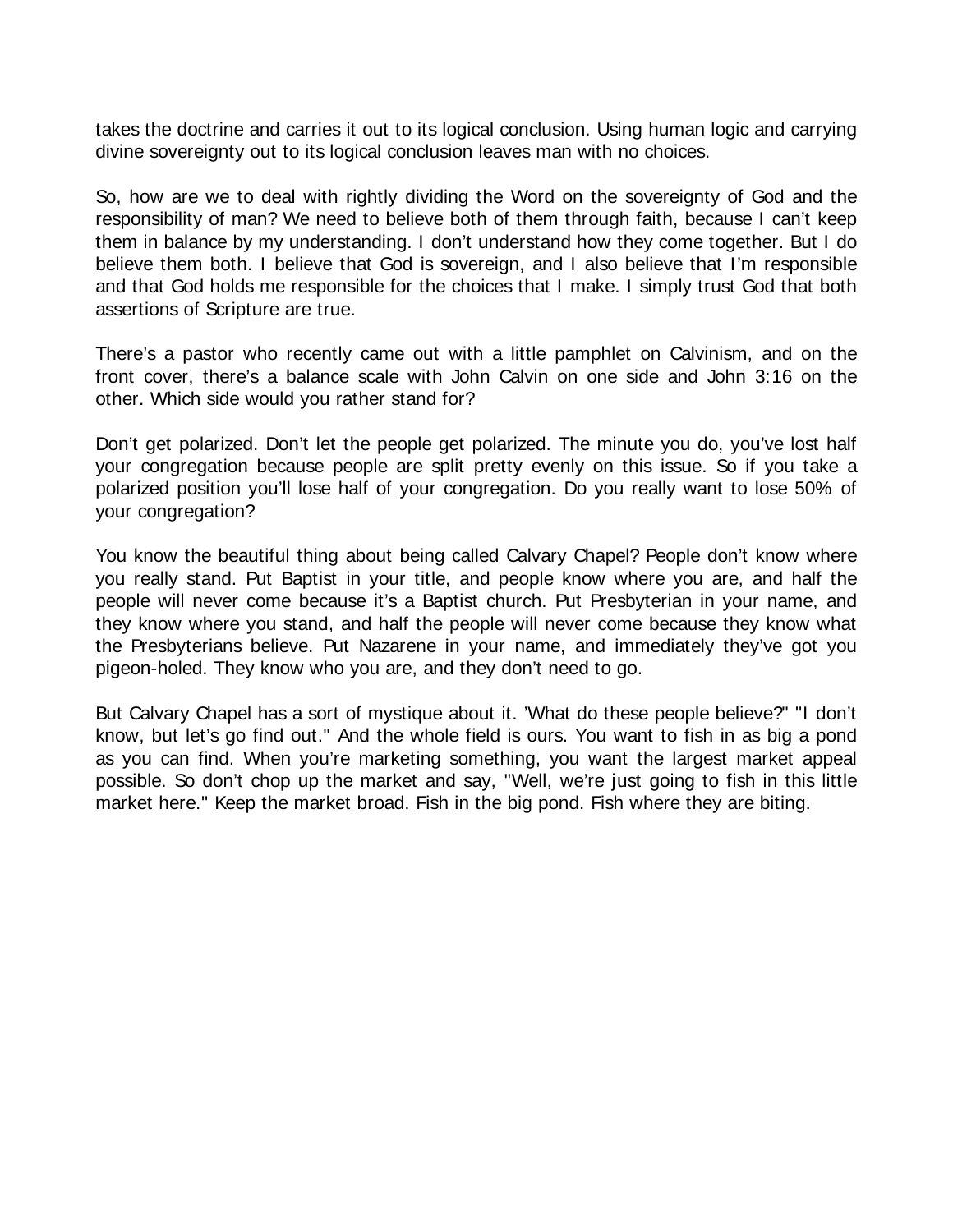## **6. The Priority Of The Word**

"Till I come, give attendance to reading, to exhortation, to doctrine." I Timothy 4:13

Another primary distinctive of Calvary Chapel is our endeavor to declare to people the whole counsel of God. We see this principle illustrated when Paul met with the Ephesian elders in Acts 20. As they were on the shore of the Aegean at Miletus, around the coastal area of Ephesus, Paul said that he was innocent of the blood of all men, "For I have not shunned to declare unto you all the counsel of God." (Acts 20:27).

Now, how is it possible for a person to claim to have declared, 'the whole counsel of God?" The only way a person could make that claim to his congregation would be if he taught through the whole Word of God with them, from Genesis to Revelation. Once you've taken your congregation through the Bible, then you can say to them, "I have not shunned to declare unto you the whole counsel of God."

This can't be done with topical sermons. Topical sermons are good, and they have their place, but when you're preaching topically, you're prone by nature to preach only those topics that you like. And there are topics in the Bible that aren't very inspiring. They don't excite the people, but they are necessary issues that have to be dealt with. The human tendency, however, is to avoid these. If you're only preaching topically, you may also tend to avoid controversial or difficult topics, and the people won't gain a well-balanced view of God's truth. So the value of going straight through the Bible is that you can say, "I have not shunned to declare to you all the counsel of God."

Now, I believe that I can say to the people at Calvary Chapel Costa Mesa, "I have declared unto you the whole counsel of God," because we have taken them from Genesis to Revelation seven times. We're currently beginning the eighth round. We don't skip anything. And that's why in the majority of the Calvary Chapels, and the most successful ones, you'll find the systematic teaching of the entire Word of God, going through the Bible from cover to cover.

For the most part, the teaching ministry of Calvary Chapel is expositional in style. It doesn't mean that on occasion we don't address a particular topic or give topical messages. We're not saying that topical messages are wrong or evil. They have their place. We don't want to fall into strict legalism where we analyze every sermon to see if it was homiletically correct and expositionally presented. But, for the most part, we seek to follow the example of Isaiah who said, "But the word of the LORD was unto them precept upon precept, precept upon precept; line upon line, line upon line; here a little, and there a little;" (Isaiah 28:13). These verses are describing the people's reaction to Isaiah's style of teaching.

They were making fun of his method, but it was an effective method. They were complaining about him, mockingly saying that he ought go back and teach the kindergartners because his teaching was "precept upon precept; line upon line, line upon line; here a little, and there a little." They said these words in derision. Yet, it's so important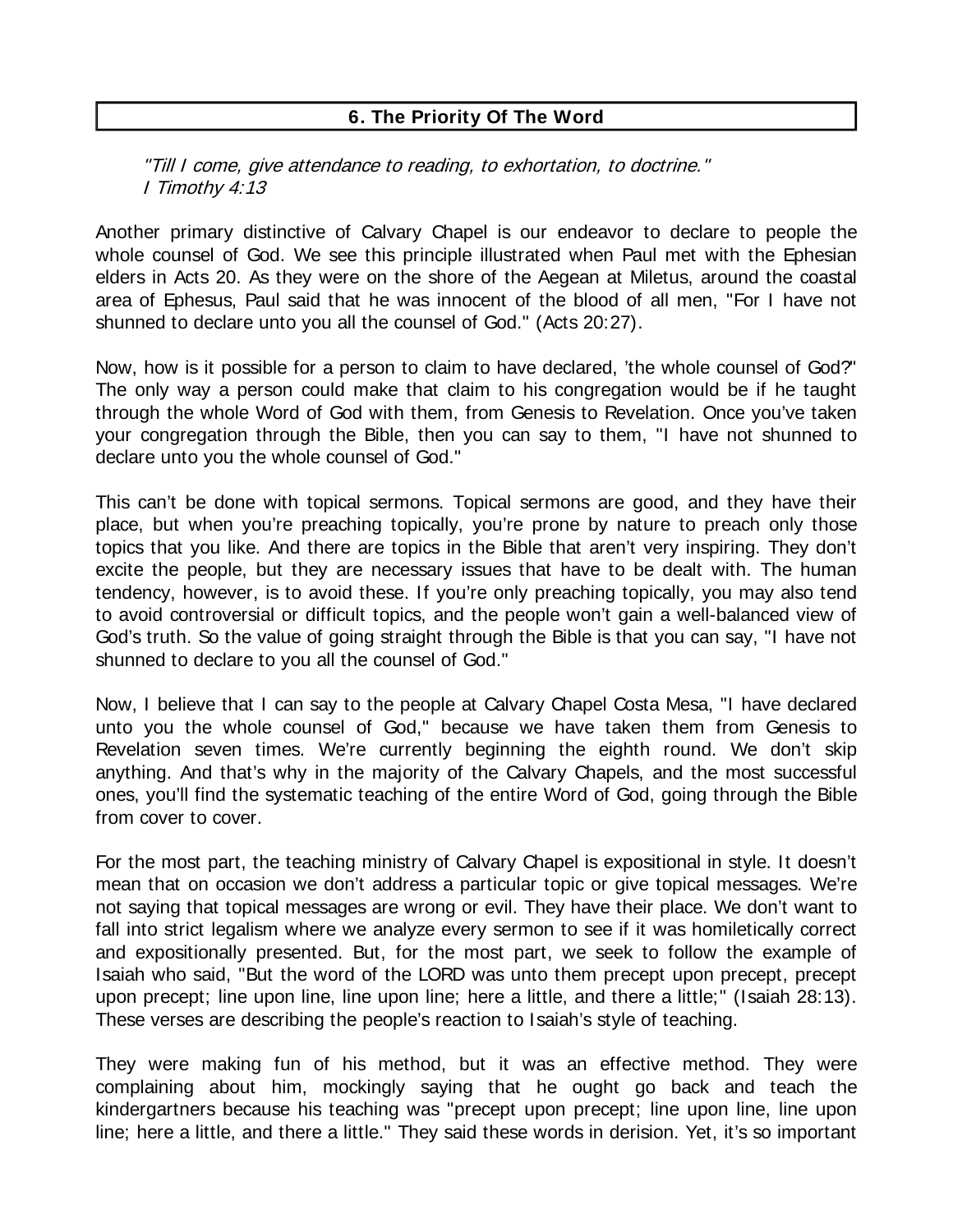to take the people through the Word, line upon line, precept by precept. When we do, we are delivering to them the whole counsel of God.

Another advantage of teaching the whole counsel of God is that when you come to difficult issues that deal with problems in an individual's life or within the Church body, you can address them straightforwardly. We need not worry about people thinking, "Oh, he's aiming at me today." People in the congregation know that it's simply the passage of Scripture being studied that day. So it can't be, "Oh man, he's really picking on me," because they realize that you're going straight through the Book, and you're not jumping from topic to topic. We're just going straight through the entire Word of God.

In Nehemiah chapter 8 verse 8, when the children of Israel had returned from captivity and were rebuilding the city, the leadership gathered the people together and constructed a little platform. They began in the early morning to read the Word of God to the people. Nemehiah 8:8 declares, "So they read in the book in the law of God distinctly, and gave the sense, and caused them to understand the reading."

I believe this is a worthy definition of expositional preaching - to read the Word, give the sense, and cause the people to understand the meaning. I have found that many times I really don't begin to grasp the meaning until I have read a particular passage maybe 50 or 60 times. Suddenly it begins to come together in my own mind. I believe it's valuable to use good commentaries to help in understanding the meaning of a passage. I appreciate the insights God has given to other men on passages of the Word. But in saying that I appreciate and do read commentaries, I must also confess that often I will read pages and pages from commentaries and get absolutely nothing that I can use. Sometimes when you read seven commentaries on a particular passage, you're more confused when you're through than when you started, because there are so many different concepts or ideas on a particular passage. So I believe that one of the best commentaries on the Bible is the Bible itself.

It is important to remember that we don't generally see immediate or spectacular overnight results in a Calvary Chapel. It takes time to whet and develop the appetite of the people for the Word of God. It takes time for them to grow. For most Calvary Chapels that are planted in a new area, it takes a couple of years to lay the foundation, prepare the ground, plow the hardened soil, work the soil, and plant the seed in the fertile soil. Then you have to wait. The seed doesn't bear fruit overnight. The seed has to grow and to develop. But, eventually, it begins to bear fruit.

Most of the fellows that I have observed have gone out and by the end of the second year, they've hit the crisis point. They're usually discouraged. They feel it isn't going to happen where they are. They start believing that the people there are different from other people, and that it's just not going to happen. You'd be amazed at how many have gone out, and after two years have called me up saying they were going to be leaving because it just wasn't happening. I'll encourage them to stay for just another six months or so, telling them, "Look, you've come through the hard part. You've been through the plowing. You've been through the cultivating of the soil. You've been through the planting. Now wait and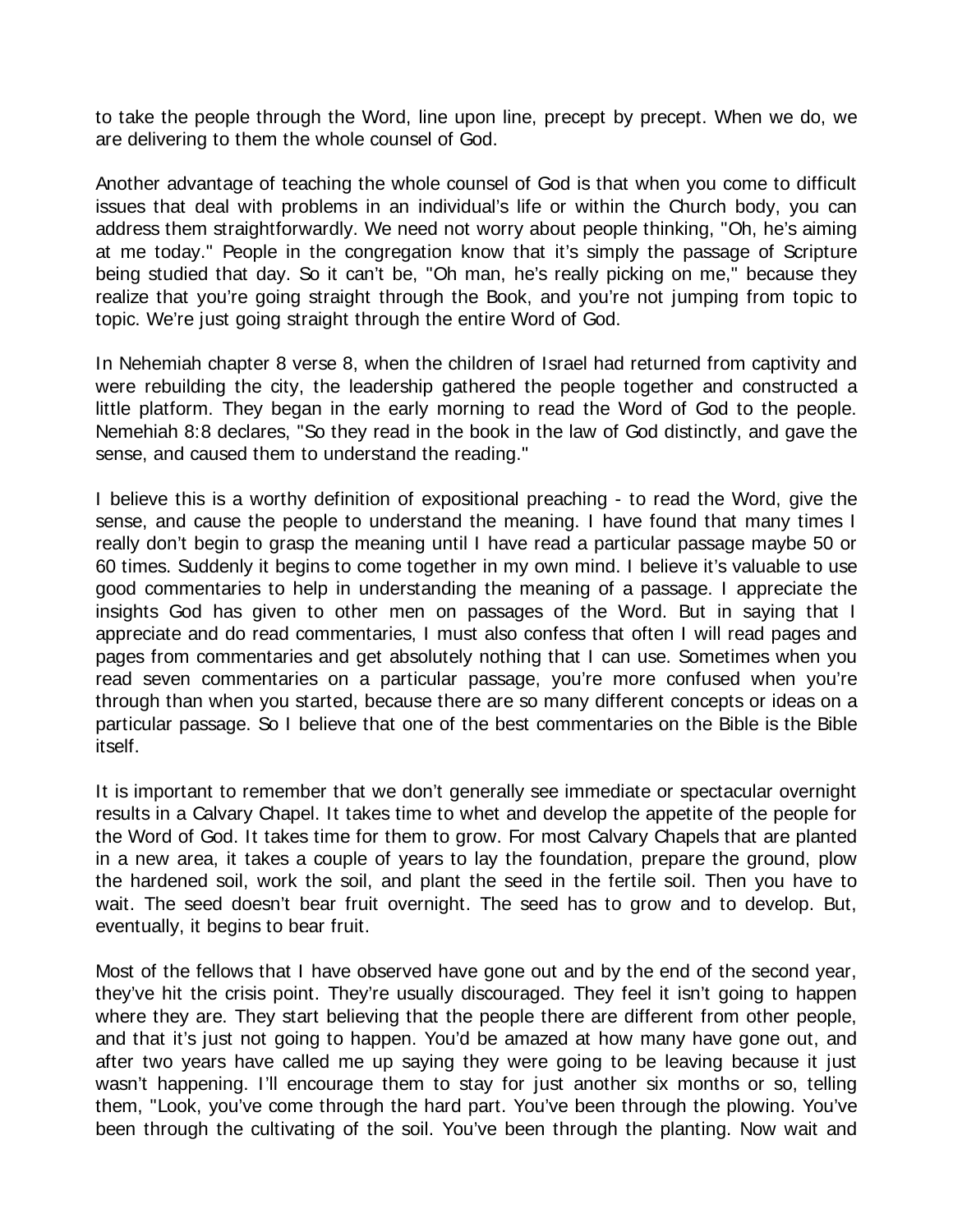watch and see if any fruit will come forth." As a general rule, it's in the third year that you begin to see fruit as a result of planting the Word of God in the hearts of the people. "The seed that falls on good soil will bring forth fruit, some thirty, some sixty, some a hundred fold," (Matthew 13:8). But it doesn't happen overnight.

This can be rather discouraging when there are those who come in with a flash and a fire, and seem to generate an immediate crowd. People are thronging to see the miracles, to watch the fireworks, and here you are just plodding along. You can't see much development or growth, and these other guys seem to have instant success. But as the Lord said to Daniel, "And they that be wise shall shine as the brightness of the firmament; and they that turn many to righteousness as the stars for ever and ever." (Daniel 12:3).

On the Fourth of July it's fun to watch the fireworks, the sky rockets, the blazes of glory, and all the color filling the sky. Everybody is "oohing and aahing," but it only lasts for a short time. Before you know it, it's just ashes. It's a big flash, and then it's all over. That's the way many ministries are, just a big flash and then it's over. You have to determine which sky you want to shine in. Do you want to shine as a star for ever and ever? Or do you want to be like a sky rocket with a sudden flash, coming on the scene dramatically, but with no staying power?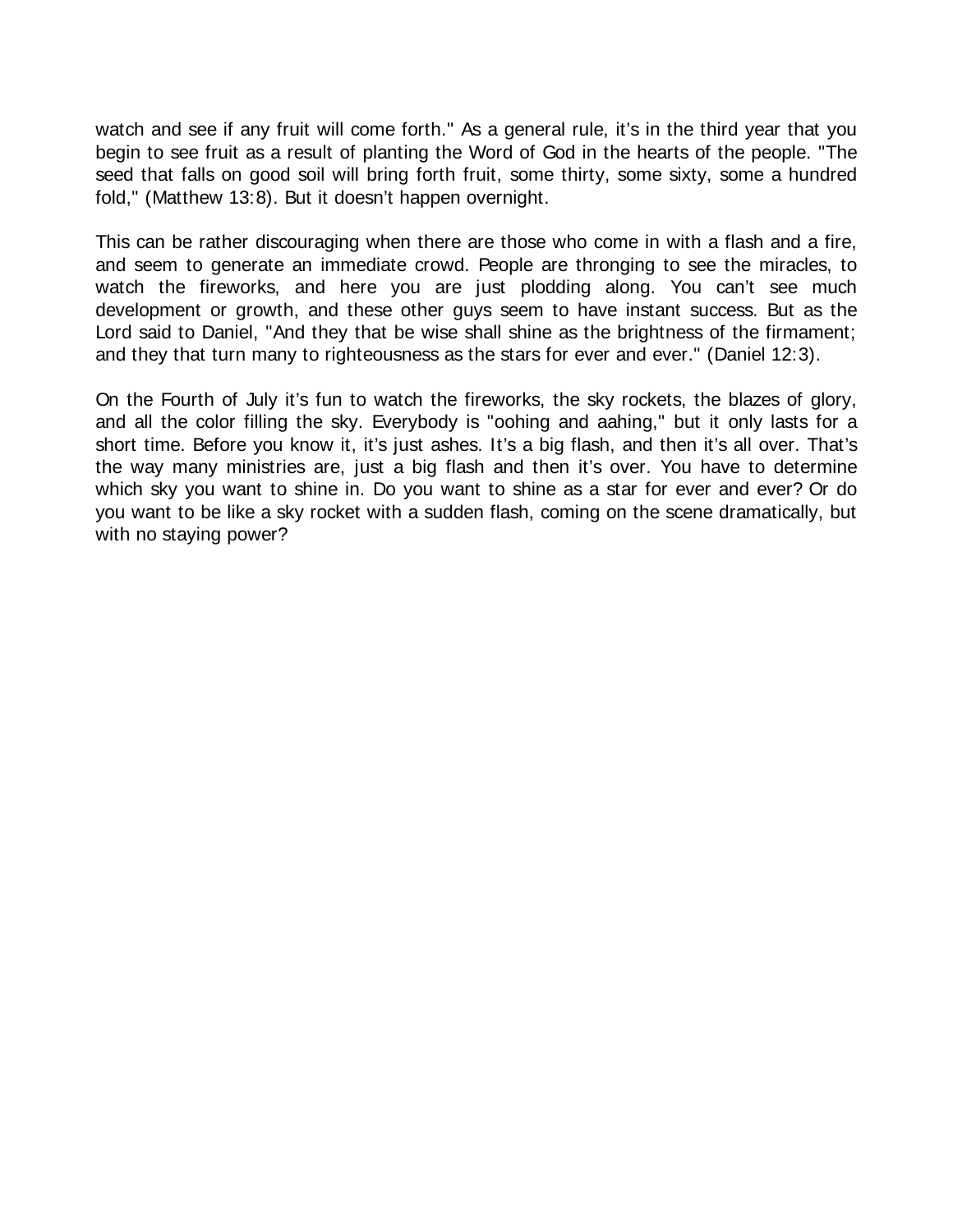## **7. The Centrality Of Jesus Christ**

"For we preach not ourselves, but Christ Jesus the Lord..." II Corinthians 4:5

One of the important characteristics of Calvary Chapel is the centrality of Jesus Christ in our worship. We don't allow any practice or behavior that would distract people from focusing on Him. For example, we don't allow people to stand up individually when we're singing in the church. The moment a person stands, those near him become aware of him and begin to wonder, "Why is he standing?" The focus is taken off Jesus and placed onto the person who's standing.

The eye is interesting because it's attracted to motion. In many cases, I've seen those, who stand up by themselves in worship, conclude they're not getting quite enough attention so they raise their hands and start to sway. That's eye-catching. But it's also a distraction, and suddenly people are wondering why they're standing there. "What are they thinking? Are they aware that they're drawing attention to themselves? What's going on?" I believe that it's important for these things to be dealt with because displays like these will cause you to lose prospective members to the church. If I went into a church and that was happening, I might think that the sermon was great, but I can't quite handle all these other things.

I was in a Calvary Chapel a while back and they did allow the people to stand individually. Unfortunately, what one does, others usually do. They had one fellow every night who was down in the front row, and he was more than just standing. He was really dancing down there. It was obvious that the fellow didn't have all of his marbles, and he no doubt had certain psychological needs. He found an environment where he could do his little weird things and be accepted, but it was extremely distracting. I spoke to the pastor about it, and he defended the practice, so I thought, "All right, stay small".

At Calvary Chapel Costa Mesa, if someone does stand up, the ushers approach them and invite them back to the foyer, then one of the pastors talks to them there, gently and in love. They usually say, "We don't practice this because we've discovered that it draws people's attention away from worship. And surely you wouldn't want to take the person's attention from Jesus Christ and put it on yourself, would you?"

We tell them they are drawing attention to themselves, and people are losing the central focus on Jesus. We talk to them in love and suggest that they not do it, and if they get upset it shows that they were in the flesh the whole time. If they're really in the Spirit and walking in the Spirit, they will take it in the Spirit. They'll say, "Oh, I didn't realize that. I'm sorry." But if they get all huffy, then you know that they were in the flesh.

Jesus said, "Take heed that ye do not your alms before men, to be seen of them: otherwise ye have no reward of your Father which is in heaven." (Matthew 6:1). He then illustrated how people sought to bring attention to themself as they performed their righteous acts of worship. Like it or not, if you're standing and swaying when everyone else is sitting it will attract attention to you.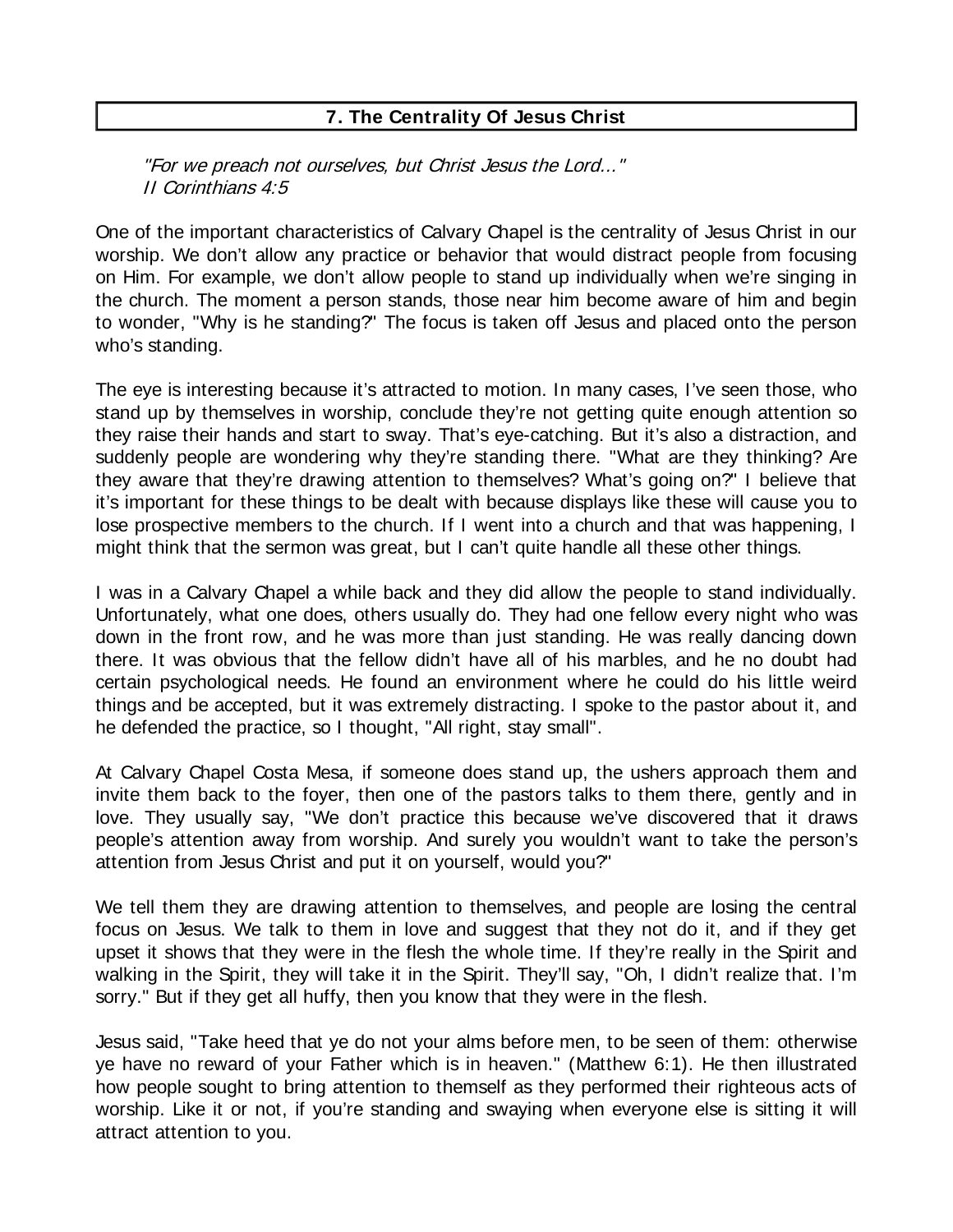I was in another Calvary Chapel where they had these ladies dressed in granny outfits with bonnets doing interpretive dancing to the worship choruses down at the front. Now, if ever there was anything that was distracting to me, that was it. They were pretty good as far as graceful movements, but I found that I really didn't get much out of the worship choruses that night. I watched these ladies and their graceful movements, just trying to understand their interpretation of the songs. So, again I spoke to the pastor afterwards, and he got the picture and has since stopped this interpretive dancing, realizing that it was distracting.

We had an affiliate church in Basil, Switzerland that was probably one of the most exciting churches in Europe. As far as potential, and as far as what was happening, I believe it was perhaps the largest Protestant church in Europe at the time. Every year I would go over to Basil and speak in their fellowship. It was really exciting. They had caught the whole Calvary Chapel vision. They had choruses, a great worship group, and the teaching of the Word. They had hundreds and hundreds of young people who were coming on Sunday nights to the beautiful gothic style church. The state church had allowed them to use the facility. The state church was using it only on Sunday mornings. Since only six elderly people attended, the Bishop said that our Calvary Chapel could use it on Sunday nights. It was jammed to the rafters and really had a great outreach doing a vital work. They had opened up a coffee shop. They had a great program going. They were dealing with the hippie, drug-oriented kids. The church was located in the center of a drug-infested area, and the kids that were being saved needed housing, so the church provided it for them. The church had also developed factories to manufacture various types of novelty souvenirs, and that was a successful venture, too. The kids were employed and those with artistic gifts were able to use their painting ability. It was going great guns.

The last time I was there they had gotten into interpretive dancing with a couple of gals in leotards. They had brought in an assistant pastor from a Pentecostal background, and they had gotten into this business of standing. The pastor was not strong enough to deal with it. I talked to him after the service and I said, "This stuff has to go. It's going to destroy you." Actually, he wasn't even in control of the meeting. I noticed that when the time had come for me to be introduced to speak, these gals went up, whispered in his ear, and then they sang one more chorus and performed one more dance. The dancers were in control of the meeting, not the pastor. So I talked to him about it, but he was reluctant to really face up to the issue. As a result, we don't have any church in Basil today. He left, the Pentecostals took over, the church kicked them out, and now there is no work going on there.

So it's important that we keep Jesus Christ as the central focus and keep distractions to a minimum. When distractions do take place, deal with them and if necessary publicly talk about them.

When I was in Bible College, there was a fellow who would always sit down in the front row. Usually at one of the most powerful moments in the service, when the Spirit of God was really working in the people's hearts, he would lean down towards the floor, and then he would stand up, hands raised, yelling, "Hallelujah!" Everybody would laugh. But then everybody's attention was on this character crying, "Hallelujah!" The point of the sermon was lost. He destroyed so many sermons because of his actions. So I determined I was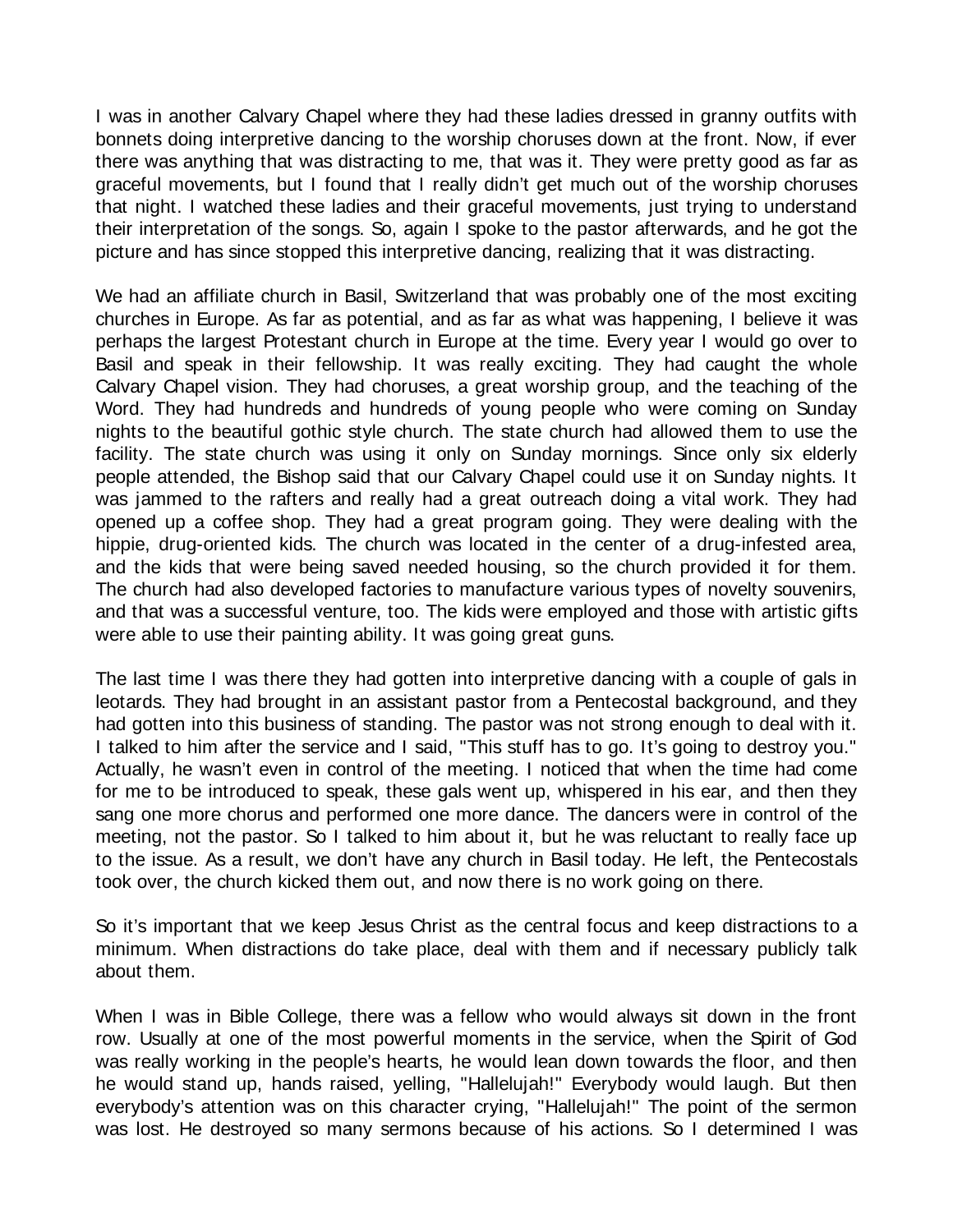going to stop it! I sat in the row right behind him, and when he leaned over to go into his "Hallelujah" bit, I grabbed his shoulders and began to pinch a nerve, and held him down on his knees. Nobody else had the courage to stop him. They just let it go on and on, and it was such a distracting thing!

A few years back I was in Colorado Springs at a retreat, and there was a man down in the front who was sort of a simpleton. You could tell just by looking at him. While we're all singing worship choruses, this man was dancing up and down in the aisle. I asked the pastor, "Why do you allow that?" He said, "Well, they wanted to have freedom..." I replied, "Look, that isn't freedom. If I were a stranger coming to your church for the first time, and saw this guy down there, I wouldn't come back. I'd think your fellowship was weird!"

We get to the place where we accept things that are wrong because we don't have the courage to stop them. We're afraid of being accused of quenching the Spirit. I will quench that kind of spirit! Not the Holy Spirit, but the spirit that is seeking to bring attention to an individual, distracting people from the worship of the Lord.

In the past (and this has not happened at Calvary for a long time) we've had people get up during the service and try to give an utterance in tongues. Again, the ushers were right on top of it. They invited them back to the foyer, and the pastors explained to them that at Calvary we don't allow public utterances in tongues or public prophecies, as in the Charismatic or Pentecostal churches. From the pulpit I then explained to the congregation that the gift of tongues is valid in the New Testament, and that there is a proper place for tongues. I explained that Paul pointed out that, in his personal experience, he would rather speak five words in a known tongue than ten thousand in an unknown tongue when he's in the church. Yet, he was thankful that he spoke in tongues more than all of them. In your private devotions, it's a very edifying experience. It's a means by which you can praise God and worship God. But with a church the size of Calvary Chapel, and some people not being able to hear the interpretation at all, it's not edifying in our public services to exercise this particular gift of the Spirit, even with an interpretation. It isn't edifying or convenient, so we don't do it. We don't allow it during the public services, but we encourage the person to use and exercise the gift in their own personal devotional life.

If you have a group of believers and you're gathered for prayer to seek the Lord, then the use of the gift of tongues is allowable with interpretation. But I believe, that when there are unbelievers present, it creates confusion and questions. Therefore, it's best to confine it to believers who are gathered together specifically to wait on the Lord, like we do in an afterglow setting. It's edifying and allowable there. People are simply seeking the Lord and the fullness of His Spirit, so in that environment it's allowable.

Paul said in I Corinthians 1:29, "No flesh should glory in His presence." I wonder if we realize just how serious a thing it is to try and bring attention to ourselves in the presence of the Lord? Do we really want to distract peoples attention away from Jesus Christ and draw it to ourselves? I think that's a very serious offense. And I surely wouldn't want to be guilty of it.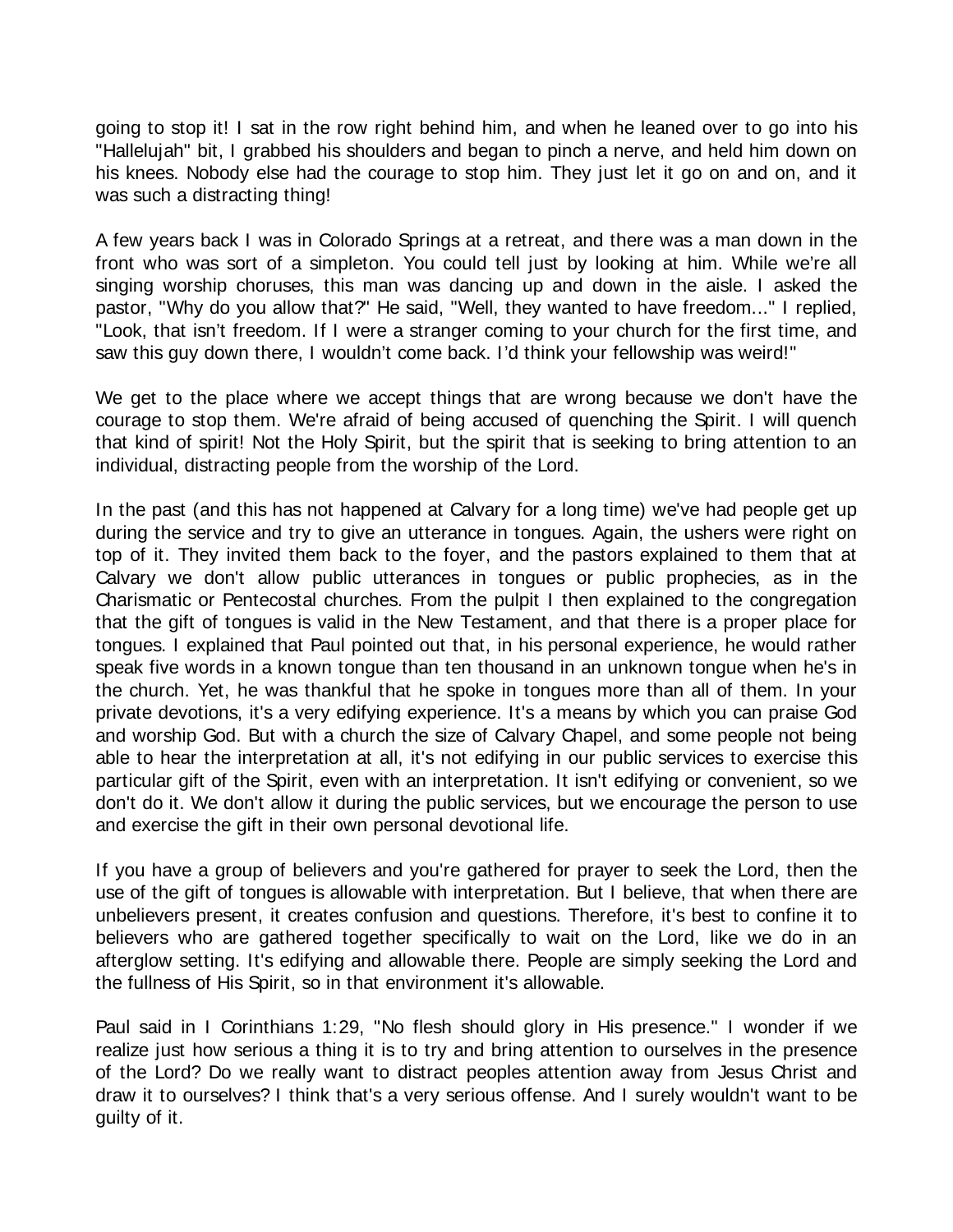In the Old Testament we find a very interesting case of just how serious this is. When Israel had completed the Tabernacle and all of the furnishings for it, they gathered the people together to dedicate and to begin offering sacrifices. The congregation of Israel was assembled and everybody was in place. Aaron was in his priestly robes, as were his sons, and the whole scene, according to the plan of God, was all in order. Then, suddenly, as the people were there waiting to start things, the fire of God came and kindled the fire on the altar. It was spontaneous combustion. All of the people saw this sign of God's presence and broke forth with great shouting. There was great excitement everywhere, and boundless emotion at the realization that God was present among His people. Then the two sons of Aaron, Nadab and Abihu, took false fire and put it in their incense burners. They started to go in to offer this incense before the Lord inside the Holy place. Then Scripture says that fire came from the altar and consumed Nadab and Abihu. (Leviticus 10).

It's my belief that they got caught up in the emotion and the excitement of the moment. They were going to demonstrate to the people their position as priests and how important "we are." As a result, they were consumed.

I'm very leery of strange fire. You also want to be very careful about strange fire - those emotions that don't stem from God Himself, and the kind of service that doesn't originate with God. It's an endeavor to draw attention to the instrument rather than to the Master.

We see this in the early church with Ananias and Sapphira. Here again is an attempt to draw praise and glory to the individual. Ananias and Sapphira had sold their property and brought a portion of the proceeds they received to the church, but they pretended they were giving everything. I believe this was to draw the praise and the awe of the people, who would then say, "Look at that, they're giving everything to God!", when in reality they were holding back.

We all like that kind of attention. We like it when people think we're spiritual. Be careful! Our flesh is so rotten. I want to be known as a deeply spiritual person. My flesh revels in people thinking that I'm really more spiritual than I am. Sometimes we purposefully try to give off this impression, and I think this has been one of the curses of the church. Some pastors seek to present an image of deep spirituality that just isn't real.

It begins to affect their actions. They begin to get a voice that sounds so holy, they hold their hands in a special way, and then they say, "Oh, dear sister, tell me all about it." Their whole manner changes and their demeanor gives off an impression of a holy man. And they love it. They love people to think they're spiritual giants. They want people to want to know the Word like they know it, or to think that they spend hours in prayer. They just smile and say, "It takes a lot of commitment, you know."

We really need to be cautious about creating an aura around ourselves and loving the adulation that comes from people. In the case of Ananias and Sapphira, they were zapped because they drew the attention and glory to themselves, the glory that should have been going to the Lord. And they paid a severe price. God doesn't want to share His glory. Be careful! Don't allow things that can distract. We want to keep Jesus as the central focus for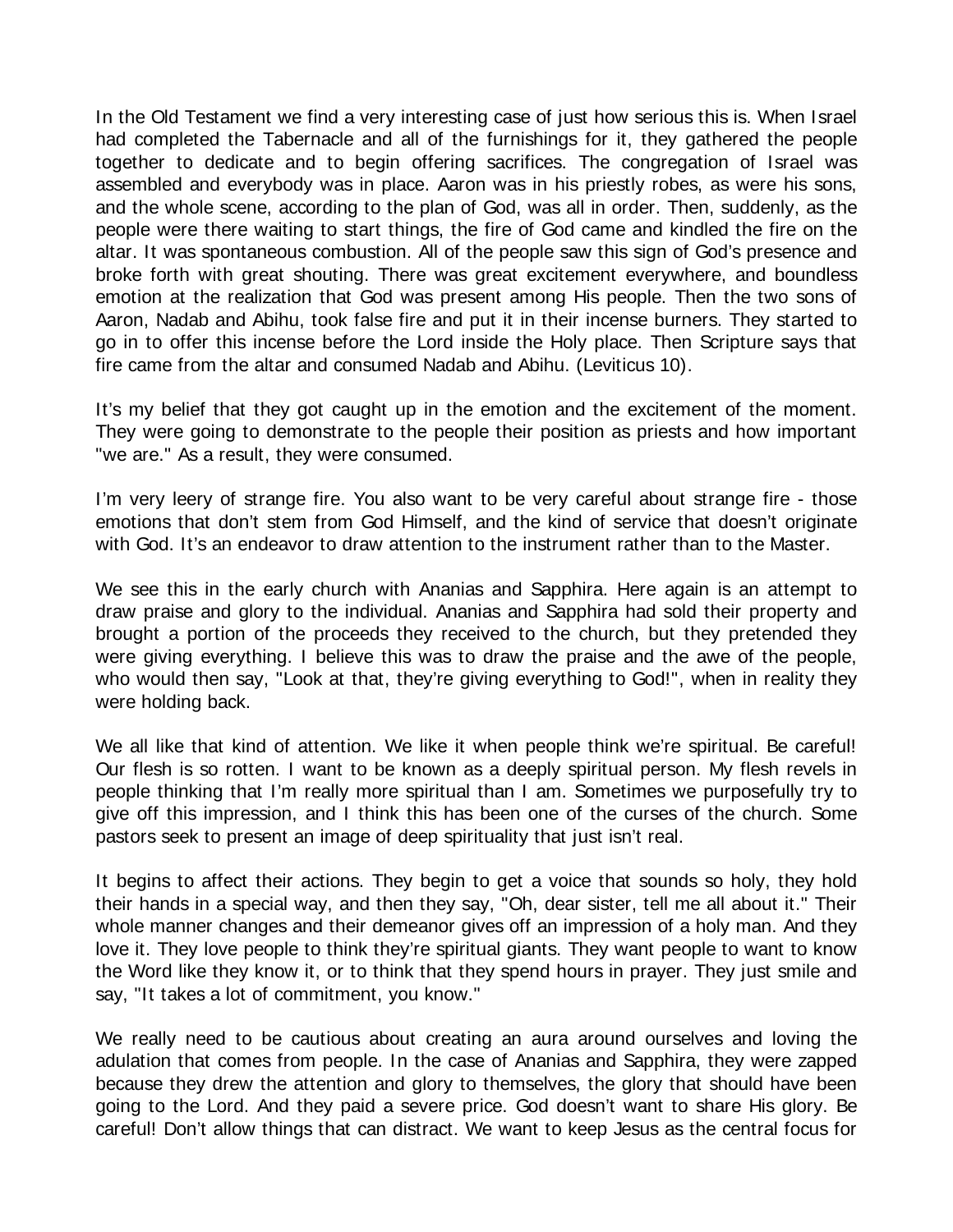the people. It's very important to keep Jesus Christ as the central focus in our worship.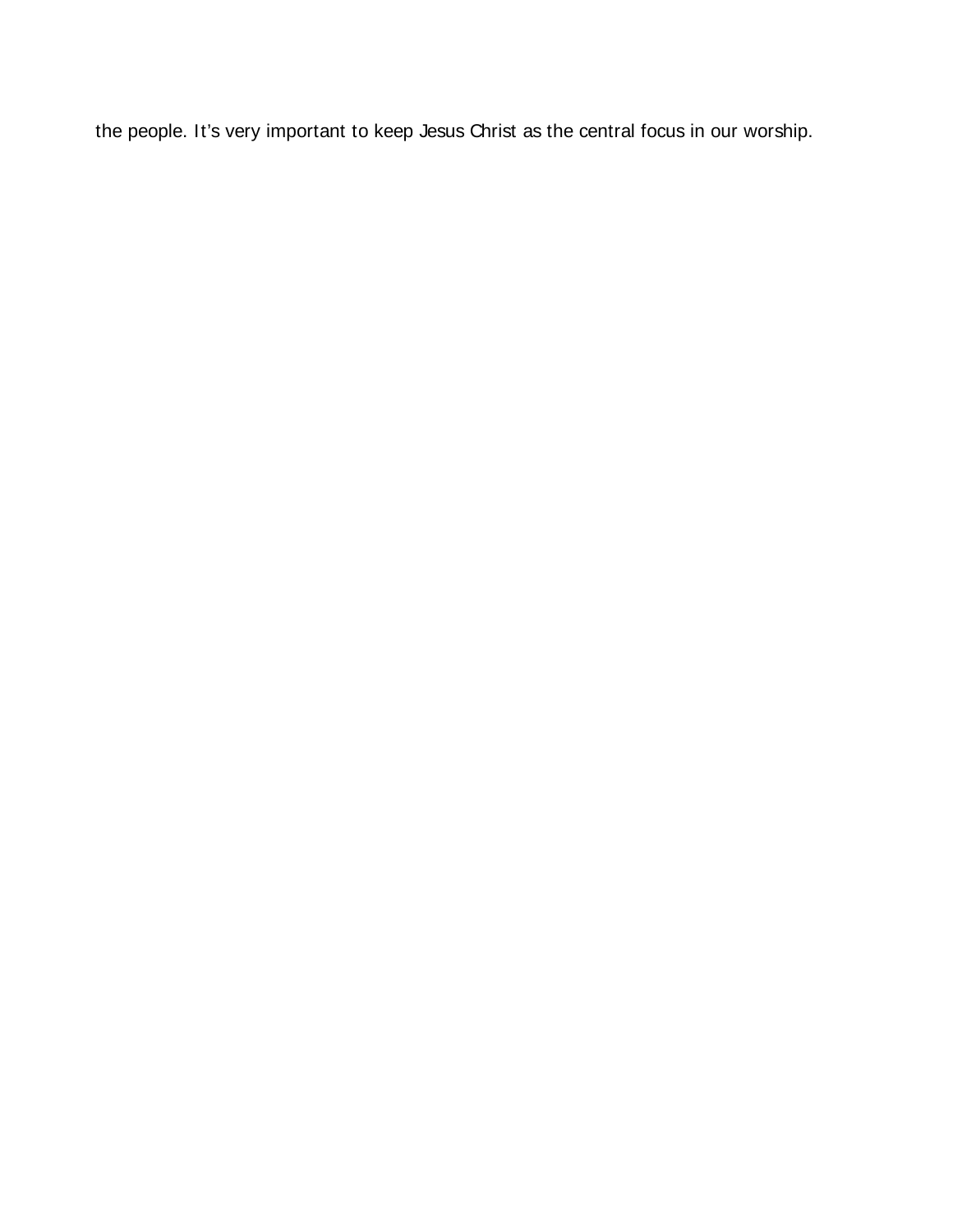# **8. The Rapture Of The Church**

"Looking for that blessed hope, and the glorious appearing of the great God and our Saviour Jesus Christ." Titus 2:13

The Rapture refers to that time when Jesus is going to come, without warning, and take away His church from this earth. After the Rapture, the Lord will pour out His wrath upon this sinful world. There are many pastors who claim an ignorance of the Rapture or say that they are not certain whether it will precede the Tribulation. They say they don't really know where they stand on this issue. I don't believe there is any excuse for not having a position on this issue. We have our Bibles and we're capable of studying this subject thoroughly. I believe that your view of the Rapture will have a significant impact on the success of your ministry.

First of all, we know that Jesus promised He would come again. In John 14 we read, "Let not your heart be troubled: ye believe in God, believe also in me. In my Father's house are many mansions: if it were not so, I would have told you. I go to prepare a place for you. And if I go and prepare a place for you, I will come again, and receive you unto myself; that where I am, there ye may be also." (John 14:1-3). The Lord promises to come again and to receive His disciples unto Himself, that where He is we might be also.

Paul, in writing to the Corinthians declared, "Behold, I show you a mystery." (I Corinthians 15:51). A mystery in the New Testament means something that has not yet been revealed by God in His progressive revelation of Himself, His purposes, and plans to man.

Paul, for instance, spoke to the Colossians about, "What is the riches of the glory of this mystery among the Gentiles; which is Christ in you, the hope of glory." (Colossians 1:27). The Old Testament prophets did not comprehend what it meant that Christ would be in us. Even the angels desire to fully grasp these things. (I Peter 1:12). In the I Corinthians 15:51 passage we are introduced to another never before revealed truth, "Behold, I show you a mystery; We shall not all sleep, but we shall all be changed, In a moment, in the twinkling of an eye, at the last trump."

When the Bible declares that we will "all be changed," it means there will be a metamorphosis. "For this corruptible must put on incorruption, and this mortal must put on immortality." (l Corinthians 15:53). All believers will go through a glorious change at the coming of Jesus Christ for His church.

The Thessalonians were having a problem with this issue. Paul only ministered there for a couple of weeks, but in that short time he taught them many things. One of the things he taught them concerned the Rapture of the church. The Thessalonians were looking for the coming Kingdom.

I believe it is God's intention that every church age be convinced they are the last generation. I also believe that God's divine design is for the church to live in constant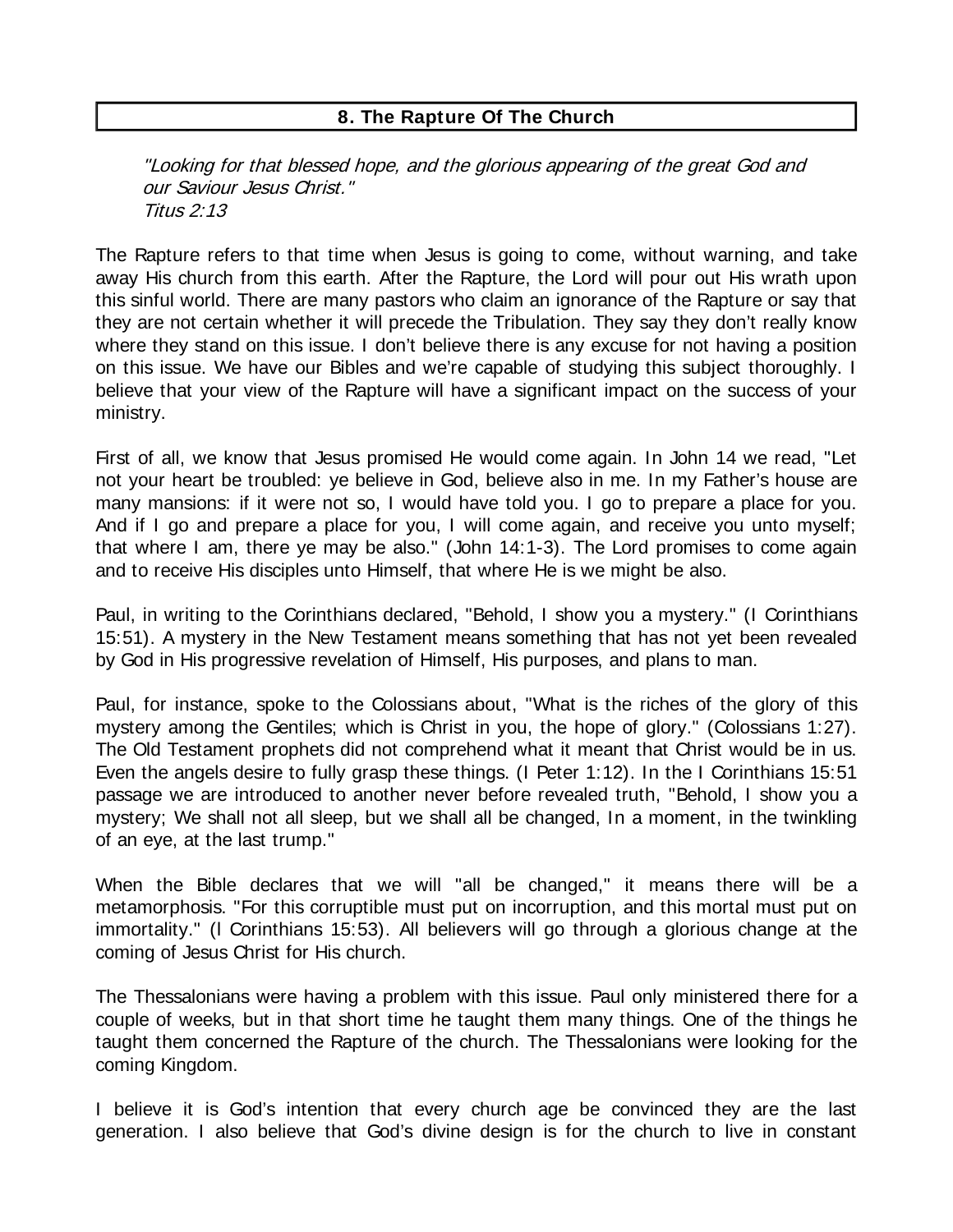expectancy of the Lord's return. Jesus, talking about His return, said, "Blessed is that servant, whom his lord when he cometh shall find so doing." (Matthew 24:46).

The early church believed that Jesus would set up the Kingdom immediately. In the first chapter of Acts, the disciples asked, "Lord, wilt thou at this time restore again the kingdom to Israel?" (Acts 1:6). "Are we just a few days away?" They were excited because they were expecting the Lord to set up the Kingdom at any time.

Jesus responded by saying, "It is not for you to know the times or the seasons, which the Father hath put in his own power. But ye shall receive power, after that the Holy Ghost is come upon you." (Acts 1:7-8).

There was a rumor in the early church that the Lord would come back before John died. Every time John got a cold or sore throat the whole church would get excited. So John wrote in the Gospel to clarify what Jesus had said. Jesus was telling Peter how He would die, and then Peter, in his typical manner, said, "But, Lord, what about him?" Jesus responded, "If I will that he tarry till I come, what is that to thee? Follow thou Me." (John 21:22). John took note of the point that Jesus didn't say that He was going to, He said, "If I will." So John sought to correct the mistaken notion that Jesus would come before he died.

The Thessalonians were looking for the Lord to come, but some of their dear brethren in the church at Thessalonica had died, and still Jesus had not returned. They believed that because they had died before Jesus came back, they would miss out on the glorious Kingdom. In I Thessalonians chapter 4, Paul corrected this mistaken idea that if a person died before Jesus came back, they would miss out on the Kingdom. So he said, "I would not have you to be ignorant, brethren, concerning them which are asleep, that ye sorrow not, even as others which have no hope." (I Thessalonians 4:13). Paul went on to say, "For if we believe that Jesus died and rose again, even so them also which sleep in Jesus will God bring with him. For this we say unto you by the word of the Lord, that we which are alive and remain unto the coming of the Lord shall not prevent them which are asleep." (I Thessalonians 4:14-15) Paul believed that he would probably be alive and remain until the coming of the Lord. He emphasized that we would not precede those who sleep. "For the Lord himself shall descend from heaven with a shout, with the voice of the archangel, and with the trump of God: and the dead in Christ shall rise first: Then we which are alive and remain shall be caught up together with them in the clouds, to meet the Lord in the air: and so shall we ever be with the Lord. Wherefore comfort one another with these words." (I Thessalonians 4:16-18).

There are people who say, "I don't believe in the Rapture of the church," because they have looked through the Bible and have never found the word "Rapture" in the Bible. But in I Thessalonians 4:17 we read that, "Then we which are alive and remain shall be caught up together with them in the clouds, to meet the Lord in the air: and so shall we ever be with the Lord."

The word translated 'caught up' in the Greek is 'harpazo,' which means 'to be taken away by force.' It's usually used as a military term related to the taking of hostages. The Latin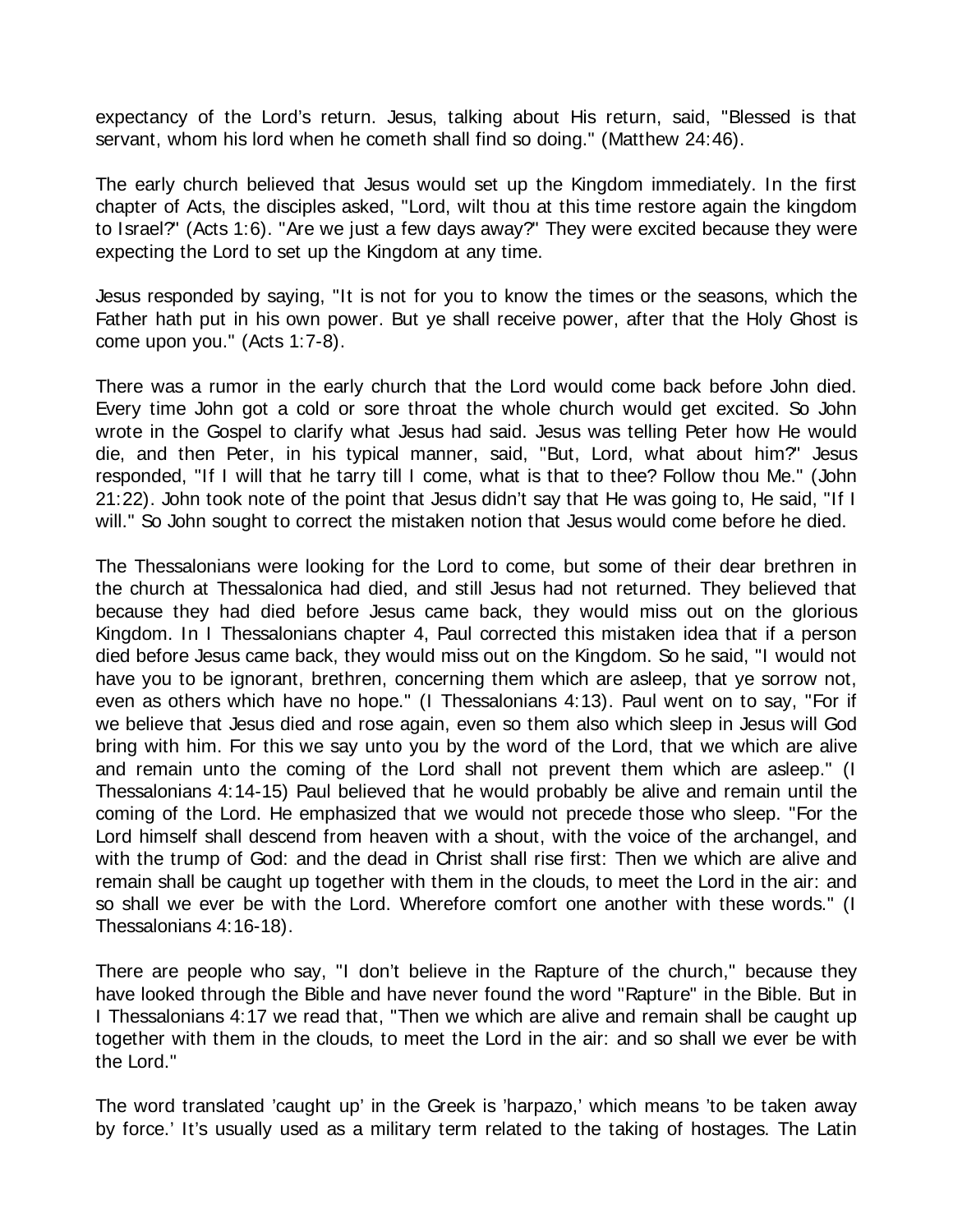Vulgate translates 'harpazo' as 'raptuse,' and that's where we get our English word 'rapture.' Jesus will return to rapture His church. That's the first event.

The second event is the Second Coming of Jesus Christ, when He comes again with His church to establish His Kingdom upon the earth. The Rapture then is distinct from the Second Coming of Jesus Christ. We're told, "Behold, he cometh with clouds; and every eye shall see him, and they also which pierced him: and all kindreds of the earth shall wail because of him. Even so, Amen." (Revelation 1:7). And, "When Christ, who is our life, shall appear, then shall ye also appear with him in glory." (Colossians 3:4). The Second Coming of Jesus will be to establish God's Kingdom upon the earth. But prior to that Second Coming there will be an event when the church will be caught up to be with the Lord. The thing I love most about this event is that, "so shall we ever be with the Lord." (I Thessalonians 4:17).

There is a distinct difference between Jesus coming for His church and Jesus coming with His church. He will be coming for His church at the Rapture. But at the Second Coming of Jesus, He'll be coming with His church. "When Christ, who is our life, shall appear," (at His Second Coming) "then shall ye also appear with him in glory." (Colossians 3:4).

Jude 14 speaks of the Second Coming when it states, "Enoch also, the seventh from Adam, prophesied of these, saying, Behold, the Lord cometh with ten thousands of his saints." Zechariah also spoke of this when he wrote, "And his feet shall stand in that day upon the Mount of Olives, which is before Jerusalem on the east, and the mount of Olives shall cleave in the midst thereof toward the east and toward the west, and there shall be a very great valley; and half of the mountain shall remove toward the north, and half of it toward the south. And ye shall flee to the valley of the mountains; for the valley of the mountains shall reach unto Azal: yea, ye shall flee, like as ye fled from before the earthquake in the days of Uzziah king of Judah: and the LORD my God shall come, and all the saints with thee." (Zechariah 14:4-5).

The Rapture can take place at any time. There are no prophecies that have yet to be fulfilled before the Rapture occurs. It could happen before you're through reading this chapter, and we would be thrilled if it did!

There are some prophecies that are yet to be fulfilled before Jesus comes again. The Antichrist must be revealed, and the earth must go through a time of great tribulation and judgment. These prophecies relate specifically to the Second Coming of Jesus. Jesus spoke about the signs of His coming in Luke 21:28, "And when these things begin to come to pass, (the signs of His Second Coming) then look up, and lift up your heads; for your redemption draweth nigh."

Last year, towards the end of October, just before Halloween, I was going by a major mall in Southern California and saw them putting up the Santa Claus, the reindeer, and other Christmas decorations, but it was still October. I said to my wife, "Look at that! They're putting up Christmas decorations! That's great! I love Thanksgiving!" She responded, "Those aren't Thanksgiving decorations! They're Christmas decorations!" I said, I know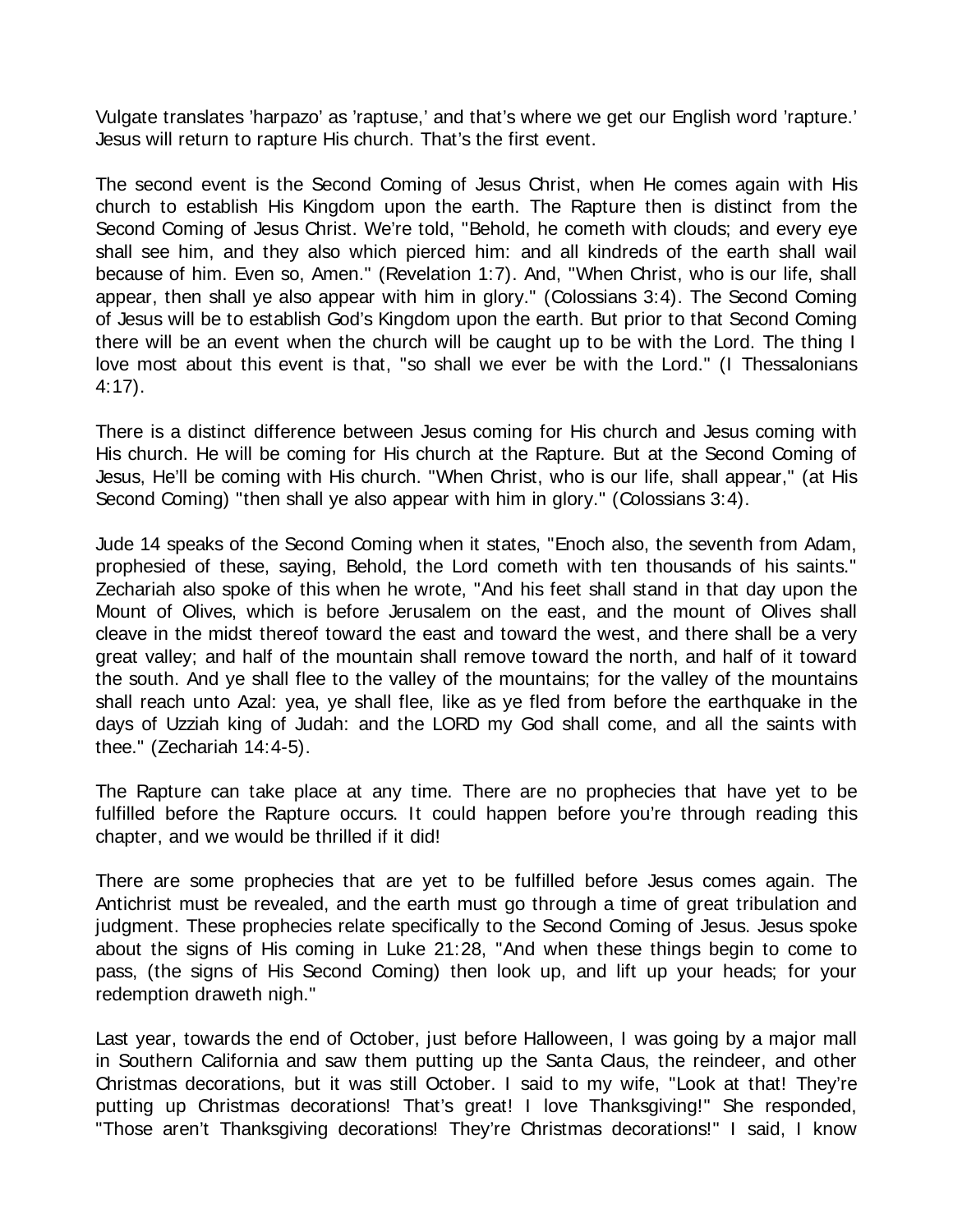that! But, I also know that Thanksgiving comes before Christmas. So if the signs of Christmas are up, Thanksgiving's getting close!" And, in the same way, when we see the signs of the Second Coming, we know that the Rapture's getting close.

Jesus had given His disciples the signs of His coming in response to their question, "Tell us, when shall these things be? And what shall be the sign of thy coming, and of the end of the world?" (Matthew 24:3). Jesus had just walked through the temple with His disciples and they were remarking on how huge the stones were. Jesus said, "There shall not be left here one stone upon another, that shall not be thrown down." (Matthew 24:2). When they got over to the Mount of Olives, they asked Jesus, "What shall be the sign of thy coming, and of the end of the world?" (Matthew 24:3). So they weren't asking for just one set of signs. They were asking for signs of the destruction of the temple, and they were also asking about the signs of the end of this current age of human government and the coming of the Kingdom of God.

They didn't ask about, nor did they probably even understand, the Rapture of the church. But Jesus proceeded to give them the signs of the destruction of the temple and the signs of His coming again. When He speaks about the signs of His Second Coming, He naturally speaks about the Great Tribulation. "For then shall be great tribulation, such as was not since the beginning of the world to this time, no, nor ever shall be." (Matthew 24:21). Jesus also warns them, "When ye therefore shall see the abomination of desolation, spoken of by Daniel the prophet, stand in the holy place, (whoso readeth, let him understand:)" (Matthew 24:15). When you see that abomination standing in the holy place, you'll know it's time for you to get out of Jerusalem and flee to the wilderness. And then, "Immediately after the tribulation of those days shall the sun be darkened, and the moon shall not give her light, and the stars shall fall from heaven, and the powers of the heavens shall be shaken: And then shall appear the sign of the Son of man in heaven: and then shall all the tribes of the earth mourn, and they shall see the Son of man coming in the clouds of heaven with power and great glory." (Matthew 24:29-30).

Prior to the Second Coming, there are many prophecies that must be fulfilled. There must be the revelation of the Antichrist and the establishing of Satan's kingdom in full power during the Great Tribulation. These events must occur before the Second Coming of Jesus. But there is nothing that must occur before the Rapture of the church. That is why we are told to watch and be ready, "for in such an hour as ye think not the Son of man cometh." Therefore, "Blessed is that servant, whom his lord when he cometh shall find so doing." (Matthew 24:44,46).

Jesus then began to tell them a series of parables. The point of each parable in the series is to watch and be ready for His return at any time. Each parable focuses on the key point that the Rapture is imminent, that is, it can happen at any time.

In the Parable of the Ten Virgins we read, "And five of them were wise, and five were foolish." (Matthew 25:2). Those "that were ready went in with him to the marriage: and the door was shut. Afterward came also the other virgins, saying, Lord, Lord, open to us. But he answered and said, Verily I say unto you, I know you not. Watch therefore, for ye know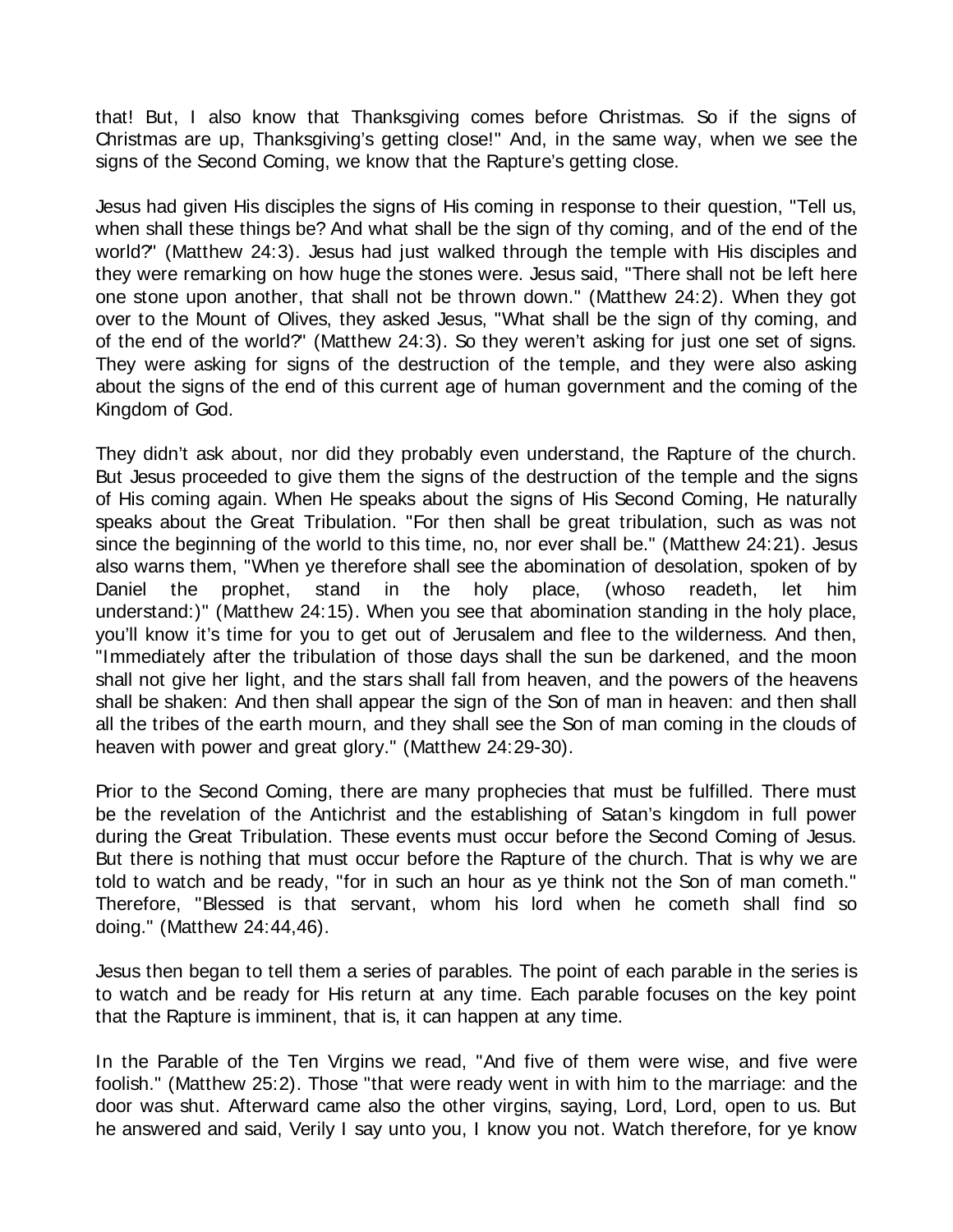neither the day nor the hour wherein the Son of man cometh." (Matthew 25:10-13). The emphasis throughout is to watch and be ready, because you don't know when the Lord is coming for His servants.

In Matthew 24:42-44 we read, "Watch therefore: for ye know not what hour your Lord doth come. But know this, that if the goodman of the house had known in what watch the thief would come, he would have watched, and would not have suffered his house to be broken up. Therefore be ye also ready: for in such an hour as ye think not the Son of man cometh."

I firmly believe that the church will not go through the Great Tribulation. Talking about the Tribulation in Luke 21, Jesus said, "Watch ye therefore, and pray always, that ye may be accounted worthy to escape all these things that shall come to pass, and to stand before the Son of man." (Luke 21:36). Now if Jesus tells me to pray for something, believe me, I will do it! I pray, "Lord, I want to be accounted worthy to escape these things that will come to pass upon the earth." This is in the context of the Great Tribulation.

We're told in Revelation 1:19 that the book is divided into three sections. "Write the things which thou hast seen, and the things which are, and the things which shall be hereafter." In chapter one, John was told to, "Write the things which thou hast seen", and he wrote about the vision he saw of Christ walking in the midst of the seven golden candlesticks, holding the seven stars in His right hand. He wrote about the glorious description of Jesus in His glorified state.

In chapters two and three, he writes about the "things that are." This refers to messages of Jesus to the seven churches of Asia. I believe that these were seven actual churches of that day, but I also believe that they refer to seven periods of church history. I also believe they are representative of churches that you can find today.

There are churches today that have left their first love. There are churches today that have embraced the doctrine of the Nicolaitans. There's a suffering church of Smryna in the world today such as those suffering persecution in China, Sudan, and other places. I believe that there's the church of Thyratira that has embodied the doctrine of "Mariology." We can see the church of Sardis portrayed in dead Protestantism, "thou hast a name that thou livest, and art dead." (Revelation 3:1).

I believe that there is the Philadelphian church, that church which is staying true to the Word. It may not have much power, but thank God that He has "set before thee an open door, and no man can shut it: for thou hast a little strength, and hast kept my word, and hast not denied my name." (Revelation 3:8). We may not be big or earth shaking, but thank God we are making a little impression!

But there is also the Laodicean church, the one that has put Jesus outside. He's standing at the door and knocking, and saying, "If any man hear my voice, and open the door, I will come in to him, and will sup with him, and he with me." (Revelation 3:20).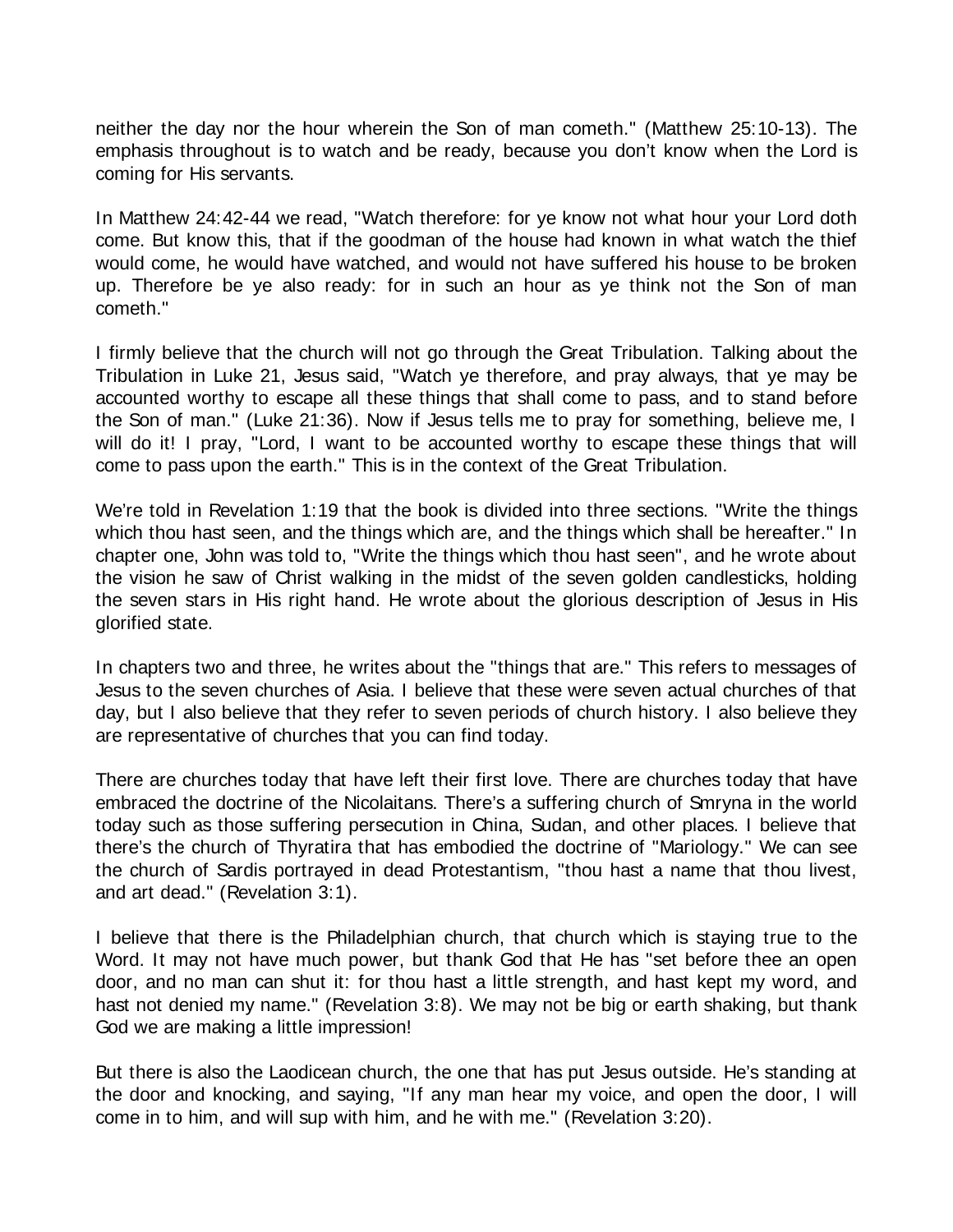So I believe that you have a three-fold application for the messages to the seven churches. In chapter four, verse one, when He's finished with the messages to the churches, He introduces a new section with the Greek word, 'metatauta' (after these things), that He also used in 1:19. We need to ask, "After what things?" After the things of chapters two and three. The things of chapters two and three are the things of the church. So after the things that pertain to the church we read, "After this I looked, and, behold, a door was opened in heaven: and the first voice which I heard was as it were of a trumpet talking with me; which said, Come up hither, and I will shew thee things which must be hereafter." (Revelation 4:1).

After this command, John said, "Immediately I was in the spirit: and, behold, a throne was set in heaven, and One sat on the throne." (Revelation 4:2). He then describes the throne of God with its emerald rainbow round about and the cherubim as they are worshiping. He sees the twenty four lesser thrones with the elders sitting on them and watches and observes the heavenly worship as the cherubim are declaring the eternal character, nature, and holiness of God. "They rest not day and night, saying, Holy, holy, holy, Lord God Almighty, which was, and is, and is to come." (Revelation 4:8). As they are declaring the holiness of God, the twenty four elders fall on their faces, take their golden crowns, cast them on the glassy sea, and declare, "Thou art worthy, O Lord, to receive glory and honour and power: for thou hast created all things, and for thy pleasure they are and were created." (Revelation 4: 11).

Then John's attention is drawn to a sealed scroll with seven seals, with writing on the inside and the outside. An angel proclaims with a loud voice, "Who is worthy to open the book, and to loose the seals thereof?" (Revelation 5:2). And John writes, "And I wept much, because no man was found worthy to open and to read the book, neither to look thereon." (Revelation 5:4). It is my belief that this scroll is the title deed to the earth, according to the Jewish Law ot Redemption. There was an established time when you could redeem forfeited or lost property provided you fulfilled the requirements within the deed, represented by the scroll. We see this illustrated in the story of Ruth when Boaz redeemed the field that belonged to Elimelech in order that he might obtain the bride. We also see this illustrated in Jesus who purchased and paid the price to redeem the world in order that He might have His bride, the church.

Back in heaven, we find John weeping because, under Jewish law, if you don't redeem property at that appointed time, it goes to the new owner perpetually. You have one opportunity, after that it permanently belongs to the new owner. The thought of the world being forever under Satan's power and control was more than John could handle, and he begins to sob convulsively, until an elder says, "Weep not: behold, the Lion of the tribe of Juda, the Root of David, hath prevailed to open the book, and to loose the seven seals thereof." (Revelation 5:5). John says that he didn't see Him as a Lion of the tribe of Judah. He saw Him as a Lamb that had been slaughtered. Isaiah says, "For he shall grow up before him as a tender plant, and as a root out of a dry ground: he hath no form nor comeliness; and when we shall see him, there is no beauty that we should desire him... But he was wounded for our transgressions, he was bruised for our iniquities: the chastisement of our peace was upon him; and with his stripes we are healed." (Isaiah 53:2,5).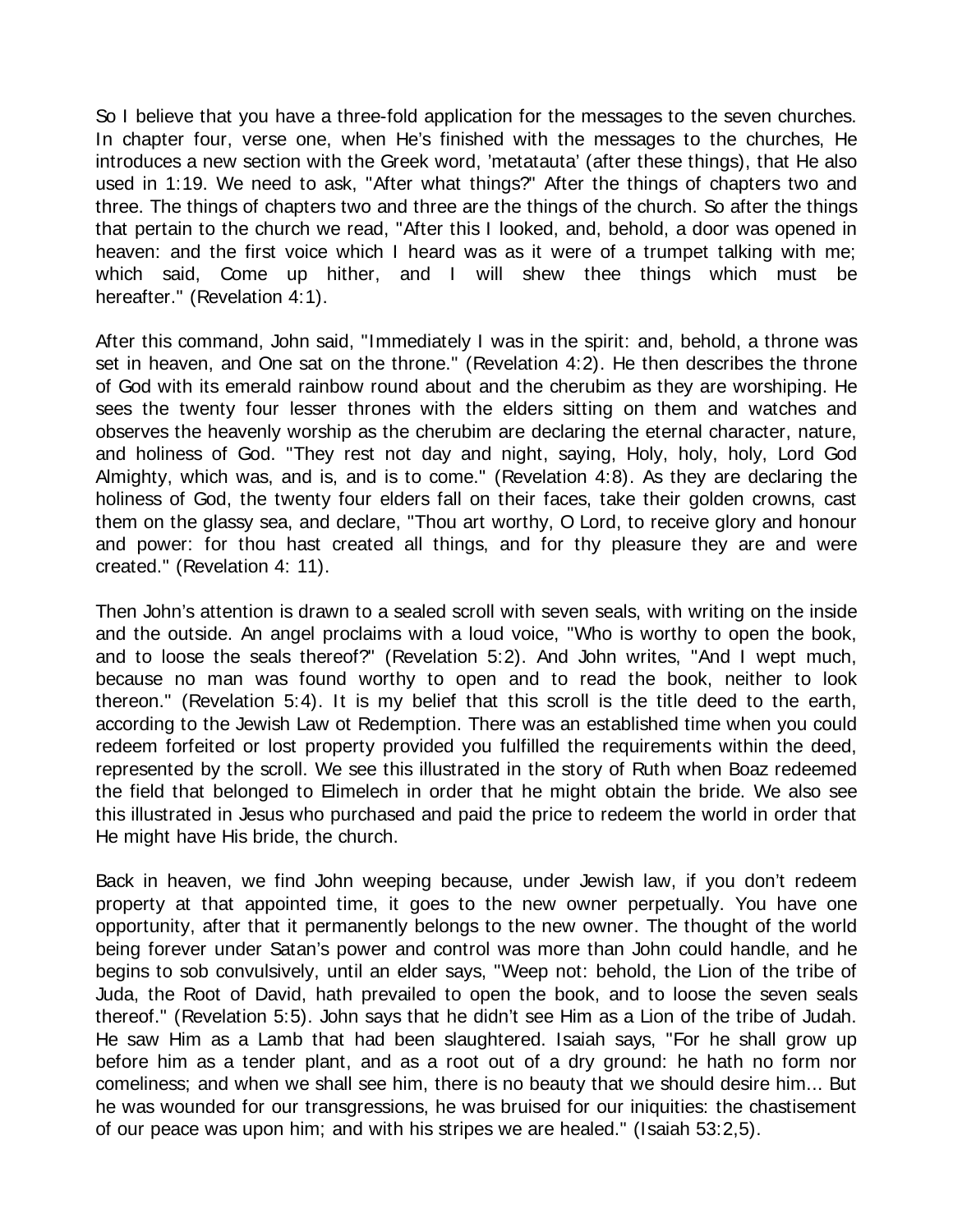In Revelation chapter five we read, "And he came and took the book out of the right hand of him that sat upon the throne. And when he had taken the book, the four beasts and four and twenty elders fell down before the Lamb, having every one of them harps, and golden vials full of odours, which are the prayers of saints. And they sang a new song, saying, Thou art worthy to take the book, and to open the seals thereof: for thou wast slain, and hast redeemed us to God by thy blood out of every kindred, and tongue, and people, and nation; And hast made us unto our God kings and priests: and we shall reign on the earth." (Revelation 5:7-10).

As you look carefully at the lyrics, we realize that only the church can sing them. When the Lord is in heaven receiving the title deed to the earth, we will be in heaven watching Him as He takes the scroll out of the right hand of Him who is sitting on the throne. We will join in a glorious chorus singing, "Thou art worthy to take the book, and to open the seals thereof. for thou wast slain, and hast redeemed us to God by thy blood out of every kindred, and tongue, and people, and nation." (Revelation 5:9). In Luke 21, Jesus told His disciples about the signs of His Second Coining and the Great Tribulation that would precede the end of the age. He said, "Watch ye therefore, and pray always, that ye may be accounted worthy to escape all these things that shall come to pass, and to stand before the Son of man." (Luke 21:36).

When the Great Tribulation occurs on earth, I expect to be in heaven standing before the Son of Man and singing of the worthiness of the Lamb. Only the church can sing this song of redemption. If we follow the timing, we see that the church singing the song of redemption occurs in chapter five, before the opening of the scroll in chapter six, and that precedes the Great Tribulation on the earth. Again we read that He has "redeemed us to God by thy blood out of every kindred, and tongue, and people, and nation; And hast made us unto our God kings and priests: and we shall reign on the earth." (Revelation 5:9-10).

We see the church standing before the Son of Man and Jesus, talking about the Great Tribulation, saying, "Pray always that you may be counted worthy to escape all these things that will come to pass, and to stand before the Son of Man." (Luke 21:36). Believe me, I want to be in that company up there!

Revelation chapter six begins the description of the Great Tribulation. As the Lord opens each seal of the scroll, a corresponding judgment is released upon the earth. As the first seal is opened, John writes, "And I saw, and behold a white horse: and he that sat on him had a bow; and a crown was given unto him: and he went forth conquering, and to conquer." (Revelation 6:2). I believe this is the revelation of the Antichrist. Some believe this rider on the white horse is Jesus Christ! But, as we examine the passage, we see that it's followed by war, famine, bloodshed, and a fourth of the people being killed. That doesn't sound like the Kingdom of God and the glorious coming of the Lord! I believe it is the Antichrist.

I do believe that the forces and the power of the Antichrist are in the world today and that the only thing keeping them from taking over is the presence of the church. We have a little strength, not much, but enough to keep back the powers of darkness from taking complete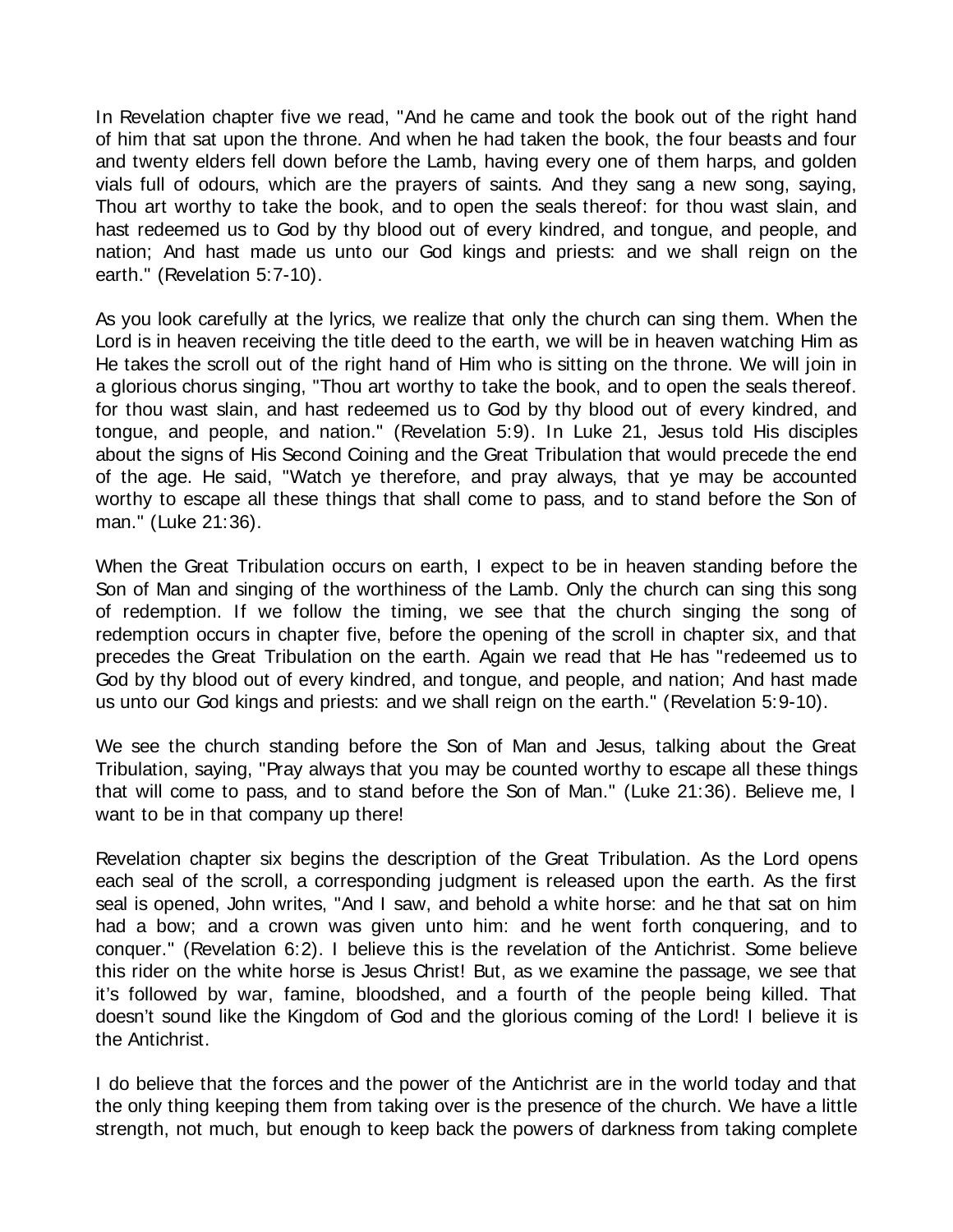control. I don't believe that the Antichrist can take over until the church is removed.

Paul tells us in II Thessalonians chapter 2, "For the mystery of iniquity doth already work: only he who now letteth will let, until he be taken out of the way. And then shall that Wicked be revealed, whom the Lord shall consume with the spirit of his mouth, and shall destroy with the brightness of his coming:" (II Thessalonians 2:7-8). This lines up with the Revelation chapter six passage where the church is in heaven as Jesus takes the scroll. As He begins to loose the scroll, the corresponding judgments are released upon the earth. It is the time of the pouring out of God's wrath.

In Romans 5:9, Paul tells us that, "Much more then, being now justified by his blood, we shall be saved from wrath through him." He repeats this in I Thessalonians 5:9, "For God hath not appointed us to wrath, but to obtain salvation by our Lord Jesus Christ."

We, the church, are not "appointed unto wrath." In Romans 1, Paul writes, "For the wrath of God is revealed from heaven against all ungodliness and unrighteousness of men, who hold the truth in unrighteousness;" (Romans 1:18). It simply isn't consistent with the nature of God to judge the righteous with the wicked.

Now it is true that in the world we Christians will have tribulation. The world hates us, so we shouldn't be surprised at persecution. Jesus said, "If the world hate you, ye know that it hated me before it hated you" (John 15:18), and "In the world ye shall have tribulation: but be of good cheer, I have overcome the world." (John 16:33). So, in this world you will have tribulation. But what is the source of the tribulation against the church? It's not God! Satan is the source of the tribulation.

When Satan is the source of tribulation, you can expect the children of God to be those who will be persecuted. But when God is the source of the judgment, it's a different story. God has already judged our sins on the cross of Jesus Christ. Jesus bore the judgment of God for all of our guilt.

Remember when the angels were on their way to destroy Sodom? They stopped by and visited Abraham. They said, "Should we tell Abraham what we're about to do?" And they decided, "Well, why not?" So they told him that the sin of Sodom had ascended up into heaven and that they were on their way to check out the reports and destroy the city.

Abraham asked them to wait because his nephew Lot was living there. He said, "Would You also destroy the righteous with the wicked? Suppose there were fifty righteous within the city; would You also destroy the place and not spare it for the fifty righteous that were in it?' So the LORD said, 'If I find in Sodom fifty righteous within the city, then I will spare all the place for their sake.' Then Abraham answered and said, 'Suppose there were five less than the fifty righteous; would You destroy all of the city for lack of five?' So He said, 'If I find there forty-five, I will not destroy it.' 'Suppose there should be forty found there?' So He said, 'I will not do it for the sake of forty.' 'Suppose thirty should be found there?' So He said, 'I will not do it if I find thirty there.' 'Suppose twenty should be found there?' So He said, 'I will not destroy it for the sake of twenty.' 'Suppose ten should be found there?' And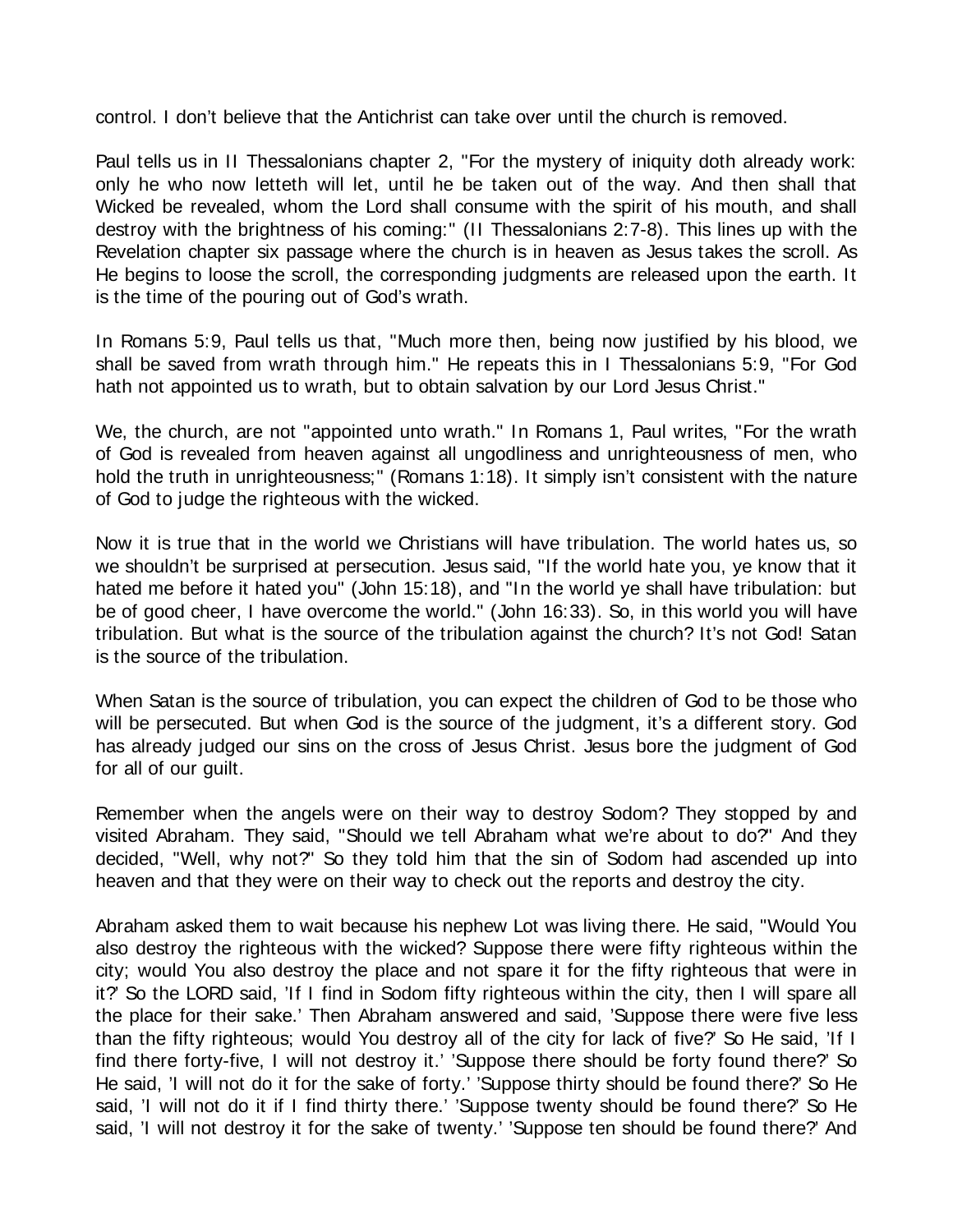He said, 'I will not destroy it for the sake of ten.' (Genesis 18:23-33).

And what happened? When the angels came to the city of Sodom, they found one righteous man, Lot, sitting at the gate. Lot knew what the Sodomites were like. We're told by Peter that his righteous spirit had been vexed by the way the people were living. Lot, not knowing these individuals were angels, invited them into his home. That night the men of Sodom came and began to beat on the door, saying, "Where are the men which came in to thee this night? bring them out unto us, that we may know them." (Genesis 19:5). They literally wanted to rape them. Lot replied, "I pray you, brethren, do not so wickedly." (Genesis 19:7).

The angels pulled Lot back as the crowd began to beat down the door. Then the angels smote the men with blindness. We're told that they continued all night trying to find the door. In the morning, the angels had to actually carry Lot out of Sodom because they couldn't destroy it until he was gone.

Lot was a type of the church that is to be delivered. Peter tells us that the Lord "delivered just Lot, vexed with the filthy conversation of the wicked: (For that righteous man dwelling among them, in seeing and hearing, vexed his righteous soul from day to day with their unlawful deeds;). The Lord knoweth how to deliver the godly out of temptations, and to reserve the unjust unto the day of judgment to be punished:" (II Peter 2:7-9). God will deliver the righteous, and He'll also reserve the ungodly for the day of judgment.

The basic principle is that the Lord of the Earth is righteous. He's fair and He won't destroy the righteous with the wicked. When God is the source of the judgment, then God will deliver the righteous out of judgment. Earlier, God judged the world because of its wickedness with the Flood. "And God saw that the wickedness of man was great in the earth, and that every imagination of the thoughts of his heart was only evil continually." (Genesis 6:5). But among all of the unrighteous of the world there was one righteous man, Noah. And God protected and sheltered Noah as His judgment was unleashed. Noah was sealed by God and safely taken through the Flood, just as the One Hundred and Forty Four Thousand in Revelation chapter seven were sealed by God so they would not be harmed by the Tribulation judgments. Noah is a type of the One Hundred and Forty Four Thousand that are sealed and taken through the judgment.

During this same period, there was also one other righteous man, Enoch. "And Enoch walked with God: and he was not; for God took him." (Genesis 5:24). Enoch is an interesting picture of the church. He was translated, or raptured.

I do not believe that the church will go through the Great Tribulation. But there are certain Scriptures that people use to try to show that the church will be there. One argument is based on the interpretation of the 'last trump.' In I Corinthians 15, Paul speaks about the Rapture and says, "Behold, I show you a mystery; We shall not all sleep, but we shall all be changed, In a moment, in the twinkling of an eye, at the last trump: for the trumpet shall sound, and the dead shall be raised incorruptible, and we shall be changed." (I Corinthians 15:51-52). Some try to link this with the seven trumpet judgments of Revelation and say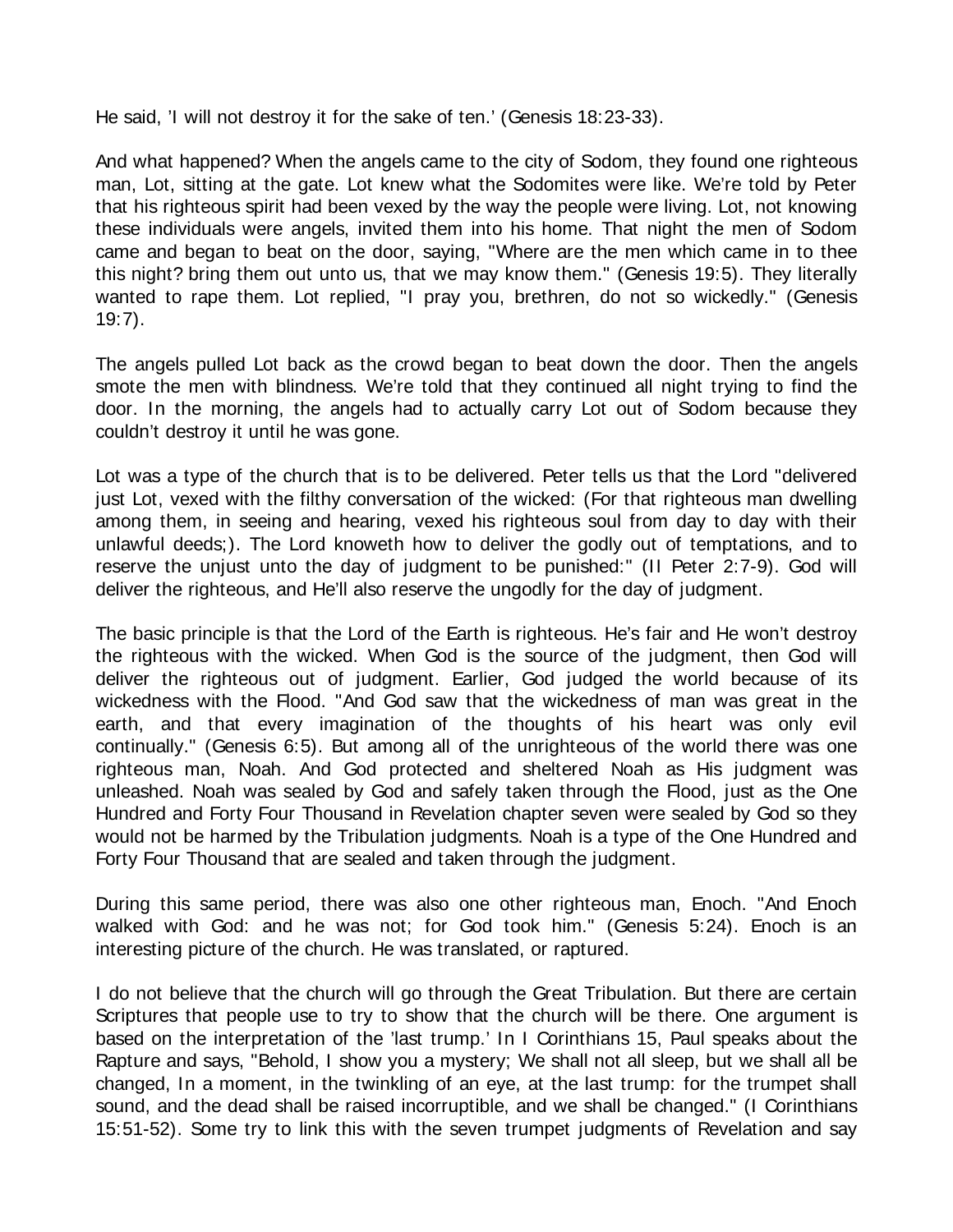that the seventh trumpet is the last trump. They see this as proof that the Rapture will not take place until the last trump occurs, which is the final judgment.

I see a couple of problems with this. First, the seven trumpet judgments in Revelation are given to the seven angels to sound and to bring in the corresponding judgments upon the earth. When we examine who is blowing each of these trumpets we see that they are all angels. In I Thessalonians 4:16, Paul is speaking of the Rapture, "For the Lord himself shall descend from heaven with a shout, with the voice of the archangel, and with the trump of God: and the dead in Christ shall rise first:" (I Thessalonians 4:16). The trumpet of the Rapture is not that of an angel. It's the trump of God!

After the fourth angel sounds his trump, there's a voice that shouts, "Woe, woe, woe, to the inhabiters of the earth by reason of the other voices of the trumpet of the three angels, which are yet to sound!" (Revelation 8:13). After the fifth trumpet sounds, again the voice says, "One woe is past; and, behold, there come two woes more hereafter." (Revelation 9:12). It's clear that it's a woe that is pronounced to those on the earth. But our being caught up isn't a woe. It's glory!

Another argument that is often given is presented in Revelation chapter 20, as John views the various groups in heaven. Beginning with verse four we read, "And I saw thrones, and they sat upon them, and judgment was given unto them: and I saw the souls of them that were beheaded for the witness of Jesus, and for the word of God, and which had not worshipped the beast, neither his image, neither had received his mark upon their foreheads, or in their hands; and they lived and reigned with Christ a thousand years. But the rest of the dead lived not again until the thousand years were finished. This is the first resurrection." (Revelation 20:4-5). The point they make is that at the first resurrection John sees those who were beheaded for their witness of Jesus, who didn't worship the beast or take the image and receive the mark. They lived and reigned with Christ for a thousand years. Some believe this is solid proof that the church will go through the tribulation and be martyred.

But we need to go back and read it again. In verse four we see thrones, and that to those who sat upon them judgment was given. Let's look back at who these overcomers are. In the message to the overcomers to the church we read, "To him that overcometh will I grant to sit with me in my throne, even as I also overcame, and am set down with my Father in his throne." (Revelation 3:21). John sees the church as a part of the first resurrection. Then he sees those who will be martyred during the Great Tribulation period for their refusal to take the mark of the beast. This is the great number that you find in chapter seven where the elder said, "What are these which are arrayed in white robes? and whence came they? And I said unto him, Sir, thou knowest. And he said to me, These are they which came out of great tribulation, and have washed their robes, and made them white in the blood of the Lamb." (Revelation 7:13-14).

But notice they stand in His holy temple and serve Him day and night continually. The church is the bride of Christ. Jesus said, "Henceforth I call you not servants; for the servant knoweth not what his lord doeth: but I have called you friends; for all things that I have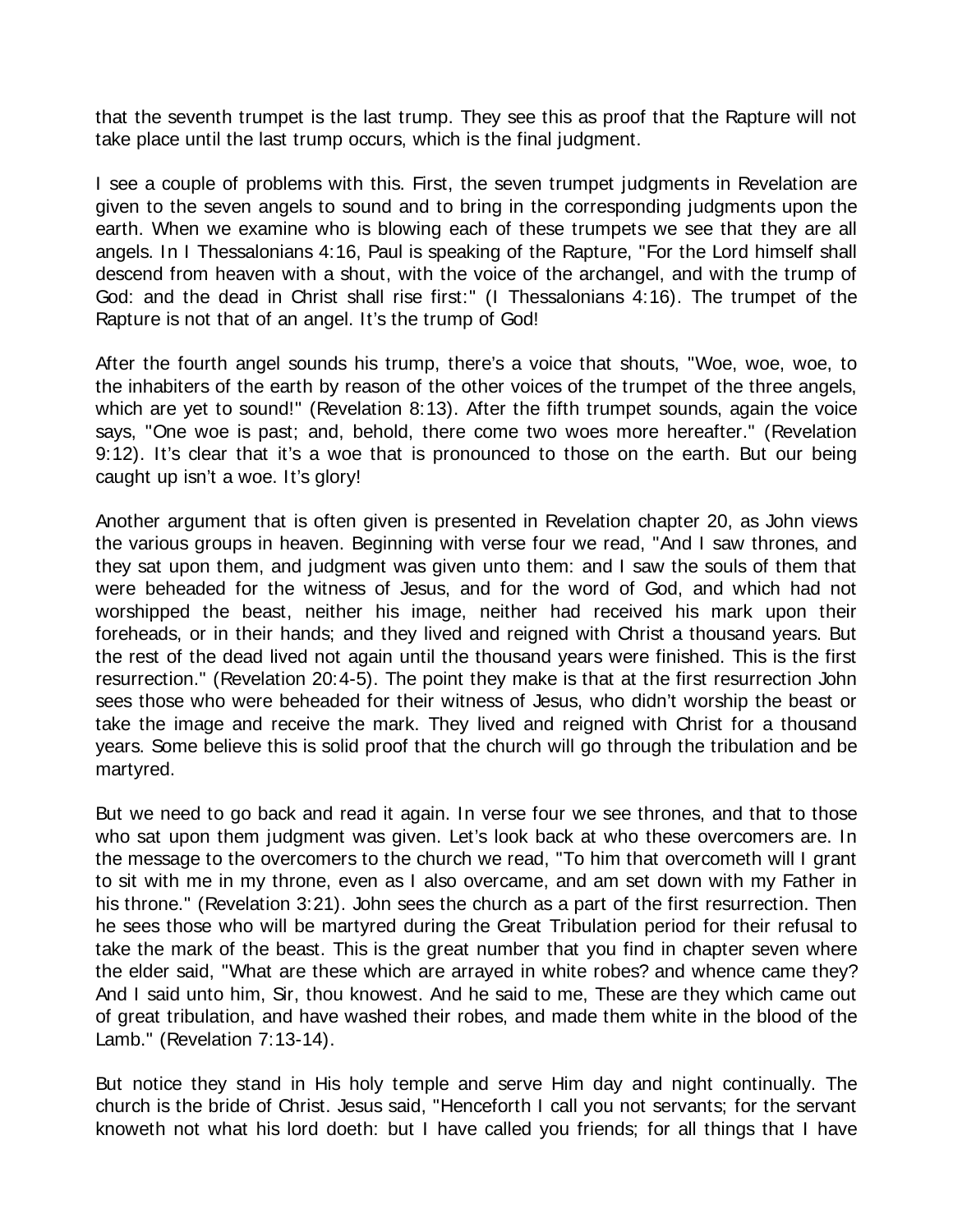heard of my Father I have made known unto you." (John 15:15). So, we have this second group comprised of the martyred saints during the Great Tribulation period. They will become a part of the kingdom, but the church will have already been raptured. And that's a far better way to go than through martyrdom in the Great Tribulation period!

In Revelation 10:7 we read more about the seventh trumpet. It says, "But in the days of the voice of the seventh angel, when he shall begin to sound, the mystery of God should be finished, as he hath declared to his servants the prophets." (Revelation 10:7). 'Days' is plural, but the Rapture will take place in a moment, in the 'twinkling of an eye.' Therefore, we really can't relate the last trump with the seventh trumpet of Revelation. The seventh trumpet of Revelation will take place over the 'days' of the sounding of the seventh trumpet. In contrast, when the trump of God sounds, we will be changed in a moment.

In Matthew's Gospel, Jesus said, "Immediately after the tribulation of those days shall the sun be darkened, and the moon shall not give her light, and the stars shall fall from heaven, and the powers of the heavens shall be shaken: And then shall appear the sign of the Son of man in heaven: and then shall all the tribes of the earth mourn, and they shall see the Son of man coming in the clouds of heaven with power and great glory. And he shall send his angels with a great sound of a trumpet, and they shall gather together his elect from the four winds, from one end of heaven to the other." (Matthew 24:29-31). We see here that immediately after the tribulation of those days, Jesus appears to the whole world.

Then He gathers together His elect from the four winds, from one end of heaven to the other. But some say, "Isn't the church the elect?" Yes. The church is the elect, but Israel is also the elect. This is a reference to Israel, and you can cross reference it with several passages of the Old Testament where the same thing is declared. God will gather together the Jews from all over the world. In this passage, Jesus is speaking about His elect, the Jewish nation, not the church. Isaiah said, "And he shall set up an ensign for the nations, and shall assemble the outcasts of Israel, and gather together the dispersed of Judah from the four corners of the earth." (Isaiah 11:12). Israel will be regathered.

What about the Scriptures that speak about the Antichrist making war against the saints? Daniel tells us in 7:21, "I beheld, and the same horn (the Antichrist) made war with the saints, and prevailed against them." In Revelation 13:7 we read, "And it was given unto him (the Antichrist) to make war with the saints, and to overcome them: and power was given him over all kindreds, and tongues, and nations." Who are the saints? They can't be the church because Jesus said to Peter, "Upon this rock I will build my church; and the gates of hell shall not prevail against it." (Matthew 16:18). The fact that he makes war on the saints and prevails against them means that they are the Jewish saints, not the church.

I do not believe that the church will see the Antichrist empowered upon the earth. I would not be surprised if the Antichrist is already one of the main figures on the world scene. But I do not believe the church will see the Antichrist display his full power on the earth.

In II Thessalonians 2, as Paul is talking about this man of sin, the son of perdition, he declares, "And now ye know what withholdeth that he might be revealed in his time. For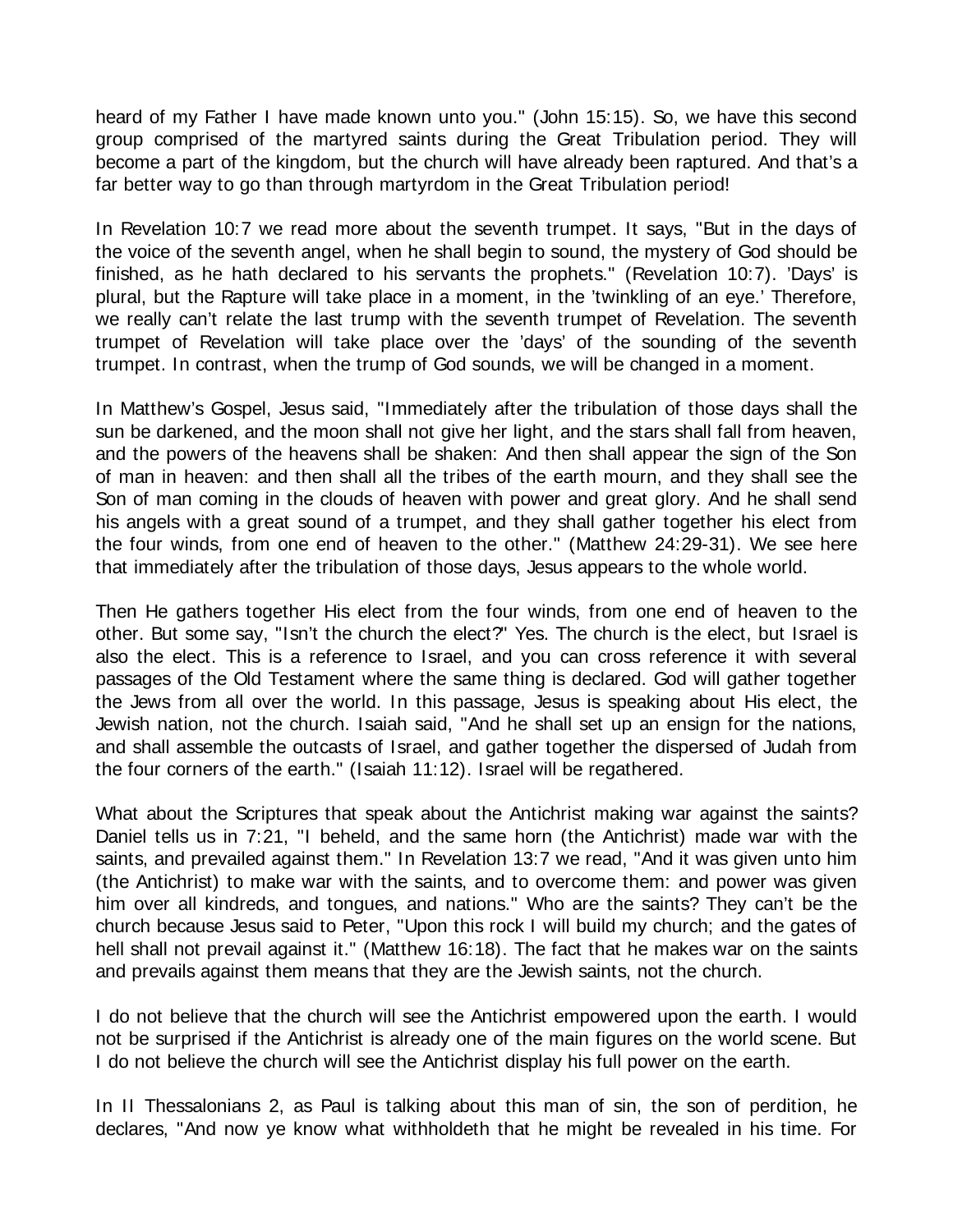the mystery of iniquity doth already work: only he who now letteth will let, until he be taken out of the way. And then shall that Wicked be revealed, whom the Lord shall consume with the spirit of his mouth, and shall destroy with the brightness of his coming:" (II Thessalonians 2:6-8).

I do not believe that the Antichrist can take over the rule and authority of the earth while the church is still here. I believe that the Holy Spirit within the church is the restraining force that is holding back the powers of darkness from completely engulfing and overwhelming the world right now. But the moment the church is removed, there will be nothing to hinder or hold back the powers of darkness from taking total control. That which restrains shall restrain until he is taken out of the way. Then shall the man of sin, the son of perdition, be revealed. This is the reason why I'm not looking for the Antichrist. This is just another subtle and deceitful device of Satan, that leads people to be looking for the Antichrist rather than looking for Jesus Christ.

The reason some people get their prophetic scenarios confused is because they spiritualize and make the church Israel. They say, "God is through with the nation of Israel because they rejected the Messiah." They believe that God has discarded Israel and replaced it with the church, and the church is now "the Israel of God." They take those prophecies that refer to Israel as a nation and make them apply to the church. When you do that, it confuses the whole prophetic picture!

If the sun came up this morning, then God's covenant with Israel still stands. He said, "As long as the sun comes up, My covenant with Israel shall stand." God is not through with Israel. In the book of Hosea, God says, "Go back and get her again. Wash her off, clean her up, and take her back." Daniel chapter nine says that God still has a seven-year pact to fulfill with Israel, during which He will deal with them again in a direct way.

You do find the Rapture in type in the Old Testament. Enoch is a type of the church who was translated before the judgment of the flood. Daniel, I believe, is also a type of the church. Remember when Nebuchadnezzar built his great image and demanded that everybody bow down. I believe that this is a type of the image that the Antichrist will build, set in the temple, and demand that everyone worship. Nebuchadnezzar required everyone to bow down to the great image at the sound of the music. So when the music sounded, they all bowed down, with the exception of Shadrach, Meshach, and Abed-nego. The Chaldeans reported to Nebuchadnezzar, "Hey there are three Hebrew boys over here who didn't bow. The music sounded, and they're just standing there!"

So he called in the three Hebrew boys, and said, "What's this I hear? You didn't bow? We'll give you another chance, but if you don't bow you'll be thrown into the burning, fiery furnace!" They said, "King, we're not even careful how we answer you in this matter, because the God that we serve is able to deliver us out of your burning, fiery furnace, and even if He doesn't, we still won't bow!" I love that kind of grit! You don't stop men like that!

Nebuchadnezzar was so angry that he had the furnace heated seven times hotter than it had ever been heated before. The three Hebrews were thrown in and the men that threw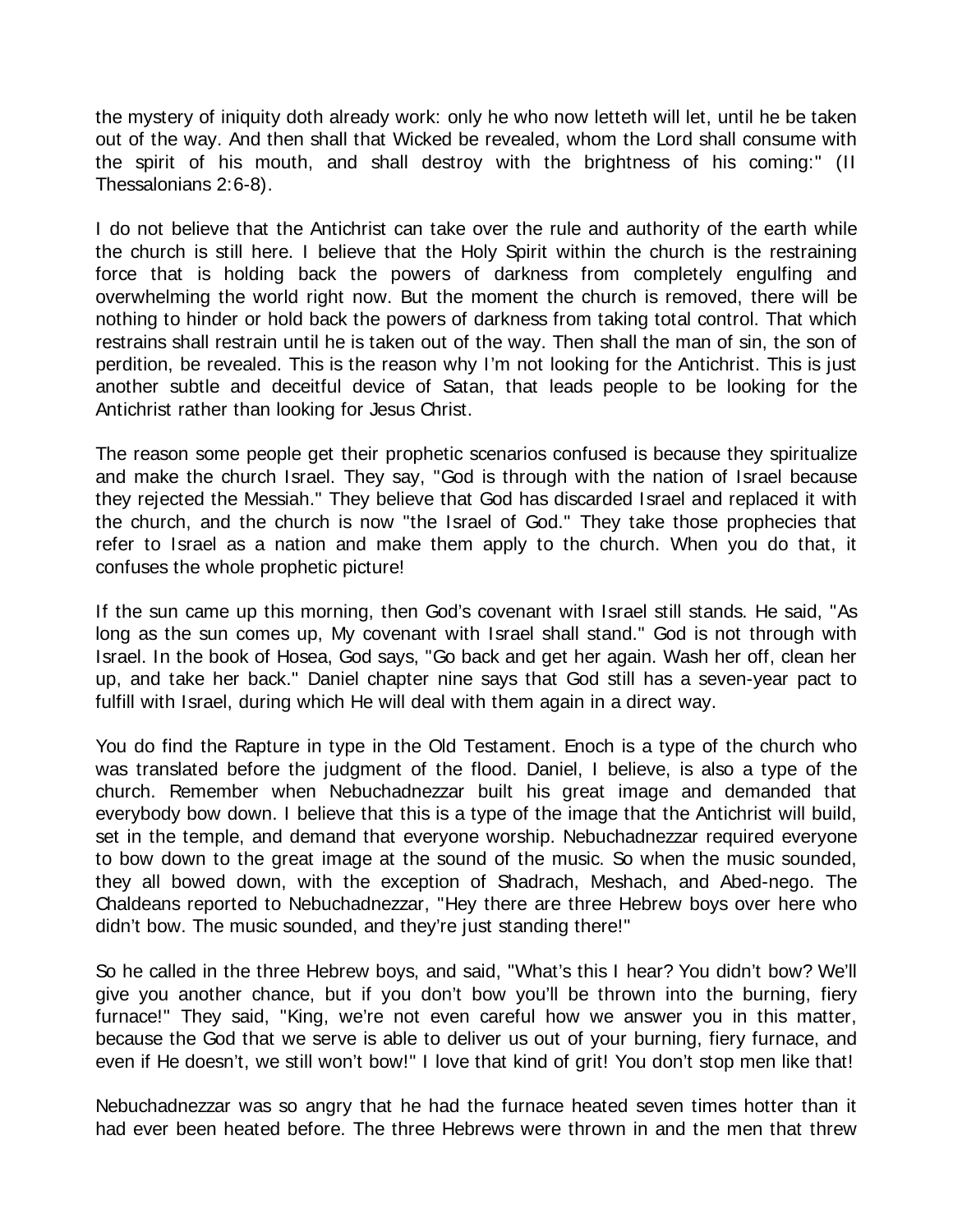them in were burned to death, just because they got close to the fire! But the only thing that burned with Shadrach, Meshach, and Abed-nego were the ropes by which the Chaldeans bound them. Nebuchadnezzar looked into the furnace and asked, "How many did we throw in there?" They answered, "Three, O king." "But how come I see four? They're walking around in the middle of the fire! And the fourth one looks like the Son of God. Shadrach, Meshach, and Abed-nego, come out of there!"

When they came out, not a hair was singed. There wasn't even the smell of smoke! Everybody was amazed, and Nebuchadnezzar, great at making proclamations, said, "I proclaim there's no God in all the earth like the God of Shadrach, Meshach, and Abed-nego who was able to deliver from the burning, fiery furnace!"

But where was Daniel when this was happening? Do you think Daniel bowed before the image? If you do, you know a different Daniel than I know! Remember back in the first chapter, Daniel had purposed in his heart that he would not defile himself, even with the king's meat. I don't believe that the man who had such purpose of heart would ever bow. Daniel was probably away doing the king's business. Daniel becomes a type of the church which will have been removed when the Antichrist sets up his image and demands everybody to worship. We, the church, will be taking care of business elsewhere, in the heavenly scene!

When you realize that the source of the tribulation is God, it automatically precludes God's people being involved. It wouldn't be just, or consistent, for God to judge the righteous with the wicked.

Peter said that God "spared not the old world, but saved Noah the eighth person, a preacher of righteousness, bringing in the flood upon the world of the ungodly;" (II Peter 2:5). God spared the righteous but brought the flood upon the world of the ungodly. That's what the judgment is about. It's targeted at the world of the ungodly. "And turning the cities of Sodom and Gomorrha into ashes condemned them with an overthrow, making them an example unto those that after should live ungodly;" (II Peter 2:6). But He "delivered just Lot, vexed with the filthy conversation of the wicked: (For that righteous man dwelling among them, in seeing and hearing, vexed his righteous soul from day to day with their unlawful deeds;) The Lord knoweth how to deliver the godly out of temptations, and to reserve the unjust unto the day of judgment to be punished:" (II Peter 2:7-9). This declares the clear purposes of God.

I believe that through the Old Testament types, such as Lot, Noah, Enoch and Daniel, we see the truth that the church will not be here during the Great Tribulation. Scripture plainly states, "For God hath not appointed us to wrath, but to obtain salvation by our Lord Jesus Christ," (I Thessalonians 5:9). "Much more then, being now justified by his blood, we shall be saved from wrath through him." (Romans 5:9). And "For the wrath of God is revealed from heaven against all ungodliness and unrighteousness of men, who hold the truth in unrighteousness;" (Romans 1:18) - but this doesn't describe the child of God.

I believe that God wanted every church age to believe that it was the last. Believing this has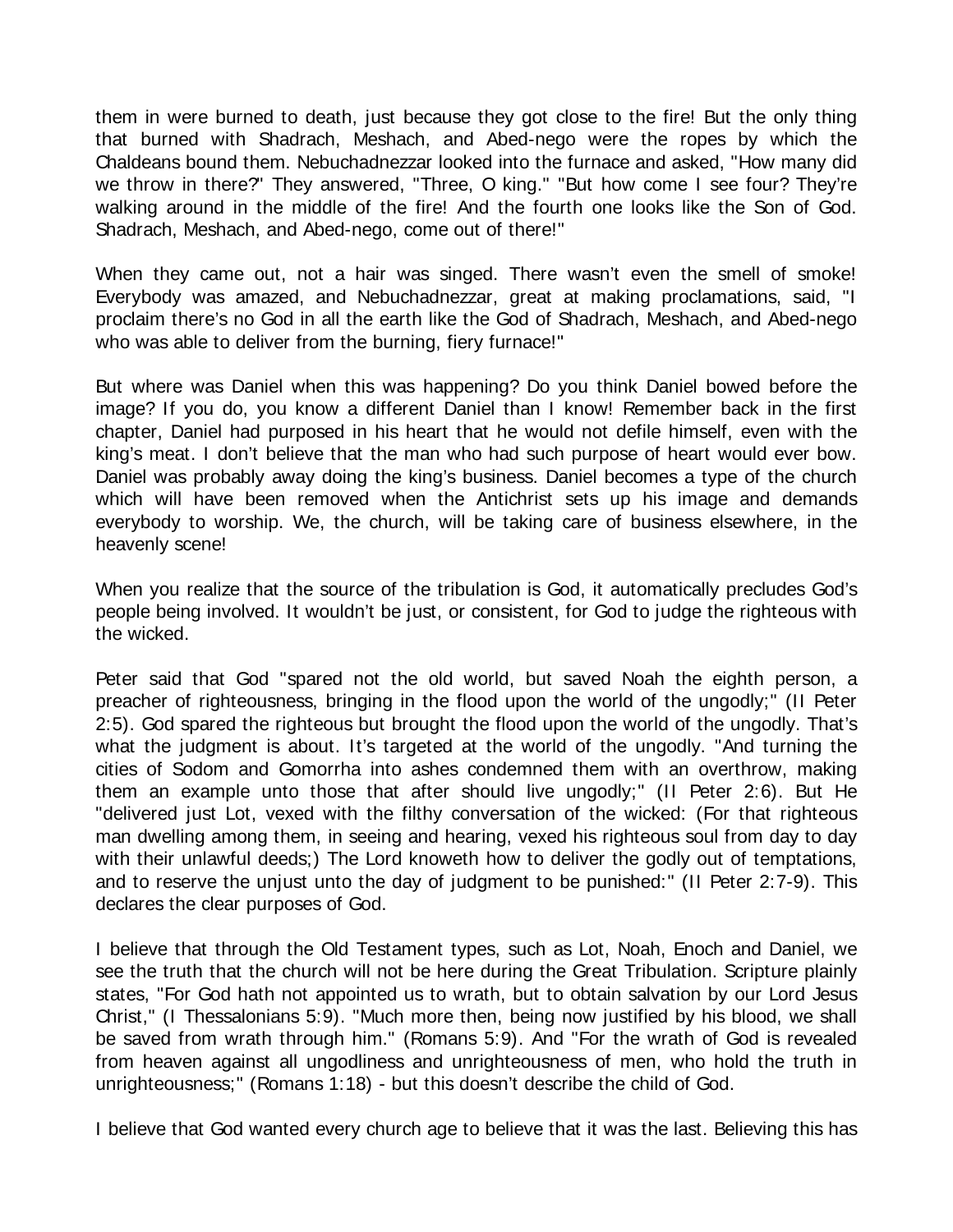a three-fold effect. First, it gives us an urgency for the work that we are doing, to get the Gospel out. We don't have much time, so we should "lay aside every weight, and the sin which doth so easily beset us." We need to "run with patience the race that is set before us," (Hebrews 12:1). What we're called to do we need to do quickly. There's an urgency to our work. We need to get the message out because we don't have much time. The Lord is returning soon!

Second, it gives us a correct perspective of material things. The material world is going to burn. We put all of our investments in the things of this material world, but they will all be lost. Jesus said, "But lay up for yourselves treasures in heaven." (Matthew 6:20). He said, "Use the unrighteousness of mammon for eternal purposes." If God does bless you financially, that's great. But we need to use it for eternal purposes. Jesus' imminent return gives us the correct balance between the things of the Spirit and the material things of the world. We recognize that the material world is rapidly passing away and only those things that are eternal will last. Knowing that we have only one life which will soon be past, we recognize that only what we do for Christ will last. This gives us the proper perspective.

The third reason why I'm convinced that Jesus wants every generation to believe it will be the last is that it maintains a purity in our lives. Jesus said, "Blessed is that servant, whom his lord when he cometh shall find so doing." (Matthew 24:46). I don't want the Lord to come and find me watching an X-rated movie or cruising pornographic sites on the Internet. Imagine! Believing that Jesus will return at any time keeps a purity in our lives. The Lord could come today! "Blessed is that servant, whom his lord when he cometh shall find so doing." John said, "Beloved, now are we the sons of God, and it doth not yet appear what we shall be: but we know that, when he shall appear, we shall be like him; for we shall see him as he is. And every man that hath this hope in him purifieth himself, even as he is pure." (I John 3:23). It gives us a purifying hope. That's why I believe it's important that we keep this distinctive of believing in the imminent return of Jesus Christ and not compromise it.

I am looking for the Lord of heaven to come and snatch me away that I might be with Him. As He said, "Watch ye therefore, and pray always, that ye may be accounted worthy to escape all these things that shall come to pass, and to stand before the Son of man." (Luke 21:36). That is my prayer, and it is my expectation to be there, and the exciting thing is that it could happen at any time! I do believe that the Lord intended us to live in this anticipation in every age of the church.

And I believe that the hope of the glorious appearing of our great God and Savior Jesus Christ is the spark that God has used to bring revival throughout the church. This is what is sparking revival today, the fact that we don't have much time. The Lord is coming soon. We are living at the very edge, and it is as Paul said, "And, that, knowing the time, that now it is high time to awake out of sleep: for now is our salvation nearer than when we believed." (Romans 13:11).

May God help us to maintain that blessed hope and bring it to all people in order that: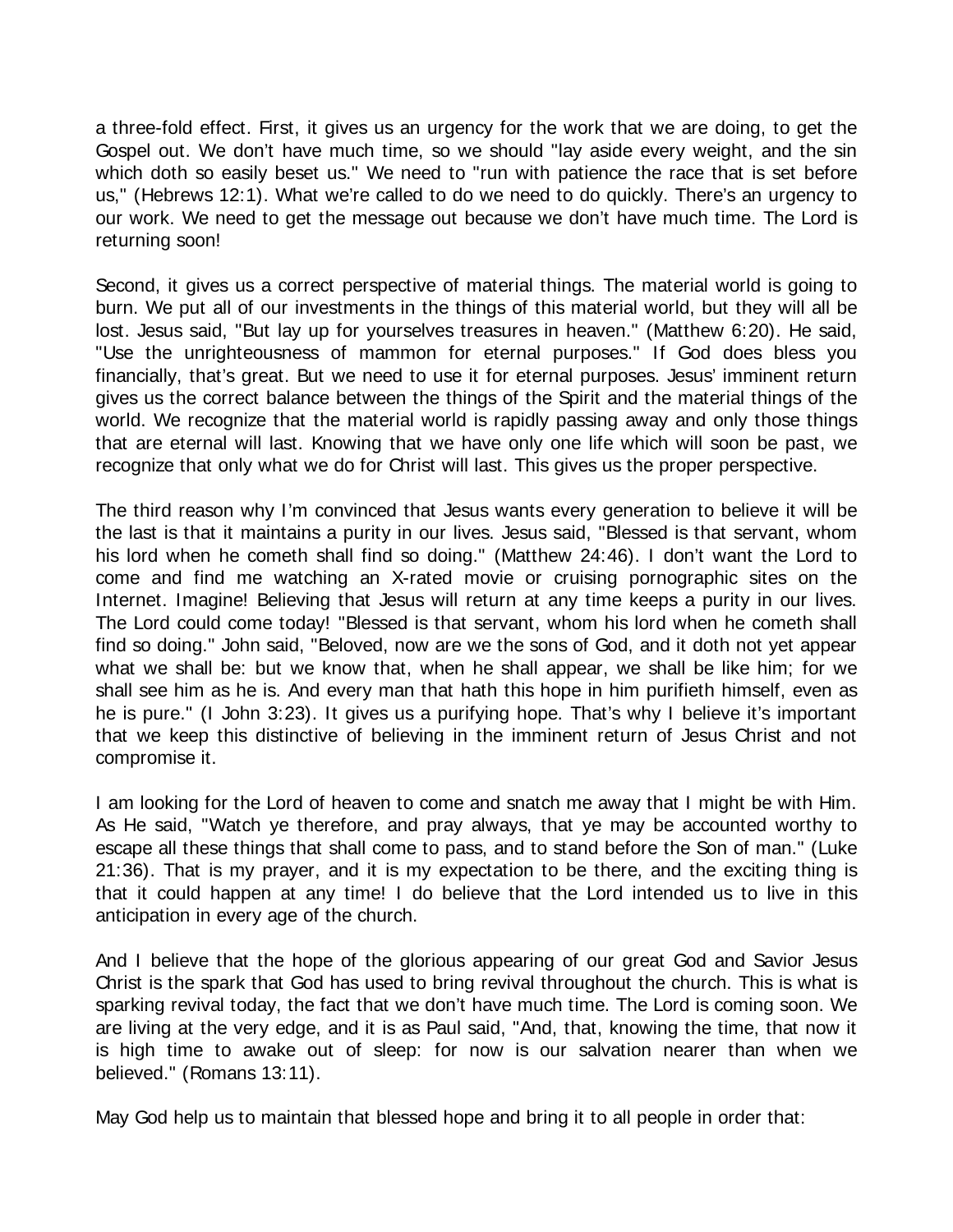1). They might know the urgency of living for Jesus Christ fully and completely;

2). They might have the right priority concerning the things of the world which so easily grasp onto us and hold us back;

3). They might live lives of purity; and

4). They will keep their hearts and lives pure in serving the Lord knowing that He might come at any moment.

I want to be watching and I want to be ready to meet Him when He comes. I don't want to be doing anything that would be dragging me down or holding me back. I want to be ready for my Lord!

I believe it is so important that we proclaim this teaching of the Rapture and keep the people watching and hoping because, without that, what hope do we have in the world today? We need to keep people focused on the truth that a better day is coming very soon. Be ready! The Lord is coming for His people, and He is going to take us to be with Him.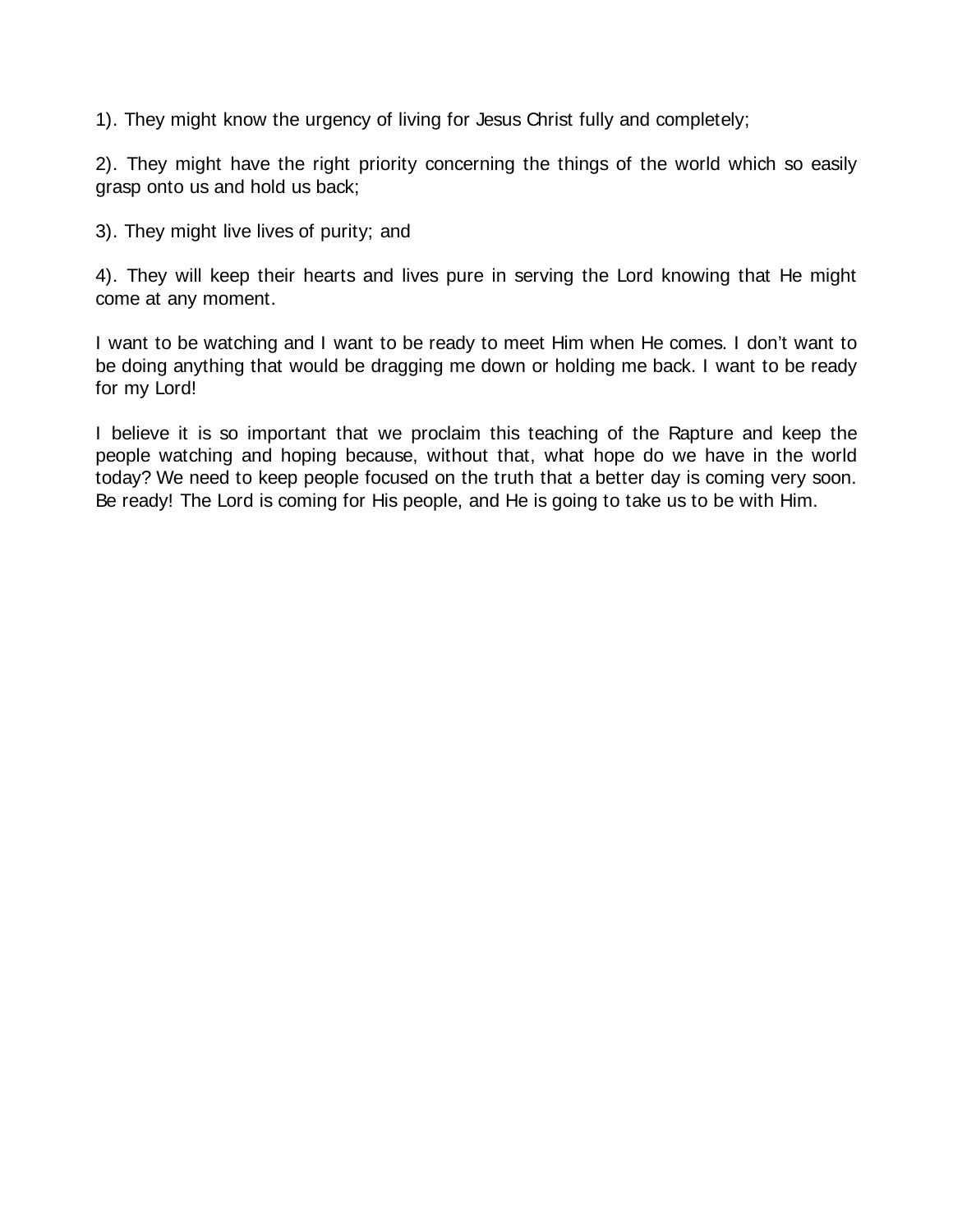## **9. Having Begun I n The Spirit**

"Not that we are sufficient of ourselves to think any thing as of ourselves; but our sufficiency is of God; Who also hath made us able ministers of the new testament; not of the letter, but of the spirit..." II Corinthians 3:5-6

Calvary Chapel is a work that was begun by the Spirit. Every new and great movement of God is born of the Spirit. When we examine church history and the various great movements of God, we discover they were all born in the Spirit. Yet such moves of God historically seem to move from that birth in the Spirit to ultimately seeking to be perfected in the flesh. This seems to be a continual cycle in the history of the church. Movements that were once alive in the Spirit become dead in ritualism.

Ritualism is nothing more than a rut, and the only difference between a rut and a grave is the length and the depth. We see the energies of the church expended in life-support systems designed to keep a corpse still gasping for breath. The whole purpose seems to be concentrated in not letting the movement die. We believe that if a program cannot survive on its own, the most merciful thing to do is let it die.

In the Book of Judges we read of the continuing cycle of infidelity on the part of the Israelites. It's almost disgusting to see how the children of Israel did evil in the sight of the Lord, and how the Lord gave them over to their enemies. They would be in bondage, and then, after about forty years, they would cry to the Lord. God would hear them and would send a deliverer, and things would go great for a while. But then, the children of Israel would do evil again in the sight of the Lord, and again they would go into captivity. We see this same cycle in our lives. When things are going great, we have a tendency to slack off. And then when we get into trouble, we cry unto the Lord. Every time I read Judges, I get upset with the children of Israel. I think, "How can you turn your back on the Lord? Can't you see what's going on? Can't you see the cycle that is taking place?"

As I look at church history, I see much the same thing. God raises up a new movement. It's born of the Spirit. There's excitement and revival. There's a powerful moving of the Spirit. Consider some of the modern movements, when God used men like John Wesley and Martin Luther. It is evident that the power and the anointing of the Spirit were on their lives. Yet when we examine the Methodist and Lutheran churches today, with few exceptions, they are laced with modernism. There is a great dearth of the Spirit, even a denying of the power and gifts of the Spirit. But the movements were born of the Spirit. And so goes the history of the church. God raises up a new work and begins a new movement. Calvary Chapel happens to be in the first part of the cycle. The Spirit of God moved, and is moving, and has raised up a new work. It was begun in the Spirit. As the Lord said to Zechariah, "Not by might, nor by power, but by my spirit, saith the LORD of hosts." (Zechariah 4:6).

Paul wrote to the churches in Galatia, churches begun in the Spirit, and chided them. "Are ye so foolish? Having begun in the Spirit, are ye now made perfect by the flesh?" (Galatians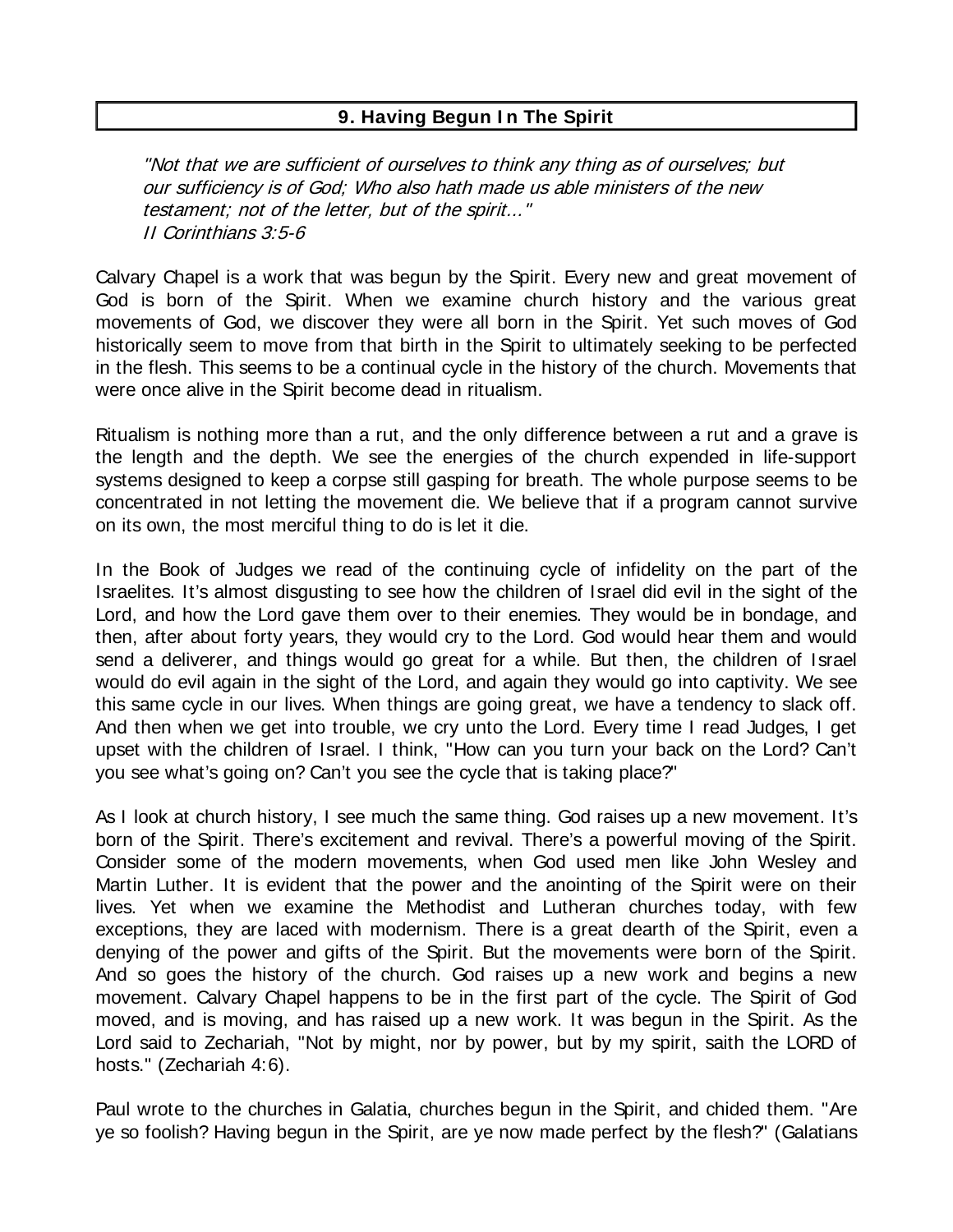3:3). God will go to tremendous lengths to make certain that His chosen leaders rely on the Spirit and not on their own power and wisdom. It's interesting to observe the men whom God has used, the men that He has raised up to lead the people in the way of the Lord.

Moses is one example. You remember the story of the burning bush. When God called him, Moses initially objected, saying, "Who am I, that I should go unto Pharaoh, and that I should bring forth the children of Israel out of Egypt?" (Exodus 3:11). Moses said, "Lord, I don't have any confidence. Who am I? I've been out here for forty years." I imagine that he expected to spend the rest of his life simply watching sheep. He figured that was his lot in life. So when the Lord called him, he responded, "Who am I? I don't have any confidence, Lord."

Now, it's interesting that he started out with a lot of confidence, but the Lord knocked it out of him. It's interesting that he had a sense of destiny at one time. Stephen tells us that he thought Israel would understand that God had chosen him to lead them, but they didn't until the second time around (Acts 7). It's a good illustration of the difference between the work of the flesh and the work of the Spirit. Moses first endeavored to do the work of God in the energies of his flesh, but in his own power he couldn't even successfully bury one Egyptian. Yet when he was directed by the Spirit, Israel succeeded in burying the whole army of the Egyptians.

I think most of us can relate to Moses' experience. We so often begin in the flesh to fulfill what we feel the call of God is upon our life. We so often start out in the flesh and find ourselves unsuccessful. I think that when a person fails in the flesh, he often heads for the desert and leaves the ministry, many times never to return. He becomes discouraged and defeated, because he tried in the ability of his flesh to fulfill what he genuinely felt was the call of God upon his heart.

Moses did just that. He felt the call of God upon his heart. He knew that God had ordained him for a purpose, but then he found himself out in the desert for forty years. During this time, he lost his self-worth and the confidence of what God could do through him. He knew that when he had all the cards on his side, he had failed. But God's answer to Moses' objection was, "Certainly I will be with thee;" (Exodus 3:12). To me, that's glorious! "If God be for us, who can be against us?" (Romans 8:31).

Then Moses answered and said, "But, behold, they will not believe me, nor hearken unto my voice: for they will say, The LORD hath not appeared unto thee." (Exodus 4:1). In other words he was saying, "Lord, I don't have credibility. They're not going to believe me. They're just going to say that the Lord hasn't talked to you." God's response to Moses' objection was, "What is in your hand?" He said, "A rod." God said, "Throw it on the ground." And then, through a series of signs, the Lord assured him that He would be with him.

In the tenth verse of chapter four, Moses said unto the Lord, "O my Lord, I am not eloquent, neither heretofore, nor since thou hast spoken unto thy servant: but I am slow of speech, and of a slow tongue." Moses pleaded, "I have no ability. I'm not eloquent. I have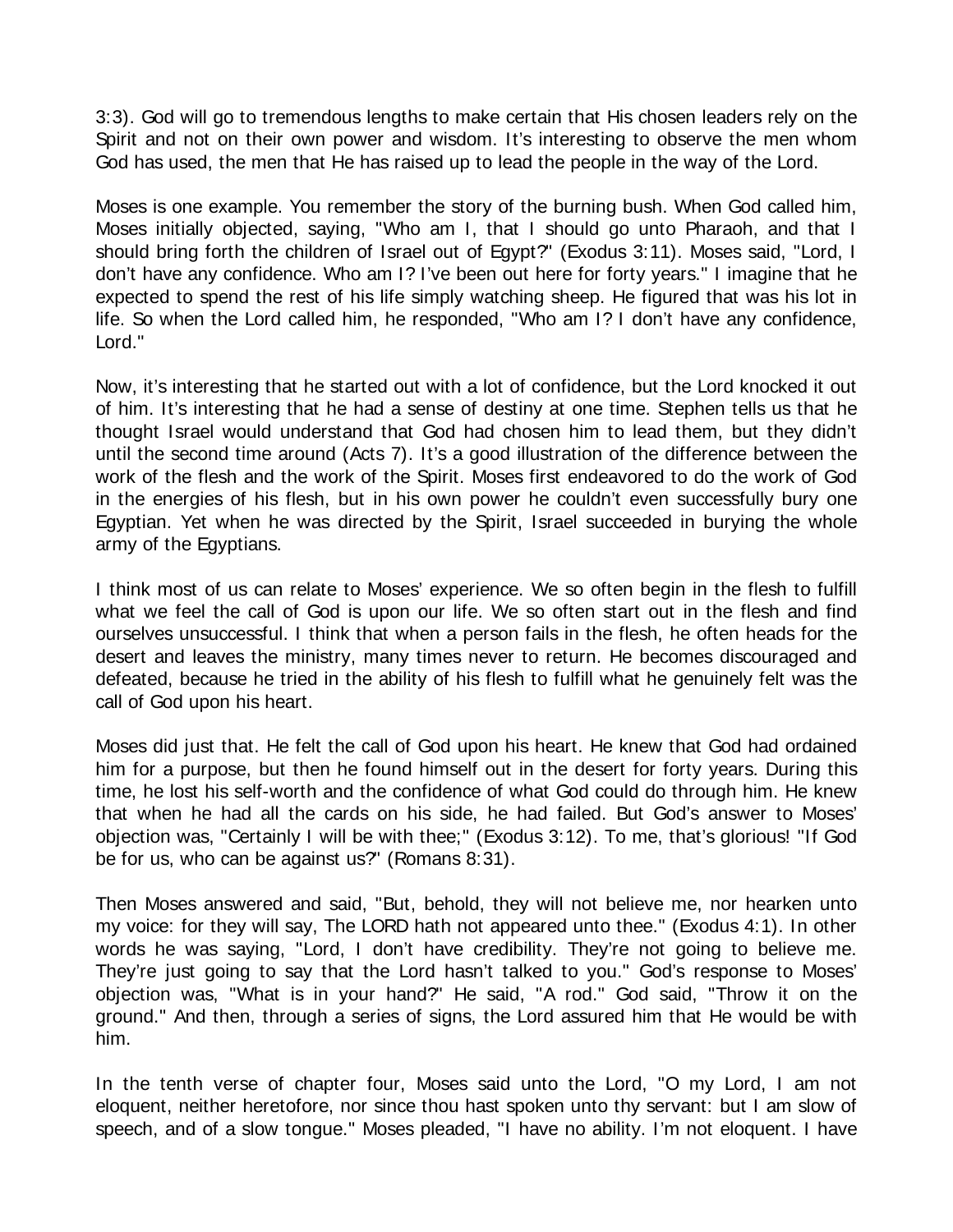slow speech and a slow tongue." To this objection God said, "Who made man's mouth? Who gave you the ability to speak?" God is able to overcome our disabilities. He's the one who created our mouths to begin with.

And then in verse thirteen, he said, "O my Lord, send, I pray thee, by the hand of him whom thou wilt send." In other words, "Lord, get someone else to do the job. I have no desire. I don't want to do it. Just get someone else." Here is where the Lord became upset with Moses and went to an alternate plan. He used Aaron to be Moses' spokesman, but that was God's alternate plan. It's sad, but we often miss God's best and force Him to choose Plan B.

I do believe in a direct will and a permissive will of God. I believe that God will lift us to the highest level that we will allow, and do the best for us on that level. But I also believe that often times we force God to our level rather than being elevated to His. We bring God down in a compromise to our level of commitment.

Look what God had to go through in order to get this man Moses, a man with no confidence, no credibility, no ability, and no desire, yet chosen by God to deliver the people.

In the Book of Judges, when the children of Israel did evil in the sight of the Lord and began to worship false gods, God delivered them into the hands of the Midianites. The Midianites covered the land like grasshoppers. They took the crops as soon as they were ready to harvest. The children of Israel began to cry unto the Lord because of their bondage and misery. So the Lord sent His angel to Gideon who was threshing wheat by a wine press to hide it from the Midianites. The angel of the Lord said to Gideon, "Go in this thy might, and thou shalt save Israel from the hand of the Midianites:" (Judges 6:14). And Gideon responded, "Oh my Lord, wherewith shall I save Israel? Behold, my family is poor in Manasseh, and I am the least in my father's house." (Judges 6:15). "Lord, you're scraping the bottom of the barrel. My family is poor and I'm the least of my family."

He thought he was disqualifying himself, but in reality he was qualifying himself because he was the kind of a person God was looking for. God desired to use a person who knew that he didn't have the capacity or the ability to accomplish the deliverance of a nation, a person who knew he would have to rely upon the Lord if anything was to be done. God also had to bring Moses to this place so that He could use him.

When we don't have confidence in our own power, we know that if the work is going to be done, it has to be done by the Lord. When I felt the call of God on my life to the ministry, I went to Bible College and prepared myself. While in Bible college, I was Senior Class President, Student Body President, and I developed an athletic program for the school. I really felt that I had an awful lot to offer. When I started out in the ministry, I was certain that I had all the qualifications and background to build a successful church anywhere.

I had great confidence, but the Lord put me through the ringer. He allowed me to struggle for seventeen years with no success. I had to work in a secular job in order to support my family so I could stay in the ministry. If it weren't for that sense of the call of God upon my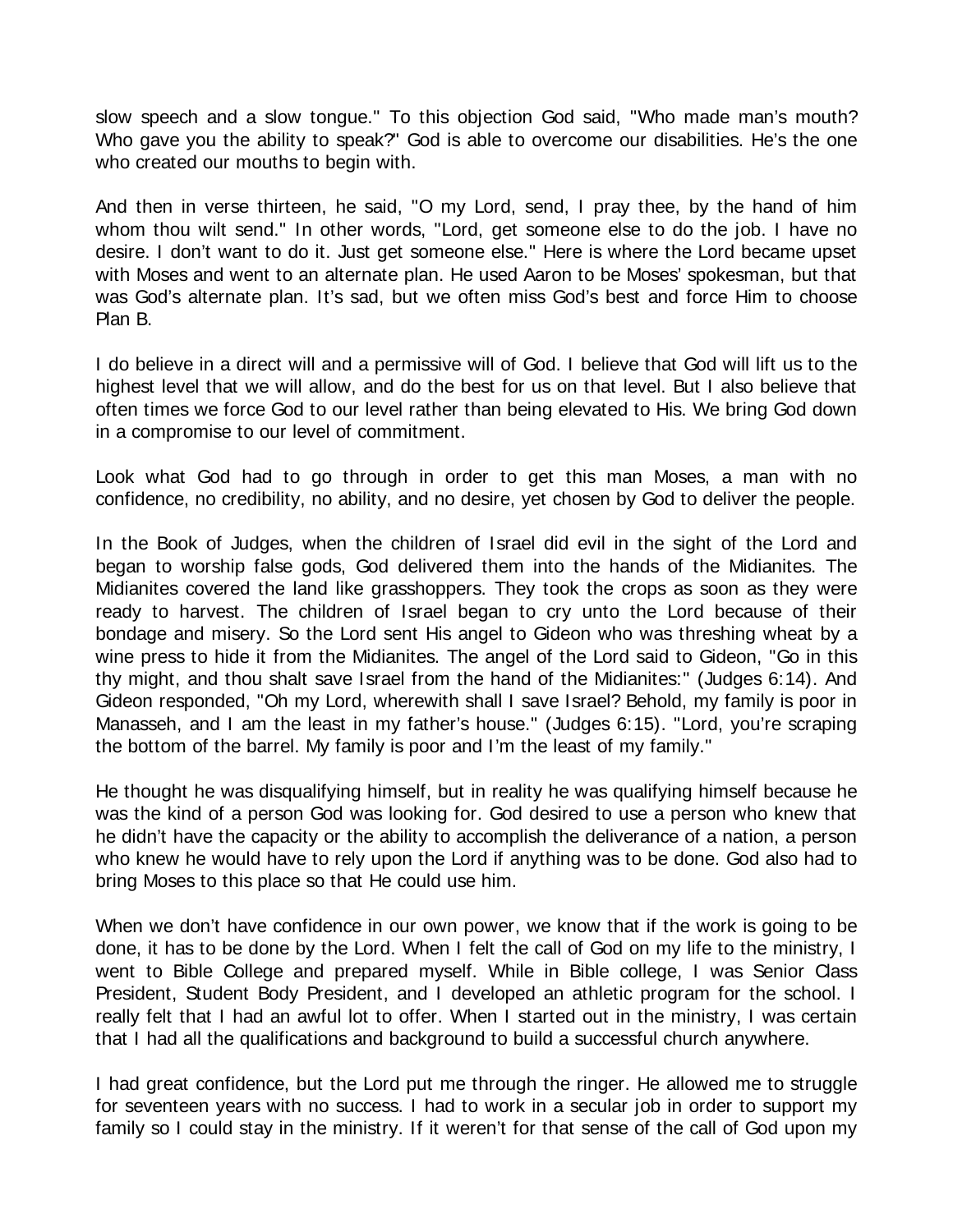life, I would have given up. In fact, I endeavored to leave the ministry on a couple of occasions, but the Lord brought me back. This all had to happen because of the confidence I had in my own abilities.

The Lord allowed me to spend the prime years of my life failing, until He finally got me to the place where I realized that I really had nothing to offer. Then I began to simply lean on the Spirit and depend upon Him. It was then that I was able to watch God work by His Spirit. I wasn't tempted to take the glory for what God was doing. He brought me to the cross and emptied me of myself and my ambitions. When God began to work by His Spirit, it became a joyful, thrilling experience just to see what God was able to do.

Many times there is the necessity for this emptying process. When Gideon said, "Lord, my family is one of the poorest in Manasseh, and I am the least in my family," rather than disqualifying himself, he was actually affirming that God had found the kind of a man He was looking for, one who would not take credit or glory for the victories, but would give God the glory.

It's interesting that when God did use Gideon, and the Midianites were scattered and defeated, that they came to Gideon and said, "Rule thou over us... And Gideon said unto them, I will not rule over you, neither shall my son rule over you: the LORD shall rule over you." (Judges 8:22-23). That's the kind of man God was looking for.

I look at the men that God gathered around David. Everyone was in distress, in debt, and discontented. They gathered themselves to him and he became the captain. They were a bunch of malcontents and losers, about 400 men, but God raised these men into a mighty army.

I also look at the men that God gathered around me and I sort of chuckle as I see the ones that God has used. They're much like David's men, sort of the outcasts and cast-offs of society, and yet look what God has done.

When God called Jeremiah, he responded, "Ah, Lord GOD! behold, I cannot speak: for I am a child." (Jeremiah 1:6). When Jesus called His disciples, He chose fishermen and a taxcollector. He didn't go to the Hebrew University in Jerusalem and say, "Now, Gamaliel, who are your sharpest and finest students here?" He went to the Sea of Galilee and called these fishermen.

So Calvary Chapel is not the first time that God has used society's cast-offs to do a wonderful work. But it's interesting and somewhat sad that once God begins to use us, we start looking for reasons why God would use us. We try to become perfected in the flesh.

Writing to the Corinthians Paul said, "For ye see your calling, brethren, how that not many wise men after the flesh, not many mighty, not many noble, are called." (I Corinthians 1:26). He's calling them to observe that God hasn't called many qualified people - not many wise, after the flesh, not many mighty, not many noble. He goes on to say, "But God hath chosen the foolish things of the world to confound the wise; and God hath chosen the weak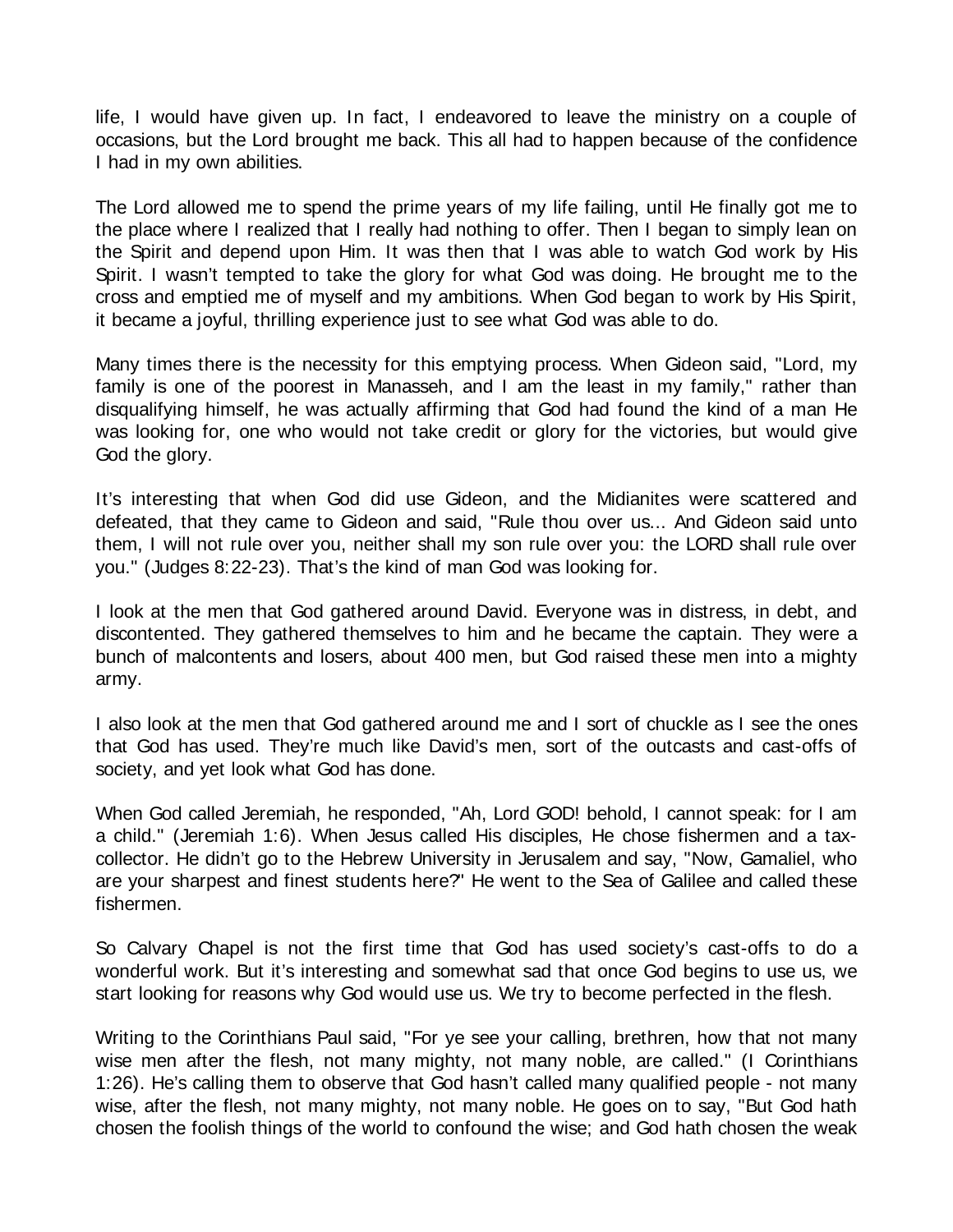things of the world to confound the things which are mighty; And base things of the world, and things which are despised, hath God chosen, yea, and things which are not, to bring to nought things that are:" (I Corinthians 1:27-28).

He then gives us the reason in I Corinthians 1:29, "that no flesh should glory in His presence." The whole purpose of God is to choose those who really aren't qualified, but then to anoint them with His Spirit. Then, when the results are forthcoming, it's an amazement and a wonder to the world. He doesn't desire that any flesh should glory in His presence.

Luke tells us in chapter ten that the disciples returned with excitement over the work of God through their lives. In that hour, while they were talking about it, Jesus was rejoicing in His Spirit. And He said, "I thank thee, O Father, Lord of heaven and earth, that thou hast hid these things from the wise and prudent, and hast revealed them unto babes: even so, Father; for so it seemed good in thy sight." (Luke 10:21). Jesus was thanking the Father that He hid these things from the wise and the prudent and revealed them unto the simple people, because it seemed good in His sight.

It's interesting that having begun in the Spirit, so often, we then seek to be perfected in the flesh. Some of the Calvary Chapel pastors have gone back to school. Some of the schools were quite anxious to have them because of their success in the ministry. They wanted to be able to point to them as having received degrees from their programs, and to be associated with their success in the ministry. The schools were anxious to get them, so they offered them life experience credits.

They were able to take a few courses, and with all their life experience credits get their degrees. Now the schools point to them as classic examples of the success of their graduates. Some of the fellows went back to school to get these degrees because when you're interviewed, they're always asking, "What degrees do you have?" and it is kind of embarrassing to say, "Well I don't have any degree."

"What seminary did you attend?"

"I didn't attend seminary."

"What university did you attend?"

"Well, I didn't quite make my High School Diploma."

It can be embarrassing to admit that you don't have the educational background. When "Who's Who" writes you and says that you've been selected to be in this year's edition, they want to know what degrees you have and what universities you attended because man wants to be able to say, "Well, look this man has a has a Ph.D." Somehow we feel we can be perfected and even prepared in the flesh. We've begun in the Spirit and the only way to have continuing success is to continue in the Spirit.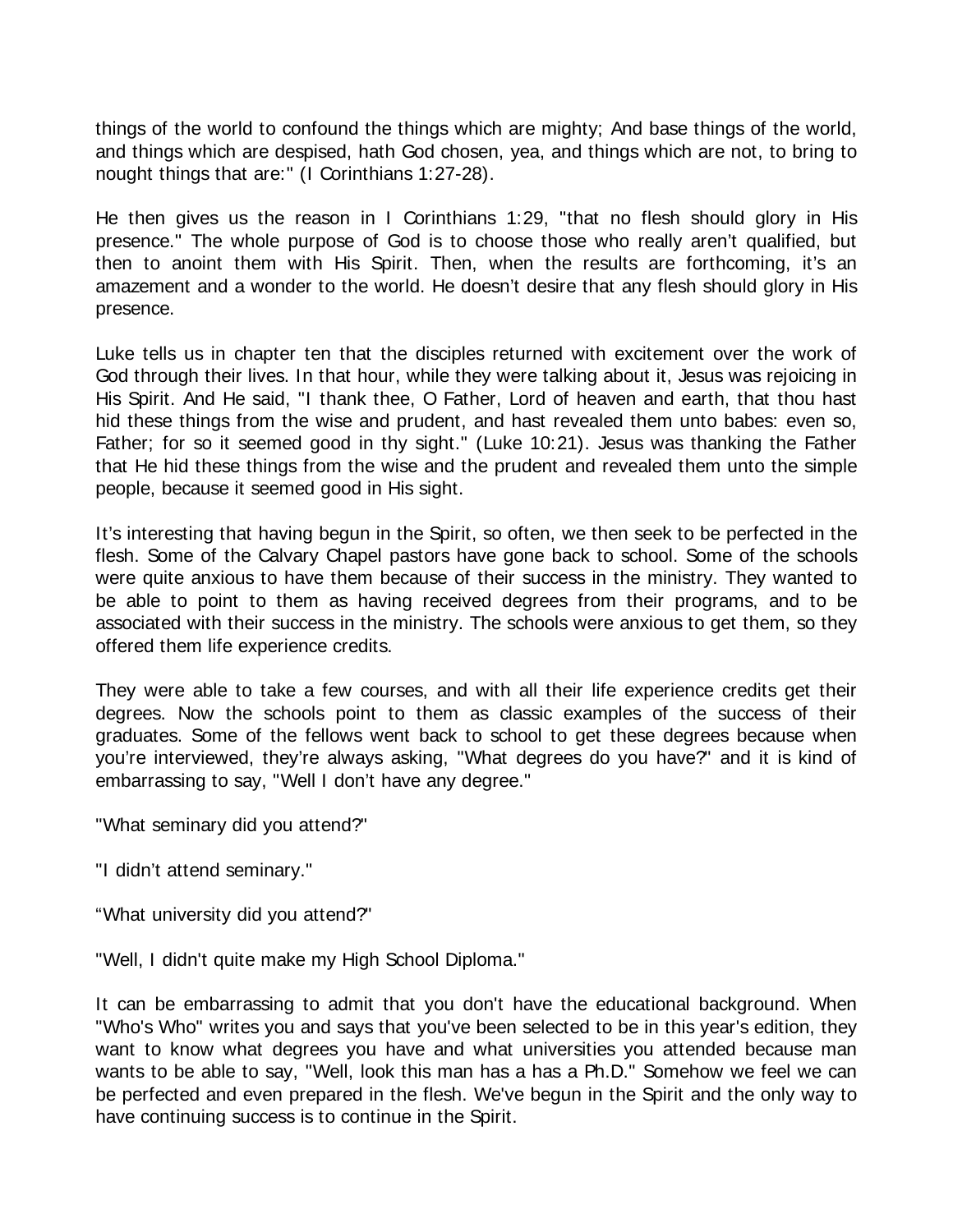In Matthew 11:25, "Jesus answered and said, I thank thee, O Father, Lord of heaven and earth, because thou hast hid these things from the wise and prudent, and hast revealed them unto babes." It's interesting how we try to disqualify ourselves from the revelation of God's truths by becoming wise and prudent. Jesus was rejoicing that His Father didn't reveal these truths unto the wise and prudent, but unto babes so that the glory might go to God.

When Gideon was ready to go out against the Midianites, he was greatly outnumbered. There were at least 135,000 Midianites and he had only 32,000 men who mustered to the first call. But God said, "The people that are with thee are too many for me to give the Midianites into their hands, lest Israel vaunt themselves against me, saying, Mine own hand hath saved me." (Judges 7:2). The Lord is saying that He can't do it with the 32,000. You see God wants to work, but God wants the glory for the work that He does. That's why He uses the simple things of this world in order to confound the wise. People can only look on, shake their heads, and say, "I don't understand it, but God's anointing is there. God is sure using them." I wonder how many times the work that God wants to do is hindered because God can't find simple men. All He has is a bunch of Ph.D.s out here.

Now, I've been accused of being anti-intellectual. Even Calvary Chapel is often branded as anti-intellectual. I suppose I am guilty, but I don't apologize for it. I do believe in education. My own life has been a life of study. The Scripture tells us to "Study to shew thyself approved unto God, a workman that needeth not to be ashamed, rightly dividing the word of truth." (II Timothy 2:15). I believe that God uses human instruments, and that He prepares the instruments that He uses. I believe that it's important to be prepared in the Word of God, but not from a purely natural humanistic standpoint. True education doesn't come from the wisdom of the world, but by the guidance and the wisdom that comes from the Holy Spirit.

When the disciples stood before the religious council, the council marveled at their understanding of the Scripture. They observed that they had been with Jesus. Likewise, when we spend time with Jesus in His Word, we'll get all we need to prepare us for service and for ministry. You don't need four years of seminary and a Ph.D. Many times they can be a greater hindrance than a blessing. I believe that the title 'Doctor' puts a wall between you and the people, which makes you less effective in ministering to them. People will put you on a pedestal the moment that they say, 'Doctor.' You put yourself in an element above them, and they feel inferior. Then you end up not really ministering to them on a level that they can relate to.

Once a year we have a Pastors' Planning Meetings for our annual Pastors' Conference. I get together with Raul Ries, Mike MacIntosh, Greg Laurie, Skip Heitzig, and several others. At the session we had after Raul and Mike got their doctoral degrees, everyone was sort of joshing them about their titles. 'Dr. Raul Ries' and 'Dr. Mike MacIntosh.' We were giving them a bad time, and one of the fellows remarked, "Well, if you guys can just go to school and get enough education, you can probably reduce your churches to manageable sizes."

I thought that was classic. Because having begun in the Spirit, if you're going to try to be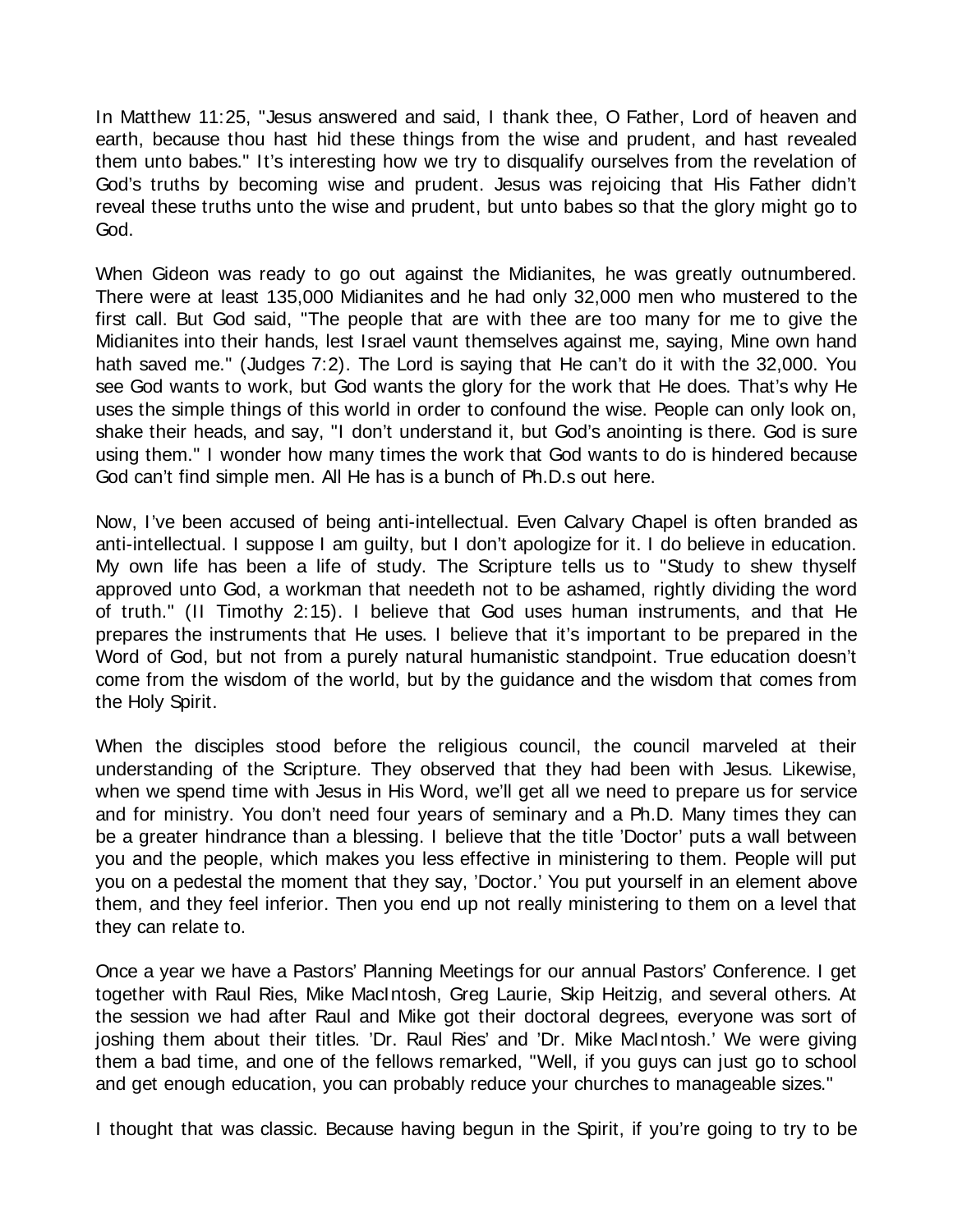made perfect in the flesh, you're only going to hinder what God has done and wants to do. The only way is to continue in the Spirit. Having begun in the Spirit, let us continue in the Spirit! Thank God that Raul is still Raul, and Mike is still Mike, men who know their own limitations and inabilities, men who still rely wholly on the Spirit.

The Lord said to Jeremiah, "Let not the wise man glory in his wisdom, neither let the mighty man glory in his might, let not the rich man glory in his riches: But let him that glorieth glory in this, that he understandeth and knoweth me," (Jeremiah 9:23-24). That's the only thing that's worthwhile, that you understand and know God. "I am the LORD which exercise lovingkindness, judgment, and righteousness, in the earth: for in these things I delight, saith the LORD." (Jeremiah 9:24).

That's why God chooses such totally unqualified people like us, fills us with His Spirit, and then does a mighty work through us that astounds and baffles the world. Now, how can we be so foolish as to try to find some reason in us to explain why God used us so that we might glory in ourselves rather than glorying in the Lord and in what He has done?

Paul writing to the Corinthians said, "For who maketh thee to differ from another? and what hast thou that thou didst not receive? now if thou didst receive it, why dost thou glory, as if thou hadst not received it?" (I Corinthians 4:7). So what do you have more than anybody else? Whatever you have, you've received it as a gift from God. If you have received it, then why do you glory as though you didn't, as though you are something special?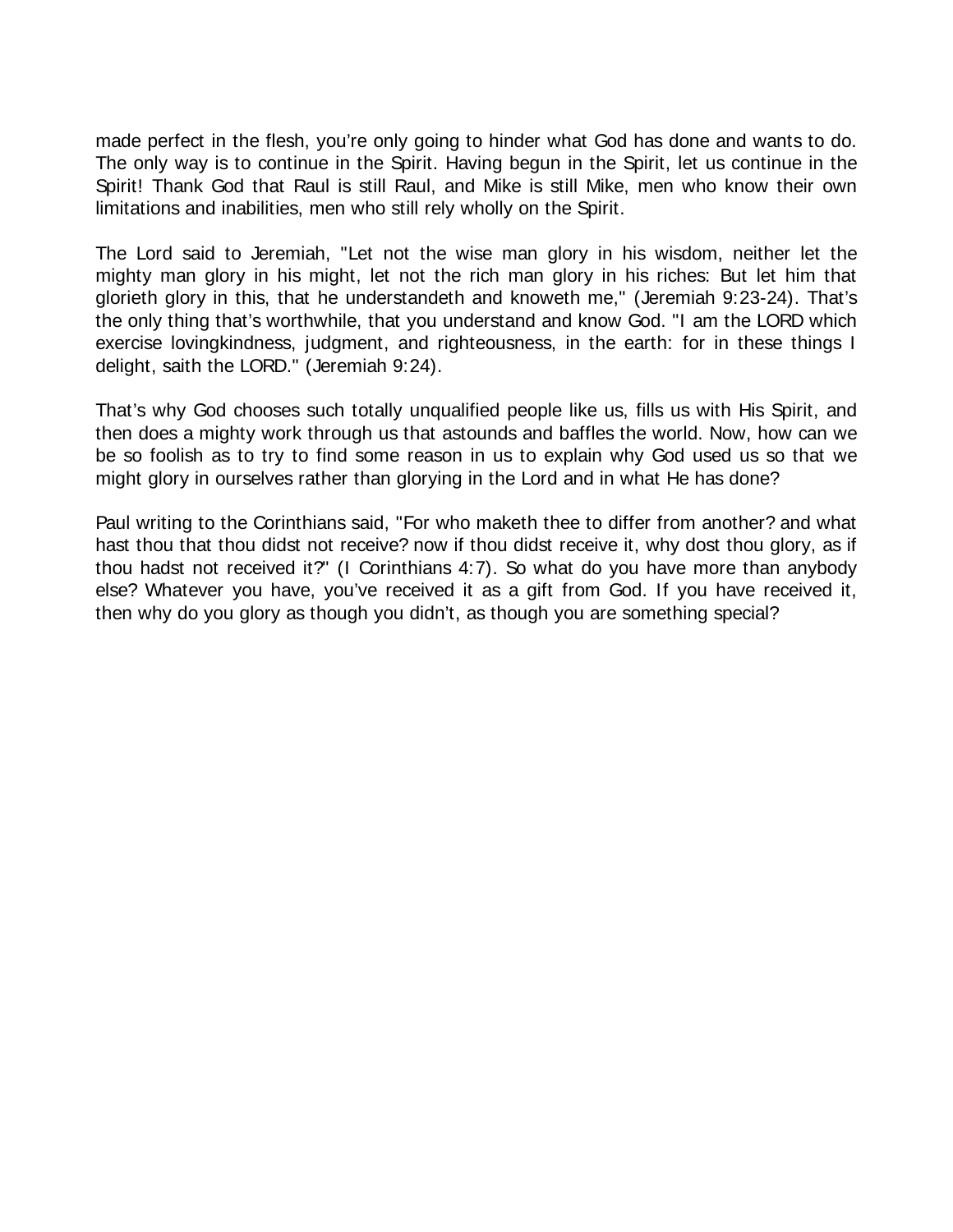# **10. The Supremacy Of Love**

"By this shall all men know that ye are my disciples, if ye have love one to another." John 13:35

Without love all the gifts and powers of the Holy Spirit are meaningless and worthless. "Though I speak with the tongues of men and of angels, and have not charity, I am become as sounding brass, or a tinkling cymbal." (I Corinthians 13:1). Paul says that there are those who place a heavy emphasis on speaking in tongues, and who look at that gift as the primary evidence of the infilling or baptism of the Spirit. But if those same people don't have love, speaking in tongues is no more meaningful than a noise made by hitting a cymbal or triangle. It's just a noise. It's not proof or evidence of anything. It may be held up as a primary evidence of the presence of the Spirit, but it doesn't evidence anything if there's no love. It's the same as a sounding brass or a tinkling cymbal. It's just a noise, but not real proof.

All our doctrinal orthodoxy and understanding of the Scriptures are of no value without love. Though I understand the great mysteries, things like the mystery of the Godhead, the sovereignty of God, or the responsibility of man, if I don't have love, they're worthless. If I'm just getting in people's faces and working to make them see and believe my side, my doctrinal purity profits me nothing. It's all worthless without love.

I've come to the conclusion that it's more important that I have the right attitude than that I have the right answers. If my answers are wrong, God can change them in a moment by the revelation of His truth. But often times it takes a whole lifetime to change an attitude. Better that we have the right attitude and the wrong answers, than the right answers and the wrong attitude. Remember that the next time you get into an argument with someone over some doctrinal position or issue.

God's supreme desire for us is that we experience His love and then share that love with others. Jesus said, "A new commandment I give unto you, That ye love one another; as I have loved you, that ye also love one another." (John 13:34). That's a big order. He then said, "He that hath my commandments, and keepeth them, he it is that loveth me: and he that loveth me shall be loved of my Father, and I will love him, and will manifest myself to him." (John 14:21). John said, "If a man say, I love God, and hateth his brother, he is a liar: for he that loveth not his brother whom he hath seen, how can he love God whom he hath not seen?" (I John 4:20). And he questions, "How dwelleth the love of God in him?" (I John 3:17).

John speaks quite a bit about keeping God's commandments in his first epistle. But what is the commandment that we have heard of Him? It's that we should love one another.

As we minister to a fellowship or a group, whether it's a home Bible study or a church of ten thousand people, we need to make certain that one of our major themes is love. That love needs to be demonstrated by our own actions, attitudes, and life. May everyone see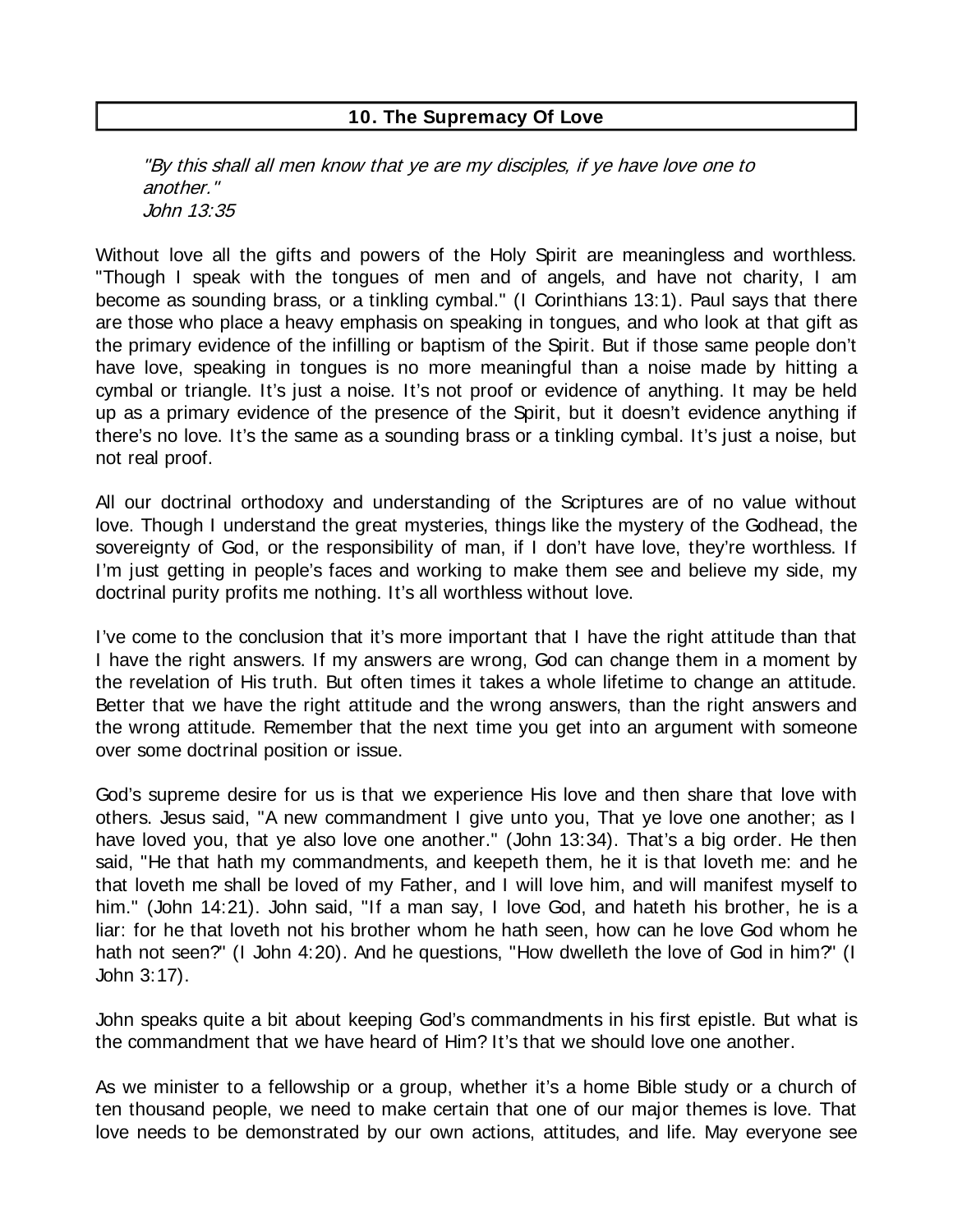the love of Christ manifested in us. As Paul said to Timothy. "Be thou an example of the believers, in word, in conversation, in charity, in spirit, in faith, in purity." (I Timothy 4:12). Constantly seek to be understanding and compassionate, seeing people in and through the compassion of Jesus Christ.

I've found that the key to compassion is understanding. Ezekiel once said, "I sat where they sat," (Ezekiel 3:15). I believe that's a very good thing to try to do, at least in your own mind. Put yourself in the other man's shoes. Put yourself in his life situation. Sit where he's sitting. See it from his side. We're always seeing things only from our side, but try and look at it from his side.

Sometimes there are people who irritate us because of their mannerisms or because of certain characteristics that are distasteful to us. I heard Dr. James Dobson once say that there was a fellow in school that he absolutely hated, and that this guy also hated him. All through school they just couldn't stand each other. Some time later Dr. Dobson met the fellow at a convention, and he knew he was going to have to face him. So, he wrote down the things that irritated him and that he disliked about the guy. Then when he met the guy he said, "You know I have to confess to you that all through school I hated you, and these are the reasons why." Then he started reading off all the reasons why he hated the guy. The fellow responded by saying, "Well, I hated you, too, and for the very same reasons!" Dr. Dobson said that he looked at his reasons again and realized he was looking in a mirror. I find this to be very true, and yet quite amusing.

Those traits we dislike about ourselves are the same ones that we absolutely abhor in others. We've come to tolerate and live with them in ourselves, but when we see them in others, we can't stand them. They're irritating and they upset us. Understanding is such an important component of compassion.

For years I would spend my vacations directing youth camps. It's one of my favorite experiences in life. They were the most glorious times I could ever hope for. My family would go, too, and they would have the opportunity of being able to enjoy the glorious countryside. Kay used to say, "But, honey, you didn't get a vacation." And I would say, "Oh, yes I did."

Now in directing youth camps you'll find there are those irritable little guys that if you say, "Sit down," they will stand up. If you say, "Stand up," they'll stay seated. If you say, "Now we don't throw rocks at trees. It can nick the bark, and the beetles can get in, so we don't throw rocks at trees," you'll invariably catch these types throwing rocks at trees. They are always in rebellion. I have had counselors come to me and say, "Chuck, you better move this kid to another counselor because I won't be responsible for what I do to him. I am going to kill him. I can't stand him."

So I would say, "Send him to me." Of course, they'd grab the kid by the nape of the neck and march him in and say, "This is the one I was telling you about." I would sit him down and give him one of my smiles, and I'd say, "What do you want to drink, coke, seven-up, orange soda, or what?" I would go over to the snack shop and get him a drink and his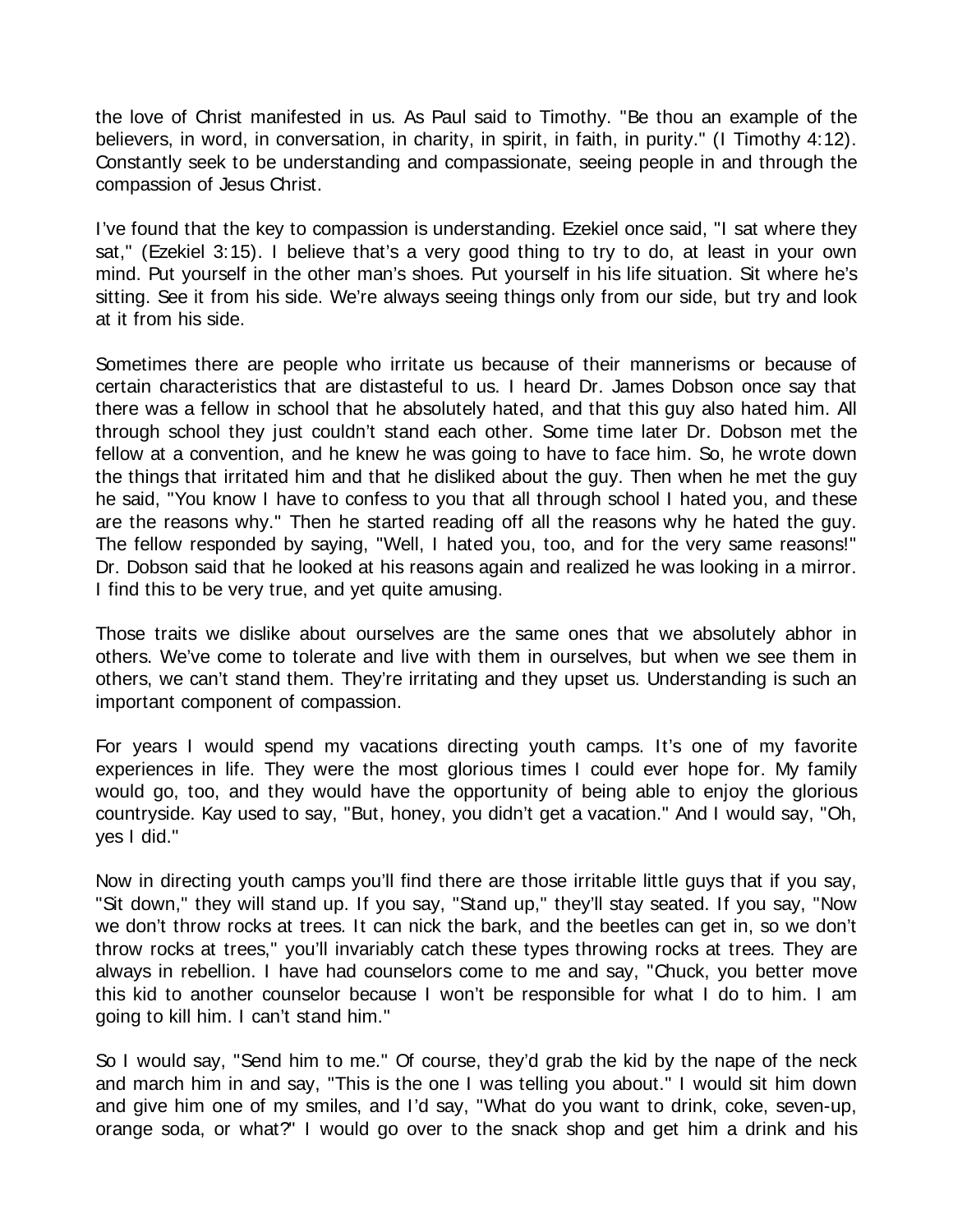favorite candy bar. When he's first sitting there, he's in rebellion thinking he isn't going to tell me anything. So I start breaking down his defenses. It's amazing how a candy bar and the sugar in his system will break down his defenses. I start to break down that wall that he has built up and I begin to show interest in him. The dialogue usually went a little bit like this:

"Well, where are you from?"

"Black Canyon."

"Where is Black Canyon? Is that by the Verde River?"

"Yeah."

"Great. Are you in school?"

"Yeah."

"Well, tell me a little bit about your family. Where is your dad?"

"I don't have a dad."

"Oh, what happened?"

"I don't know. I've never had a dad."

"Hmm, that must be hard."

As you begin to dig, you find out that his mom works in a bar and has a different man home every night, and the kid is left on his own. The men that come home are not friendly to him, and he's learned to just stay out of the way. His mom really isn't interested in him, either. As the story begins to unfold, your heart just goes out in compassion. This poor little kid doesn't have a chance. He's built up all of this resentment and all of this hatred against the world that he has to live in. He's learned to build up these walls. He doesn't dare let anybody get close to him. He has to protect himself. He's the only one looking out for himself. Now you have understanding. You realize why he's responding and reacting the way he is.

Then I would go back to the counselor, sit down with him, and share what's going on in this little kid's life. I wanted to give the counselor an understanding so that he'd have compassion. I would often advise the counselor to make him his helper and keep the boy close to him, to give him some responsibilities and show him loads of attention, and to give him a lot of support. It's amazing the changes that can develop in just a week's time with compassion.

As a pastor, you're going to have people in your congregation that you'll feel the same way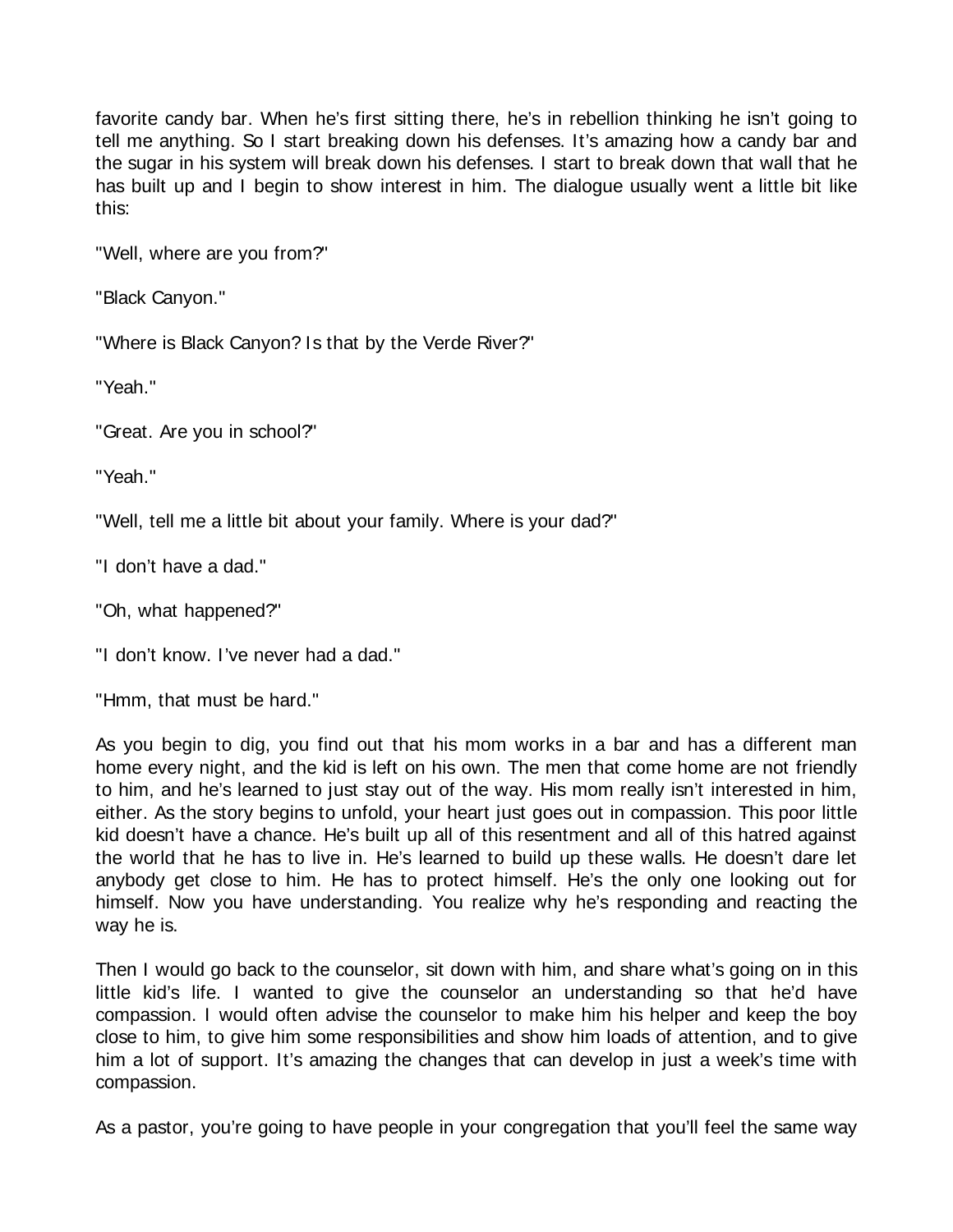about. You'd like to kill them. But you need to have understanding. Get to know them. Get to understand where the thorn is, what's irritating them. If you seek to understand them, then as you have compassion, you can truly minister to them. You can't truly minister to anyone you don't feel compassion toward. How many times do you read in the Scriptures, "And Jesus was moved with compassion," when He saw the needs of the people? He understood the need. He didn't need someone to testify to Him because He knew what was in man. It was because He had compassion. So, seek to understand.

Jesus said to His disciples, "Ye have not chosen me, but I have chosen you, and ordained you, that ye should go and bring forth fruit, and that your fruit should remain:" (John 15:16). The fruit of the Spirit is love. He has chosen you to bring forth this fruit. In John 13:34, right after He told the disciples to love one another even as He has loved us, He goes on to say, "Herein is my Father glorified, that ye bear much fruit; so shall ye be my disciples. As the Father hath loved me, so have I loved you: continue ye in my love." (John 15:8-9). So we can vividly see the supremacy of love.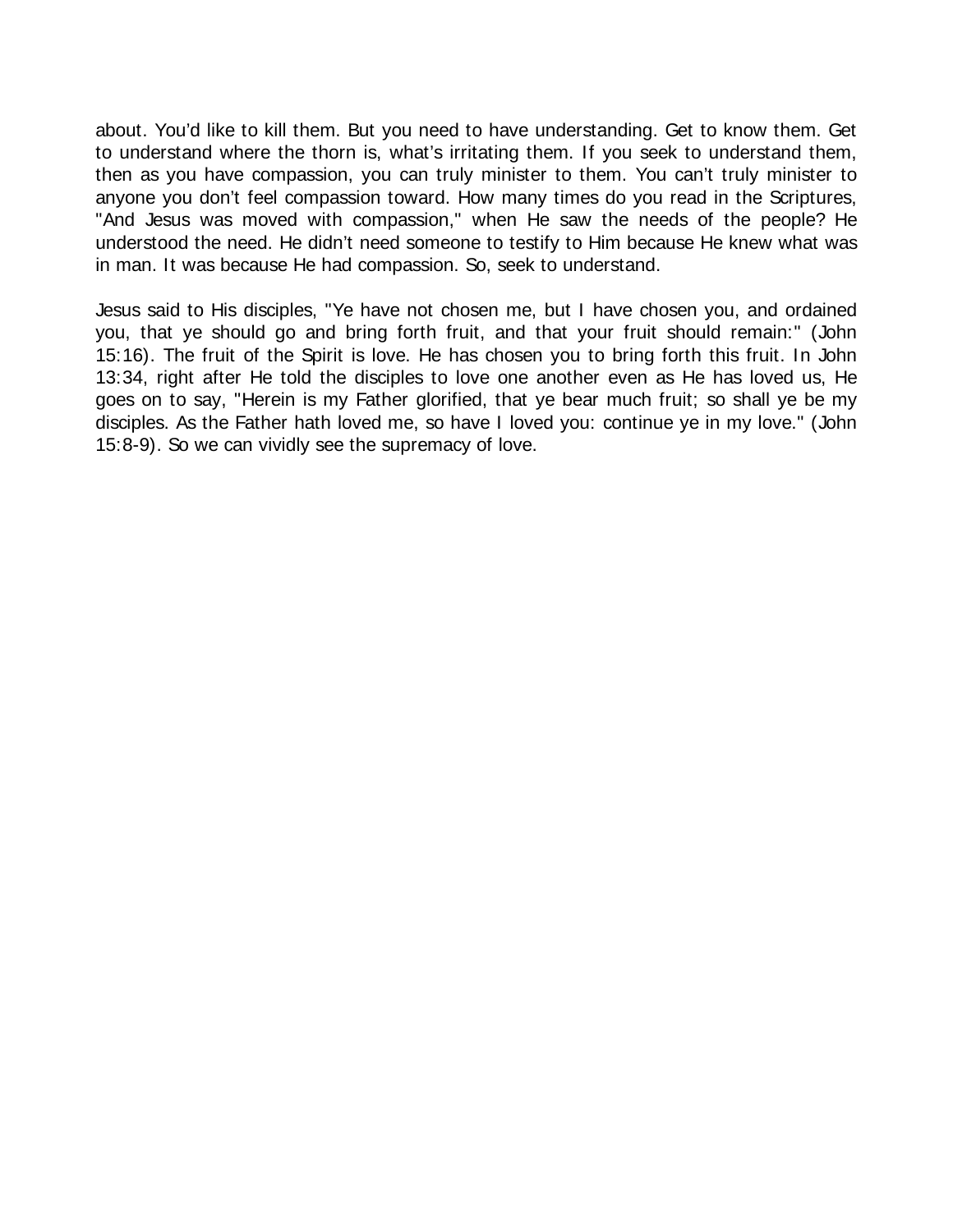# **11. Striking The Balance**

"Study to shew thyself approved unto God, <sup>a</sup> workman that needeth not to be ashamed, rightly dividing the word of truth." II Timothy 2:15

An important characteristic of Calvary Chapel Fellowships is our desire not to divide God's people over non-essential issues. This is not to say that we do not have strong convictions. When the Bible speaks clearly, we must as well. But on other issues we try to recognize the Scriptural validity of both sides of a debate and avoid excluding or favoring those in one camp over the other.

An example of this kind of inclusiveness is found in our approach to the debatable issue concerning the ministry of the Holy Spirit. We don't take a typical Pentecostal view, nor do we take a typical Baptist view. The minute you set your position one way or the other, you've lost half of your congregation. Why would you want to lose half your congregation? Our desire is to be able to minister to as broad a group of people as possible. The minute we start taking hard-line positions on any of the non-foundational controversial issues, we alienate part of the people. In the essential doctrines of the faith, we must take a firm stand. But in the non-essential areas, we accept that people may have differing views, and we accept these in the spirit of grace. It's important to recognize that we can agree to disagree and still maintain a spirit of unity and love.

We do believe in the validity of the gifts of the Spirit, and that these gifts can be expressed today. But we don't believe in excesses that so often accompany a freedom in the use of the gifts of the Spirit. So we avoid the controversy.

If people want to speak in tongues, we encourage them to do so in a private devotional setting to assist in communicating their love, their praises, and their prayers to God. We look to I Corinthians 14 as our biblical example. We don't insist that a person speak in tongues as the primary evidence of the baptism of the Holy Spirit. We believe that there are other evidences that are more credible than speaking in tongues. As Paul said, "Though I speak with the tongues of men and of angels, and have not charity, I am become as sounding brass, or a tinkling cymbal." (I Corinthians 13:1). We don't emphasize tongues as the primary manifestation of the baptism of the Holy Spirit, but we look for love as the fruit of the Spirit. I believe that we can stand on a solid Scriptural basis doing that and, at the same time, encourage people to receive the gifts of tongues.

As Paul explained, you may use it for your personal prayer life and for your devotional life, singing unto the Lord. "For if I pray in an unknown tongue, my spirit prayeth, but my understanding is unfruitful. What is it then? I will pray with the spirit, and I will pray with the understanding also: I will sing with the spirit, and I will sing with the understanding also. Else when thou shalt bless with the spirit, how shall he that occupieth the room of the unlearned say Amen at thy giving of thanks, seeing he understandeth not what thou sayest?" (I Corinthians 14:14-16). If you're in a public assembly with no interpreter present, and someone is speaking in tongues, how is a person sitting in the seat of the unlearned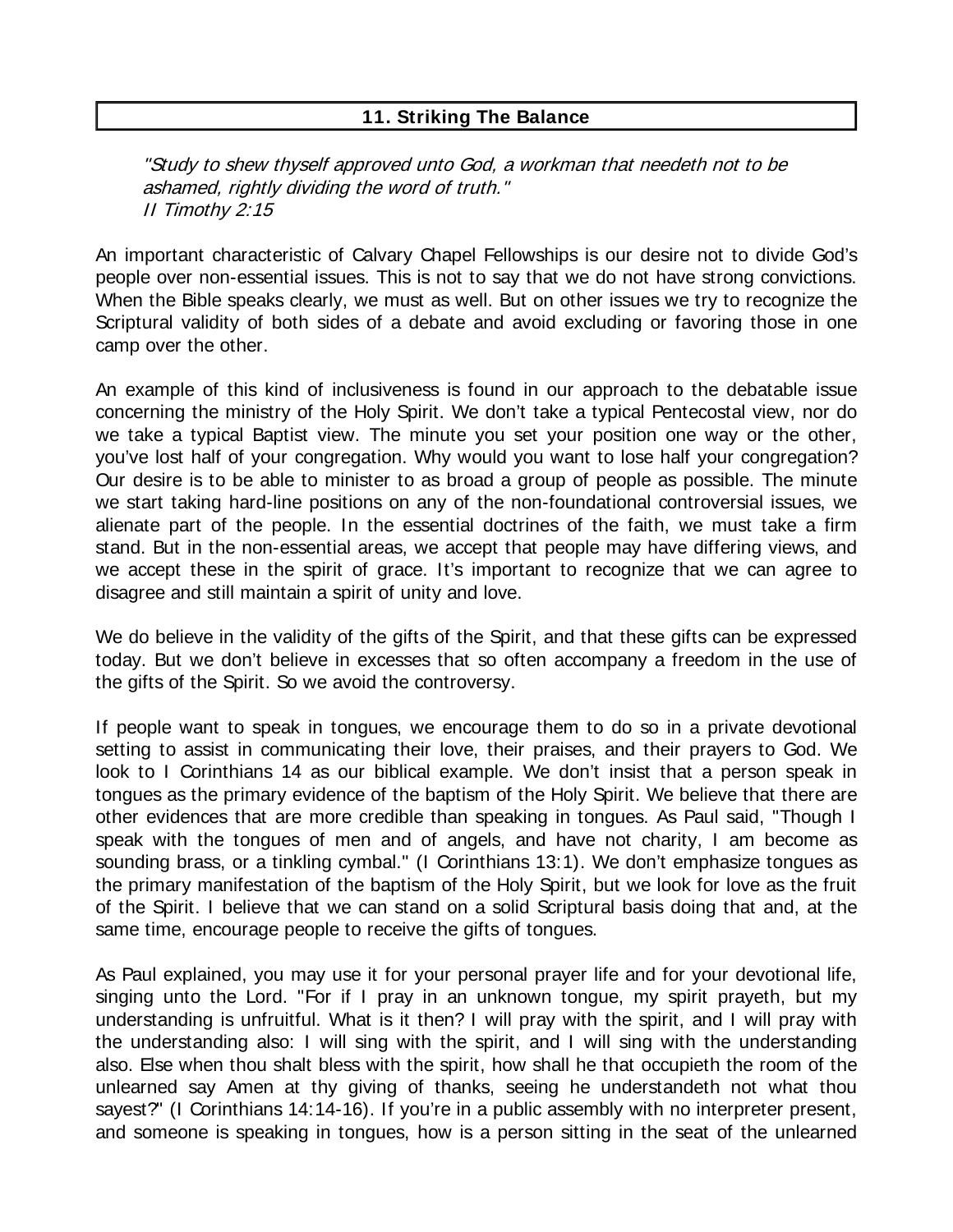going to understand? You might well be praising God, but the other people aren't edified. We need to do all things decently and in order. In this area, we don't fit in the Pentecostal category, nor do we fit in the cessionist category that would deny any valid experience of the sign gifts of the Holy Spirit today.

Another example of maintaining a balance on debatable issues is our approach to Calvinism. This is an area that people get very emotional about. We're neither 'Five Point Calvinists', nor are we Arminian. We do believe in the security of the believer. We don't believe that you can lose your salvation because you lost your temper or told a lie and, as a result, need to go forward next Sunday night to repent and get resaved.

We believe in the security of the believer but we also believe in the 'perseverance of the saints.' We don't believe that because you are a saint you will necessarily persevere, but that you need to persevere because you're a saint. Jesus said, "If ye continue in my word, then are ye my disciples indeed;" (John 8:31), and "If a man abide not in me, he is cast forth as a branch, and is withered; and men gather them, and cast them into the fire, and they are burned. If ye abide in me, and my words abide in you, ye shall ask what ye will, and it shall be done unto you." (John 15:6-7). Jesus Himself is the One that brought up the possibility of a person not abiding in Him. So we seek to take a balanced position rather than getting on one side and pressing the 'Five Points of Calvinism.' When you take hard stands on these non-foundational issues, you'll just empty your church of all of those who have Methodist, Nazarene, and other Arminian-infiuenced backgrounds. Why would you want to do that?

The eternal security of the believer is a debatable issue at best. There are Scriptures on both sides. You have John 3:16. What does "Whosoever believeth in Him" mean? Does that mean that anybody can be saved? It appears to me to mean that, and so we don't take the hard-line Calvinistic position of limited atonement that says Jesus didn't die for everybody, only those who would believe in Him. We do not accept that believing in Him has nothing to do with human responsibility, but is totally the sovereign choice of God. This position states that God has ordained some to be saved and some to be lost. If God has ordained you to be lost, tough luck, buddy. There's nothing we can do. This is a denial of the free moral agency. Instead, we believe that God has given us the capacity of choice. The reason He gave us a capacity of choice is so that the love we express toward Him might be meaningful and real. That's the balanced position that we take.

There are people who are always trying to pigeon-hole Calvary Chapel. Do you believe in eternal security? I say, "Yes, of course I believe in eternal security. As long as I abide in Christ, I'm eternally secure." Now, dispute that. If you don't abide in Christ, are you secure? Can you have security outside of Jesus Christ? I don't know of any security outside of Jesus Christ. But I believe as long as I abide in Him, He's going to keep me from falling, He's going to present me faultless before the presence of His glory with exceeding joy. And no man can pluck me out of His hand. I believe that, and I experience God's security.

So often these issues come down to a matter of semantics. People end up dividing over the interpretation of a few words. We had a staff member here at Calvary who was very much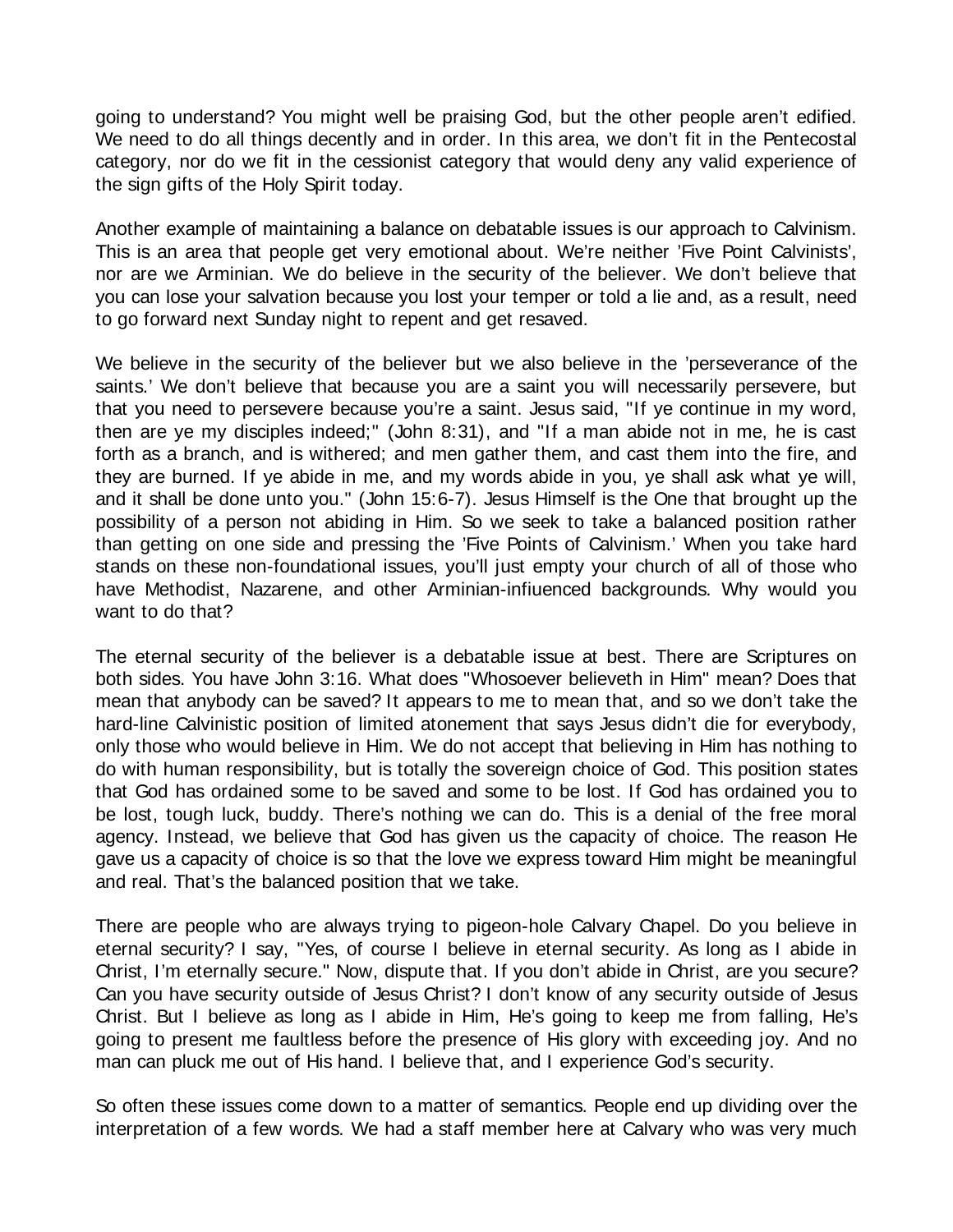committed to support groups. During his time with us he led many to faith in Christ. Unfortunately, we had a parting of the ways that left this man so bitter that he now belongs to a group called "Fundamentalists Anonymous." He is now actively encouraging people to abandon a biblically based faith in Jesus Christ.

Is he saved? In reality, he's an enemy of Christ. If I were an Arminian, I'd say he's backslidden. If I were describing him from a Calvinist position, I would say he was never saved. Now we're both describing the same man, but the terms by which we describe him create the division.

We recognize this fact. The man has turned his back on Jesus Christ. It's obvious. Is he backslidden, or was he ever saved? The problem is if I say he was never saved, then where's my security? How do I know I'm saved? He had the earmarks of being saved. He had a desire to serve the Lord. He was seeking to lead others to Jesus Christ. I desire to serve the Lord and I desire to lead others to Jesus Christ. So maybe I'm not saved. Now, that isn't security to me.

So, you see, it's a matter of semantics. How can we describe what we observe in a person's relationship with the Lord? The whole division is over whether I describe him as backslidden, or whether I just say he was never saved. If we divide, we naturally create a division. We drive half the people out of the church because I'm going to say he's backslidden and the next guy is going to say he was never saved. When we allow this kind of debate we divide the church.

That's why I don't take a dogmatic position on this because I believe that the Scripture teaches both the sovereignty of God and the responsibility of man. If you take either of these positions to an extreme, to the denying of the other, then you've got a real problem because the Scriptures teach both. But then you might ask, How can we reconcile them?" I don't. I don't have to. God didn't ask me to. God just asked me to believe. When I come across a person living in fornication, in adultery, or walking after the flesh and he says, "Don't worry about me, man! I accepted Christ at a Billy Graham crusade when I was a kid." Yet the person is a drunkard and fornicator. But he says, "Once I've been saved I'm always saved! So don't worry about me." Believe me, I'm going to rattle that guy's cage as best I can. I'm going to take him to Galatians 5 where the Bible talks about the works of the flesh. At the end of that listing the Bible declares, "As I have also told you in time past, that they which do such things shall not inherit the kingdom of God." (Galatians 5:21). I'll take him to Corinthians and to Ephesians. I'll show him where those who are living after the flesh and devoted to living after the fallen nature's desires, are not going to inherit the kingdom of God.

Yet, on the other hand, if I'm speaking to saints with an oversensitive conscience who, every time they mess up and do something wrong, feel that they've lost their salvation, I'm going to take them to the Scriptures that give us the assurance of God's love. I'll show them how Christ is holding them and that no man can pluck them out of the Father's hand. I'm going to take them to the passages that will give them assurance.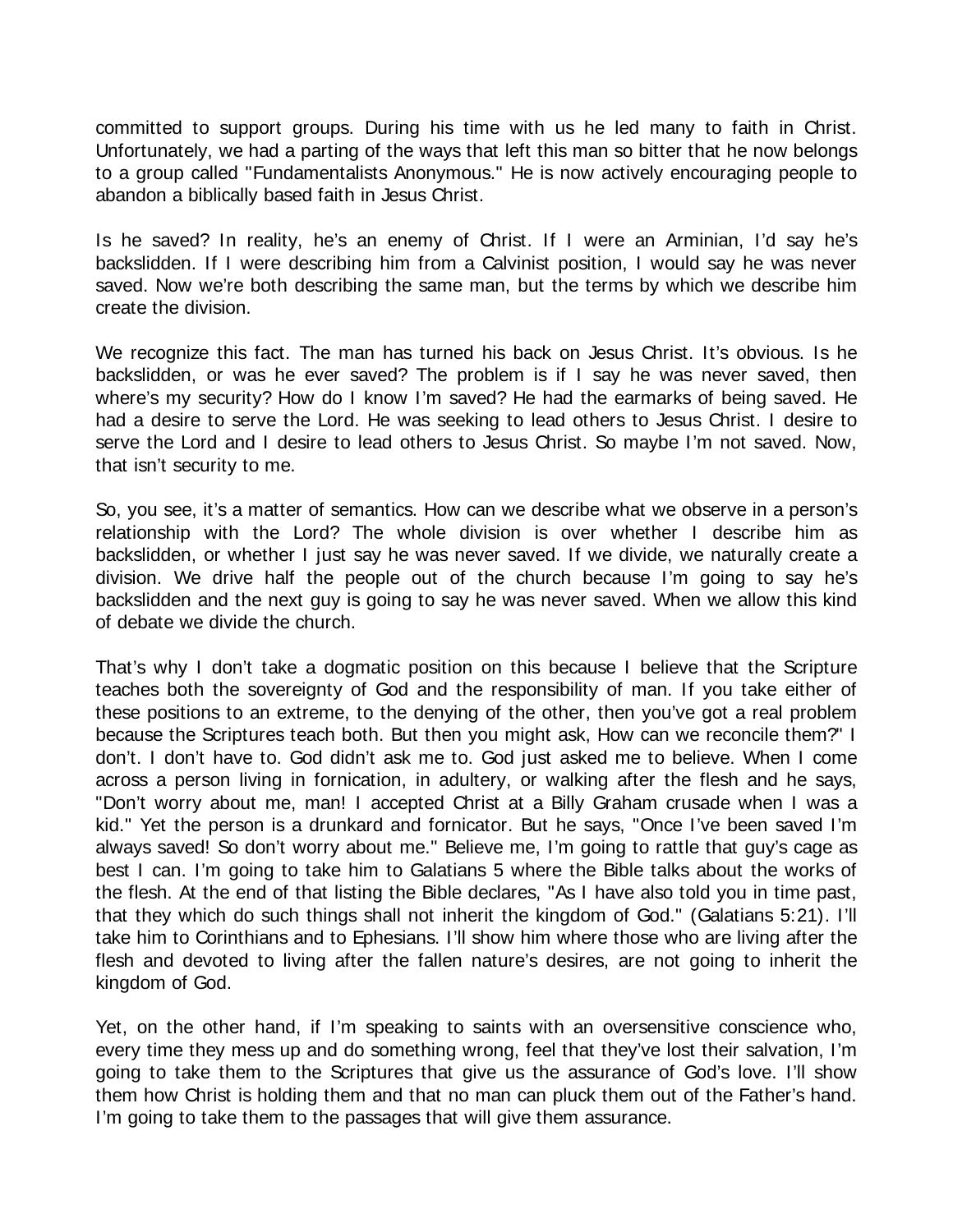So the position I take on the issue all depends on the condition of the person I'm talking to. I can take either side and argue it ad infinitum. I can trade Scriptures with people on both sides of the issue. I can let you choose what side you want, and I'll take the other side. I can produce as many Scriptures and make as good an argument as you can.

So the very fact that it is an argumentative issue demonstrates that there are two sides. If there was a clear definitive teaching, then there would be no argument. If we didn't have Scriptures that declare, "Come! And let him that is athirst come. And whosoever will, let him take the water of life freely," (Revelation 22:17), then you'd have no argument. But the fact is that there is the clear teaching of choice given to us by God. He expects us to make that choice. "Choose you this day whom ye will serve," (Joshua 24:15). "How long halt ye between two opinions? if the LORD be God, follow him: but if Baal, then follow him." (I Kings 18:21). But yet Jesus said to His disciples, "Ye have not chosen me, but I have chosen you, and ordained you, that ye should go and bring forth fruit, and that your fruit should remain:" (John 15:16). There are two sides to this issue, and it's important that we not get caught in a hard-line position on one side to the exclusion of the other, because then you've effectively divided your congregation.

I, like every other student in Bible college, wrestled with this issue. I was reading Arthur W. Pink's The Sovereignty of God. I got so confused because Pink states that man has no choice in the issue of salvation. It is all up to God. There's no human responsibility. As I was reading the book, I got so confused that I finally stood up, took the paperback, and threw it across the room. I felt like Martin Luther throwing an ink well at the devil. I said, "God, I can't understand it." I was frustrated mentally. It was then that the Lord spoke to my heart and said, "I didn't ask you to understand it, I only asked you to believe My Word."

I rested from that point on. I still cannot in my mind rationalize the two positions. I can't bring the two together, which is the problem that we so often have. It's like a railroad track. The two rails are running parallel and if they come together you're in trouble. So I believe them both, even though I'm not able to reconcile them in my mind. But I don't have to anymore. I can be satisfied just to believe them without having to reduce them to the narrow limits of my intellect.

Trying to bring God within the confines of my intellect is a real lesson in frustration. Try to understand eternity! Try to understand infinity! Try to understand the limitlessness of space! Try to imagine where the edge of space is. How far do you have to go out before you see the sign that says, "Dead end. No exit. Nothing beyond this point"? We need to recognize that God is greater than what can be confined or understood in our mind. He said, "For my thoughts are not your thoughts, neither are your ways my ways, saith the LORD. For as the heavens are higher than the earth, so are my ways higher than your ways, and my thoughts than your thoughts." (Isaiah 55:8-9). Now if God says that His ways are beyond our finding out, then it's an exercise in futility to try to find out. It's beyond our finding out.

We need to just accept the limitlessness of God. When I come to these crisis points now, those places where my intellect starts to hit a dead end, I simply stand there and worship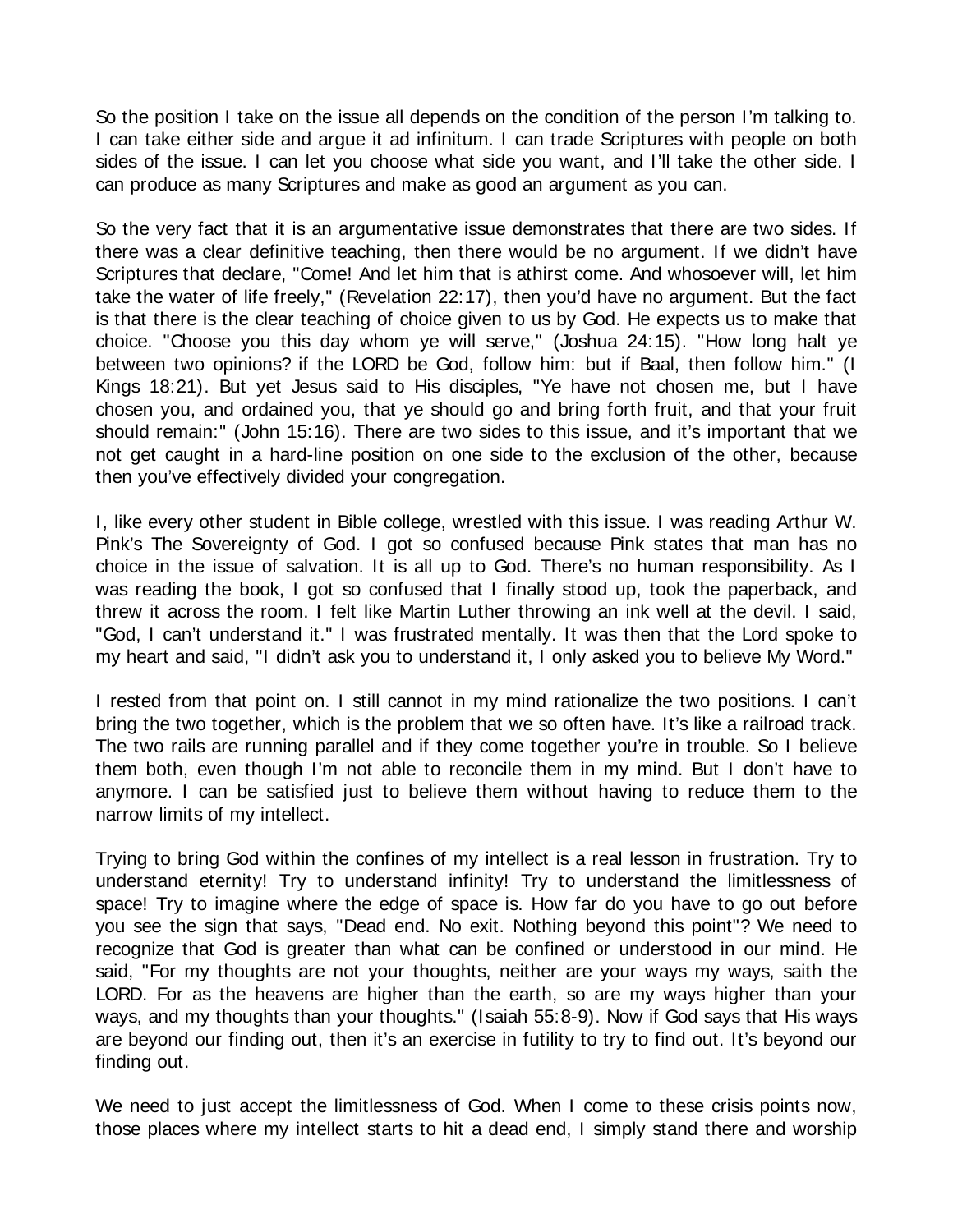the God Who is so awesome that I can't reduce Him to my understanding.

As you begin to minister, as you go through the Word, you will come across those Scriptures that speak of the sovereignty of God. When you do, teach it. When you come across those Scriptures that teach the responsibility of man, then teach that. In this way, you can be sure that the people are getting a well-balanced spiritual diet.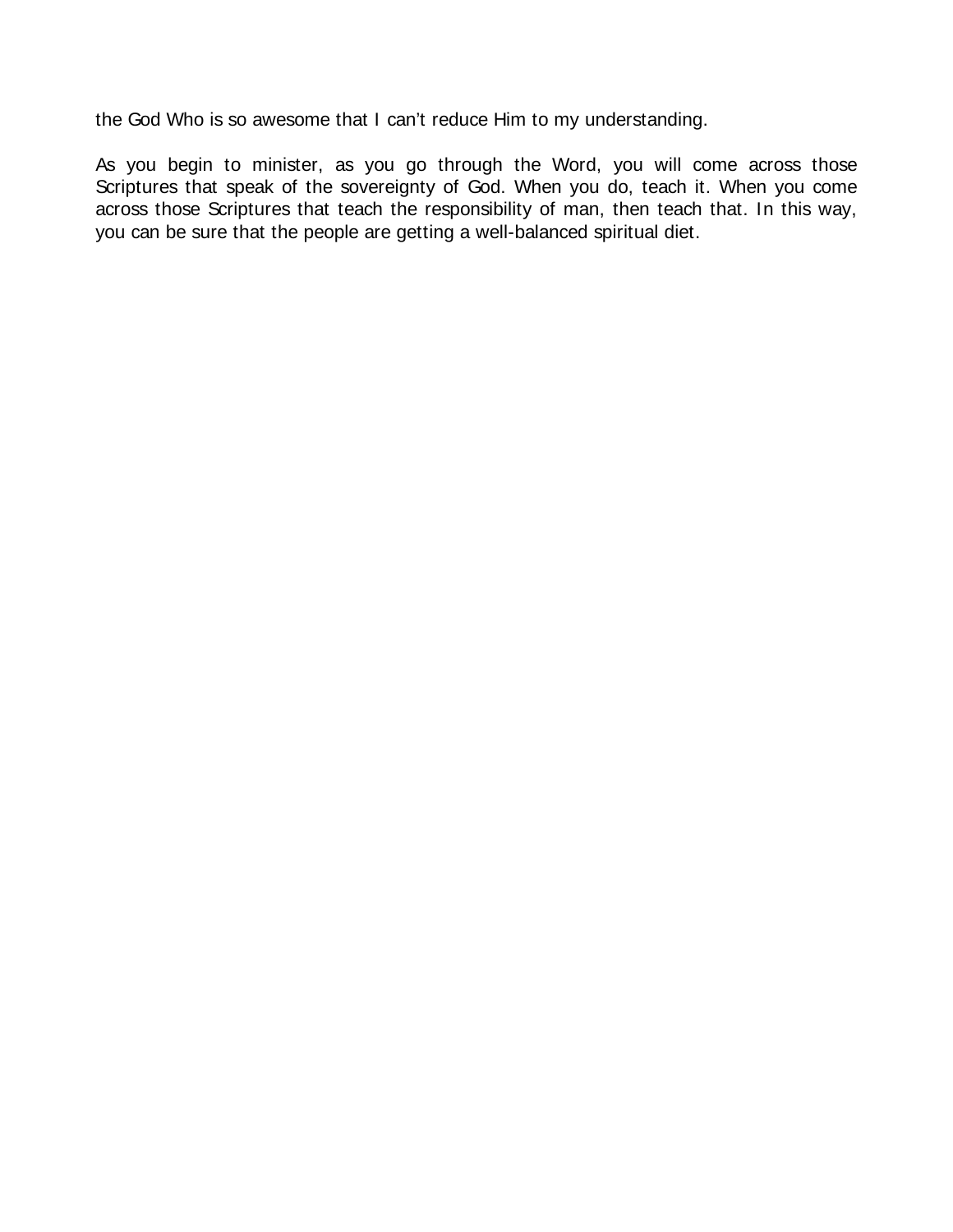#### **12. Ventures Of Faith**

"But without faith it is impossible to please him: for he that cometh to God must believe that he is, and that he is <sup>a</sup> rewarder of them that diligently seek him." Hebrews 11:6

It's always an exciting thing to give God a chance to work. God wants you to be a part of what He is doing. God doesn't want to stop working, so it's important for us to discover what He wants to do. I have found that the way we discover how God wants to work is to venture out in faith. We need to step out and see what the Lord might do. But, as we step out in faith, there has to be a guard against presumption. A lot of people who test the waters to see what God might want to do make a serious mistake by falling back on human effort when God's hand obviously is not in it. Sometimes we can get so committed to something that our reputation seems to be on the line. Then we start pumping extra energy and effort into a program that wasn't of God to begin with.

I've ventured out many times only to discover that God wasn't in it. What do you do then? You retreat. What gets us into trouble is when we proudly say, "We're going to make this thing succeed." We find ourselves spending all of our energy trying to create something that God isn't a part of, and it can just rip you up. When I step out in faith, if it succeeds, I rejoice and say, "Great! The Lord led me." If it doesn't succeed, I step back and say, "I thought it was a good idea, but it sure fell on its nose." So, I think that there are certain precautions that one must take in any venture in faith.

In the Old Testament, we have the story of Saul. During the time of his reign he established a standing army. He was commander over the larger part, and Jonathan was over the lesser part. It wasn't a big army, but the Philistines had invaded the land and were determined this time to completely wipe out Israel. They had amassed large forces of troops and chariots. They were such an awesome military threat that most of the Israeli army deserted and fled to the other side of the Jordan River. There were just a few men left, and they were fearful. Then Jonathan woke up one night with what must have been either a troubling thought, or an exciting thought. If God wants to deliver the Philistines to Israel, He doesn't need the whole army. If God wants to work, He can work with one man as easily as one hundred thousand men.

Now, when you stop to think about that from a logical standpoint, it's really true. God doesn't need a whole army. All God needs is one person in harmony with His purpose. God can accomplish His desires through one man. All He needs is just one man. That's both a challenging and exciting thought. That thought kept Jonathan awake until he finally woke up his armor bearer and said, "Let's go over and see if God wants to deliver the Philistines to Israel today."

So, they took a venture in faith. It's having a mindset that says, "Let's see if God wants to work today. Let's see what God might want to do today." It's simply making yourself available. But Jonathan did set up a safeguard. As they were on their way over to the Philistine camp, he said, "We have to make sure God is in this. So when we're spotted by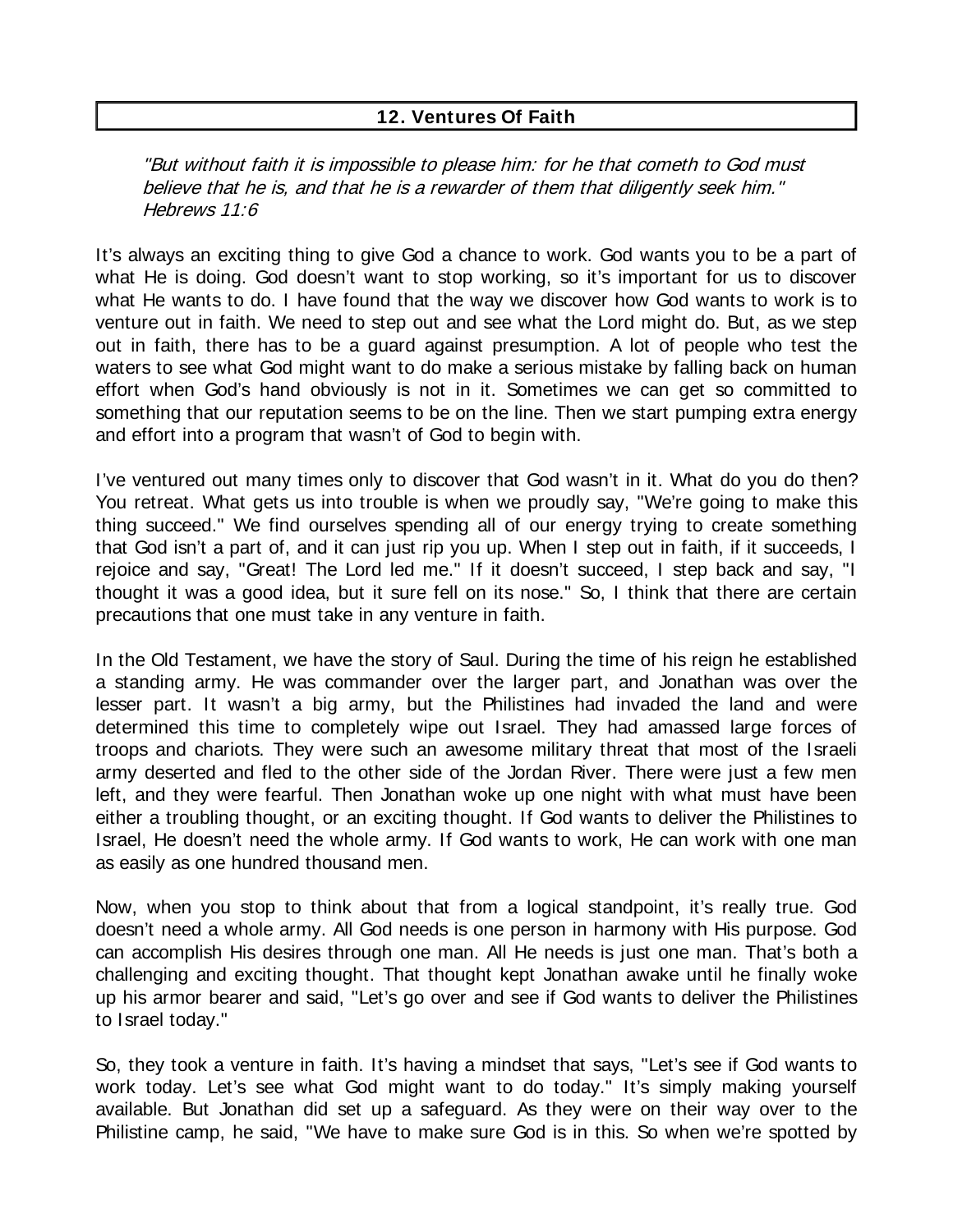their sentries, if they say to us, 'Hey, you guys! What are you doing here? Wait, we're going to come down and teach you a lesson.' Then we'll know that God doesn't want to deliver the Philistines today. But if they say, 'Hey, you guys! Come up here and we'll show you a thing or two, then we'll know that God does want them into our hands."

So they left the matter open. They didn't presumptuously tear into the Philistines because they thought, "God is going to be with us and we're going to wipe them out." There was a certain amount of precaution. If I don't know for sure, a little precaution is always wise. The Bible is full of stories of people who ventured out in faith, giving God an opportunity to do what He intended to do, simply by making themselves available to Him.

Several years ago, we heard that the radio station KWVE was up for sale. At that time we were being broadcast on KYMS. We were actually providing them with the financial funding and visibility needed to get them started. The station president had bought the station in order to bring Christian radio to Orange County. The Word For Today was originally the station's anchor program. But when new ownership took over, they decided to go to a contemporary music format and cut off the Bible teaching programs. So we went on KBRT, but they were extremely expensive.

Then we heard that KWVE was up for sale. We decided, "Let's just make them an offer, and see what the Lord will do. If the Lord wants us to have it, they'll accept the offer and the thing will work out." We gave God a chance to work. We asked God, "Do you want a radio station in Orange County that will broadcast worship music and Bible teaching? Do you desire that?"

There we were, willing to venture out and give God a chance. It was solely an act of faith. We were determined that we weren't going to dicker and negotiate. We were just going to give them a figure. Then they said, "We have others interested, too." And we said, "Fine." High pressure sales tactics won't work when you're committed to the Lord. We prayed, "Well, Lord if you want it, fine, and if not, that's fine too." Finally, it worked out that they accepted the offer and so we have KWVE today, and it's providing a glorious ministry. Interestingly it is also showing a profit, and yet we charge one third the cost of broadcasting on other religious stations in the area. We can air our ministry partners' programs for a lot less, and give them a good audience. God has blessed KWVE, but it's because we stepped out and said, "God, if this is what you want, we will take the step in faith and make the offer."

But there was also a TV station that came up for sale. We put in an offer on it. We saw it as an opportunity for the Lord to televise what we call "Representative Christianity", instead of the lunatic fringe programming that was so prevalent. Our bid wasn't accepted so we just walked away from it. We didn't push and we didn't get ahead of the Lord. If God wanted us to have it, He would have made it available, and, if not, we weren't going to strive or negotiate. So, stepping out in faith and seeing what God wants to do is what you might call, "testing the waters."

A few years ago we realized that we needed a larger facility for our Bible College, which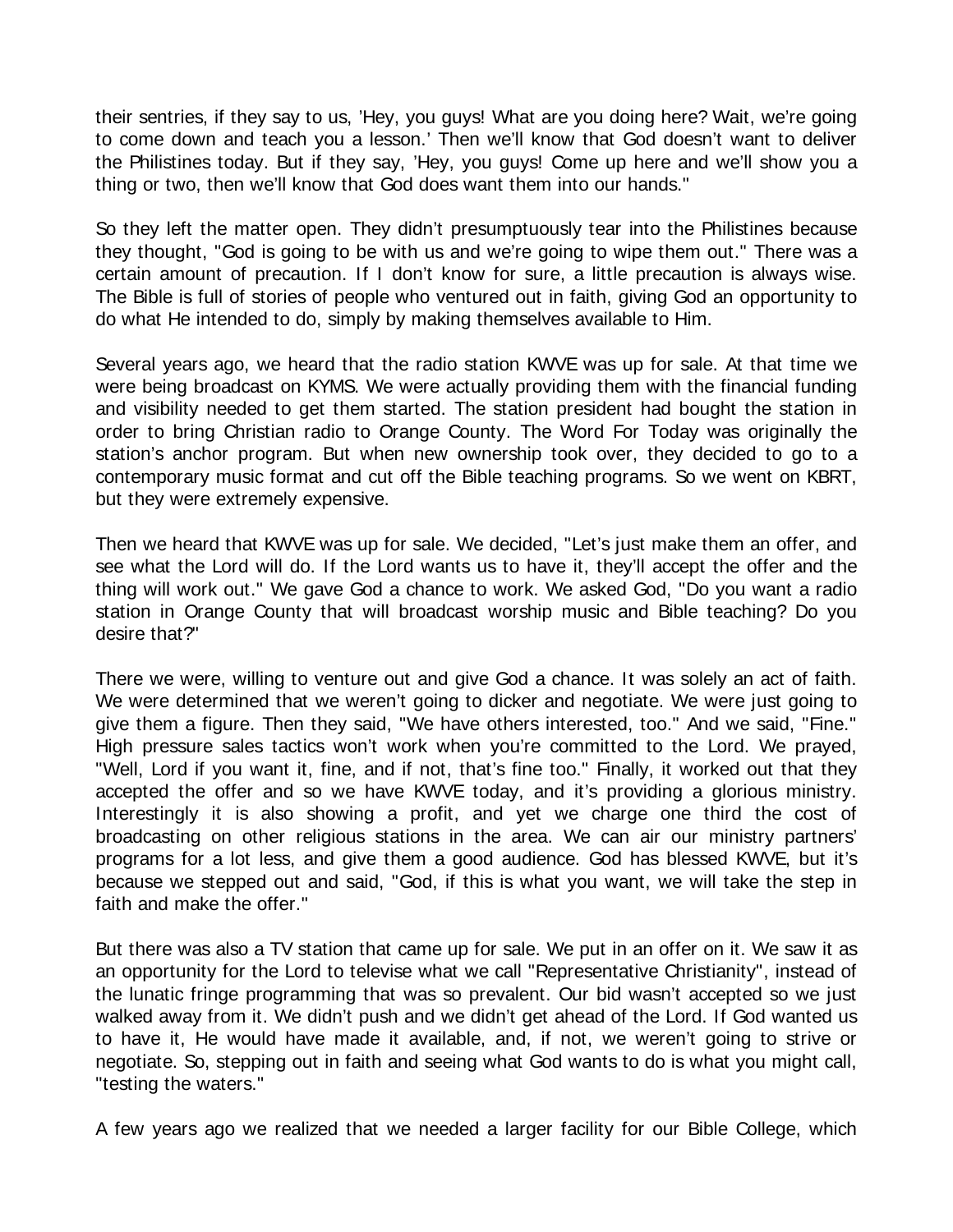was located at Twin Peaks Conference Center at the time. Twin Peaks needed the entire conference center to house the school, so we weren't able to continue our regular conferences along with the Bible School. Then a large, beautiful ranch property owned by the Los Angeles Rescue Mission became available in Vista.

We put a deposit on it, but many members of the Vista City Council living near the property started a media drive against us. We decided, "We don't have to fight this", and we backed away from the deal. A realtor, who saw the notice in the paper that we had cancelled the escrow, called us, and said that he happened to have a listing in Murrieta Hot Springs, which had not yet been made public. We went and looked at the property, and we could see the potential there. We made our "low ball" offer on it and said, "If the Lord's in it, we'll get it." And we got it!

The interesting thing, though, is that we'd been wanting the facility next door to Calvary Chapel Costa Mesa for many years. This six-story office building was originally offered to us for \$18 million. A few years ago we made an offer of \$10 million and they said, "No, it's worth more than that." Then a person came forward and put together a deal with the major tenant. The property was then offered to us for \$8.9 million. We went ahead and got it for \$1 million less than we offered! We really saw the hand of the Lord in that.

But the interesting thing is that if we had bought the building next door first, we would never have purchased Murrieta Hot Springs. We wouldn't have been in the position to buy Murrieta. So we can see the hand of God in the whole process. He wanted us to have both of these properties, and He orchestrated the timing in such a way that we were already into Murrieta when the office building became available at a price that was too good to pass up. So here we are now with both pieces of property.

We were taking baby steps, and the Lord wanted us to take a giant step. You just keep going forward, and as long as the Lord opens the door, you just keep moving ahead. There is always a sense of daring in a step of faith. You dare to step out to see what the Lord might want to do. But, again, if God isn't in it, we don't fight Him. We don't press. We don't manipulate. We don't force things. If God's in it, it's going to go His way. It's going to go smoothly, and we're not going to have to make compromises.

When Greg Laurie took over our Monday Night Bible Study, God began to really bless him and the ministry. We saw young people coming forward every Monday night to receive Christ. I called Greg in and said, "Greg, why don't we see if we can get a week this summer at Pacific Amphitheater. Let's get a larger facility to see what God might do if we had more room. We're overflowing the place on Monday night and we don't have room for everybody. So, why don't we try Pacific Amphitheater?"

That was in April, and Greg didn't think that we had enough time to do it. He said, "You can't do it now!" And I said, "Why not? Let's see if they have a week available. Let's just see what God might want to do with a larger venue."

We called Pacific Amphitheater and they did have a week available in the summer. We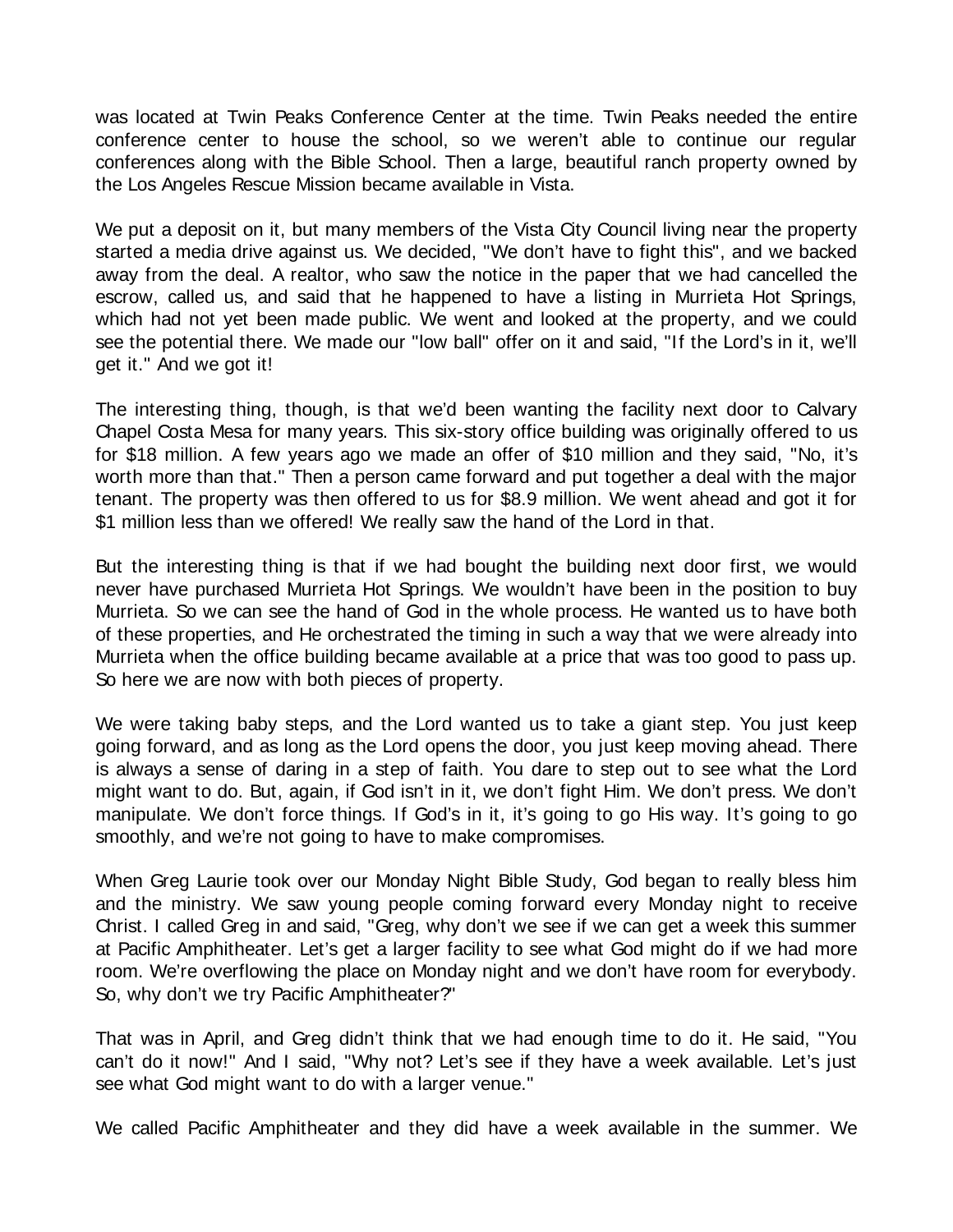decided to call the event "Harvest Crusades." We were absolutely overjoyed because that week was so glorious! The last night they actually had to lock the gates because there were so many people inside. They set up loud speakers outside so the people who couldn't get in could hear. It was a thrill! And it's just grown and developed from there, but it began with only a simple step of faith. "Let's see what God might want to do. Let's give God a chance to work. Let's step out." We might risk a few dollars, but, as the saying goes, "nothing ventured, nothing gained."

Another classic Old Testament example of stepping out in faith took place when the city of Samaria was being besieged by the Syrians. The conditions had become so bad in the city of Samaria that they were selling the jaw bone of a donkey for sixty-five pieces of silver and a quarter of a cab of dove's dung for five pieces of silver. The women had turned to cannibalism. One woman cried out to the king pleading for help, but he answered, "How can I help you? I don't have food on my own table." She said, "This woman and I made an arrangement to eat our babies, and we boiled my baby and ate it, and now she has hid her baby. So make her produce it so we can eat it." The king tore his clothes and said, "God help me if I don't get the head of that prophet, Elisha!" He was blaming God for his own problems. (II Kings 6:24-33).

Elisha was an interesting kind of a prophet, as well as an interesting man. He had amazing spiritual insight and such a close communion with God that he was surprised when God didn't show him things. Now, every once in a while God has shown me something, but I'm always shocked and surprised when He does. I get excited! It happens only a few times in your life. But Elisha was so tuned in that he was surprised when God didn't show him things. I'm surprised when God does, but he was surprised when God didn't.

Elisha was in his house with his friends when he started talking to himself, "Hmm, wow! Can you beat that." So his friends asked, "What's going on, Elisha?" And he replied, "The king is sending a guy down here to get my head. So, when he knocks on the door, you guys open it and pin him with the door. For, behold! The feet of his master are right behind him." Pretty soon there was a knock on the door. Elisha's friends opened the door, pinned the guy against the door, and held him there. Then the king came riding up with the prime minister and said, "I finally got you! You've troubled Israel long enough." Elisha replied, "I'm not the one who has troubled Israel. You're the one that's troubled Israel by bringing in the worship of Baal. You're the one to blame!"

He went on to say, "Don't worry. Tomorrow by this time, they will be selling a bushel of fine flour in the gates of Samaria for sixty-five cents." The prime minister scoffed at the promise of God saying, "Behold, if the LORD would make windows in heaven, might this thing be?" (II Kings 7:2). And Elisha said, "Behold, thou shalt see it with thine eyes, but shalt not eat thereof." (II Kings 7:19).

Why did the prime minister stagger at the promises of God? Because he tried to figure out, in a human way, how God could do it. Many times, that's when we get into trouble. We can't see how God could do it. We've tried everything and we've plotted every way and we've just had to conclude that it's impossible. We're prone, just like the prime minister, to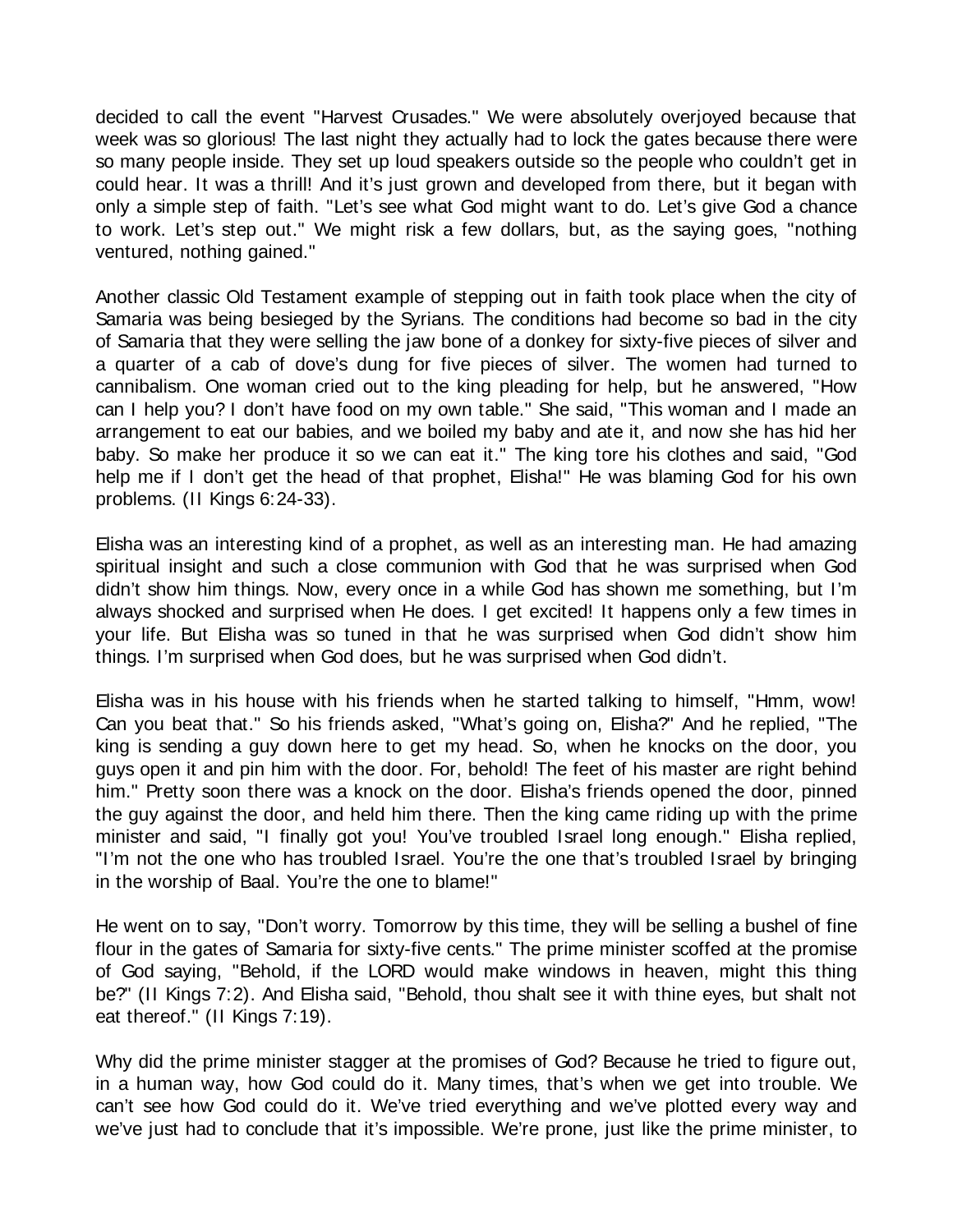say, "If God should open windows of heaven, could such a thing be?" Elisha said, "You'll see it, but you won't eat it." God's going to do His work, but because of your unbelief, you won't be able to benefit or profit from the work of God.

The story continues with four leprous men who lived in the garbage heap outside of the city of Samaria. Because of their leprosy, they weren't allowed to enter the city. They existed on the garbage thrown over the wall, but because of the famine in the city they were starving. One of them looked at the others and said, "Why sit we here until we die?" (II Kings 7:3). "There's no sense in going into the city. So let's go over to the camp of the Syrians. Who can tell, maybe they will have mercy on us and give us a crust of bread that we might live, or maybe they will kill us. But so what? We're going to die anyway." They began a venture in faith that was premised on the sliver of a hope that maybe they would be given a crust of bread, or maybe they wouldn't.

I'm amazed that many churches don't come to this same place, as the few people left look around at each other. I'm surprised they don't say, "Well, why do we just sit here until we die? Let's do something. Maybe it will work, and maybe it won't, but if it doesn't, it doesn't matter, because we're dying anyhow. Let's venture out."

I think of all of the ventures of faith that have been made throughout history on just that kind of a premise. Who knows what God might be wanting to do? Let's step out. Let's find out. Let's give God a chance. The story of Elisha concludes when the Syrians heard noises that they interpreted as the chariots of Egypt. They figured that the king had hired the Egyptians as mercenaries, and panic broke out. They began to flee, and by the time the four lepers came to the first tent, they found that supper was on the table, but no one was there to eat it. So they ate and grabbed all the treasures. They went to the next tent and found the same thing. It was empty of men, but filled with food.

As they were trying to grab the loot, bury it and hide it, one of them said, "Hey, fellows! We'd better let them know in town what God has done. If we just hide this and hoard it for ourselves, mischief will come to us." When they returned to the city, they cried to the guard on the wall, "The camp of the Syrians is empty. There's plenty of food for everybody. Let the king know that people don't need to go to sleep hungry tonight." When the report came to the king, he said, "It's a trap. Those clever Syrians know how hungry we are, so they pulled back into the shadows to wait for us to come pouring out of the city. Then they're going to pounce on us and kill us. Don't let anybody out of the gates of the city. Keep the city gates barred."

I think of the tragedy and the cost of unbelief. It keeps us from partaking even when God has provided abundantly. I have met people that have that kind of mentality. They always say that it's a trap of some kind. It's too good to be true and there has to be a hitch to it. When God is working, they're afraid to venture in.

There's a passage of Scripture that has meant very much to me through the years. It's found in II Chronicles. The fourteenth chapter begins the story of the reign of King Asa over Judah. He was twenty-five years old when he ascended to the throne. Shortly after the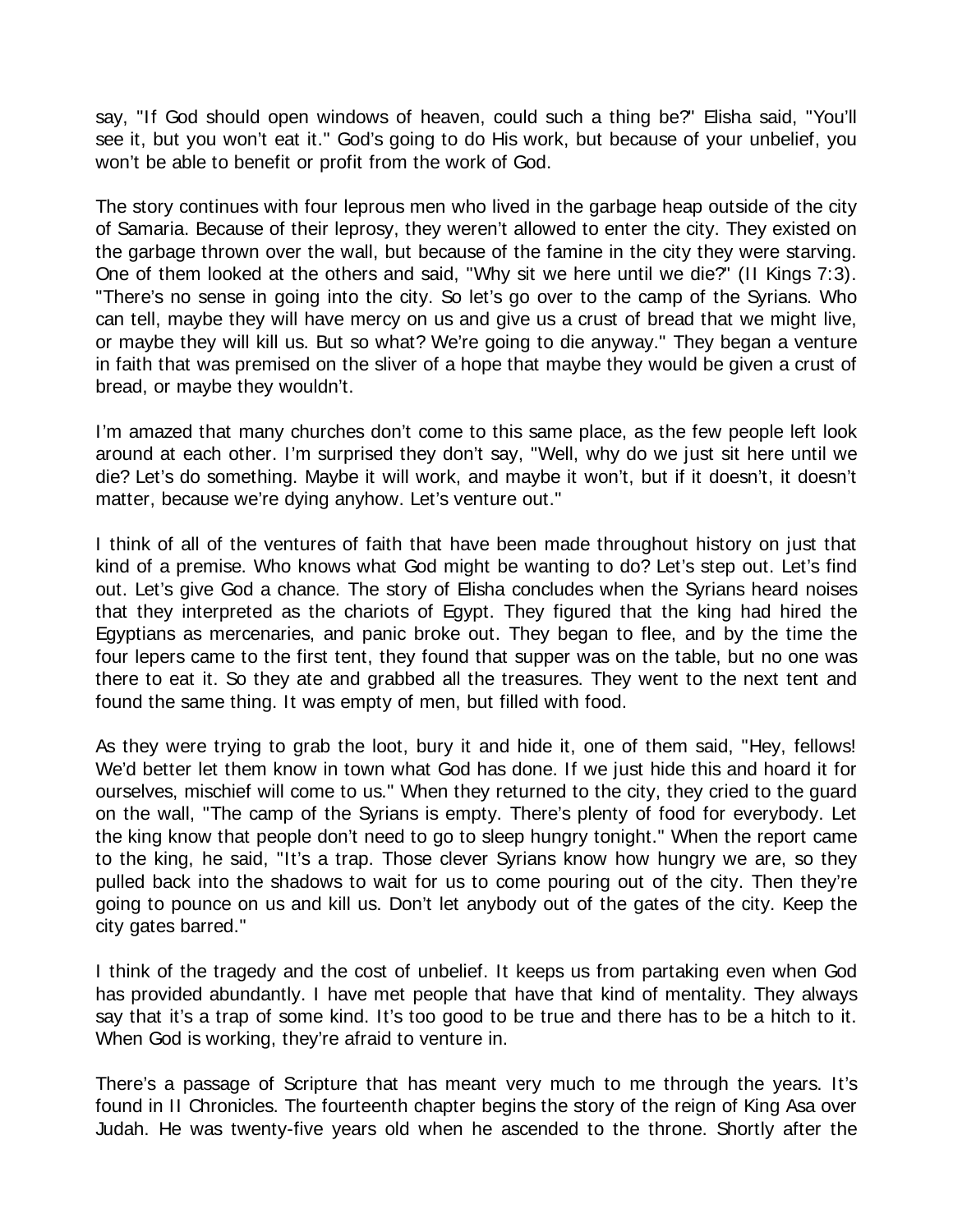beginning of his reign, the Ethiopians invaded the land, joining together with a confederacy of other nations with an army of a million men plus chariots. When Asa received the report of this huge invading army, he prayed unto the Lord and said, "LORD, it is nothing with thee to help, whether with many, or with them that have no power: help us, O LORD our God; for we rest on thee, and in thy name we go against this multitude. O LORD, thou art our God; let not man prevail against thee." (II Chronicles 14:11).

Now, I like this. He wasn't saying, "God, I have a plan. Now, I want you to bless the plan." He wasn't saying, "Now God, I have it all figured out. Now, bless our program." It wasn't, "God, get on my side." Instead, it was "God, I'm coming on Your side. In Your name we're going to go out against them. Don't let man prevail against You. They aren't going to prevail against me, because I don't have anything. I don't have any power. But, Lord, that doesn't make any difference to You. I'm going to go out in Your name. Don't let them prevail against You. They can beat me, but don't let them beat You."

This is similar to what Jonathan said. God doesn't need a whole army. God can just do it with one man if God is wanting to work. It's what Paul said in Romans 8:31, "If God be for us, who can be against us."

God gave Asa the victory over the Ethiopians. As Asa was coming back, the prophet of the Lord came out to meet him, and the Lord said through the prophet, "Hear ye me, Asa, and all Judah and Benjamin; The LORD is with you, while ye be with him; and if ye seek him, he will be found of you; but if ye forsake him, he will forsake you." (II Chronicles 15:2). As he began his reign as king over Judah, Asa received a great word from the Lord. "The Lord will be with you as long as you be with Him. If you seek Him, He will be available. He will be found of you. But, if you forsake Him, He will forsake you."

Under the reign of Asa, the kingdom was prosperous and the people were blessed. But toward the latter part of his reign, when he was wealthy and prosperous and successful, the northern kingdom of Israel decided to invade Judah. They began to build fortified cities north of Jerusalem. They prepared to set up a siege prior to attacking Judah.

When Asa saw them building their fortified cities, he realized what their plan was and took money out of the temple treasury. He sent it to Ben-Hadad, the king of Syria, to hire the Syrians to attack Israel from the north. The Syrians came down from the Golan Heights and began to attack the northern part of Israel. The king of Israel then had to take the troops that were building the fortified cities and deploy them northward to defend against this attack by the Syrians. As the troops left the fortified cities, the men of Judah went out and dismantled the cities.

Looking at the outcome, it seems that the strategy was successful. It worked. Asa was no doubt smug and enjoying his brilliant strategy. Money can do wonderful things, and he was glorying in what you can do if you have enough money. You can hire the Syrians. They're mercenaries, and you can protect yourself. What a successful strategy!

Hanani the prophet came out to Asa and said to him, "Because thou hast relied on the king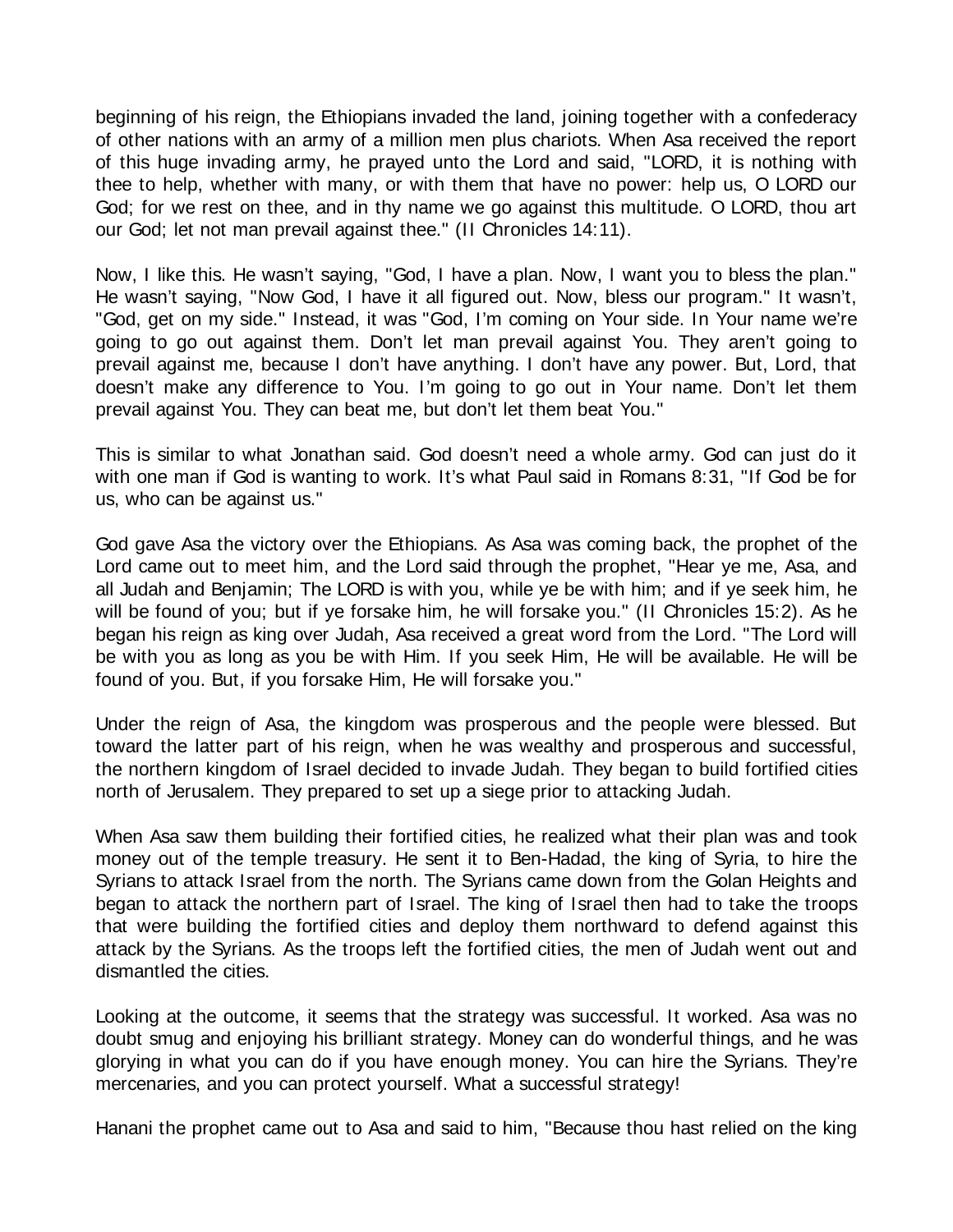of Syria, and not relied on the LORD thy God, therefore is the host of the king of Syria escaped out of thine hand. Were not the Ethiopians and the Lubims a huge host, with very many chariots and horsemen? Yet, because thou didst rely on the LORD, he delivered them into thine hand." (II Chronicles 16:7-8). When you were little and had no strength and were faced with the invading army of the Ethiopians, you trusted in the Lord and the Lord delivered you. Your trust was in Him. But now that you've grown powerful and strong, you're trusting in your own devices. Don't you know that "the eyes of the LORD run to and fro throughout the whole earth, to shew himself strong in the behalf of them whose heart is perfect toward him." (II Chronicles 16:9). That's the key. The eyes of the Lord are going to and fro throughout the entire earth to find men whose hearts are in harmony with His so that He might show Himself strong in their behalf.

What the prophet is saying is that God wants to work. God has a work that He desires to do, and God is simply looking for people who are in harmony with what He desires in order that He might show Himself strong on their behalf. The key is to discover what it is that God wants to do. I've found that the best way is by just stepping out. Try it and see. Maybe God will work. Maybe God is wanting to work. Let's give Him a chance. But again, always have the attitude "If it doesn't work, let's not push it." Maintain that flexibility of being able to walk away from a project. If it's obvious that it isn't working, then let's not push it and try and make it work.

We see the same idea in the story of Esther when Mordecai told her to go in and see the king. She said, "You just don't go in and see him. You must be called. You're putting your life on the line to go in if you're not called." Mordecai replied, "You think that if this decree goes through, that you're going to escape? Maybe God has risen you up for such a time as this. If you fail, deliverance will arise in another quarter."

In other words, God's going to do His work. God's going to accomplish His purposes. The nation of Israel can't be wiped out, because it's through them that the Messiah is going to come. You must have the confidence that God's purposes will stand. Though you fail, deliverance will arise from another quarter. God will do the work, but we have the opportunity to be the vessels through which God works. I believe that's often the case. God's got a work that He desires to do. He wants to do it and you can choose to be a participant. You can be the vessel if you dare. With Esther, it was a daring thing to go in uncalled by the king. If he doesn't raise the scepter, she immediately gets killed.

Several years ago there was a book written called, "The Gospel Blimp." It was so typical of the church programs that are devised by men to try to build a church's attendance. It's amazing to see all of the church growth programs, devices, and schemes that people can buy into. The idea was to get this little blimp and to put an invitation to attend the church on the blimp. They then put it on a cable and let it just fly above the church. The idea was to let people know that the church was there. They even put the message, "Jesus Loves You" on the blimp.

The problems that they had keeping that thing up make for a classic story. Finally a storm came and the men were out there trying to hold the thing. They got into a big fight with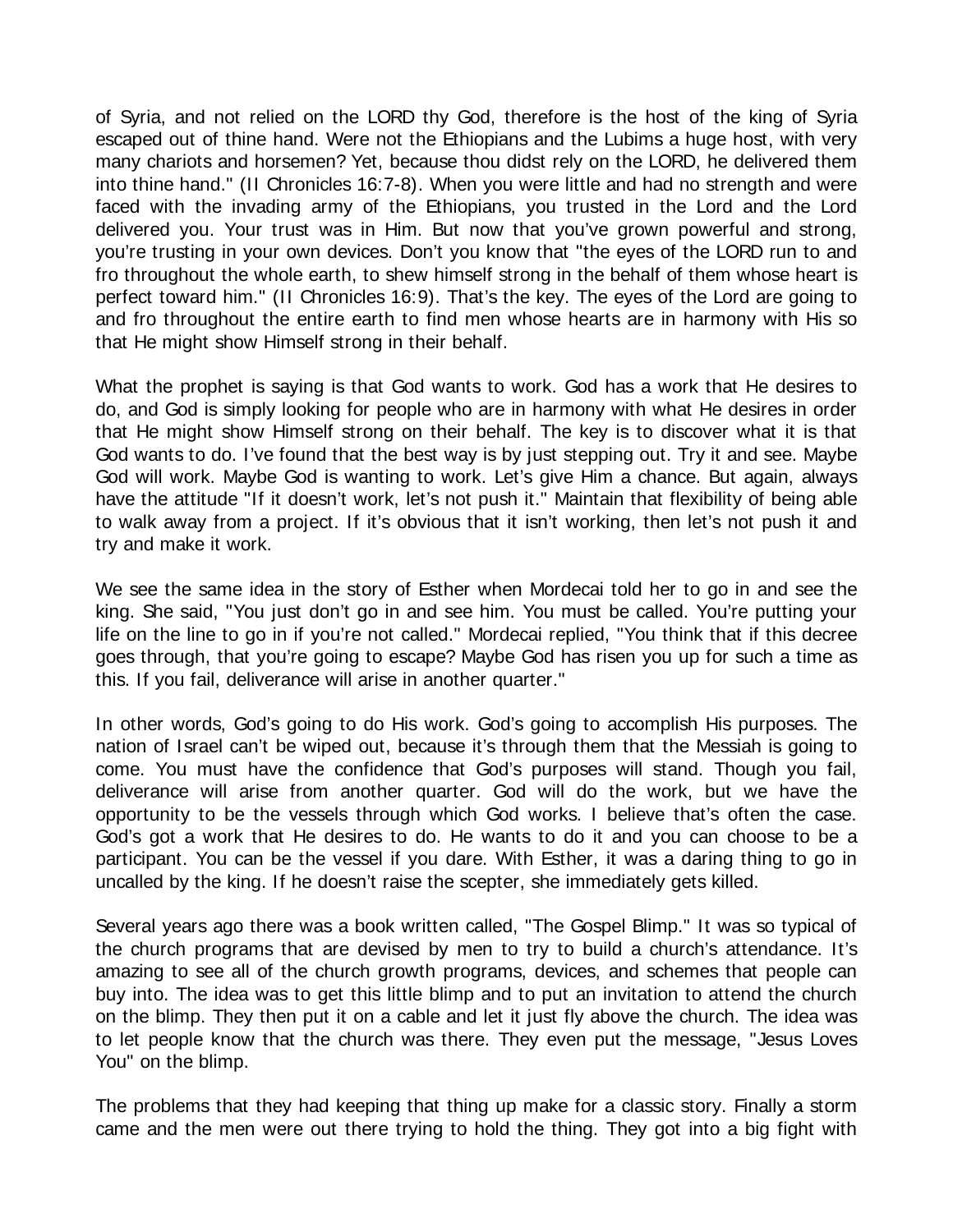each other, and it ultimately split the church. Half the people left, angry at the other half. That's so true of man's efforts! Rather than bringing gain to the church, they incurred a loss. Early on, when they saw the thing wasn't working, they said, "Oh, but we spent fifteen hundred dollars for this blimp. We have to keep it up there." They should have said it was a mistake, forgotten it, and let the thing blow away in the wind. Let's not try to hold onto what God is wanting to blow away.

Several years ago I went down to Lubbock, Texas to speak at a Southern Baptist Church. The pastor said they had decided that they weren't going to keep any program alive in the church by artificial means. In other words, they weren't going to put on life support systems and try to keep things alive that were dying.

This is the mistake that the church has so frequently made. There's a time when God uses a particular kind of a program, but then that time passes. Unfortunately, it's become a tradition for people to try to keep it alive. They pump life support systems into it and attempt to keep it going. With God's help we to learn to let things die a natural death instead of trying to keep things going by artificial means.

It's always a sign of degeneration when you have to go back to the past to say what God has done, rather than being able to say, "Look at what God is doing today." Instead of just hearing what God has done, it's important that we become a vital part of the work. We need to experience and see the work of God for ourselves. Otherwise, it won't go on. We need to make each succeeding generation a first generation as far as the experience of the work of God is concerned. In that way, it's being continued. But when we build a memorial and start saying, "Look at what God did, and how God used this person. Look at how God has blessed that man!", be careful. When we build a monument to remind ourselves of what God did in the past, that's always a sad day, because we each need to experience the work of God alive and fresh in our own lives.

There was a time when God was using the Saturday night concerts at Calvary Chapel in just a glorious way. Saturday night concerts were the greatest evangelistic tool that we had going. The place was jammed on Saturday nights. We had a lot of bands and hundreds of kids coming forward to accept Jesus Christ every Saturday night. If you took a poll in Southern California on where people were saved, you'd find that many were saved at a Saturday night concert at Calvary Chapel. There was a time that God was using these concerts, but then that time passed. A couple of years ago, there were some who said that they wanted to try Saturday Night Concerts again. So, I said, "O.K., go for it." But the time had passed. For a while they tried to keep them going, but it was as if God had said, "No, that era is over." Now that doesn't mean that it won't come again sometime, but rather than going on and on and seeing the thing slowly lose its life, it's best to cancel it. Let it go. Let it die. Don't try and keep it going.

So, take a step in faith. If it works, rejoice. If it doesn't, look for something else. Give God the opportunity. I believe strongly in giving God an opportunity, and when it works, glorious! But when it doesn't work, you haven't really gotten that deeply into it so that you can't just walk away and say, "Well, it sure looked like a great idea, didn't it?" Don't lock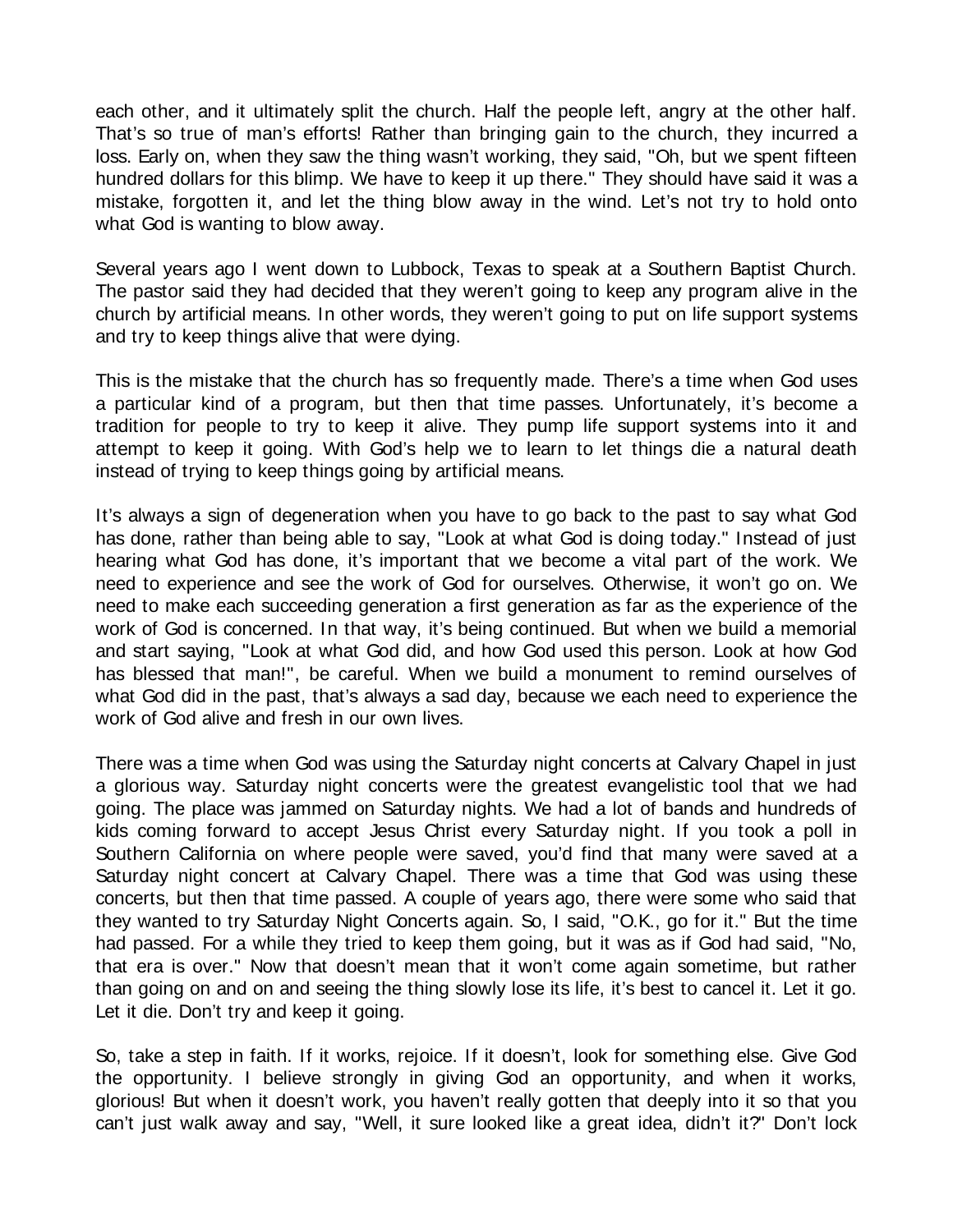yourself on to it and get yourself in so deep that you can't walk away.

Be led by the Spirit and don't be afraid to follow. And having begun in the Spirit, don't seek to be made perfect in the flesh. I do see this as a problem, even among some of the guys that were with us at the beginning. God has blessed their ministry, but unfortunately they've gotten much more organized. They're now beginning to direct the program and with it they're losing something that's vital. Having begun in the Spirit, don't seek to be perfected in the flesh. It's always a mistake.

I thank God that He has given us a lot of pastors who caught this vision of simply venturing out in faith. I watch them as they're making these ventures in faith. It's a thrill to see how God is blessing when we dare to step out and allow Him to do what He wants to do, giving ourselves over as instruments through which He can do what He wants to do if He so desires. The key is making ourselves available. So, who knows, the eyes of the Lord are still going to and fro throughout the entire earth to show Himself strong on behalf of those whose hearts are perfect towards Him. Discover the will of God and then jump into it. Get your heart in harmony with His, and you will be amazed at what God will do and how God will bless.